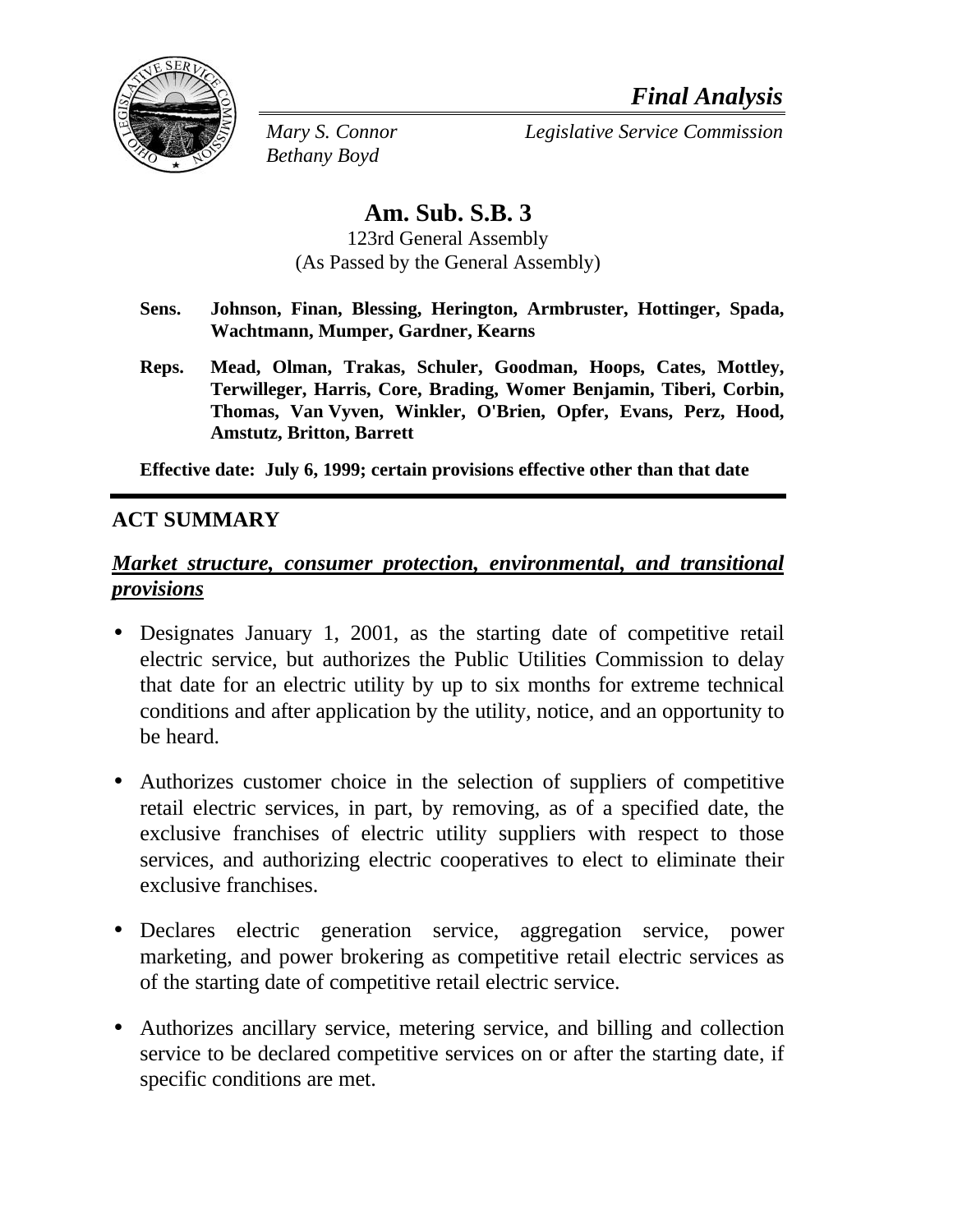- Provides for the consolidation of low-income customer assistance programs and the creation of a weatherization program targeted to lowincome housing, and an energy efficiency revolving loan program.
- Subjects competitive services to minimum service standards and generally requires suppliers of competitive services to be certified as to their financial, managerial, and technical capability.
- Continues regulation of electric transmission and distribution services by the Commission.
- Requires comparable and nondiscriminatory access to retail electric transmission and distribution services of electric utilities.
- Subjects noncompetitive services to minimum service standards focused on service quality, safety, and reliability.
- Requires corporate separation between competitive and noncompetitive retail electric service operations and between noncompetitive retail electric service and nonelectric products and services.
- Requires independent operation of transmission facilities.
- Provides for consumer education, universal service, and the consolidation of the state's low-income customer assistance programs.
- Authorizes an energy efficiency revolving loan program for residential, small commercial and small industrial business, local government, educational institution, nonprofit entity, and agricultural customers; and authorizes the disclosure of the generation resource mix and environmental characteristics of power supplies.
- Contemplates a market development period for an incumbent electric utility that ends on December 31, 2005.
- Initiates during the market development period certain transitional mechanisms pertaining to the transition of consumers, utility employees, and incumbent utilities to the restructured market, including the opportunity for utilities to receive transition revenues.

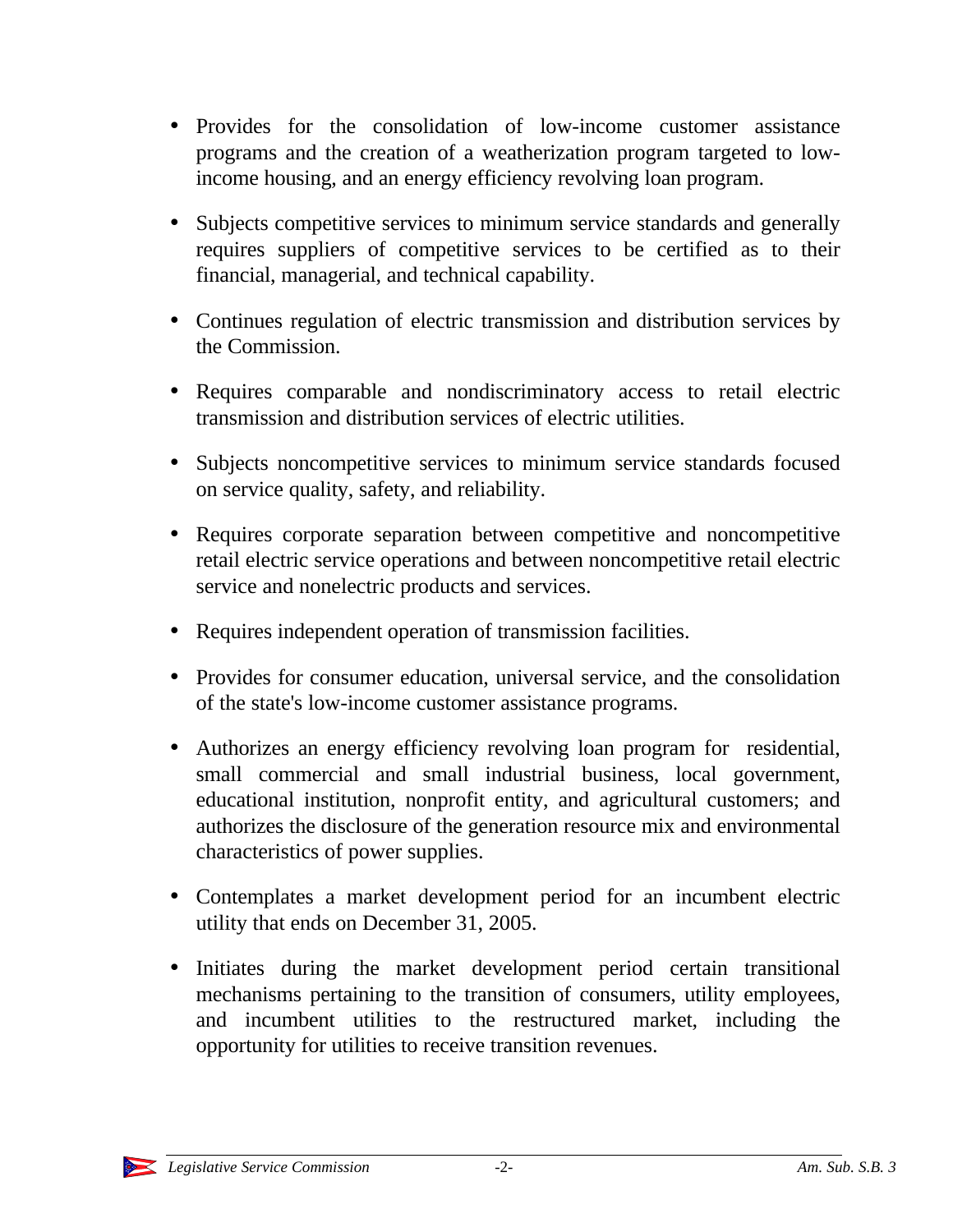- Bases transition revenues on allowable transition costs of the electric utility as determined by the Commission pursuant to legislative standards that include recovery of those costs, including recovery of the revenue requirements associated with regulatory assets potentially through December 31, 2010, and that include netting of those costs.
- Authorizes collection of transition revenues through (1) rates frozen at current levels except for specified allowable adjustments and paid by a customer supplied generation service by its electric distribution utility, or through (2) a transition charge paid by a customer supplied generation service by another entity on each kilowatt hour of electricity delivered by an electric distribution utility and registered on the customer's meter or, if no meter is used, based on estimated kilowatt hours.
- Requires a rate reduction for residential customers of an incumbent electric utility receiving transition revenues, in the amount of 5% of the utility's unbundled generation rate.

# *Tax and replacement payment provisions*

- Revises the true value determination of an electric or rural electric company's production equipment purchased, transferred, or placed into service after the act's effective date.
- Reduces to 25% the tax assessment rate for all tangible personal property of an electric company or a rural electric company, except transmission and distribution property, beginning in tax year 2001.
- Revises the apportionment formula for electric company production equipment.
- On and after May 1, 2001, levies a kilowatt-hour tax on electric distribution companies at a variable rate that decreases with the kilowatthours distributed to an end user.
- Permits certain commercial and industrial electricity purchasers to selfassess the tax at the rate of \$.00075 per kilowatt hour and 4% of the total price of electricity delivered, with adjustments to the 4% rate through 2007.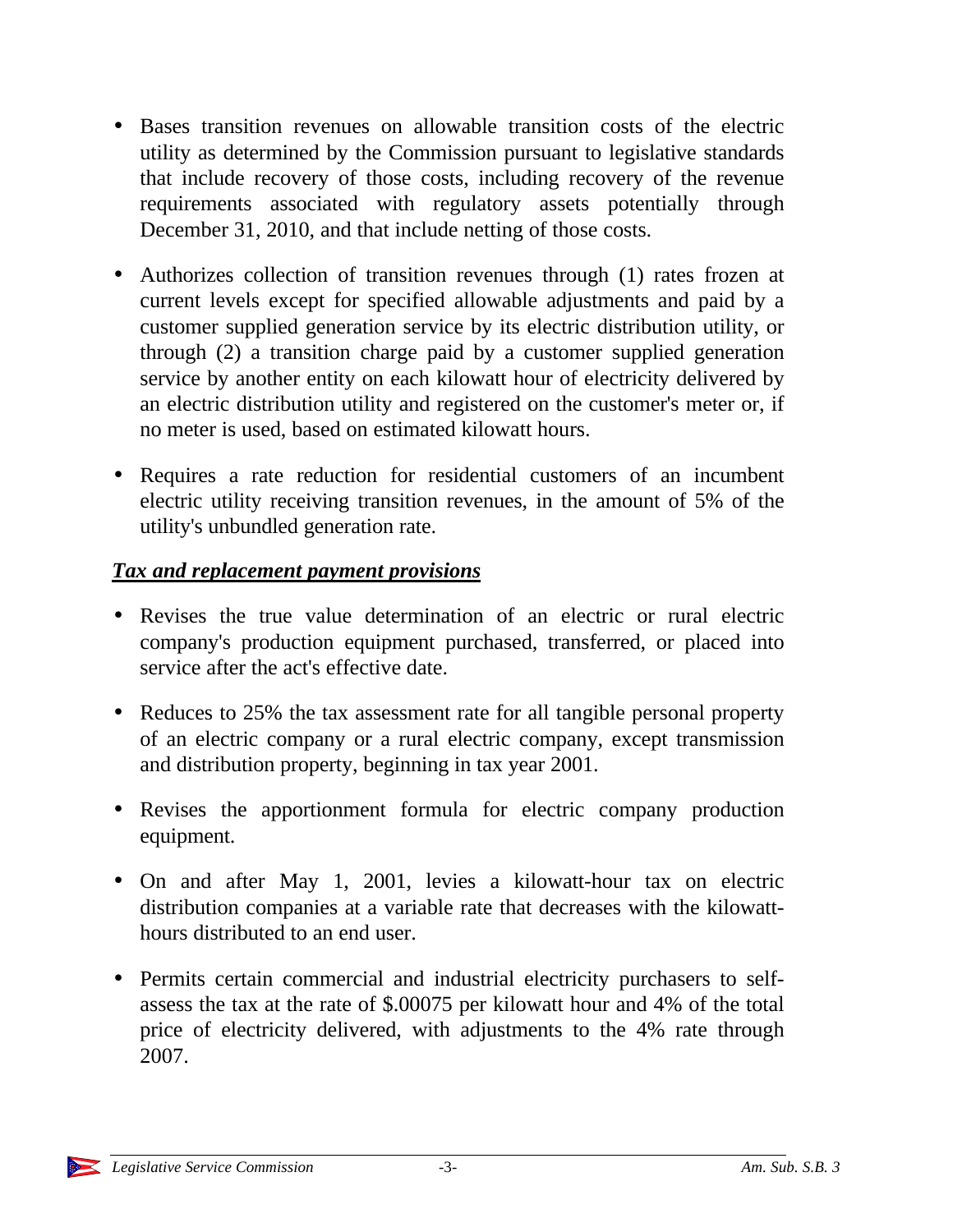- Exempts the federal government, end users that enrich uranium, and "qualified end users" from paying the kilowatt-hour tax.
- Based on a target of \$552 million for kilowatt-hour tax collections each year, requires that 37% of the kilowatt-hour tax be deposited in the Local Government or School District Property Tax Replacement Funds, created by the act, to be distributed to school districts and other local governments to replace tax revenues lost due to the reduction in the assessment rate for tangible personal property, and 63% of the tax be split among the General Revenue Fund (GRF), Local Government Fund, and the Local Government Revenue Assistance Fund.
- Reduces the GRF share of the tax if the \$552 million annual target is not met.
- Requires that a portion of the Local Government and School District Property Tax Replacement Funds be distributed to county auditors and treasurers to reimburse them for administrative fee losses.
- Removes electric companies and rural electric companies from the public utility excise tax on gross receipts, and requires electric companies and combined companies to pay the corporation franchise tax, beginning in tax year 2002.
- For determination of net income under the corporation franchise tax, adjusts electric company and combined company income for certain "qualifying assets."
- Creates a new sales factor equation to use in determining when net income arising from sales of electric transmission and distribution services may be apportioned to Ohio and taxed under the corporation franchise tax.
- Permits electric companies to apply the Ohio coal tax credit against their corporation franchise or state income tax liability.
- Provides that a taxpayer may not claim a tax credit against corporation franchise or state income tax liability for certain new manufacturing machinery and equipment used to transmit or distribute electricity, but may claim the credit after a certain time period and under certain

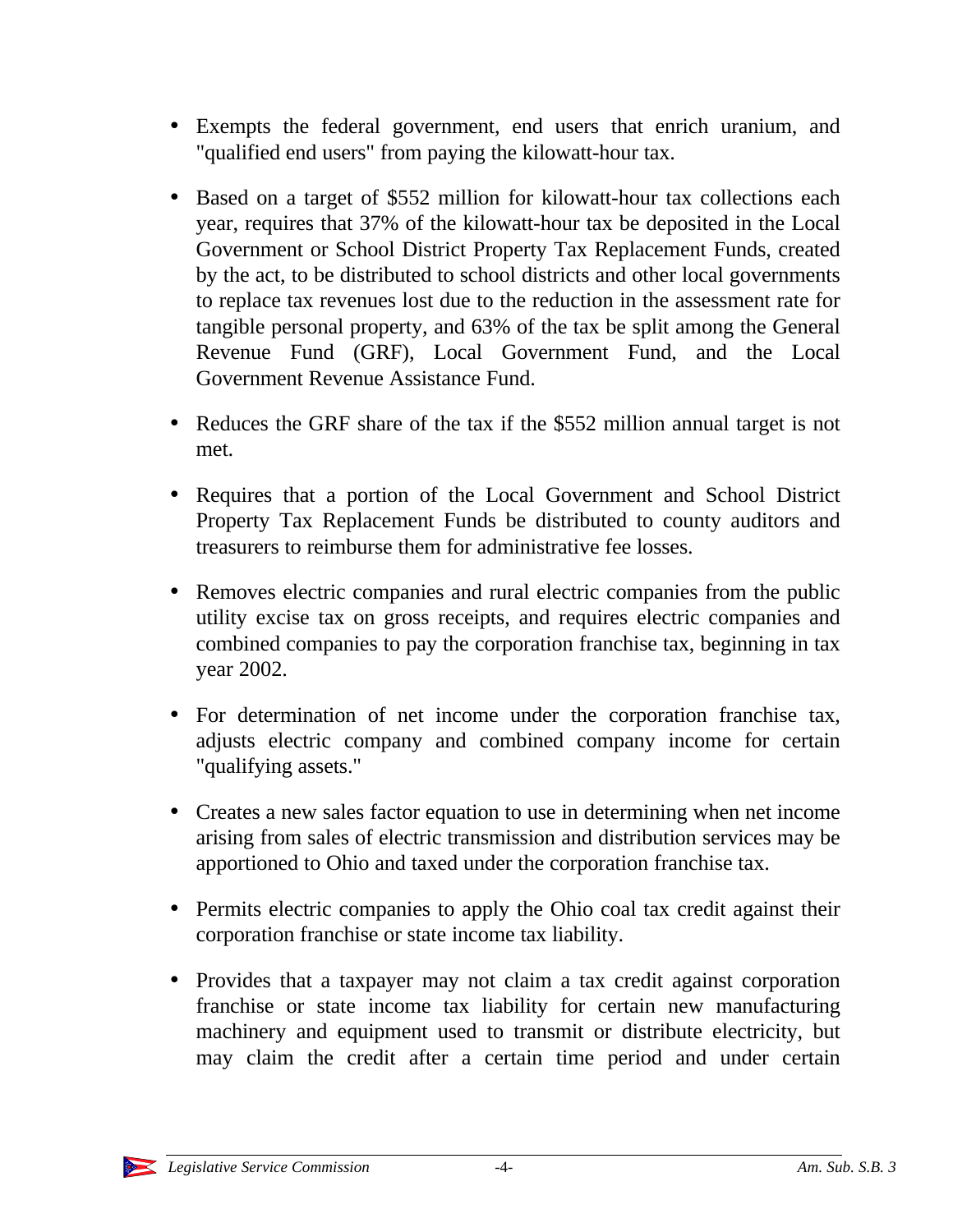circumstances if the machinery and equipment is used to generate electricity.

- Subjects electric companies and combined companies to municipal income taxes beginning January 1, 2002.
- Provides that sales of electricity will continue to be exempt from the sales and use tax, but changes the exemption to reflect a wider variety of sales of electricity-related personal property and services that qualify for the exemption.

# **TABLE OF CONTENTS**

#### OVERVIEW

### MARKET STRUCTURE PROVISIONS

| Starting date of competitive retail electric service and other time periods 11 |  |
|--------------------------------------------------------------------------------|--|
|                                                                                |  |
|                                                                                |  |
|                                                                                |  |
|                                                                                |  |
| Elimination of certified territories for competitive services  16              |  |
| State and municipal regulation of the retail electric services of an           |  |
|                                                                                |  |
|                                                                                |  |
| Transmission and ancillary service requirements of an electric utility  20     |  |
|                                                                                |  |
|                                                                                |  |
|                                                                                |  |
|                                                                                |  |
|                                                                                |  |
|                                                                                |  |
|                                                                                |  |
|                                                                                |  |
|                                                                                |  |
|                                                                                |  |
|                                                                                |  |
|                                                                                |  |
|                                                                                |  |

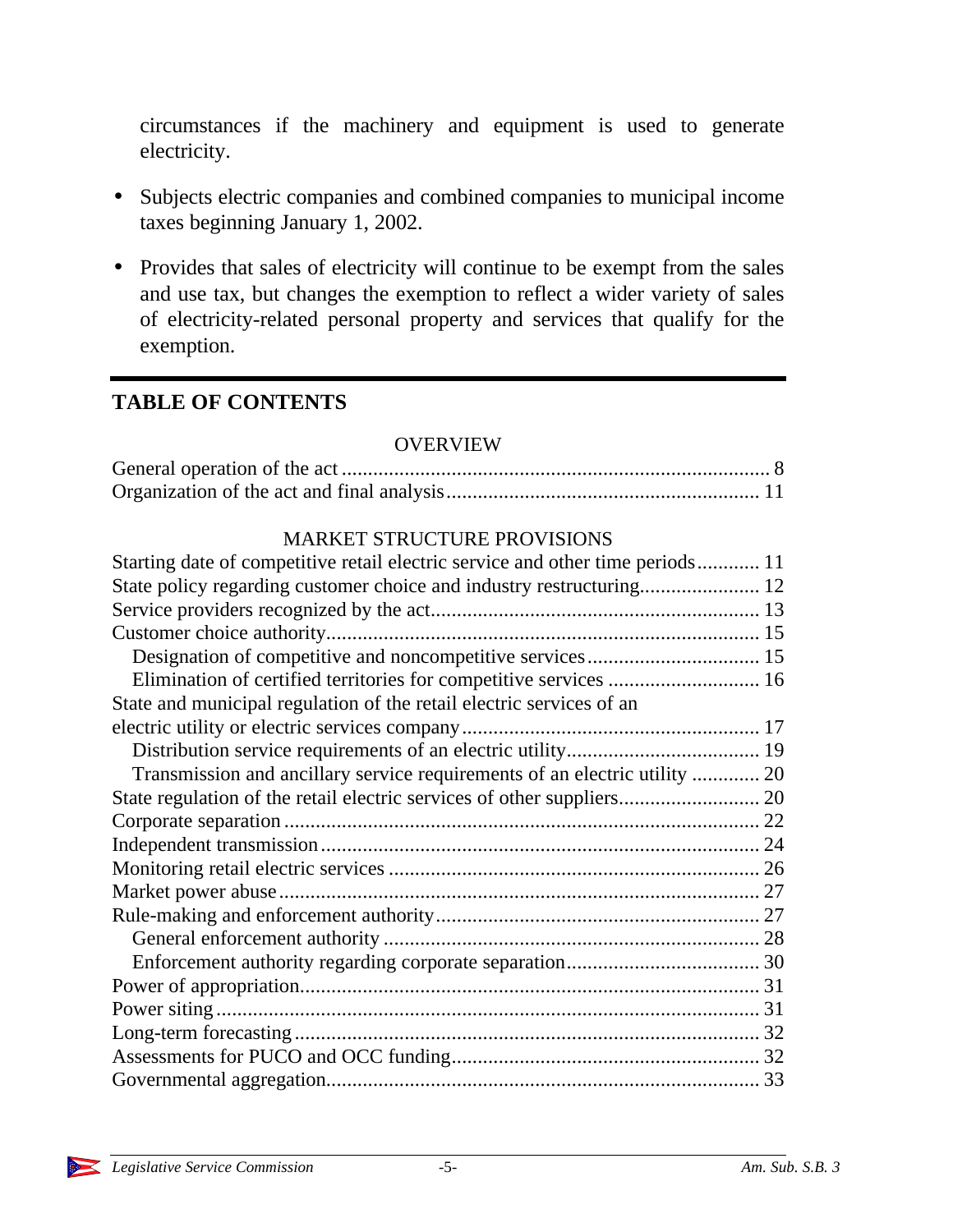# CONSUMER PROTECTION PROVISIONS

| Minimum service requirements for competitive services of    |  |
|-------------------------------------------------------------|--|
|                                                             |  |
| Minimum service requirements for noncompetitive services of |  |
|                                                             |  |
|                                                             |  |
|                                                             |  |
|                                                             |  |
|                                                             |  |
|                                                             |  |
|                                                             |  |
|                                                             |  |
|                                                             |  |
|                                                             |  |

# ENVIRONMENTAL PROVISIONS

# TRANSITIONAL PROVISIONS

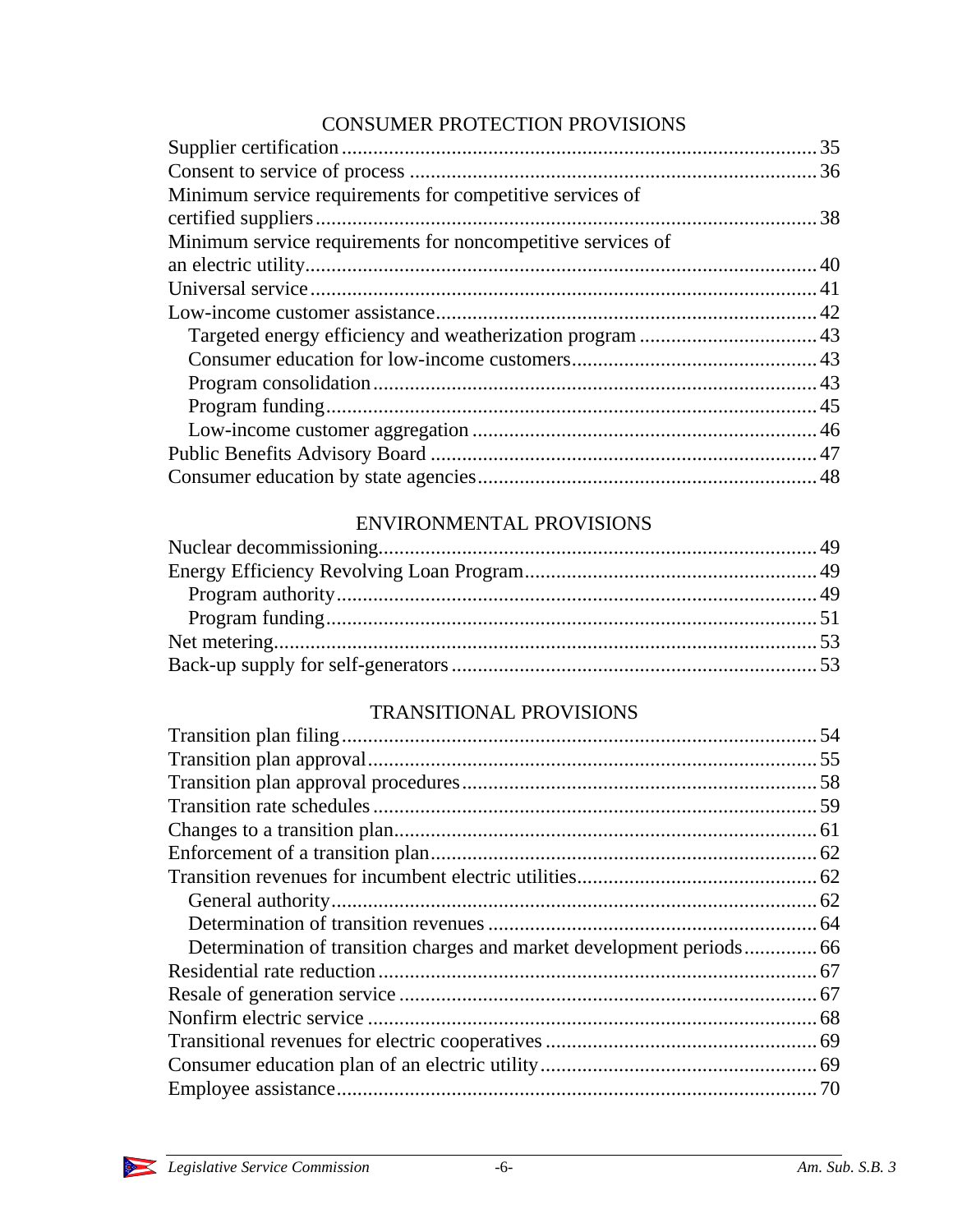# TAX AND REPLACEMENT PAYMENT PROVISIONS

| Assessment of taxable property, assessment rate reductions applicable to         |  |
|----------------------------------------------------------------------------------|--|
| the true value of that property, and apportionment of it to taxing districts  71 |  |
|                                                                                  |  |
|                                                                                  |  |
| Apportionment of electric or rural electric company personal property 74         |  |
| Effect of reduction in assessment rates on certain state aid calculations  74    |  |
|                                                                                  |  |
|                                                                                  |  |
|                                                                                  |  |
|                                                                                  |  |
|                                                                                  |  |
| School District and Local Government Property Tax Replacement Funds  83          |  |
| Assessments for failure to file a return or pay the tax, interest, or charges 84 |  |
|                                                                                  |  |
|                                                                                  |  |
|                                                                                  |  |
|                                                                                  |  |
|                                                                                  |  |
|                                                                                  |  |
|                                                                                  |  |
|                                                                                  |  |
| Determination of tax value loss, fixed-rate levy loss, and fixed-sum             |  |
|                                                                                  |  |
| Replacement revenues for school districts and joint vocational                   |  |
|                                                                                  |  |
|                                                                                  |  |
| Effect of replacement payments on current year fixed-sum levy tax rates 99       |  |
|                                                                                  |  |
|                                                                                  |  |
| Removal of electric companies and rural electric companies from the              |  |
|                                                                                  |  |
|                                                                                  |  |
|                                                                                  |  |
|                                                                                  |  |
|                                                                                  |  |
| Electric companies and combined companies must pay the tax 103                   |  |
|                                                                                  |  |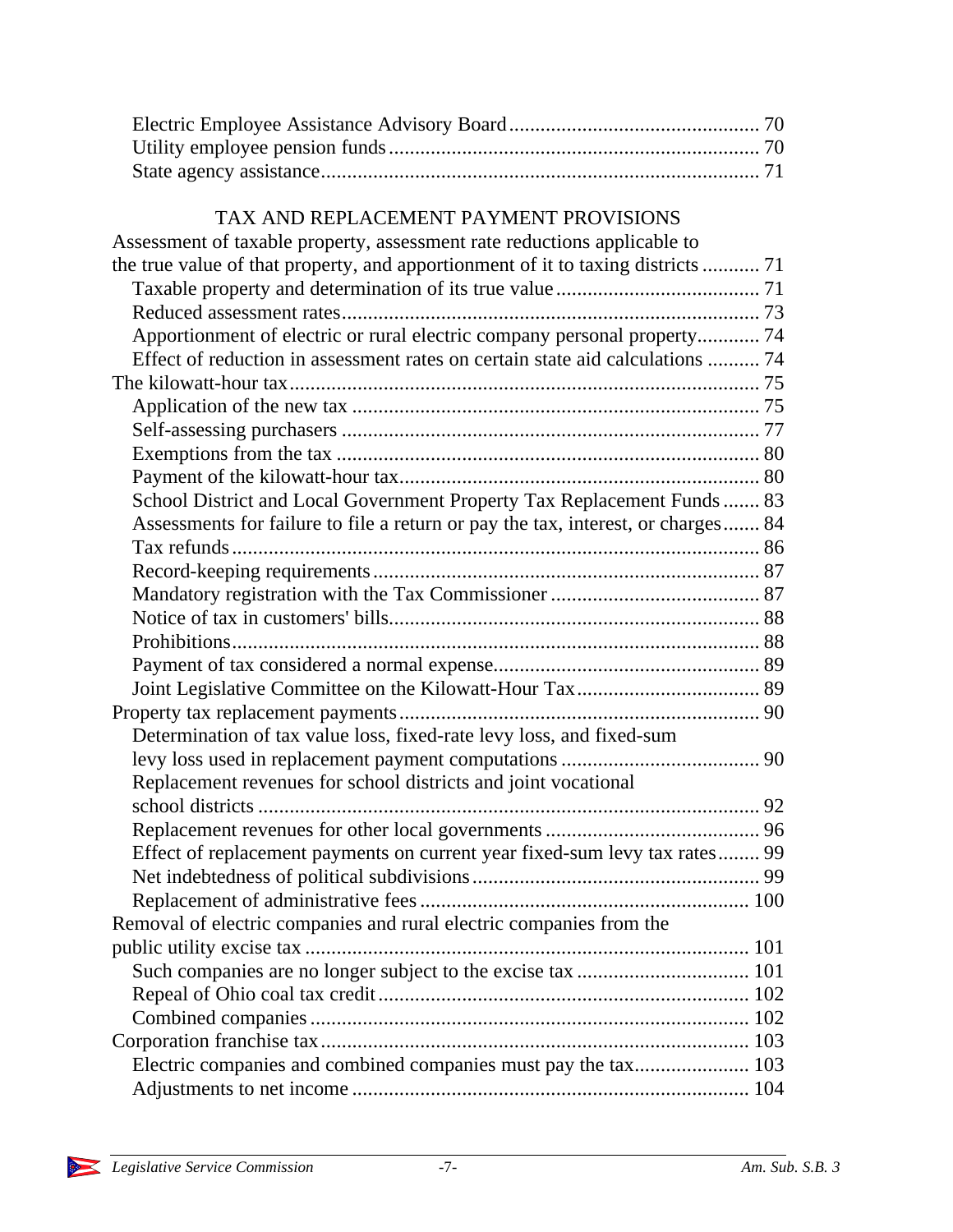| Determination of the sales factor in calculating net income and |  |
|-----------------------------------------------------------------|--|
|                                                                 |  |
|                                                                 |  |
| Applicability of a tax credit for certain new manufacturing     |  |
|                                                                 |  |
|                                                                 |  |
|                                                                 |  |
|                                                                 |  |
|                                                                 |  |
|                                                                 |  |
|                                                                 |  |

# **CONTENT AND OPERATION**

### **OVERVIEW**

### *General operation of the act*

Prior to the act, most Ohioans received retail electric service from one of eight for-profit public utilities regulated by the Public Utilities Commission (PUCO), or from one of the 26 nonprofit electric cooperatives whose owners are also its customers. Each such supplier provided service within a "certified territory" for which it held an exclusive franchise in conjunction with a duty to provide adequate facilities to serve that territory. This franchise and "obligation to serve" were established pursuant to statutes effective in 1978.

Each such supplier provided or procured all of the components of retail electric service for its customers, such as generation, transmission, and distribution services. The eight for-profit utilities served roughly 91% of Ohio's electricity market with generation, transmission, and distribution facilities each owned. The 26 cooperatives served about 40% of Ohio's land area, but accounted for only about 4% of electric sales. Buckeye Power, a nonprofit entity owned by the 26 cooperatives, supplied all the electricity delivered to their customers.

The extent of competition for retail electric service in Ohio consisted of self- or co-generation efforts by individual consumers and of utility service provided by 84 municipal electric utilities pursuant to authority of municipal corporations under the Ohio Constitution (Sections 4 and 6, Article XVIII). The 84 municipal electric utilities had about 5% of the state's electric market and covered about 1% of the geographic area. Municipal utilities primarily were distribution utilities. While some operated local generating facilities or formed joint ventures for that purpose, most of the electricity they supplied came from the open market and through a nonprofit wholesale supplier they formed, called American Municipal Power-Ohio.

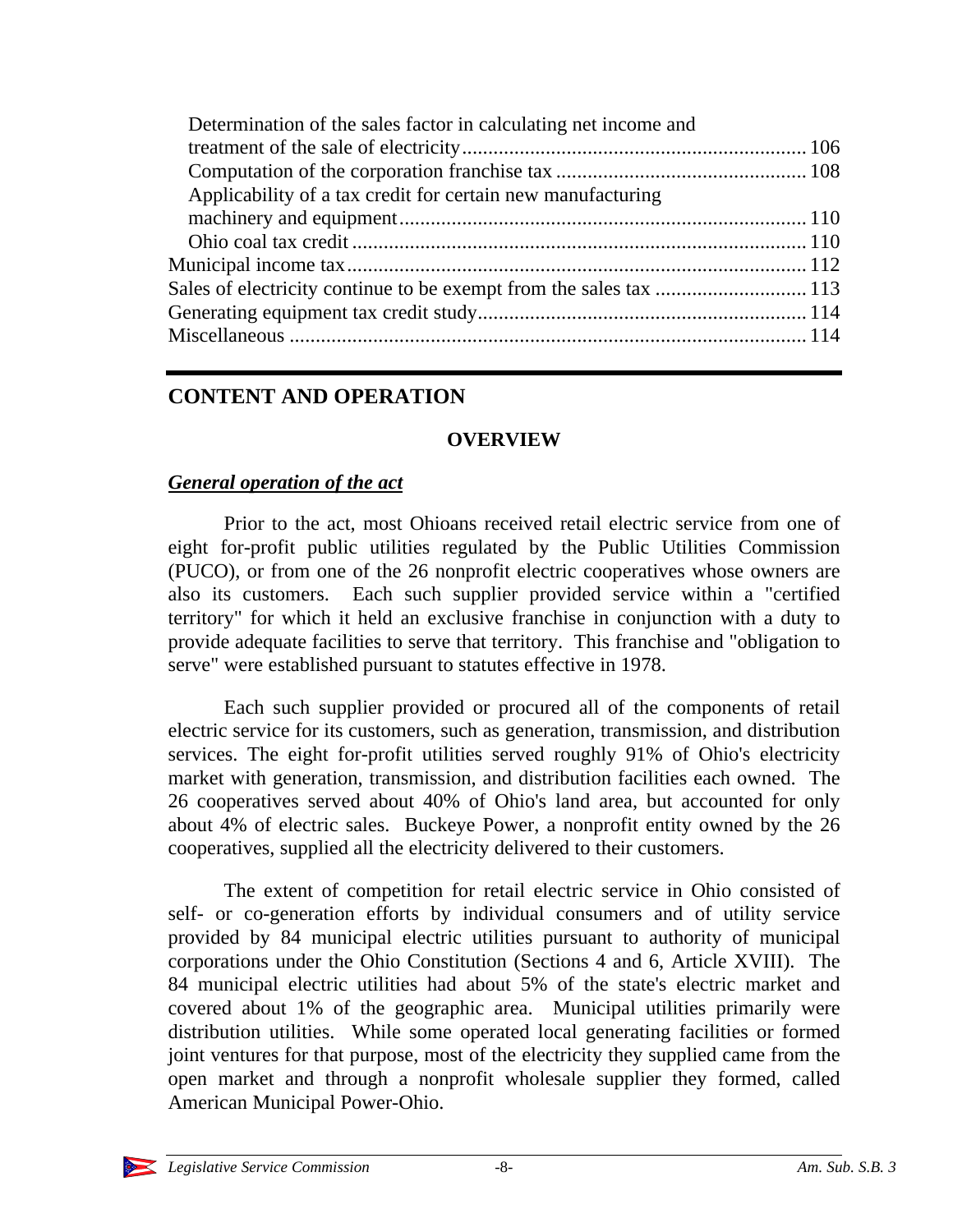The act permits greater competition in retail electric service for customers of Ohio's electric utilities, and provides for the restructuring of that industry. It authorizes customer choice in the selection of suppliers of competitive retail electric services, in part by removing, as of the starting date of competitive retail electric service, the exclusive franchises of electric utilities with respect to those services and, thus, permitting any supplier to compete for customers desiring those services. The act anticipates service being provided by other suppliers (generally termed "electric services companies") and by authorized "governmental aggregators," in addition to the current for-profit, cooperative, and municipal suppliers.

Under the act, electric generation, aggregation, power marketing, and power brokering services are declared competitive retail electric services as of the starting date of competitive retail electric service. Metering service, billing and collection service, or certain services ancillary to transmission or generation service may be designated a competitive service on or after that date if specific conditions are met. The act subjects competitive services to minimum service standards and generally requires suppliers of competitive services to be certified as to their financial, managerial, and technical capability.

Electric transmission and distribution services are not authorized to be competitive services under the act, and their provision by electric utilities will continue under PUCO regulation. Transmission and distribution services of electric utilities are subject to the act's requirements of comparable and nondiscriminatory access to those services. Additionally, noncompetitive services are subject to minimum service standards focused on service quality, safety, and reliability.

Corporate separation is required between competitive and noncompetitive retail electric service operations and between noncompetitive retail electric service and nonelectric products and services. Independent operation of transmission facilities also is required.

The act also provides for consumer education, universal service, and the consolidation of the state's low-income customer assistance programs. It also authorizes an energy efficiency revolving loan program for certain private and public customers--specifically, residential, small commercial and small industrial business, local government, educational institution, nonprofit entity, and agricultural customers. Additionally, the act authorizes the disclosure of the generation resource mix and environmental characteristics of power supplies.

The act contemplates a market development period for an incumbent electric utility that ends on December 31, 2005, but may end earlier if certain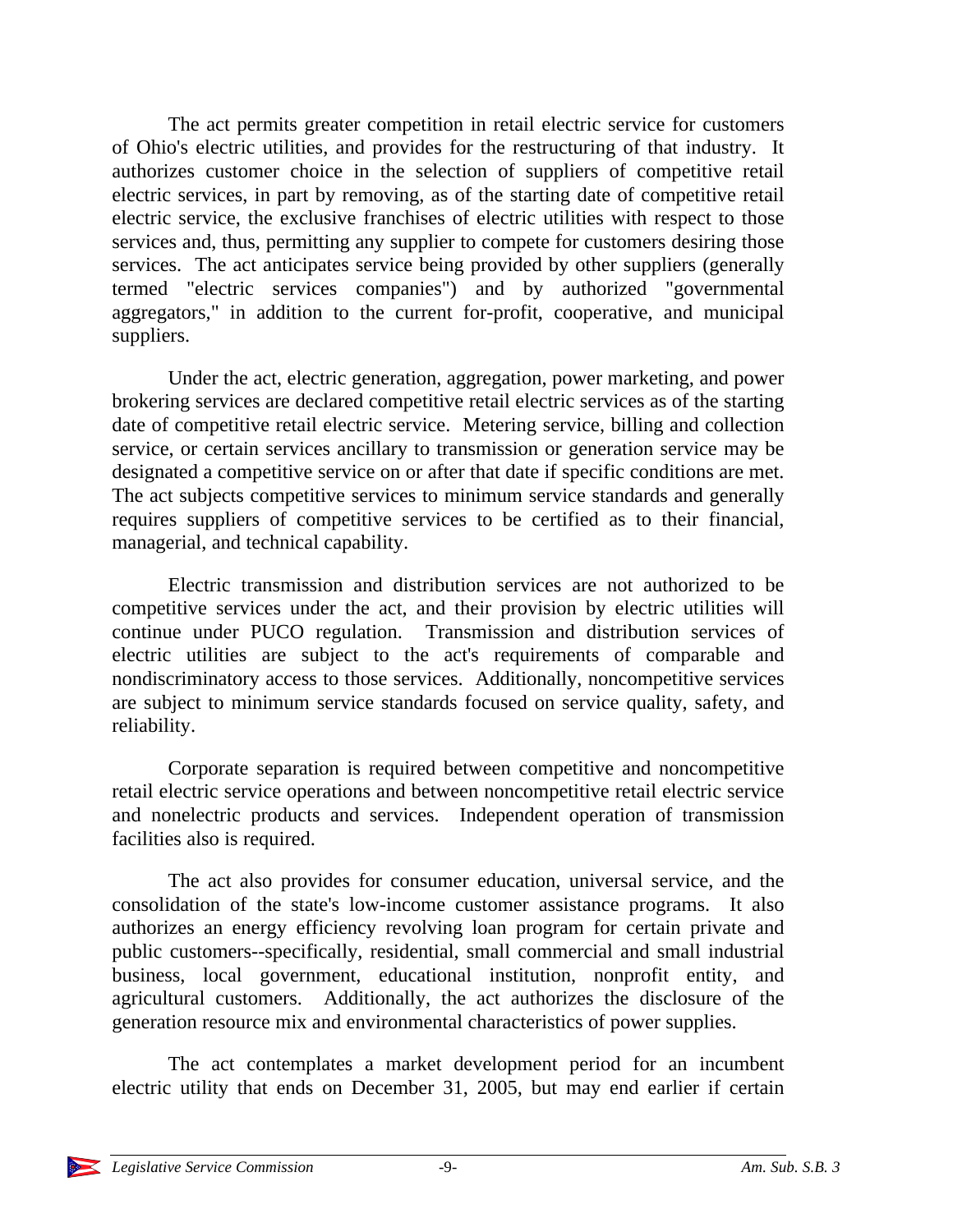conditions are met. During the market development period, the act initiates certain transitional mechanisms pertaining to the transition of consumers, utility employees, and incumbent utilities to the restructured market. Those mechanisms include the opportunity for utilities to receive transition revenues during the period based on allowable transition costs of each electric utility as determined by the PUCO pursuant to legislative standards. The standards include, among other things, the recovery of those costs, including the recovery of revenue requirements associated with regulatory assets, potentially through December 31, 2010, and include netting of those costs.

The transition revenues will be collected through (1) rates frozen at their current levels except for specified allowable adjustments and paid by a customer supplied generation service by its electric distribution utility or through (2) a transition charge paid by a customer supplied generation service by another entity on each kilowatt hour of electricity delivered by an electric distribution utility as registered on the customer's meter or, if no meter is used, based on estimated kilowatt hours (excluding electricity produced and consumed by a self-generator). The act also provides for a 5% reduction in the unbundled generation rate payable by residential customers of an electric utility.

The act contains various tax changes that affect electric companies and rural electric companies. The act revises the method used to determine the true value of an electric or rural electric company's production equipment and changes how electric company production equipment is apportioned. The act also reduces the tax assessment rates for all electric company and rural electric company tangible personal property, except transmission and distribution property, to 25% of true value. The act levies a kilowatt-hour tax on electric distribution companies to replace the revenues lost from that assessment rate reduction. A substantial part of the revenues received from the kilowatt-hour tax will be distributed to school districts and other local governments.

The act changes the public utility excise tax law so that electric companies and rural electric companies are no longer subject to that tax. Instead, electric companies and combined companies must pay the state corporation franchise tax and municipal income taxes.

The act also contains a "severability clause," which generally provides that, if any provision of the act is held invalid, the invalidity does not affect other provisions of the act that can be given effect without the invalid provision (Section 20).

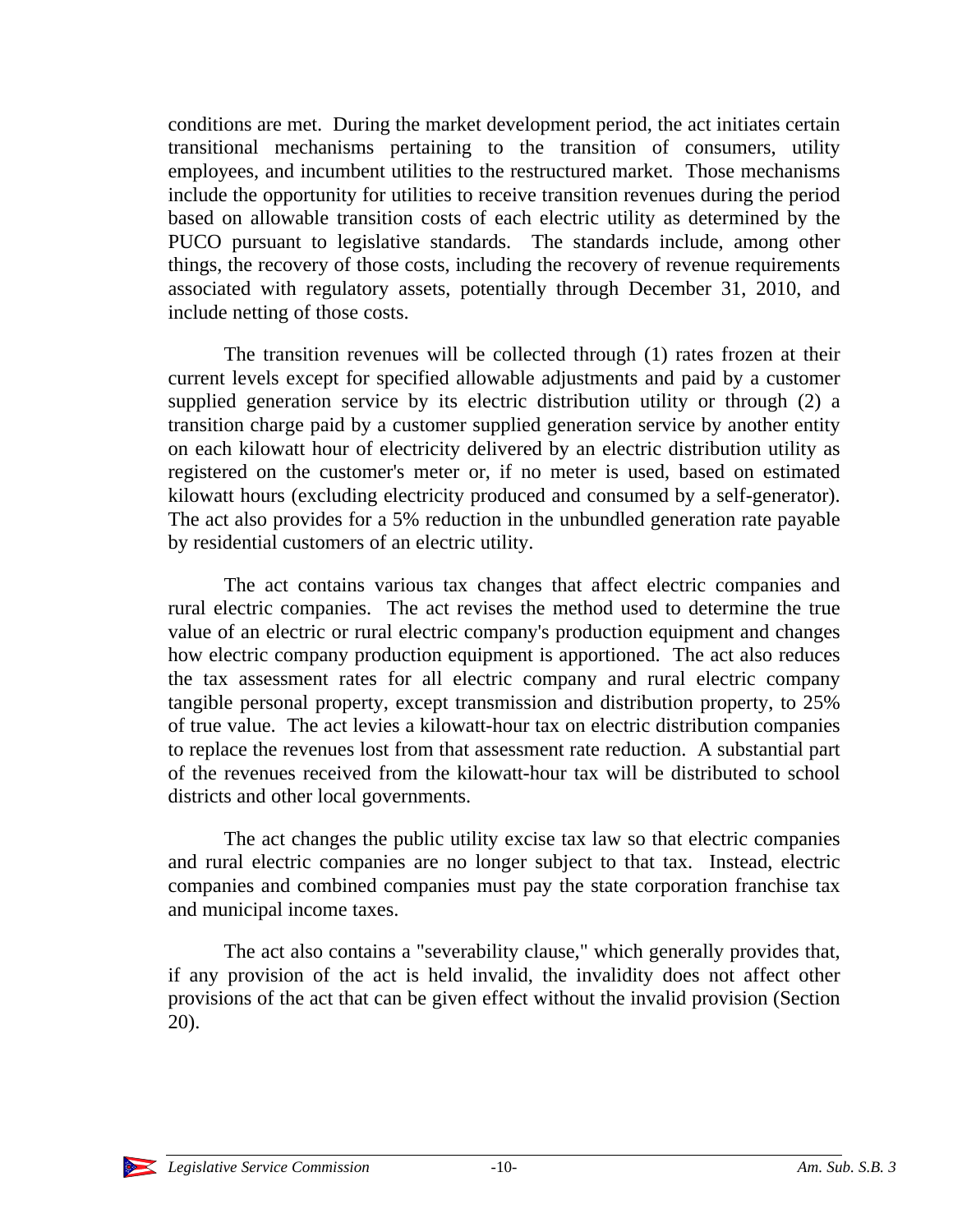# *Organization of the act and final analysis*

The act contains provisions broadly categorized as provisions regarding market structure, consumer protection, the environment, transitional mechanisms, and taxation. Most of the tax law changes are found in the Title 57 sections of the act. Generally, the remaining sections, especially new Chapter 4928., cover the market structure, consumer protection, environmental, and transitional provisions.

This final analysis reflects those general topics. The first part of the analysis discusses market structure changes. The second part covers consumer protection provisions. The third part discusses environmental provisions. The fourth part explains the transitional provisions of the act. The fifth part discusses the tax and property tax replacement payment provisions.

# **MARKET STRUCTURE PROVISIONS**

The market structure provisions of the act include provisions regarding the timing of retail customer choice; the state policy regarding customer choice and industry restructuring; and the designation of services as noncompetitive or competitive and the elimination of certified territories for competitive services. They also include provisions regarding state regulation of the retail electric services of an electric utility and other suppliers; allowable pricing of services; requisite corporate separation and independent transmission; market monitoring, market power abuse, rule-making, and enforcement authority; power of appropriation; power siting; long-term forecasting; and governmental aggregation.

# *Starting date of competitive retail electric service and other time periods*

(sec. 4928.01(A)(17) and (29) and (C); Sections 2, 5, and 9)

Generally, the act's provisions are keyed to the "starting date of competitive retail electric service." The act establishes January 1, 2001, as that starting date. However, it authorizes the PUCO to issue an order prior to that date delaying the starting date for an electric utility by a specified number of days not to exceed six months, but only for extreme technical conditions precluding the start of competitive retail electric service on January 1, 2001, and after application by the electric utility, notice, and an opportunity to be heard. (Sec. 4928.01(A)(29) and  $(C).$ 

Generally, the new market structure, consumer protection, environmental protection, and transitional provisions of the act take effect in accordance with the normal 90-day period for Ohio legislation, but, due to express references in many of those provisions to the "starting date of competitive retail electric service," the provisions are operative with respect to that variable starting date. Too, under the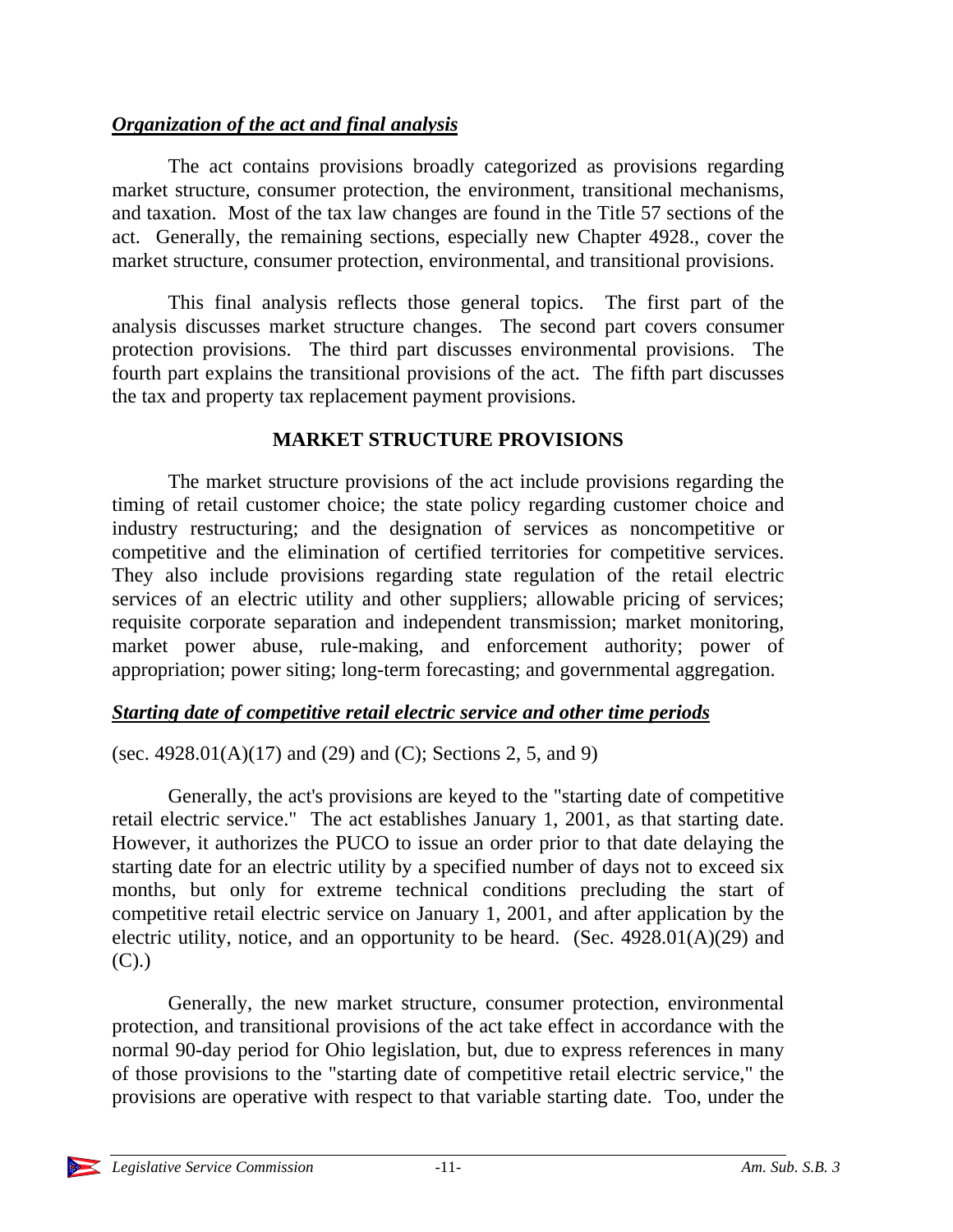act, the effective date of a number of amendments and repeals of existing laws relating to market structure recognizes the potential of a delayed starting date as authorized under the act (Sections 2, 5, and 9).

The act additionally refers to a "market development period." This period is defined as the period of time beginning on the starting date of competitive retail electric service and ending on the applicable date for that utility as specified in the "transition revenues" portion of the act, irrespective of whether the utility applies to receive transition revenues (sec.  $4928.01(A)(17)$ ).

# *State policy regarding customer choice and industry restructuring*

(secs.  $4928.01(A)(27)$ ,  $4928.02$ , and  $4928.06(A)$ )

The act declares a state policy with respect to "retail electric service," which is defined under the act as any service involved in supplying or arranging for the supply of electricity to ultimate consumers in Ohio, from the point of generation to the point of consumption. It expressly includes one or more of the following "service components": generation service, aggregation service, power marketing service, power brokerage service, transmission service, distribution service, ancillary service, metering service, and billing and collection service. (Sec. 4928.01(A)(27).)

The act provides that it is the policy of the State of Ohio to do the following throughout Ohio beginning on the starting date of competitive retail electric service:

(1) Ensure the availability to consumers of adequate, reliable, safe, efficient, nondiscriminatory, and reasonably priced retail electric service;

(2) Ensure the availability of unbundled and comparable retail electric service that provides consumers with the supplier, price, terms, conditions, and quality options they elect to meet their respective needs;

(3) Ensure diversity of electricity supplies and suppliers, by giving consumers effective choices over the selection of those supplies and suppliers and by encouraging the development of distributed and small generation facilities;

(4) Encourage innovation and market access for cost-effective supply- and demand-side retail electric service;

(5) Encourage cost-effective and efficient access to information regarding the operation of the transmission and distribution systems of electric utilities in order to promote effective customer choice of retail electric service;

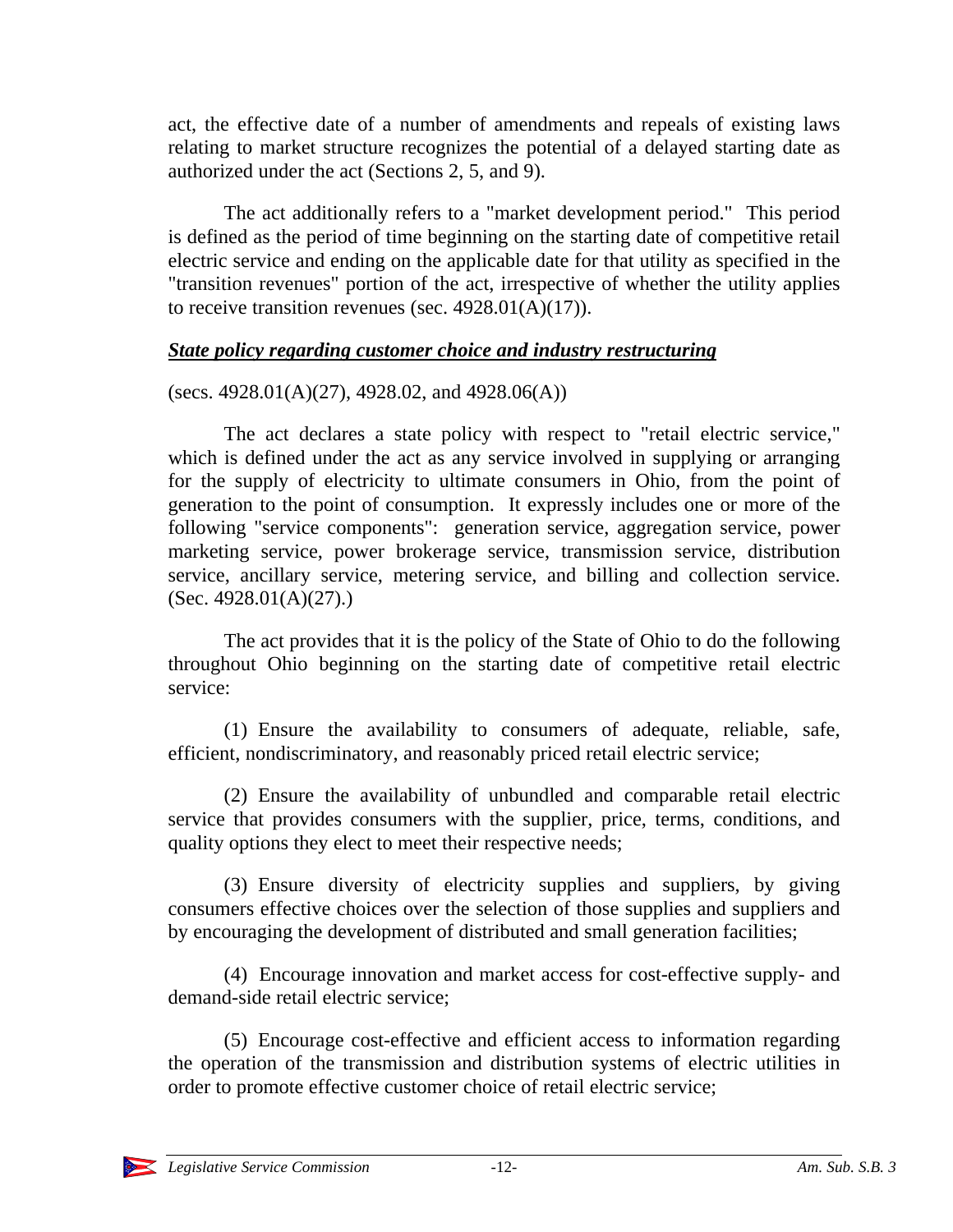(6) Recognize the continuing emergence of competitive electricity markets through the development and implementation of flexible regulatory treatment;

(7) Ensure effective competition in the provision of retail electric service by avoiding anticompetitive subsidies flowing from a noncompetitive retail electric service to a competitive retail electric service or to a product or service other than retail electric service, and vice versa;

(8) Ensure retail electric service consumers protection against unreasonable sales practices, market deficiencies, and market power;

(9) Facilitate the state's effectiveness in the global economy. (Sec. 4928.02.)

The act requires that the PUCO ensure that this state policy is effectuated (sec.  $4928.06(A)$ ).

### *Service providers recognized by the act*

(secs. 4928.01(A)(2), (5), (6), (7), (9), (11), (13), (20), (30), and (33) and 4905.03(A)(4); Sections 2 and 5)

The act recognizes several types of service providers in a restructured electric industry: an electric utility, electric cooperative, and electric services company, each of which are specifically acknowledged as types of electric light companies; a governmental aggregator; and a municipal electric utility. The act also recognizes a "customer-generator," defined as a user of a net metering system (sec.  $4928.01(A)(30)$ ), and a "self-generator," defined as an entity in Ohio that owns an electric generation facility that produces electricity primarily for the owner's consumption and that may provide any such excess electricity to retail electric service providers, whether the facility is installed or operated by the owner or by an agent under a contract (sec. 4928.01(A)(33)).

Under the act, an "electric utility" is an electric light company that is engaged on a for-profit basis in the business of supplying a noncompetitive retail electric service in Ohio or in the businesses of supplying both a noncompetitive and a competitive retail electric service. "Electric utility" excludes a municipal electric utility or a billing and collection agent. (Sec.  $4928.01(A)(11)$ .) An "electric distribution utility" is a specific type of electric utility--that is, an electric utility that supplies at least retail electric distribution service (sec. 4928.01(A)(6)).

An "electric cooperative" under the act is a not-for-profit electric light company that both is or has been financed in whole or in part under specified federal rural electrification law and owns or operates facilities in Ohio to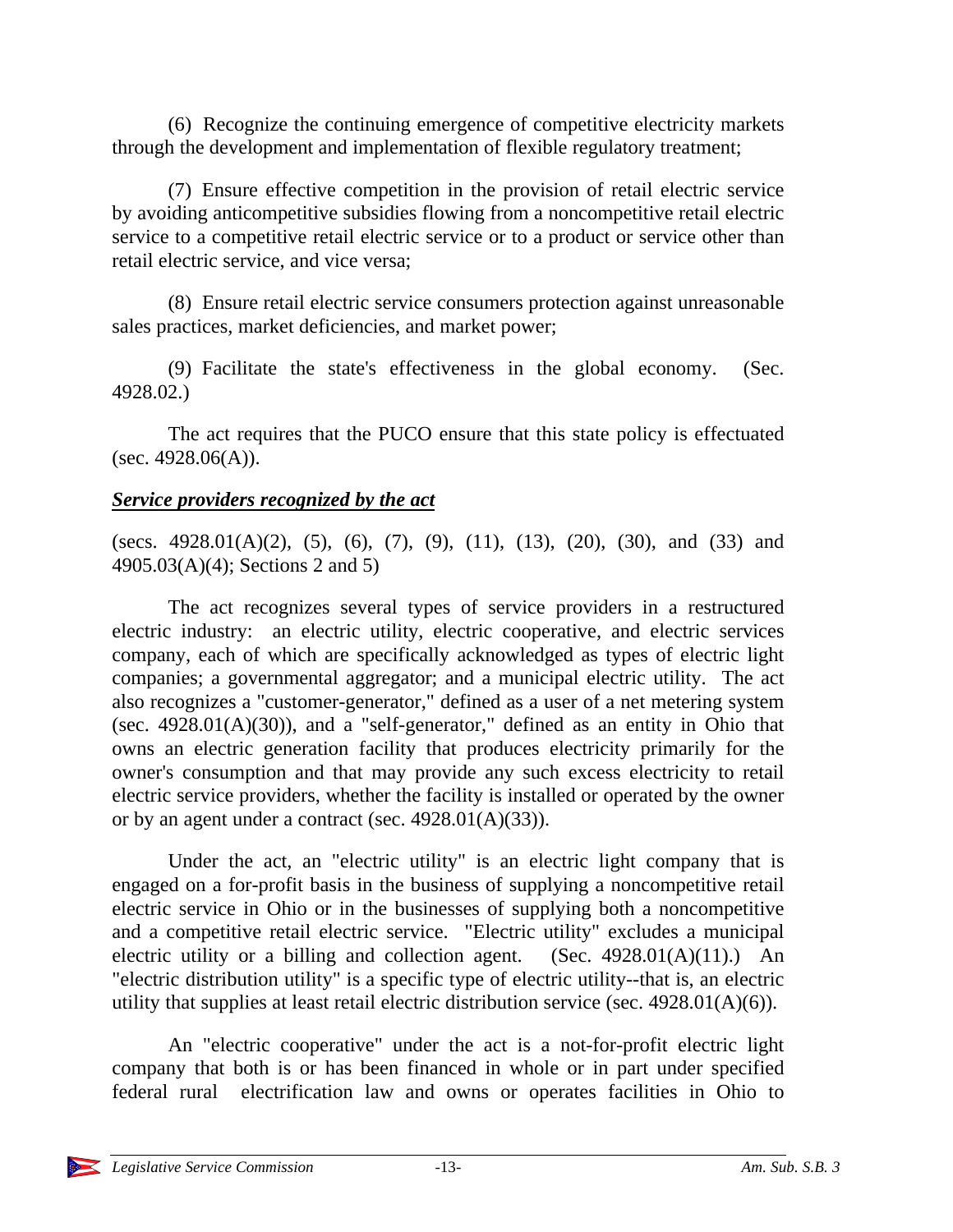generate, transmit, or distribute electricity, or a not-for-profit successor of such company (sec. 4928.01(A)(5)).

An "electric services company" is defined as an electric light company that is engaged on a for-profit or not-for-profit basis in the business of supplying or arranging for the supply of only a competitive retail electric service in Ohio. It expressly includes a power marketer, power broker, aggregator, or independent power producer but expressly excludes an electric cooperative, municipal electric utility, governmental aggregator, or billing and collection agent. (Sec. 4928.01(A)(9).)

Under new Chapter 4928. of the act, "electric light company" incorporates the definition of that term in Public Utility Law and expressly includes an electric services company, but excludes any self-generator to the extent it consumes electricity it so produces or to the extent it sells for resale electricity it so produces (sec.  $4928.01(A)(7)$ ). The act also changes the definition in former law so that "electric light company" not only means any person, firm, copartnership, voluntary association, joint-stock association, company, or corporation, wherever organized or incorporated, that is engaged in the business of supplying electricity for light, heat, or power purposes to consumers within Ohio, but expressly includes the business of supplying electric transmission service for electricity delivered to consumers in Ohio and excludes a regional transmission organization approved by the Federal Energy Regulatory Commission (FERC) (sec. 4905.03(A)(4)).

Under the act, "municipal electric utility" means a municipal corporation that owns or operates facilities to generate, transmit, or distribute electricity (sec. 4928.01(A)(20)).

Further, a "governmental aggregator" is defined as a legislative authority of a municipal corporation, a board of township trustees, or a board of county commissioners acting as an aggregator for the provision of a competitive retail electric service under authority otherwise conferred under the act (see "*Governmental aggregation*," below) (sec. 4928.01(A)(13)).

A "billing and collection agent" is defined under the act as a fully independent agent, not affiliated with or otherwise controlled by an electric utility, electric services company, electric cooperative, or governmental aggregator subject to certification under the act, to the extent that the agent is under contract with the utility, company, cooperative, or aggregator solely to provide billing and collection for retail electric service on its behalf (sec. 4928.01(A)(2)).

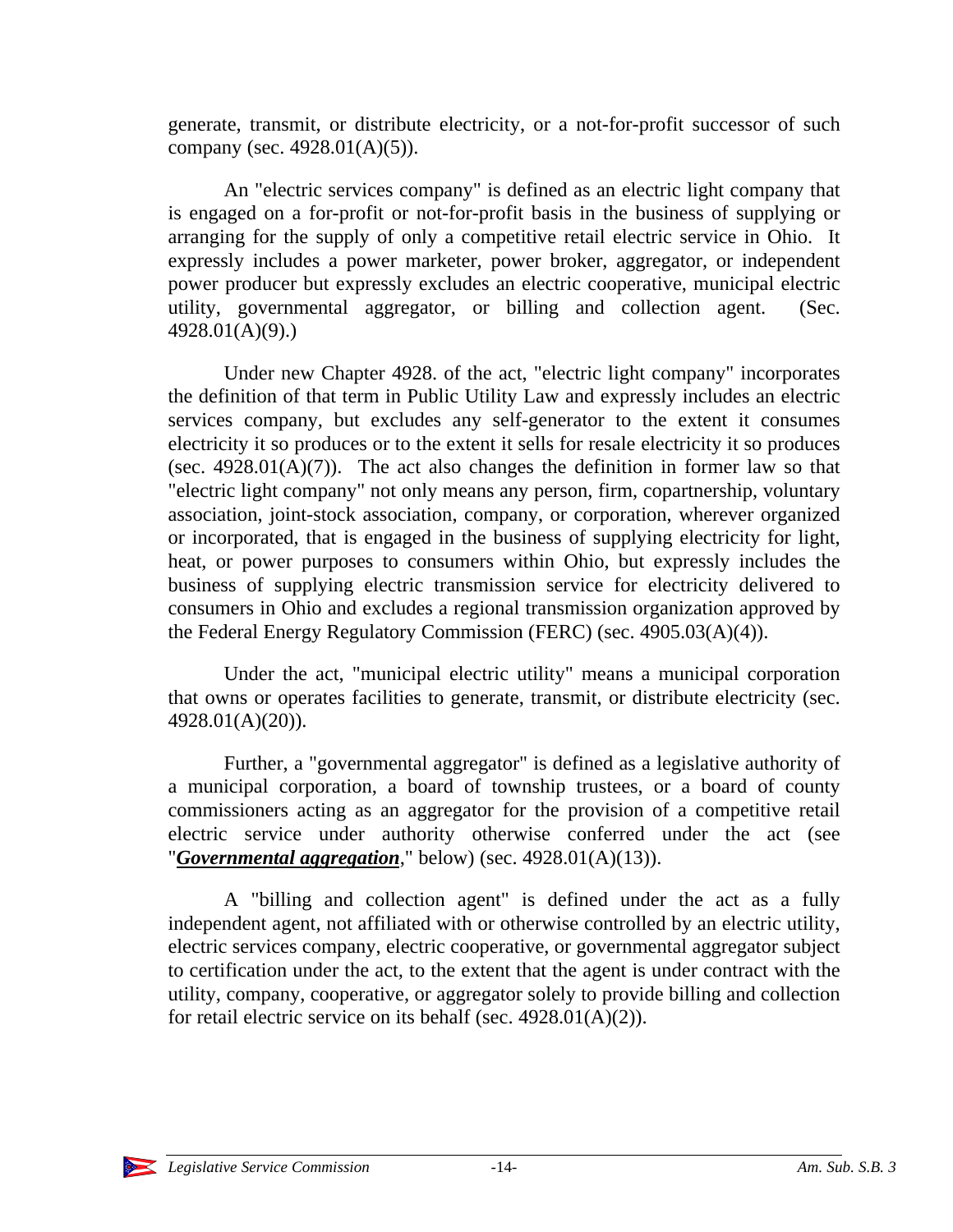### *Customer choice authority*

(secs. 4928.01(A)(1) and (B), 4928.03, 4928.04(A) and (B), 4928.05(B), and 4933.81(F); Sections 2 and 5)

Customer choice of competitive retail electric service suppliers is effected in two ways: by the act's designation of what are competitive and what are noncompetitive retail electric services, and by the act's amendment of the Certified Territories Law. Generally, under the act, on and after the starting date of competitive retail electric service, there is a lesser degree of state regulation of a competitive retail electric service than of a noncompetitive retail electric service. The act expressly states that nothing in it affects existing PUCO authority to regulate an electric light company in Ohio or an electric service supplied in Ohio prior to that starting date (sec. 4928.05(B)).

# *Designation of competitive and noncompetitive services*

The act provides that a retail electric service component is deemed a competitive retail electric service if the service component is competitive pursuant to a declaration by a provision of the Revised Code or pursuant to a PUCO order as authorized under the act. Otherwise, the service component is deemed a noncompetitive retail electric service. (Sec. 4928.01(B).)

The act expressly declares the following as competitive retail electric services beginning on the starting date of competitive retail electric service: retail electric generation, aggregation, power marketing, and power brokerage services supplied to consumers within the certified territory of an electric utility. Such consumers may obtain those services, subject to the act, from any supplier or suppliers. In accordance with a filing under the Certified Territories Law, retail electric generation, aggregation, power marketing, or power brokerage services supplied to consumers within the certified territory of any electric cooperative that has made the filing are competitive retail electric services that the consumers may obtain, subject to the act, from any supplier or suppliers. (Sec. 4928.03.)

Additionally, the act authorizes the PUCO to declare by order that retail ancillary, metering, or billing and collection service supplied to consumers within the certified territory of an electric utility on or after the starting date of competitive retail electric service is a competitive retail electric service that the consumers may obtain from any supplier or suppliers subject to the act (sec.  $4928.04(A)$ ). An "ancillary service" is any function necessary to the provision of electric transmission or distribution service to a retail customer. The term includes, but is not limited to, scheduling, system control, and dispatch services; reactive supply from generation resources and voltage control service; reactive supply from transmission resources service; regulation service; frequency response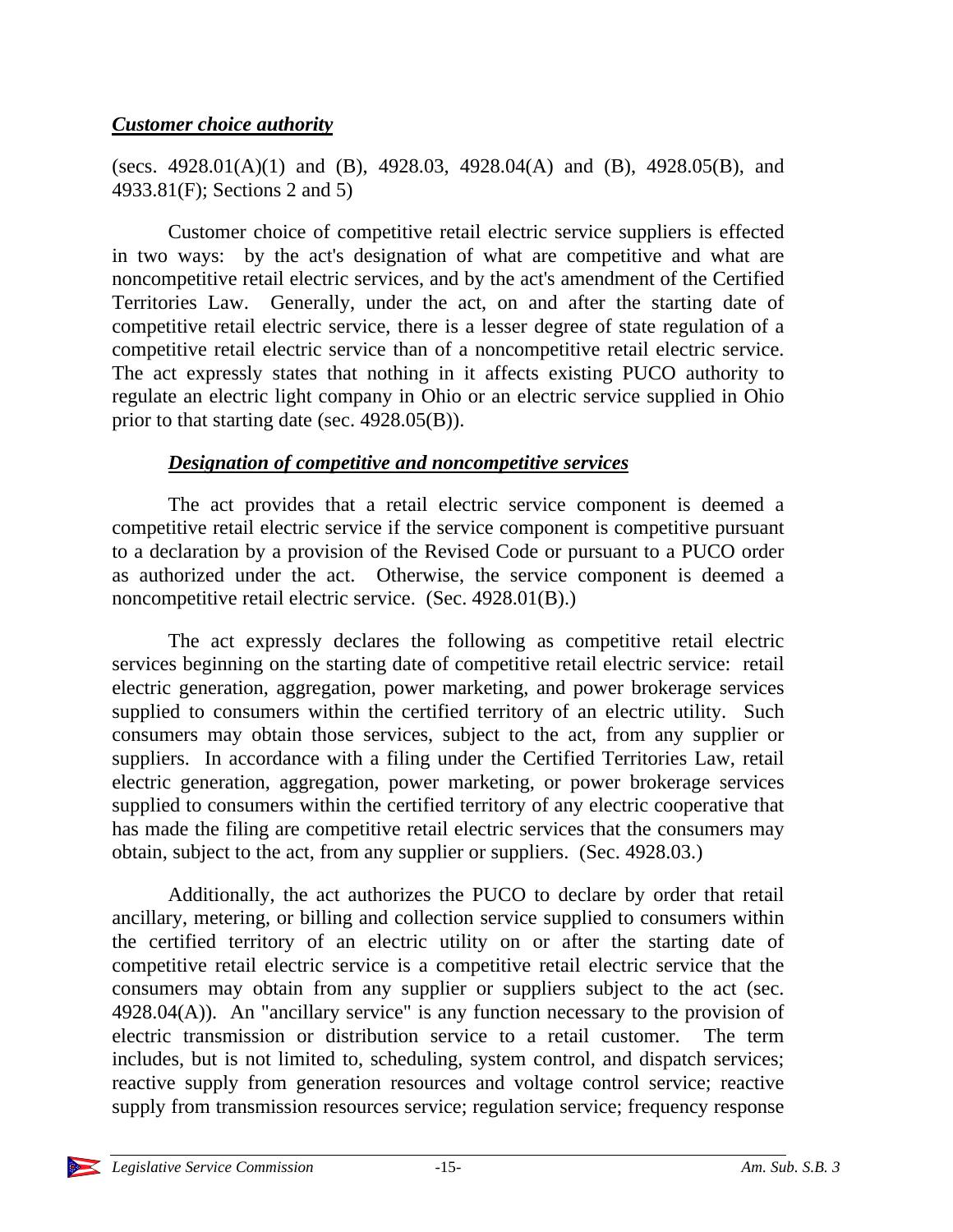service; energy imbalance service; operating reserve-spinning reserve service; operating reserve-supplemental reserve service; load following; back-up supply service; real-power loss replacement service; dynamic scheduling; system black start capability; and network stability service. (Sec. 4928.01(A)(1).)

The PUCO may issue an order declaring retail ancillary, metering, or billing and collection service competitive only if it first determines, after investigation and public hearing, either of the following:

- (1) There will be effective competition with respect to the service.
- (2) The customers of the service have reasonably available alternatives.

The PUCO must initiate a proceeding on or before March 31, 2003, on the question of the desirability, feasibility, and timing of any such competition. (Sec. 4928.04(A).)

In carrying out this authority, the PUCO may prescribe different classifications, procedures, terms, or conditions for different electric utilities and for the retail electric services they provide that the PUCO so declares competitive. However, these classifications, procedures, terms, or conditions must be reasonable and not confer any undue economic, competitive, or market advantage or preference upon any electric utility. (Sec. 4928.04(B).)

Further, the act provides that, beginning on the starting date of competitive retail electric service and notwithstanding any other provision of law, each Ohio consumer and the suppliers to a consumer have comparable and nondiscriminatory access to the noncompetitive retail electric services of an electric utility in Ohio within its certified territory for the purpose of satisfying the consumer's electricity requirements in keeping with the state policy specified in the act (see "*State policy regarding customer choice and industry restructuring*," above) (sec. 4928.03).

# *Elimination of certified territories for competitive services*

Ohio's Certified Territories Law was enacted in 1978, and, in brief, it grants an exclusive service franchise to for-profit electric suppliers and not-forprofit electric suppliers (excluding municipal corporations) in conjunction with imposing an obligation on those suppliers to provide adequate facilities for service to their certified territories (secs. 4933.81 to 4933.90).

Under the act, customer choice of suppliers for competitive retail electric services is authorized in part by changes in the definition of "electric service" in the Certified Territories Law. The act defines the term differently for for-profit suppliers and not-for-profit suppliers, with the result that certified territories for

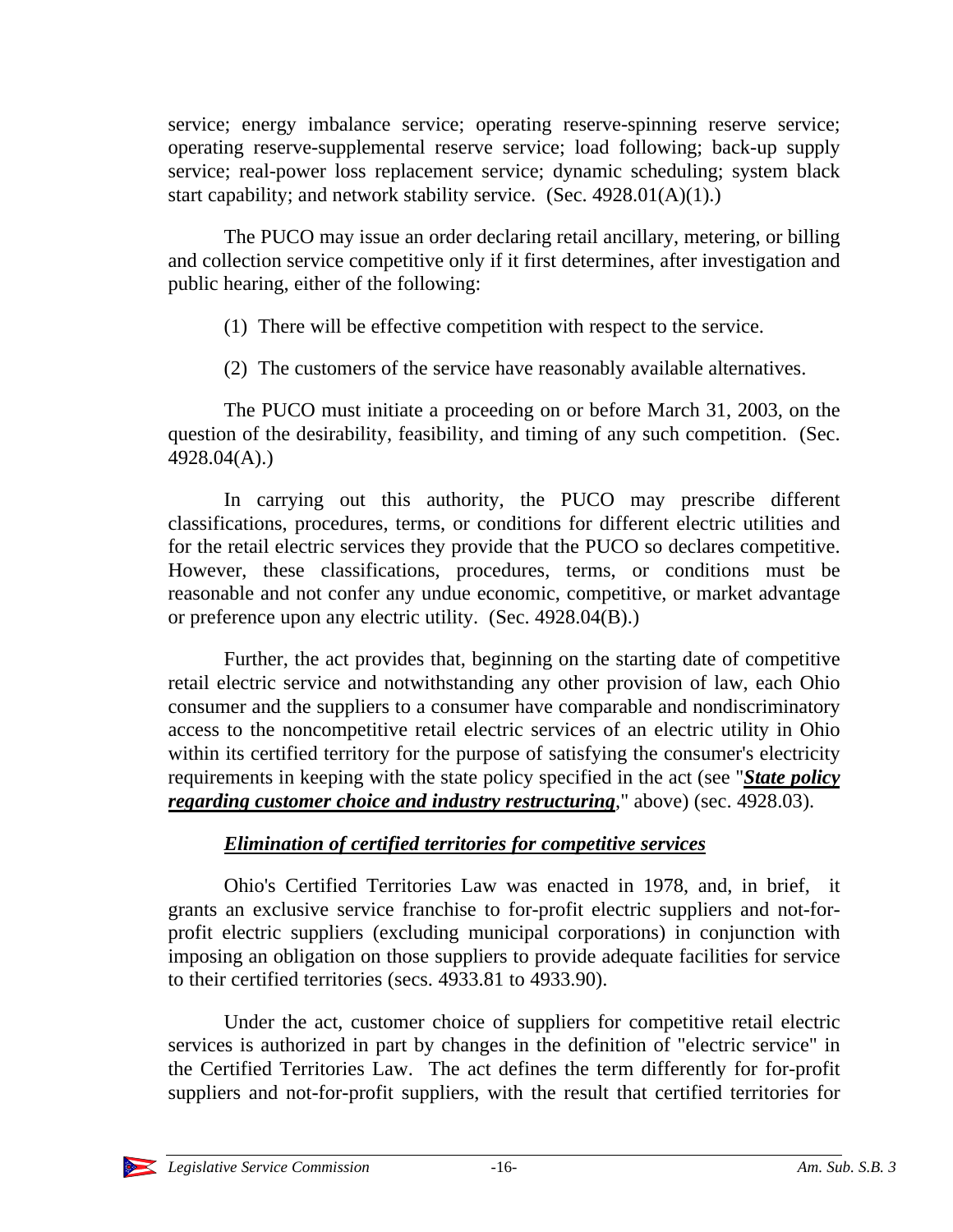competitive retail electric services of for-profit suppliers are eliminated, and certified territories for competitive services of not-for-profit suppliers are eliminated only at the specific election of the supplier. (Sec. 4933.81(F).)

Under the act, "electric service" is redefined for purposes of the Certified Territories Law so that, as of the starting date of competitive retail electric service, the term excludes, in the case of a for-profit electric supplier, a competitive retail electric service as defined under the act (sec. 4933.81(F)).

In the case of a not-for-profit electric supplier and beginning on that starting date, "electric service" is defined as excluding any service component of a competitive retail electric service that is specified in an irrevocable filing the supplier makes with the PUCO, for informational purposes only, to eliminate permanently its certified territory as to that service component. Such a service component may include retail ancillary, metering, or billing and collection service irrespective of whether that service component has or has not been declared competitive under the act by the PUCO (see "*Designation of competitive and noncompetitive services*," above. (Sec. 4933.81(F).)

The filing by a not-for-profit supplier must specify the date on which its certified territory is eliminated as to the service component. Upon receipt of the filing by the PUCO, the not-for-profit electric supplier's certified territory is eliminated permanently as to the service component specified in the filing as of the date specified in the filing. (Sec. 4933.81(F).)

# *State and municipal regulation of the retail electric services of an electric utility or electric services company*

(secs. 4905.402, 4905.46, 4928.05(A), 4928.06(B), (D), and (F), 4928.15, and 4935.03; specified additional sections in Chapters 1551., 4905., 4909., 4913., and 4933.; Sections 2, 5, 9, and 22)

Under the act, competitive retail electric services supplied by an electric utility or electric services company are removed from regulation by a municipal corporation under continuing law now limited to regulation of other services within municipal boundaries (Chapter 743.) (sec. 4928.05(A)(1)).

Competitive services supplied by an electric utility or electric services company generally also are removed from PUCO regulation on and after the starting date of competitive retail electric service. The act states that a competitive service supplied by an electric utility or electric services company is not subject to PUCO supervision and regulation under Public Utility Law (Chapters 4901. to 4909., 4933., 4935., or 4963.). Exceptions to this general policy consist of those exceptions otherwise authorized under the act (for example, a supplier certification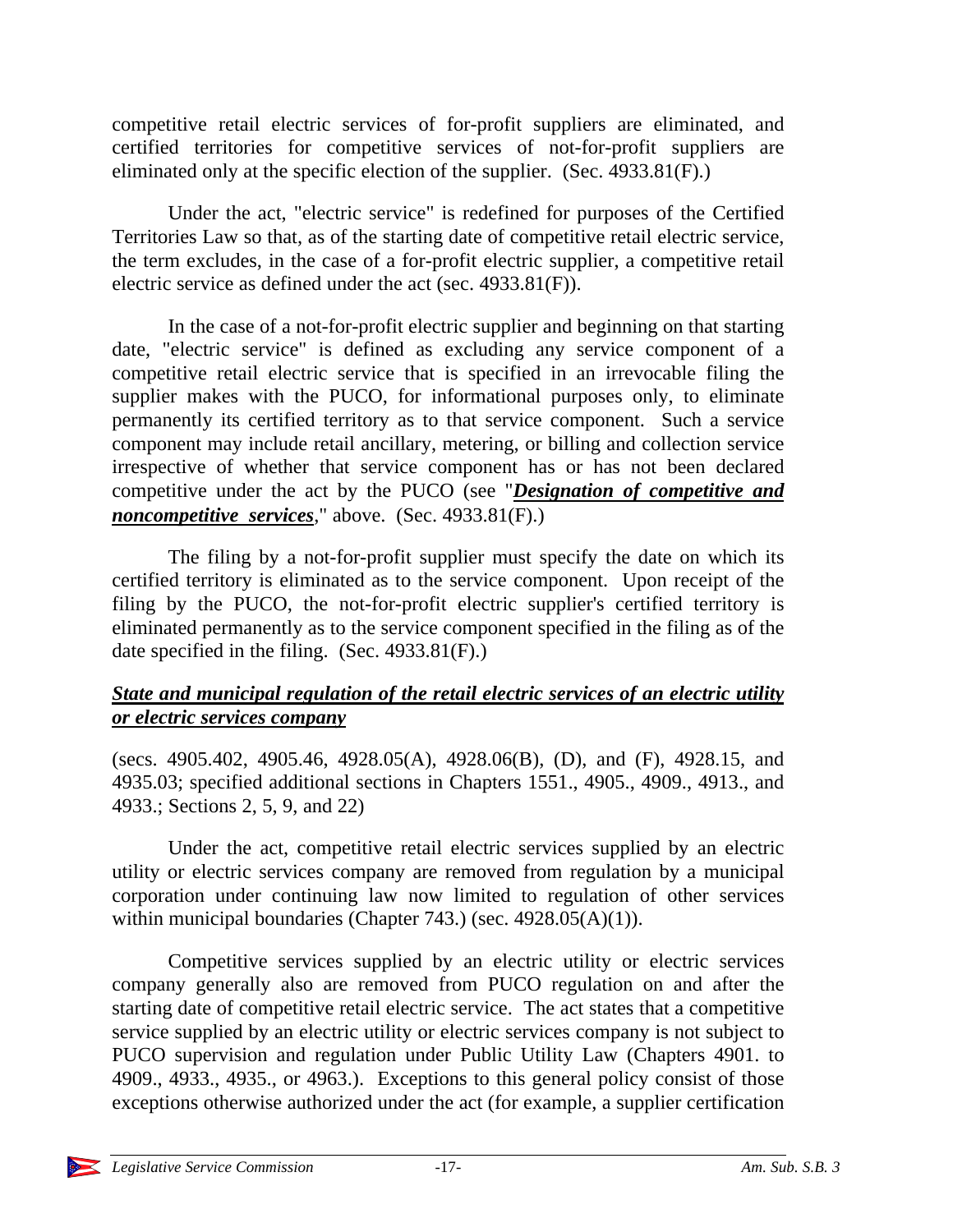requirement (see "*Supplier certification*," below)) and of specified statutes in continuing Public Utility Law concerning certified territories, below cost or free service, and assessments for PUCO funding purposes and, only to the extent related to service reliability and public safety, statutes concerning safety inspections, energy emergencies, and line construction and maintenance. The act states that the PUCO's authority to enforce those excepted provisions with respect to a competitive retail electric service must be such authority as is provided for their enforcement under continuing Public Utility Law and the act. (Sec. 4928.05(A)(1).)

Further, in keeping with the designation of generation as a competitive service and the limitations on the PUCO's authority regarding a competitive service, the act makes a number of changes to Public Utility Law as of the starting date of competitive retail electric service, to remove certain duties of the PUCO and certain limitations relating to generation service, such as provisions relating to the electric fuel component in utility rates and to environmental compliance facilities, and such as a requirement of a semiannual report to the PUCO on shortterm electricity demand and supply (secs. 1551.33, 1551.35, 4905.01, 4905.03, 4905.14, 4905.301, 4905.40, 4905.42, 4905.66 to 4905.70, 4909.01, 4909.05, 4909.15, 4909.157 to 4909.159, 4909.191 to 4909.193, 4913.01 to 4913.07, 4933.27, and 4933.34; Sections 2, 5, and 9).

Additionally, under the act, if the PUCO determines, on or after the starting date of competitive retail electric service, that there is a decline or loss of effective competition with respect to a competitive retail electric service of an electric utility, which service was declared competitive by PUCO order issued under the act (retail ancillary, metering, or billing and collection service), the PUCO must ensure that that service is provided at compensatory, fair, and nondiscriminatory prices, terms, and conditions (sec. 4928.06(B)). The procedures and criteria the PUCO must use in determining effective competition for that purpose are the same as the procedures and criteria specified in "*Monitoring retail electric services*," below (sec. 4928.06(D)). The act requires an electric light company to provide the PUCO with such information as the PUCO considers necessary to carry out this duty. The PUCO must take such measures as it considers necessary to protect the confidentiality of that information. (Sec. 4928.06(F).)

As to any noncompetitive retail electric service, the act provides that, on and after the starting date of competitive retail electric service, a noncompetitive retail electric service supplied by an electric utility is subject to supervision and regulation by the PUCO under Public Utility Law (Chapters 4901. to 4909., 4933., 4935., and 4963.) and the act, to the extent that authority is not preempted by federal law. The PUCO's authority to enforce those provisions with respect to a noncompetitive retail electric service is the authority provided under continuing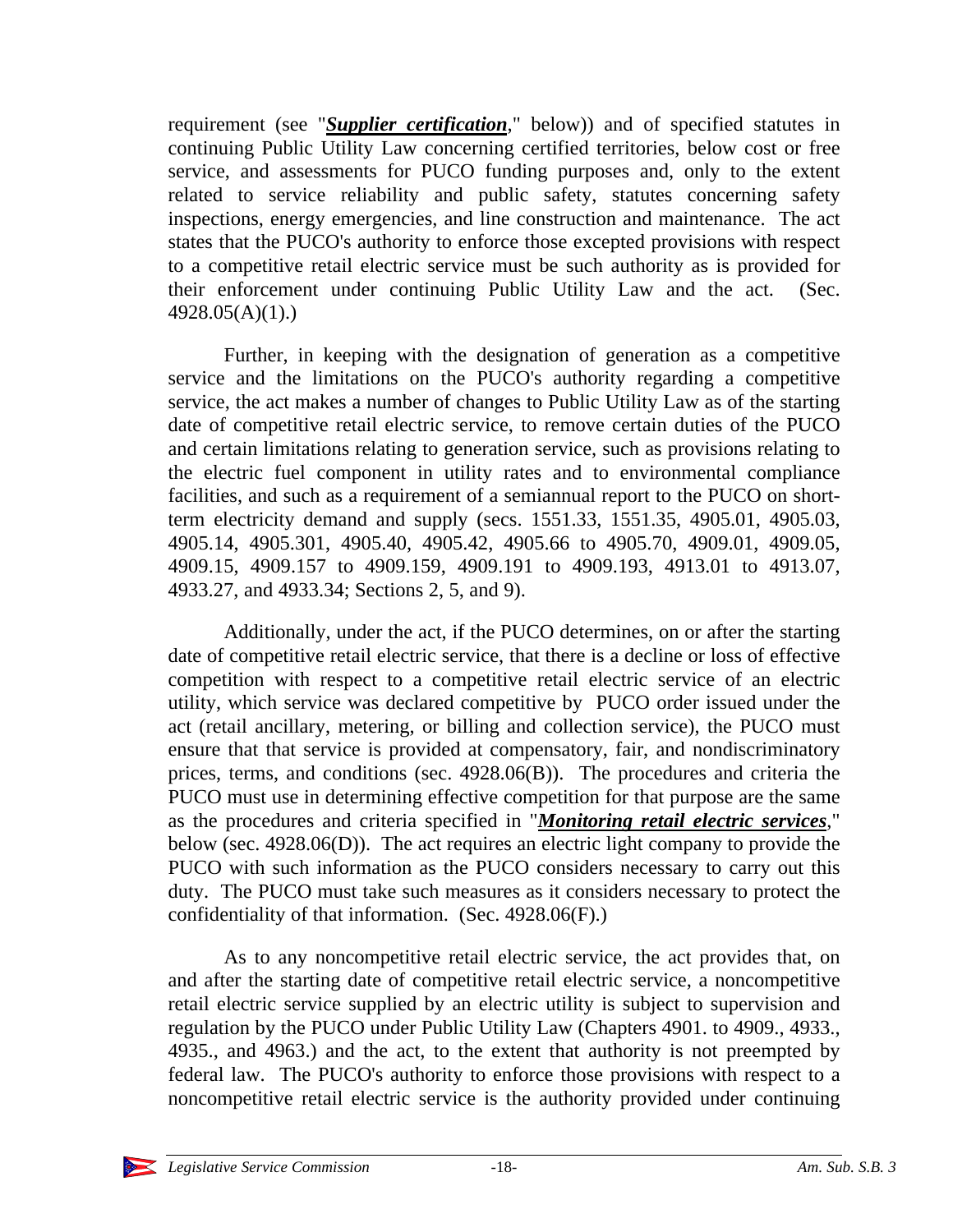law and the act, to the extent the authority is not preempted by federal law. (Sec. 4928.05(A)(2).)

The act further requires the PUCO to exercise its jurisdiction with respect to the delivery of electricity by an electric utility in Ohio on or after the starting date of competitive retail electric service so as to ensure that no aspect of the delivery of electricity to consumers in Ohio that consists of a noncompetitive retail electric service is unregulated (sec. 4928.05(A)(2)).

Additionally, the act provides the PUCO with authority over electric utility mergers. Specifically, it requires PUCO approval of any acquisition of control of a domestic electric utility or a holding company controlling a domestic electric utility. The procedures and standards for approval are the same as those that apply to approval under continuing law in the case of a domestic telephone company or a holding company controlling a domestic telephone company. Under the act, this merger authority applies only to merger applications filed with the Federal Energy Regulatory Commission (FERC) after the starting date of competitive retail electric service. The act states that his limitation does not affect the PUCO's authority to consider and address merger applications with respect to a domestic electric utility or holding company controlling a domestic electric utility that are filed with FERC on or before that time. (Sec. 4905.402; Section 22.)

The act also removes restrictions and PUCO regulation regarding the investments and lending activities of public utilities that are a part of an electric utility holding company exempt from federal law governing public utility holding company activities; and removes restrictions on the investment and lending activities of such an exempt electric utility holding company that controls or holds the power to vote 10% or more of the outstanding securities of an electric light company or that is itself an electric light company (sec. 4905.46(B) to (D)).

Regarding the state's authority in a declared energy emergency, the act adds both of the following to the list of suppliers to whom the Governor may issue an order to sell energy to alleviate hardship or acquire emergency supplies to meet emergency needs: any supplier subject to certification under the act and any electric power producer or marketer (sec. 4935.03(A)(3)).

# *Distribution service requirements of an electric utility*

The act prohibits an electric utility, except as otherwise provided in the act's transitional provisions, from supplying noncompetitive retail electric distribution service in Ohio on or after the starting date of competitive retail electric service except pursuant to a schedule for that service that is consistent with the state policy specified in the act and filed with the PUCO under continuing law pertaining to initiation of rate-making proceedings (sec. 4909.18). The schedule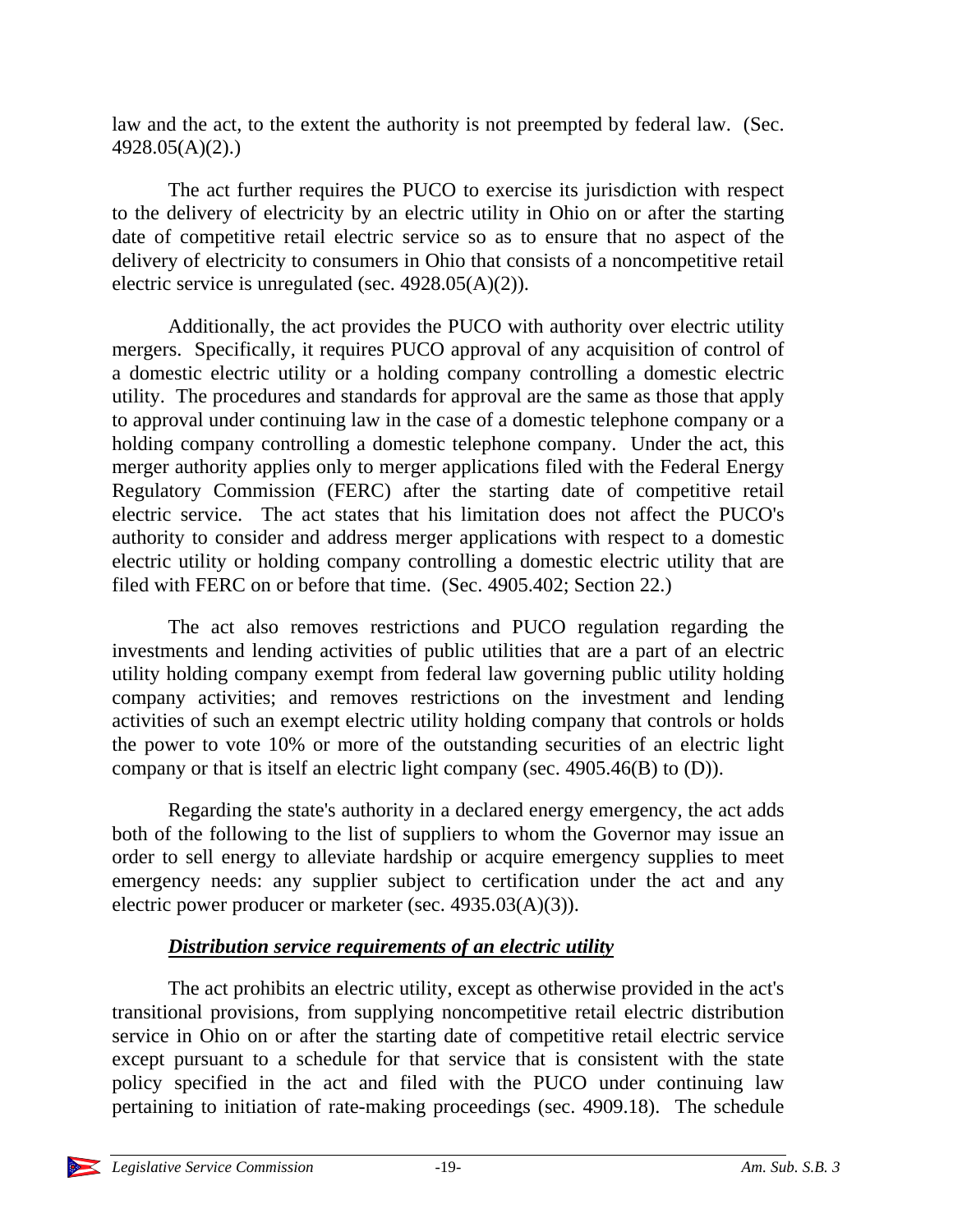must provide that electric distribution service under the schedule is available to all consumers within the utility's certified territory and to any supplier to those consumers on a nondiscriminatory and comparable basis. Distribution service rates and charges under the schedule must be established in accordance with Public Utility Law (Chapters 4905. and 4909.). The schedule must include an obligation to build distribution facilities when necessary to provide adequate distribution service, provided that a customer requesting that service may be required to pay all or part of the reasonable incremental cost of the new facilities, in accordance with rules, policy, precedents, or orders of the PUCO. (Sec. 4928.15(A).)

# *Transmission and ancillary service requirements of an electric utility*

The act prohibits an electric utility, except as otherwise provided in the act's transitional provisions and except as preempted by federal law, from supplying the transmission service or ancillary service component of noncompetitive retail electric service in Ohio on or after the starting date of competitive retail electric service except pursuant to a schedule for that service component that is consistent with the state policy specified in the act and filed with the PUCO under continuing law regarding initiation of rate-making proceedings (sec. 4909.18). The schedule must provide that transmission or ancillary service under the schedule is available to all consumers and to any supplier to those consumers on a nondiscriminatory and comparable basis. Service rates and charges under the schedule must be established in accordance with Public Utility Law (Chapters 4905. and 4909.). (Sec. 4928.15(B).)

# *State regulation of the retail electric services of other suppliers*

 $(sec. 4928.05(A))$ 

With the exception of subjecting municipal corporations and electric cooperatives to supplier certification and the minimum service requirements that must be met by a certified supplier of competitive retail electric services (see "*Supplier certification*" and "*Minimum service requirements for competitive services of certified suppliers*," below), the act generally makes no change in the current exemption of electric cooperatives and municipal electric utilities from PUCO regulation.

The act expressly states, however, that, on and after the starting date of competitive retail electric service, a competitive retail electric service supplied by an electric cooperative is not subject to PUCO supervision and regulation under Public Utility Law (Chapters 4901. to 4909., 4933., 4935., or 4963.), except as otherwise expressly provided under the act (for example, the supplier certification requirement (in "*Supplier certification*," below) (sec. 4928.05(A)(1)).

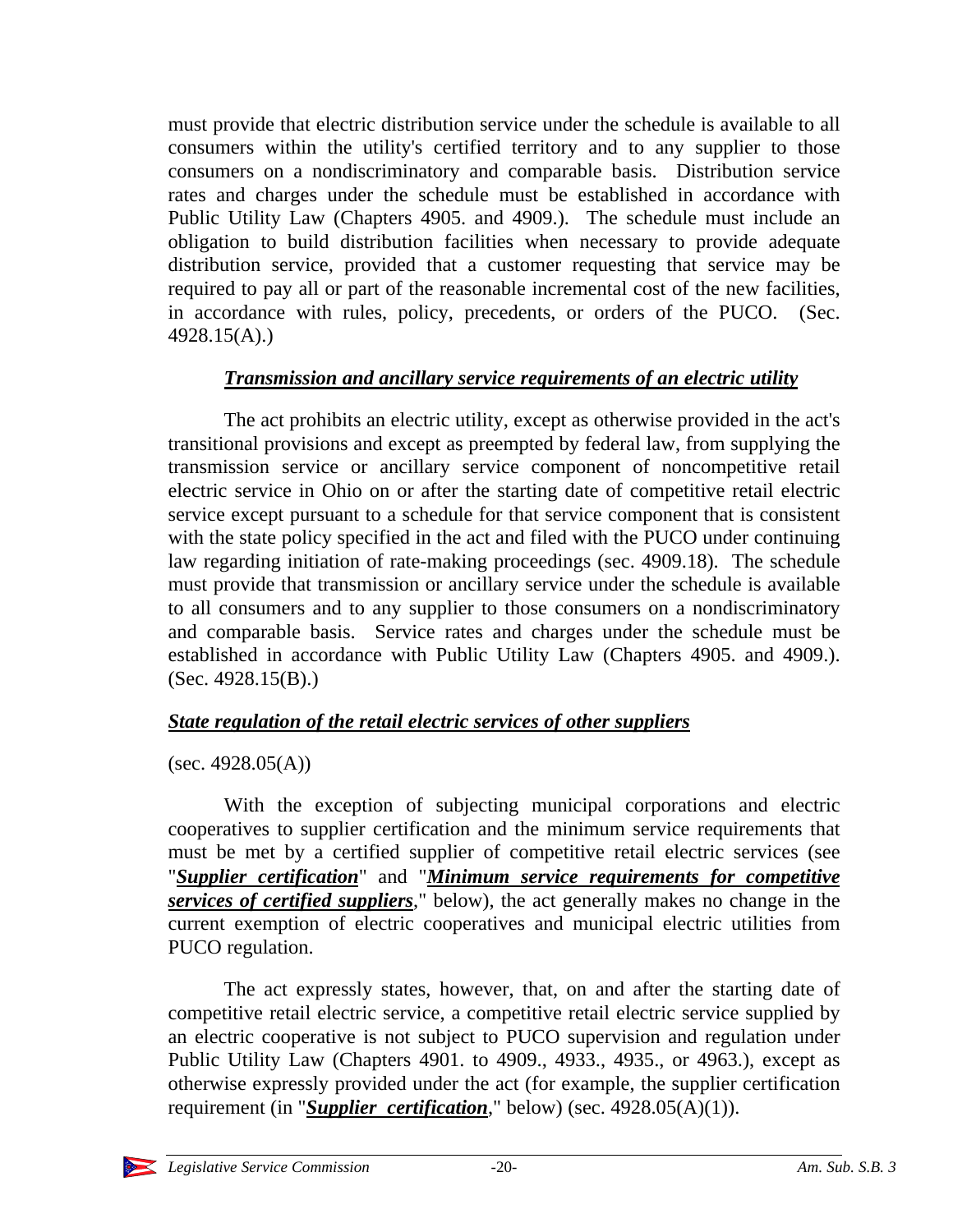Further, on and after that starting date, a noncompetitive retail electric service supplied by an electric cooperative is not subject to PUCO supervision and regulation under Public Utility Law (Chapters 4901. to 4909., 4933., 4935., and 4963.), except the Certified Territories Law and provisions regarding energy emergencies. The PUCO's authority to enforce those excepted sections with respect to a noncompetitive retail electric service of an electric cooperative is such authority as is provided for their enforcement under continuing law. (Sec. 4928.05(A)(2).)

### *Pricing of services*

#### (secs. 4928.07 and 4905.34; Sections 2 and 5)

The act requires each electric utility, electric services company, electric cooperative, or governmental aggregator subject to certification under the act, to the maximum extent practicable on or after the starting date of competitive retail electric service, to separately price competitive retail electric services, and to itemize the prices on the bill of a customer or otherwise disclose the separate prices to the customer. Although a competitive retail electric service must be supplied to any consumer on those bases, such an electric utility, electric services company, electric cooperative, or governmental aggregator may repackage a competitive retail electric service on or after the starting date and offer it on a bundled basis with other retail electric services to meet consumer preferences. Repackaging by an electric utility is subject to continuing law regarding nondiscriminatory pricing (secs. 4905.33 and 4905.35). Repackaging by such an electric services company, electric cooperative, or governmental aggregator is subject to a similar limitation that no such entity, as to a competitive retail electric service for which the company, cooperative, or aggregator is subject to certification, must furnish free service or service for less than actual cost for the purpose of destroying competition. (Sec. 4928.07; see also 4928.05(A)(1).)

The act additionally limits, as of the starting date of competitive retail electric service, the statutory authority of a public utility or railroad to grant its property for a public purpose or grant reduced rates or free service to the United States, the State of Ohio, or any Ohio political subdivision; for charitable purposes, fairs, or expositions; to a law enforcement officer residing in free housing as authorized under existing law; or to any officer or employee of the utility or railroad or the officer's or employee's family. As of that starting date, the act permits the exercise of that authority except as provided in the act and in two statutes, for this purpose not significantly changed by the act, concerning nondiscriminatory pricing, which the act references. (Sec. 4905.34; Sections 2 and 5.)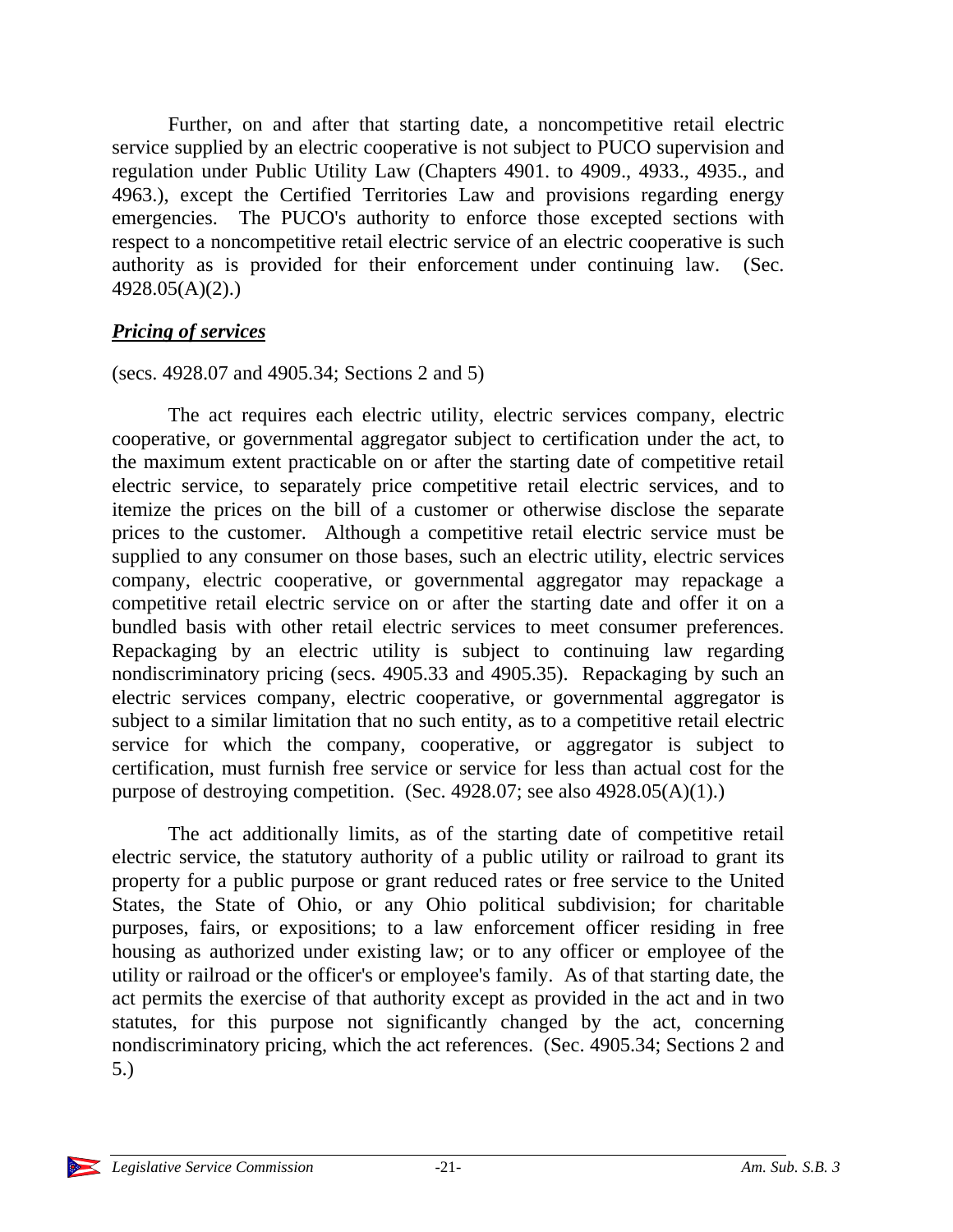One of those statutes generally prohibits a public utility from giving any undue or unreasonable preference or advantage to any consumer or subjecting the consumer to any undue or unreasonable prejudice or disadvantage (sec. 4905.35, not in the act). The other statute prohibits a public utility from charging consumers a different amount for a like and contemporaneous service under substantially the same circumstances and conditions, or furnishing free service or service for less than actual cost for the purpose of destroying competition (sec. 4905.33). The act would appear, in part, to reverse the effect of an Ohio Supreme Court decision in which the Court held that a utility's right to enter into a reducedrate utility service contract with a political subdivision under the statute amended by the act is not limited by the statutory provision prohibiting below-cost service contracts that attempt to destroy competition (*Ohio Edison Co. v. Pub. Util. Comm.* (1997), 78 Ohio St.3d 466).

#### *Corporate separation*

#### (secs. 4928.17 and 4928.18(A))

Except as otherwise provided in the transition provisions of the act and beginning on the starting date of competitive retail electric service, the act prohibits an electric utility from engaging in Ohio, either directly or through an affiliate, in the businesses of supplying a noncompetitive retail electric service and supplying a competitive retail electric service, or in the businesses of supplying a noncompetitive retail electric service and supplying a product or service other than retail electric service, unless the utility implements and operates under a corporate separation plan that is approved by the PUCO, is consistent with the state policy specified in the act, and achieves all of the following:

(1) The plan provides, at minimum, for the provision of the competitive retail electric service or the nonelectric product or service through a fully separated affiliate of the utility, and the plan includes separate accounting requirements, the code of conduct as ordered by PUCO rule, and such other measures as are necessary to effectuate the state policy specified in the act.

(2) The plan satisfies the public interest in preventing unfair competitive advantage and preventing the abuse of market power.

(3) The plan is sufficient to ensure that the utility will not extend any undue preference or advantage to any affiliate, division, or part of its own business engaged in the business of supplying the competitive retail electric service or nonelectric product or service, and to ensure that any such affiliate, division, or part will not receive undue preference or advantage from any affiliate, division, or part of the business engaged in business of supplying the noncompetitive retail

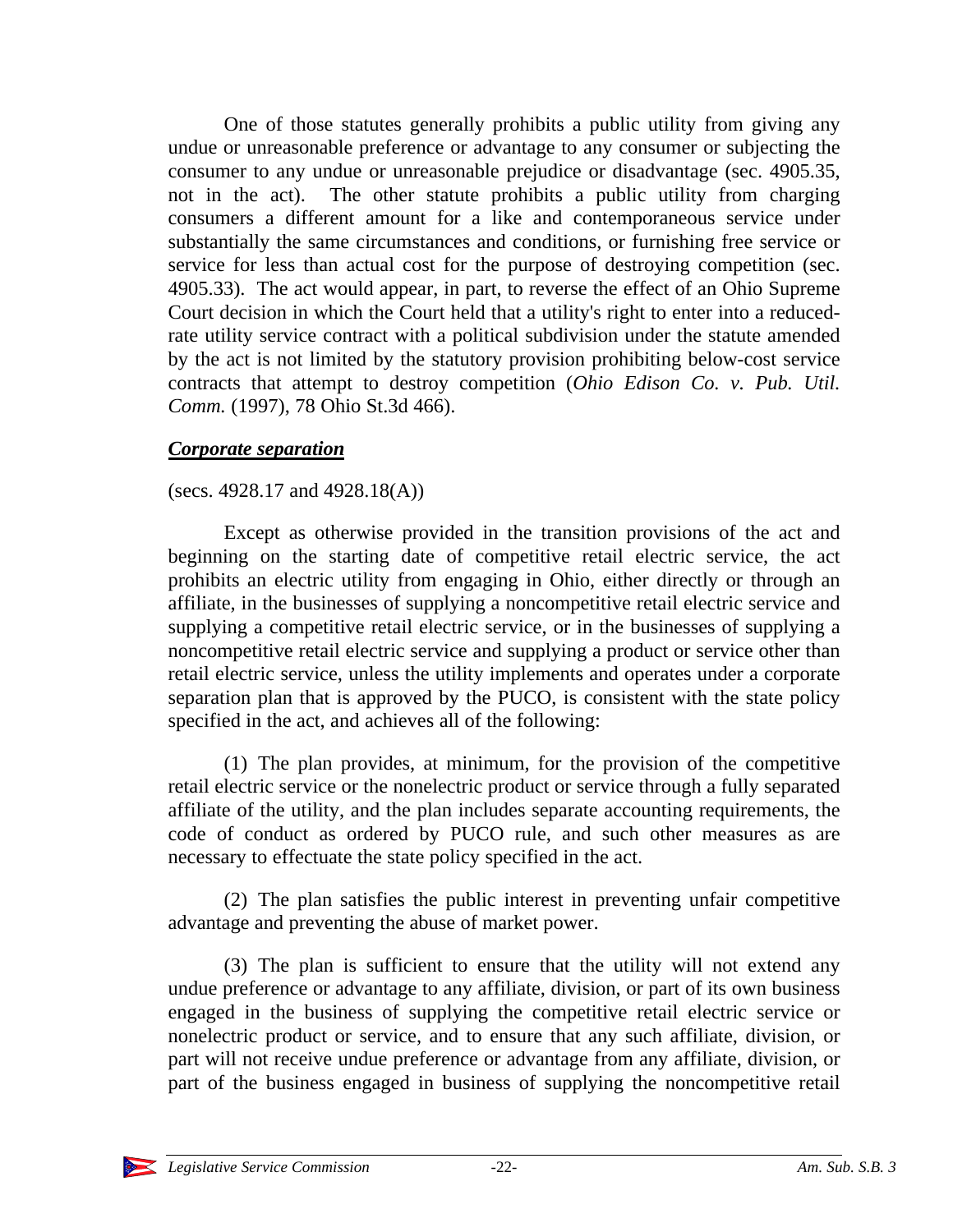electric service. The act prohibits such utility, affiliate, division, or part from extending such undue preference. (Sec. 4928.17(A).)

With respect to the corporate separation requirement described in (3) above, the act in effect authorizes utility resources to be provided upon the fully loaded embedded costs being charged to the affiliate, including, but not limited to, trucks, tools, office equipment, office space, supplies, customer and marketing information, advertising, billing and mailing systems, personnel, and training. The act also specifies that the corporate separation requirement described in (3) above is effective January 1, 2000 (sec. 4928.17(A)).

Under the act, the PUCO may approve, modify and approve, or disapprove a corporate separation plan. As part of the requisite code of conduct, the PUCO must adopt rules under the rule-making provisions of the act regarding corporate separation and procedures for plan filing and approval. The rules must include limitations on affiliate practices solely for the purpose of maintaining a separation of the affiliate's business from the business of the utility to prevent unfair competitive advantage by virtue of that relationship. The rules also must include an opportunity for any person having a real and substantial interest in the corporate separation plan to file specific objections to the plan and propose specific responses to issues raised in the objections, which objections and responses the PUCO must address in its final order. Prior to PUCO approval of the plan, the PUCO must afford a hearing upon those aspects of the plan that the PUCO determines reasonably require a hearing. The PUCO may reject and require refiling of a substantially inadequate plan under the act. (Sec. 4928.17(B).)

The PUCO must issue an order approving or modifying and approving a corporate separation plan, to be effective on the date specified in the order, only upon findings that the plan reasonably complies with the requirements stated in (1) to (3) above and will provide for ongoing compliance with the state policy. However, for good cause shown, the PUCO may issue an order approving or modifying and approving a corporate separation plan that does not comply with the requirement described in (1) above but complies with such functional separation requirements as the PUCO authorizes to apply for an interim period prescribed in the order, upon a finding that such alternative plan will provide for ongoing compliance with the state policy. (Sec. 4928.17(C).)

Any party may seek an amendment to an approved corporate separation plan, and the PUCO, pursuant to a request from any party or on its own initiative, may order as it considers necessary the filing of an amended corporate separation plan to reflect changed circumstances (sec. 4928.17(D)).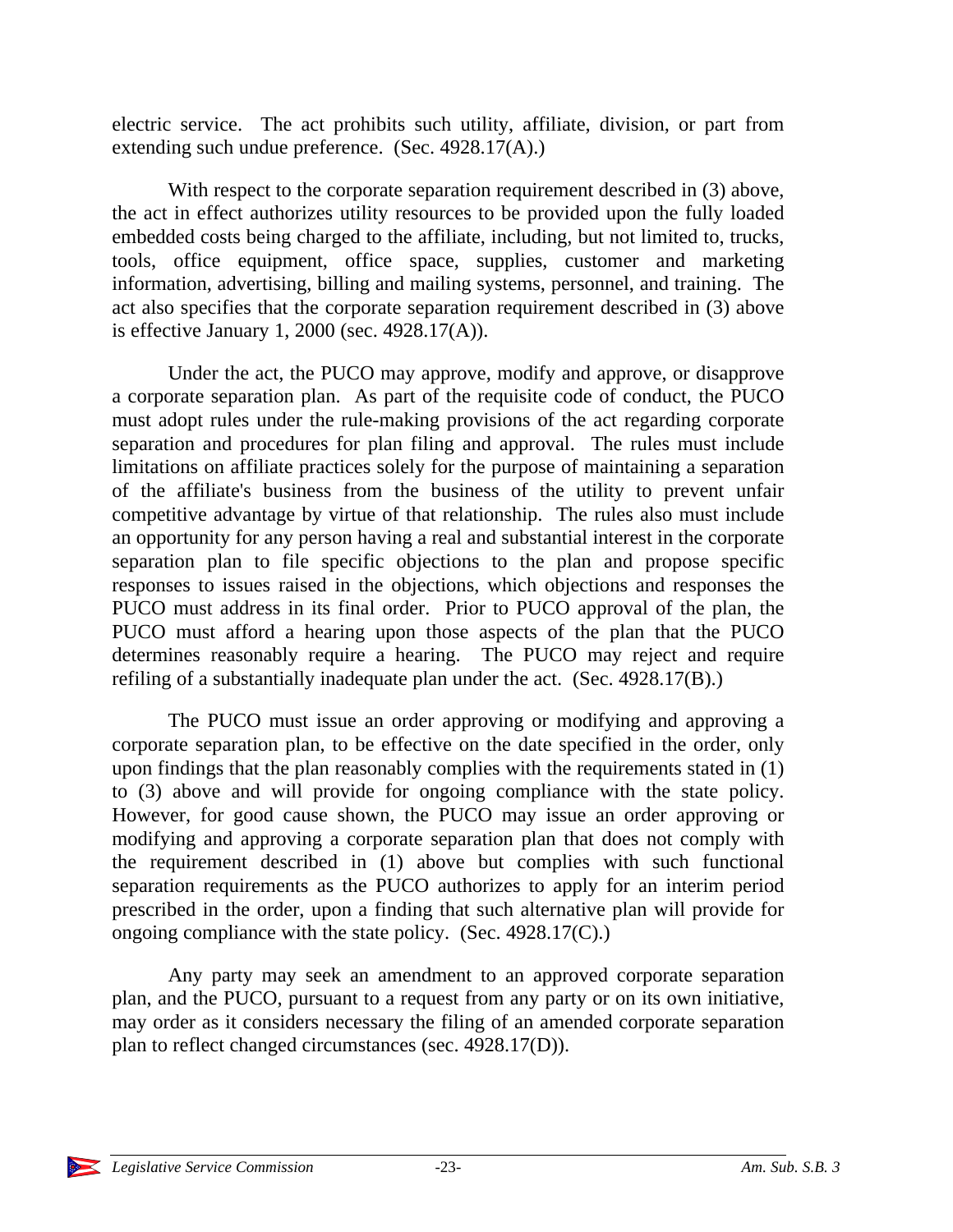The act authorizes an electric utility to divest itself of any generating asset at any time without PUCO approval, notwithstanding continuing laws regarding facility abandonment, transactions between utilities, and mergers (secs. 4905.20, 4905.21, 4905.46, and 4905.48), and subject to the provisions of continuing Public Utility Law relating to the transfer of transmission, distribution, or ancillary service provided by such generating asset (sec. 4928.17(E)).

Additionally, the act states that, notwithstanding a provision of continuing rate-making law that refers to the actual embedded cost of debt of a utility (sec.  $4909.15(D)(2)(a)$ , nothing in the act prevents the PUCO from exercising its authority under continuing Public Utility Law to protect customers of retail electric service supplied by an electric utility from any adverse effect of the utility's provision of a product or service other than retail electric service (sec. 4928.18(A)).

#### *Independent transmission*

(sec. 4928.12)

Except as otherwise provided in the act's transitional provisions, the act prohibits any entity from owning or controlling transmission facilities as defined under federal law and located in Ohio on or after the starting date of competitive retail electric service unless that entity is a member of, and transfers control of those facilities to, one or more qualifying transmission entities that are operational (sec.  $4928.12(A)$ ).

The act states that such an entity complies with the act's independent transmission requirement if each transmission entity of which it is a member meets all of the following specifications:

(1) The transmission entity is approved by FERC.

(2) The transmission entity results in separate control of transmission facilities from control of generation facilities.

(3) The transmission entity implements, to the extent reasonably possible, policies and procedures designed to minimize pancaked transmission rates within Ohio.

(4) The transmission entity improves service reliability with Ohio.

(5) The transmission entity achieves the objectives of an open and competitive electric generation marketplace, elimination of barriers to market

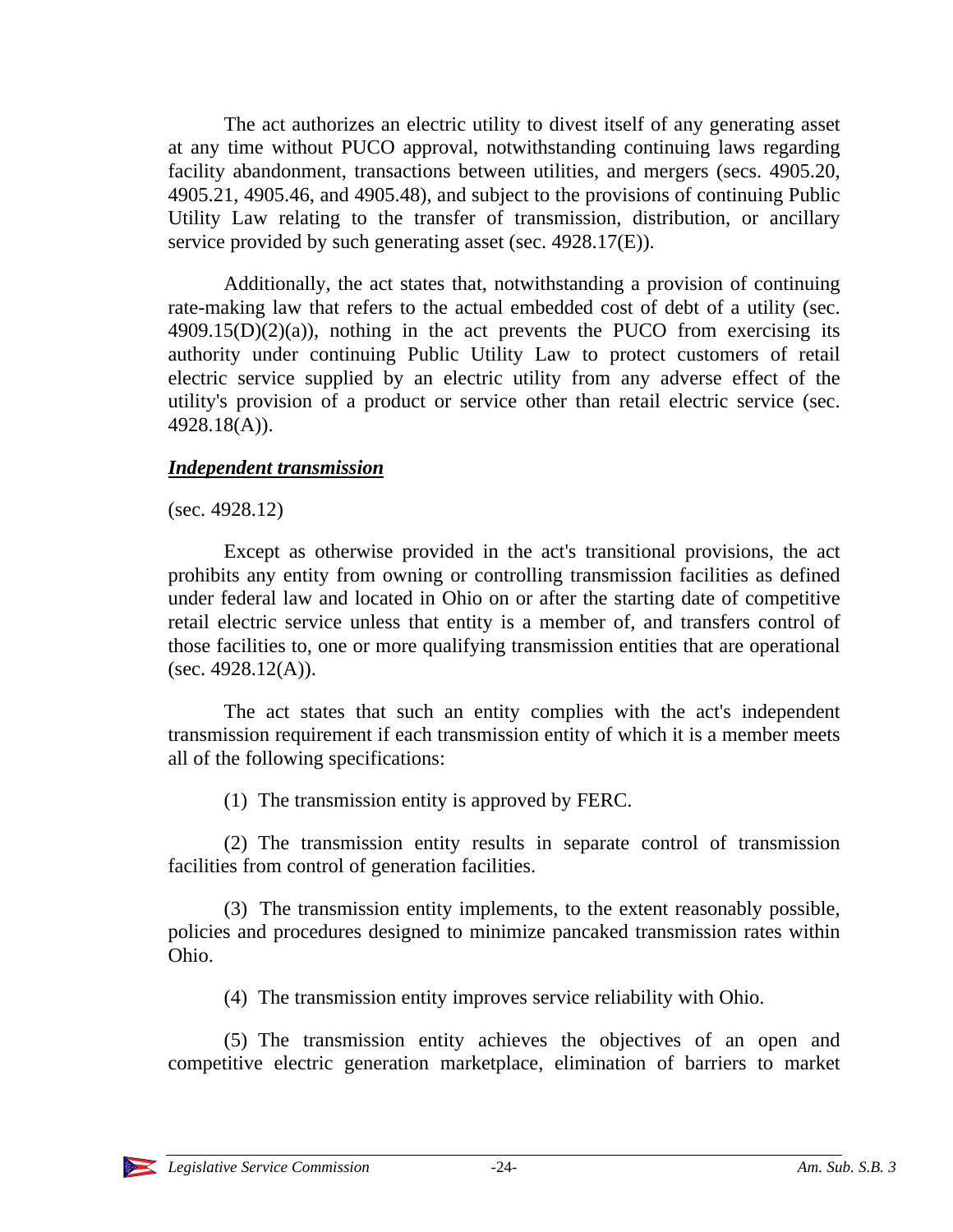entry, and preclusion of control of bottleneck electric transmission facilities in the provision of retail electric service.

(6) The transmission entity is of sufficient scope or otherwise operates to substantially increase economical supply options for consumers.

(7) The governance structure or control of the transmission entity is independent of the users of the transmission facilities, and no member of its board of directors has an affiliation, with such a user or with an affiliate of a user during the member's tenure on the board, such as to unduly affect the transmission entity's performance. "User" is defined as any entity or affiliate of that entity that buys or sells electricity in the transmission entity's region or in a neighboring region.

(8) The transmission entity operates under policies that promote positive performance designed to satisfy the electricity requirements of customers.

(9) The transmission entity is capable of maintaining real-time reliability of the electric transmission system, ensuring comparable and nondiscriminatory transmission access and necessary services, minimizing system congestion, and further addressing real or potential transmission constraints. (Sec. 4928.12(B).)

To the extent that a transmission entity is authorized to build transmission facilities, the act affirms that the transmission entity has the powers provided in and is subject to existing provisions regarding the power to appropriate private property (secs. 1723.01 to 1723.08, not in the act; sec. 4928.12(C)).

The act requires the PUCO, for the purpose of forming or participating in a regional regulatory oversight body or mechanism developed for any transmission entity that is of regional scope and operates within Ohio, to make joint investigations, hold joint hearings, within or outside Ohio, and issue joint or concurrent orders in conjunction or concurrence with any official or agency of any state or of the United States. The act grants this authority whether the PUCO is functioning under agreements or compacts between states, under the concurrent power of states to regulate interstate commerce, as an agency of the United States, or otherwise. Further, the PUCO must negotiate and enter into agreements or compacts with agencies of other states for cooperative regulatory efforts and for the enforcement of the respective state laws regarding the transmission entity. (Sec. 4928.12(D).)

Additionally, the act provides that, if a qualifying transmission entity is not operational as contemplated under the act, including its transitional provisions (see "*Transition plan approval*," below), the PUCO by rule or order must take such measures or impose such requirements on all for-profit entities that own or control electric transmission facilities located in Ohio as the PUCO determines necessary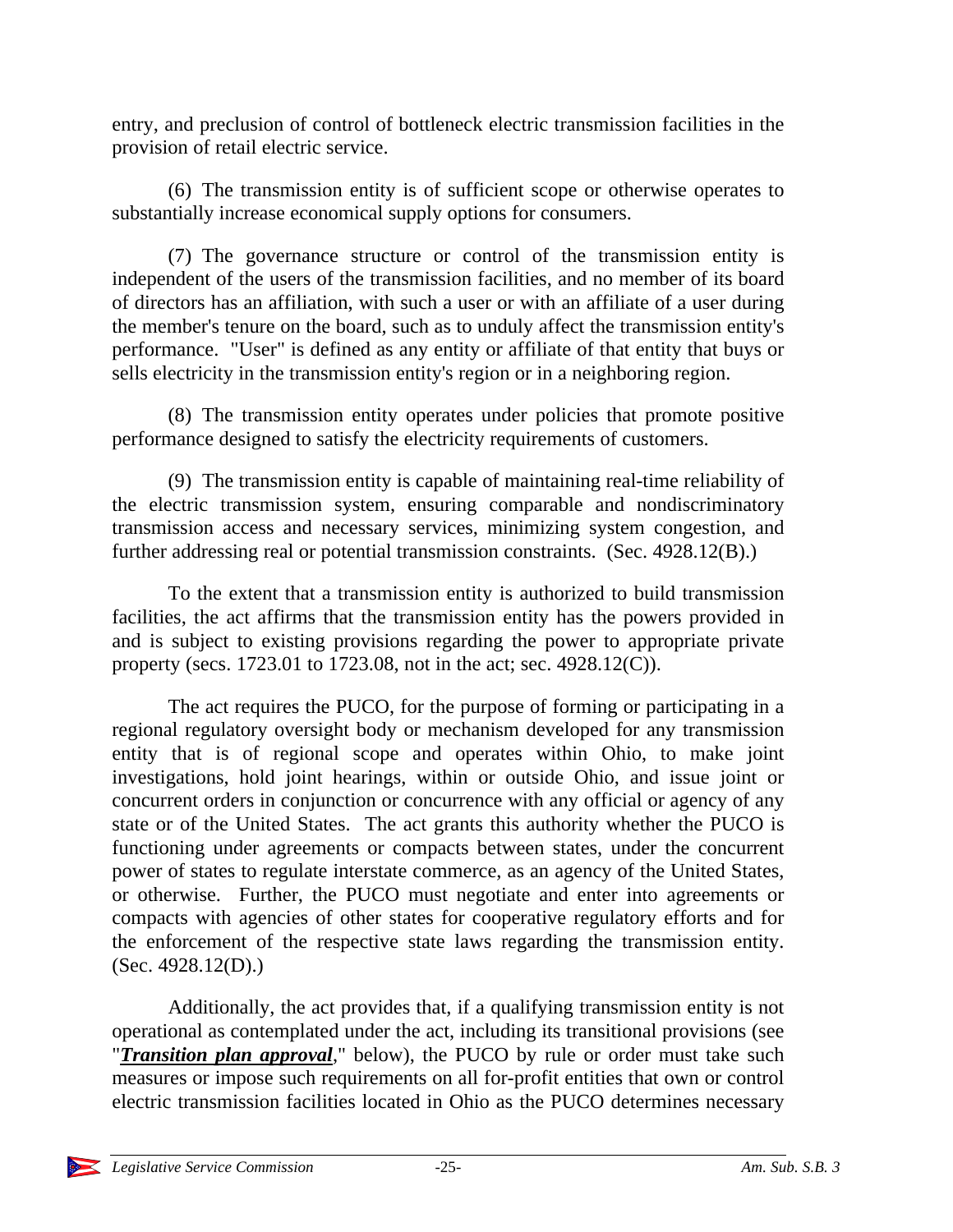and proper to achieve independent, nondiscriminatory operation of, and separate ownership and control of, such electric transmission facilities on or after the starting date of competitive retail electric service (sec. 4928.12(E)).

# *Monitoring retail electric services*

(secs. 4928.01(A)(18) and 4928.06(C), (D), and (F))

The act provides that, in addition to other authority under the act, the PUCO, on an ongoing basis, must monitor and evaluate the provision of retail electric service in Ohio for the purpose of discerning any noncompetitive retail electric service that should be available on a competitive basis on or after the starting date of competitive retail electric service pursuant to a declaration in the Revised Code, and for the purpose of discerning any competitive retail electric service that is no longer subject to effective competition on or after that date. Upon such evaluation, the PUCO periodically must report its findings and any recommendations for legislation to the standing committees of both houses of the General Assembly that have primary jurisdiction regarding public utility legislation. Until 2008, the PUCO and OCC also must provide biennial reports to those standing committees, regarding the effectiveness of competition in the supply of competitive retail electric services in Ohio. (Sec. 4928.06(C).)

In determining, for purposes of the above-described authority, whether there is effective competition in the provision of a retail electric service or reasonably available alternatives for that service, the PUCO must consider factors including, but not limited to, all of the following:

(1) The number and size of alternative providers of that service;

(2) The extent to which the service is available from alternative suppliers in the relevant market;

(3) The ability of alternative suppliers to make functionally equivalent or substitute services readily available at competitive prices, terms, and conditions;

(4) Other indicators of market power, which may include market share, growth in market share, ease of entry, and the affiliation of suppliers of services. (Sec. 4928.06(D).) "Market power" is defined for purposes of the act as the ability to impose on customers a sustained price for a product or service above the price that would prevail in a competitive market (sec. 4928.01(A)(18)).

The act provides that the burden of proof is on any entity requesting a determination by the PUCO of the existence of or a lack of effective competition or reasonably available alternatives (sec. 4928.06(D)).

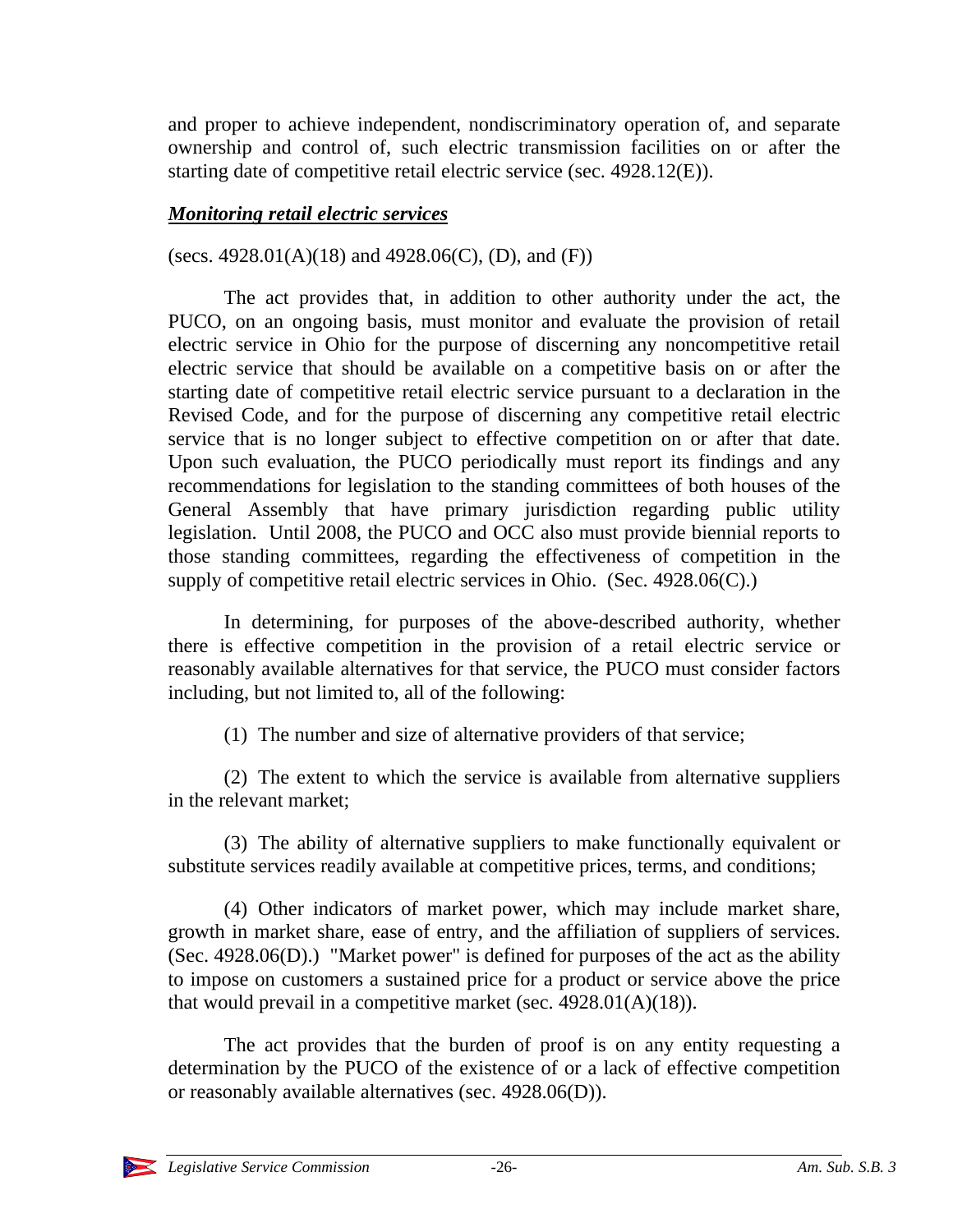The act requires an electric light company to provide the PUCO with such information as the PUCO considers necessary to carry out its monitoring duty. The PUCO must take such measures as it considers necessary to protect the confidentiality of that information. (Sec. 4928.06(F).)

Additionally, the act requires the standing committees of the General Assembly that have primary jurisdiction over public utility legislation to meet at least biennially, until the end of all market development periods as determined by the PUCO, to consider the effect on Ohio of electric restructuring and to receive reports from the PUCO, OCC, and the Director of Development (sec. 4928.06(C)).

### *Market power abuse*

# (sec. 4928.06(E)(1) and (2))

The act provides that, beginning on the starting date of competitive retail electric service, the PUCO has authority under Public Utility Law (Chapters 4901. to 4909.), and must exercise that authority, to resolve abuses of market power by any electric utility that interfere with effective competition in the provision of retail electric service (sec. 4928.06(E)(1)).

In addition, the PUCO, beginning the first year after the market development period of a particular electric utility and after reasonable notice and opportunity for hearing, may take such measures within a transmission constrained area in the utility's certified territory as are necessary to ensure that retail electric generation service is provided at reasonable rates within that area. The PUCO may exercise this authority only upon findings that an electric utility is or has engaged in the abuse of market power and that that abuse is not adequately mitigated by rules and practices of any independent transmission entity controlling the transmission facilities. Any such measure must be taken only to the extent necessary to protect customers in the area from the particular abuse of market power and to the extent the PUCO's authority is not preempted by federal law. The measure must remain in effect until the PUCO, after reasonable notice and opportunity for hearing, determines that the particular abuse of market power has been mitigated. (Sec.  $4928.06(E)(2)$ .)

# *Rule-making and enforcement authority*

(secs. 4928.01(A)(19), 4928.06(A) and (F), 4928.16, and 4928.18(B) to (D); Section 10)

The act requires the PUCO, to the extent necessary, to adopt rules to carry out the act. Initial rules necessary for the commencement of the competitive retail electric service must be adopted within 180 days after the act's effective date.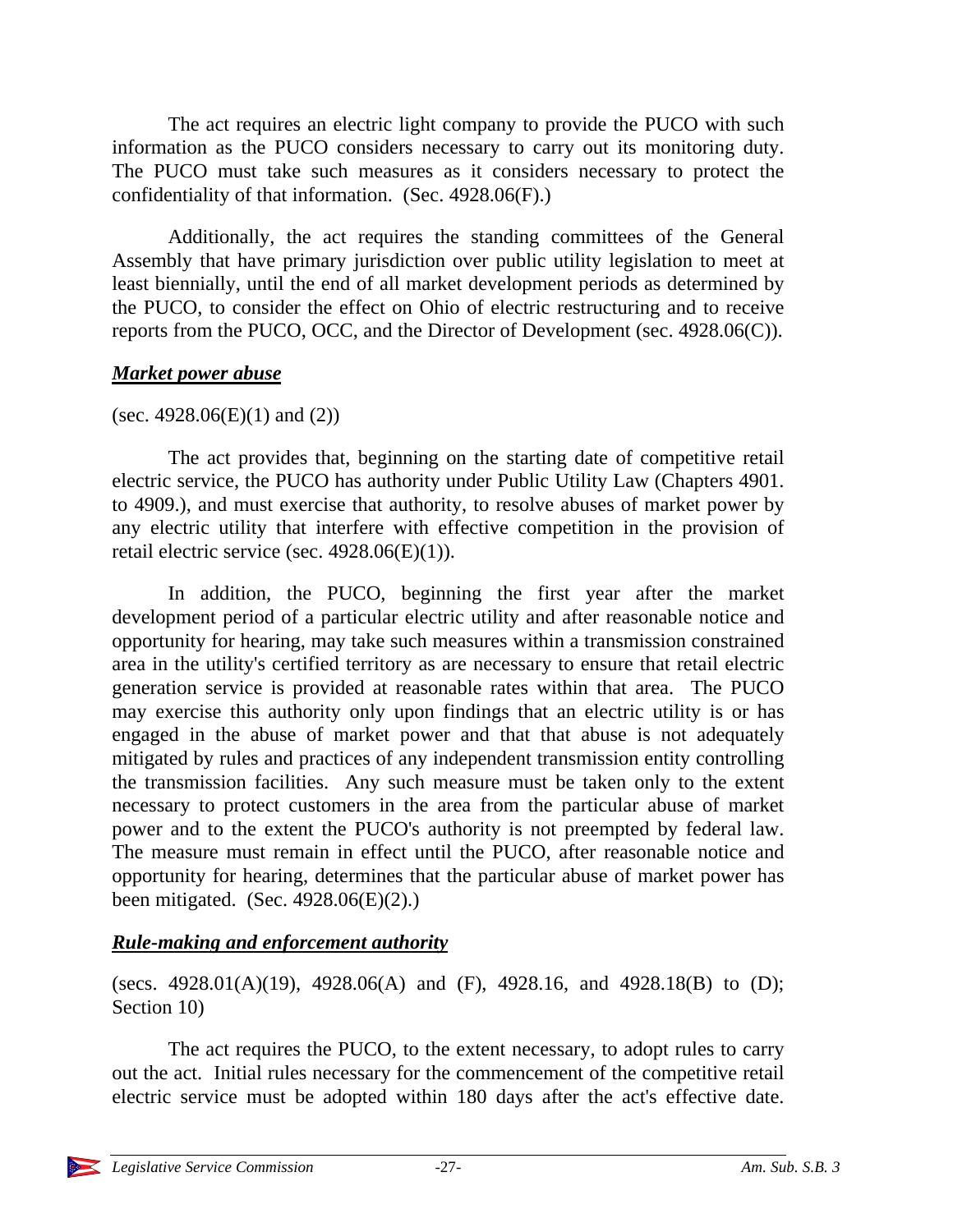Further, except as otherwise provided in the act, the proceedings and orders of the PUCO under the act must be subject to and governed by continuing Public Utility Law (Chapter 4903.). (Sec. 4928.06(A).)

The act requires an electric utility, electric services company, electric cooperative, or governmental aggregator subject to certification under the act to provide the PUCO with such information, regarding a competitive retail electric service for which it is subject to certification, as the PUCO considers necessary to carry out the act. The PUCO must take such measures as it considers necessary to protect the confidentiality of that information. (Sec. 4928.06(F).)

### *General enforcement authority*

The act states that the PUCO has jurisdiction under continuing complaint law (sec. 4905.26), upon complaint of any person or upon complaint or initiative of the PUCO on or after the starting date of competitive retail electric service, regarding the provision by an electric utility, electric services company, electric cooperative, or governmental aggregator subject to certification under the act of any service for which it is subject to certification (sec.  $4928.16(A)(1)$ ).

The act also provides that the PUCO has jurisdiction under such continuing complaint law, upon complaint of any person or upon complaint or initiative of the PUCO on or after the starting date of competitive retail electric service, to determine (1) whether an electric utility has violated or failed to comply with any provision of the act regarding the state policy, pricing of services, designation of competitive and noncompetitive services, state regulation of competitive or noncompetitive services, supplier certification, consent to service of process, minimum service requirements, universal service, information requirements, monitoring of retail service, independent transmission, or market power abuse (secs. 4928.01 to 4928.15) or with any related rule or order adopted or issued under the act, or (2) whether an electric services company, electric cooperative, or governmental aggregator subject to certification under the act, regarding a competitive retail electric service for which it is subject to certification, has violated or failed to comply with any provision of the act regarding the state policy, designation of competitive and noncompetitive services, state regulation of competitive or noncompetitive services, supplier certification, consent to service of process, minimum service requirements for competitive services, information requirements, monitoring of retail service (secs. 4928.01 to 4928.10) or any related rule or order. (Sec. 4928.16(A)(2).)

If the PUCO makes a finding regarding provision of retail electric service or a violation of failure to comply, the PUCO, in addition to its authority to rescind

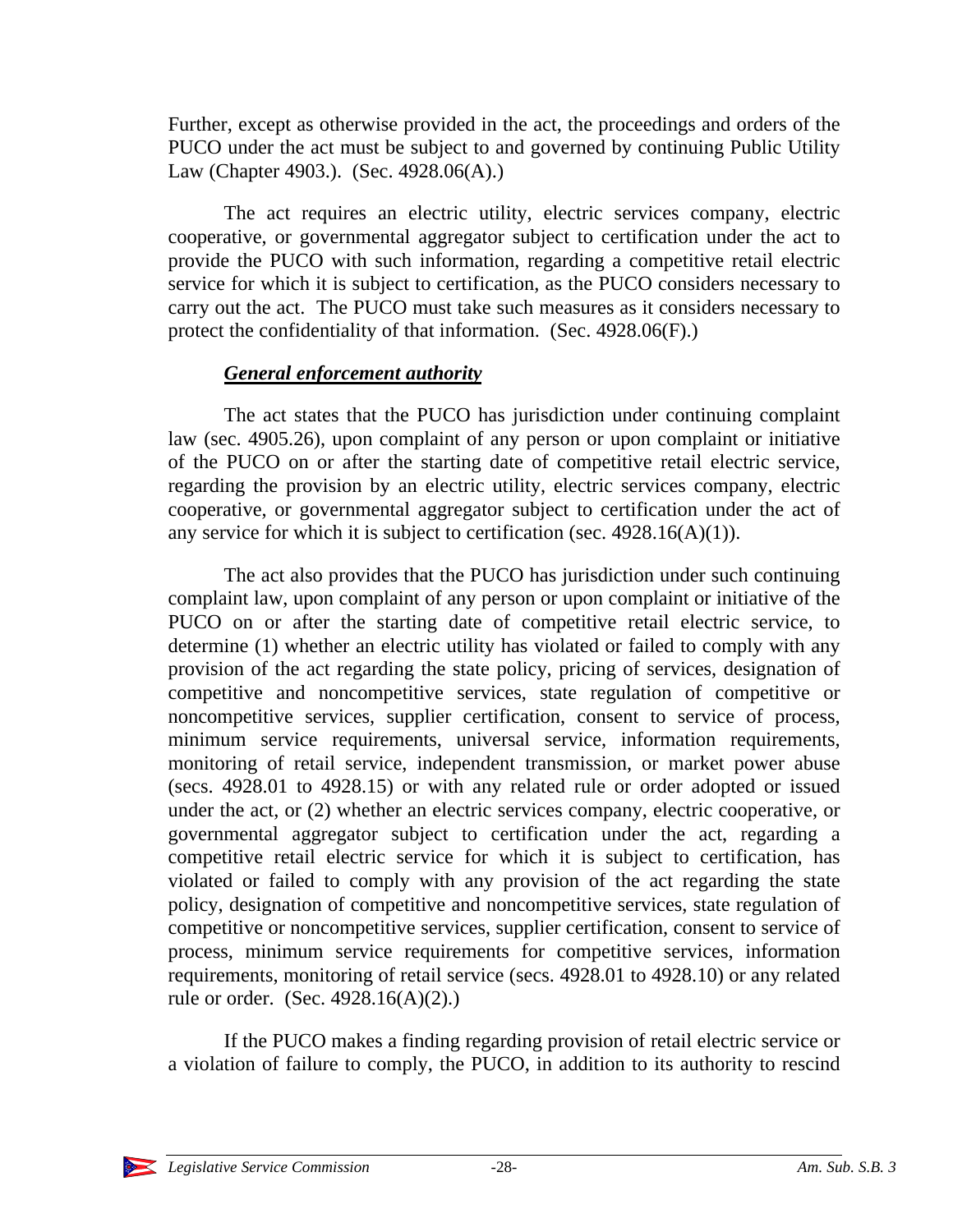or suspend certification and to any other remedies provided by law and after reasonable notice and opportunity for hearing, may do any of the following:

(1) Order rescission of a contract, or restitution to customers including damages due to electric power fluctuations;

(2) Order any remedy or forfeiture provided under continuing Public Utility Law (secs. 4905.54 to 4905.60 and 4905.64) upon a finding of a violation or failure to comply. (Sec.  $4928.16(B)(1)$ , (2), and (3).)

In addition, the PUCO may order any remedy provided under continuing Public Utility Law (secs. 4905.22, 4905.37, and 4905.38) if the violation or failure to comply by an electric utility related to the provision of a noncompetitive retail electric service (sec.  $4928.16(B)(2)$ ).

The act authorizes OCC, in addition to the authority conferred under continuing Consumers' Counsel Law (sec. 4911.15), to file a complaint under the act on behalf of Ohio residential consumers or appear before the PUCO as a representative of those consumers (sec.  $4928.16(C)(1)$ ).

Further, in addition to the authority conferred under continuing Consumers' Counsel Law (sec. 4911.19), OCC, upon reasonable grounds on and after the starting date of competitive retail electric service, may file with the PUCO under existing complaint authority (sec. 4905.26) a complaint for discovery if the recipient of an inquiry under the Consumers' Counsel Law (sec. 4911.19) fails to provide a response within the time specified in that law (sec. 4928.16(C)(2)).

Additionally, the act authorizes any party to seek treble damages under continuing Public Utility Law (sec. 4905.61) for any violation or failure to comply (sec.  $4928.16(D)$ ).

The act also requires the PUCO, OCC, and the Attorney General's Office to develop a memorandum of understanding not later than January 1, 2000, to establish a system to respond effectively and efficiently to residential consumer inquiries and complaints. The agencies must provide a joint report to the General Assembly on their efforts not later than June 30, 2002. (Section 10.)

An exception to the PUCO's general enforcement authority described above is when a contract between a mercantile commercial customer and an electric services company states that the forum for a commercial dispute involving that company is through a certified commercial arbitration process. In that instance, the process set forth in the contract and agreed to by the signatories is the exclusive forum unless all parties to the contract agree in writing to an amended process. The company must notify the PUCO for informational purposes of all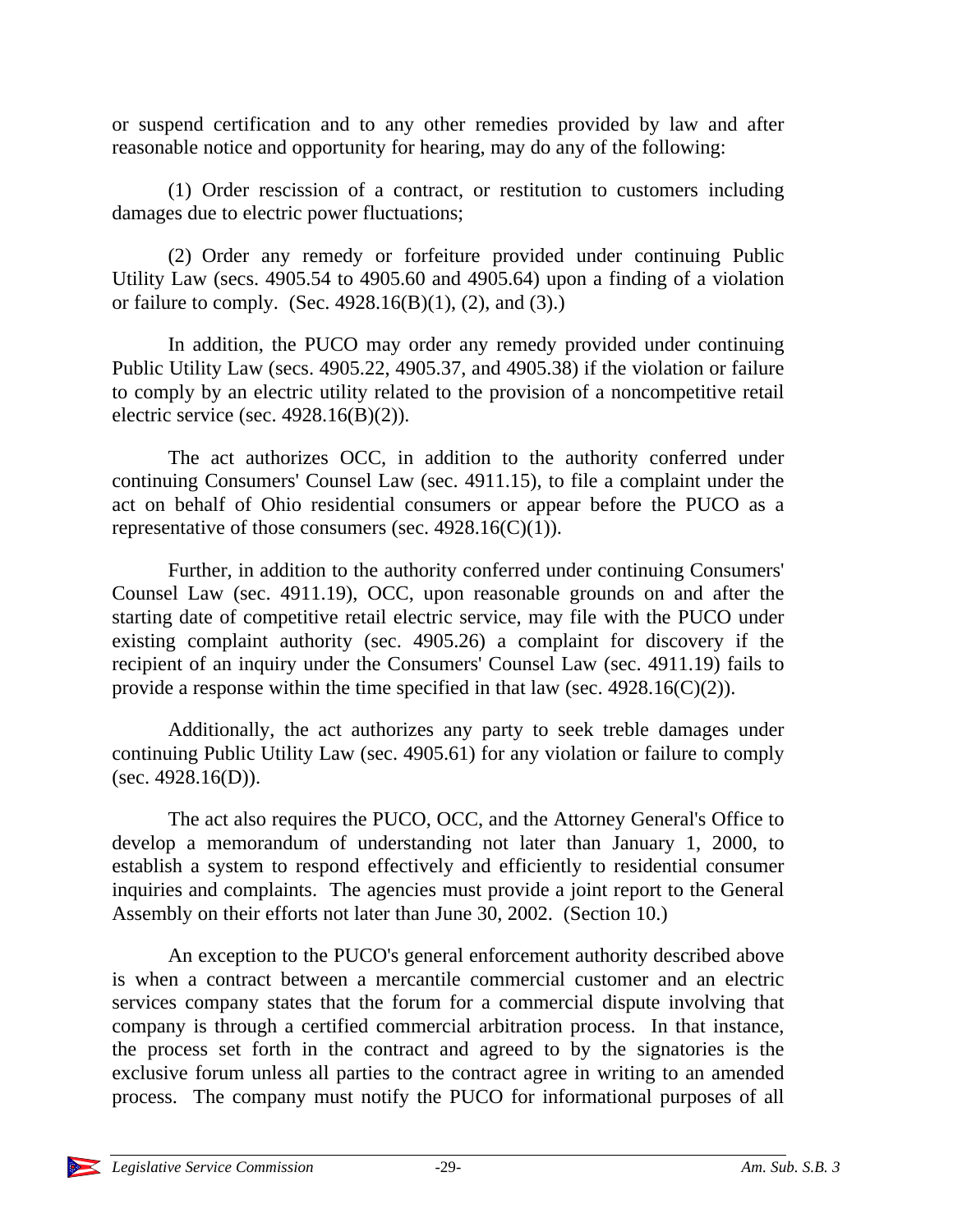matters for which a contract remedy is invoked to resolve a dispute. (Sec.  $4928.16(A)(3)$ .) For this purpose, a "mercantile commercial customer" is a commercial or industrial customer if the electricity consumed is for nonresidential use and the customer consumes more than 750,000 kilowatt hours per year or is a part of a national account involving multiple facilities in one or more states (sec. 4928.01(A)(19)).

The act also requires the PUCO, to adopt by rule, alternative dispute resolution procedures for complaints by nonmercantile, nonresidential customers, including arbitration through a certified commercial arbitration process and at the PUCO. The PUCO also may adopt rules providing alternative dispute resolution procedures for complaints by residential customers. (Sec. 4928.16(A)(4).)

### *Enforcement authority regarding corporate separation*

The act grants the PUCO jurisdiction under its continuing complaint authority (sec. 4905.26), upon complaint of any person or upon complaint or initiative of the PUCO on or after the starting date of competitive retail electric service, to determine whether an electric utility or its affiliate has violated any provision of the act's corporate separation requirements or an order issued or rule adopted under any of those provisions. For this purpose, the PUCO may examine such books, accounts, or other records kept by an electric utility or its affiliate as may relate to the businesses for which corporate separation is required under the act, and may investigate such utility or affiliate operations as may relate to those businesses and investigate the interrelationship of those operations. Any such examination or investigation by the PUCO must be governed by continuing Public Utility Law (Chapter 4903.). (Sec. 4928.18(B).)

In addition to any remedies otherwise provided by law, the PUCO, regarding a determination of a violation, may do any of the following:

(1) Issue an order directing the utility or affiliate to comply;

(2) Modify an order as the PUCO finds reasonable and appropriate and order the utility or affiliate to comply with the modified order;

(3) Suspend or abrogate an order, in whole or in part;

(4) Issue an order that the utility or affiliate pay restitution to any person injured by the violation or failure to comply.

Commensurate with the severity of the violation, the source of the violation, any pattern of violations, or any monetary damages caused by the violation, the PUCO also may do either of the following:

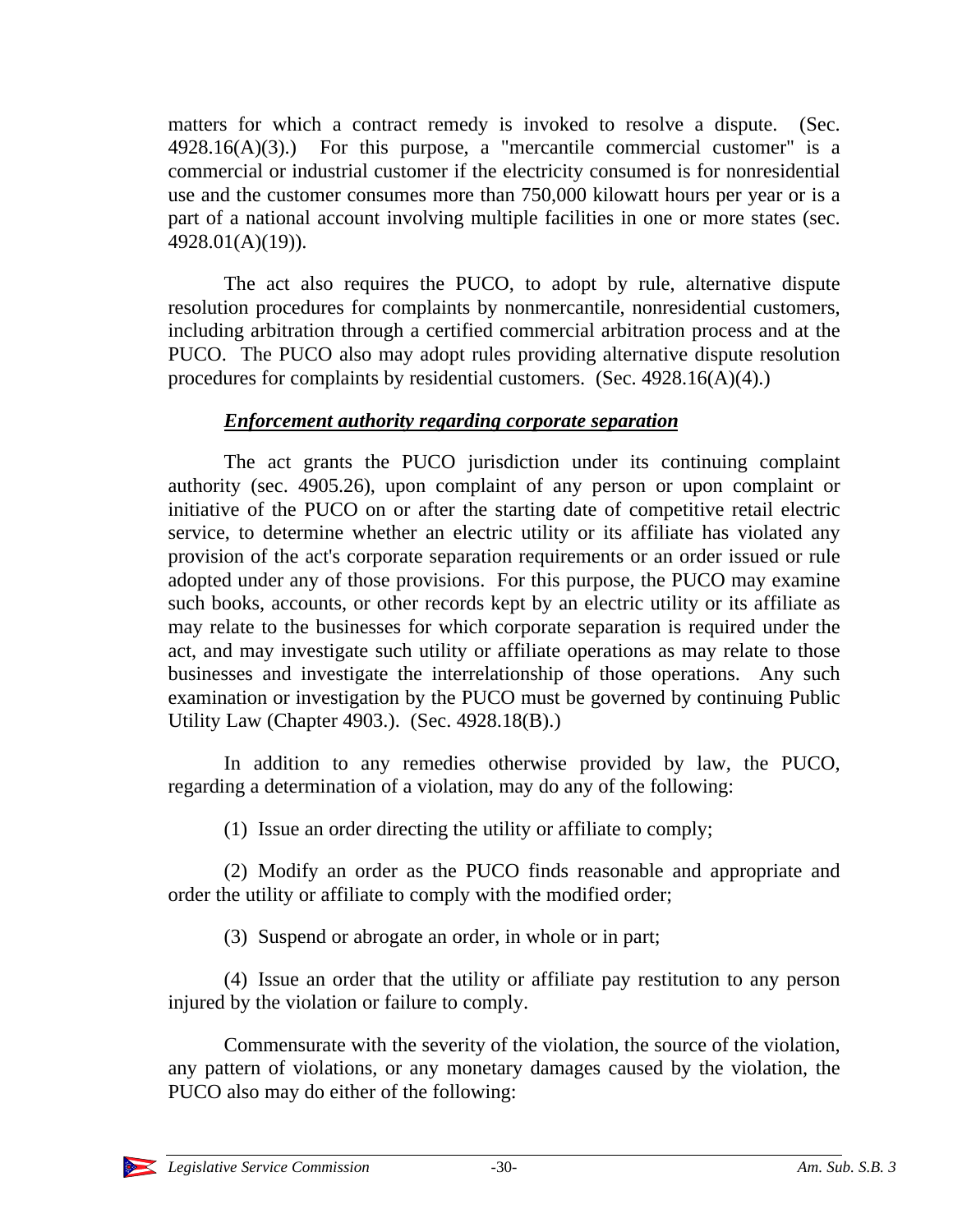(1) Impose a forfeiture on the utility or affiliate of up to \$25,000 per day per violation. The recovery and deposit of the forfeiture is subject to continuing law regarding the collection of forfeitures (secs. 4905.57 and 4905.59).

(2) Regarding a violation by a utility relating to a corporation separation plan involving competitive retail electric service, suspend or abrogate all or part of an order, to the extent it is still in effect, authorizing an opportunity for the utility to receive transition revenues under an approved transition plan. (Sec. 4928.18(D).)

The act also states that corporate separation under the PUCO enforcement statute does not prohibit the common use of employee benefit plans, facilities, equipment, or employees, subject to proper accounting and the code of conduct ordered by the PUCO under the act (sec. 4928.18(D)).

Additionally, the act authorizes an action for treble damages to be brought under continuing authority in Public Utility Law (sec. 4905.61), in the case of any violation of the act's corporation separation requirements or related rules (sec. 4928.18(E)).

#### *Power of appropriation*

(secs. 4933.14 and 4933.15)

The act removes authority to exercise the power to appropriate private property for the purpose of erecting, operating, or maintaining an electric generating station (secs. 4933.14 and 4933.15).

# *Power siting*

(sec. 4906.10(A)(1); Sections 2 and 5)

Continuing law provides a siting approval process for major utility facilities. Under that process, the Power Siting Board grants certificates for the construction, operation, and maintenance of a major utility facility (Chapter 4906.). In granting such certification, the Board must make certain findings, including a finding regarding the basis of the need for the facility (sec. 4906.10). Under continuing law unchanged by the act, an application must contain a statement explaining the need for the facility (sec. 4906.03).

The act provides that, in the case of a major utility facility consisting of an electric generating plant of 50 megawatts or more to be constructed on or after the act's effective date, the Board must presume the need for the facility as that need is stated in an application for a certificate (sec. 4906.10(A)(1); Sections 2 and 5).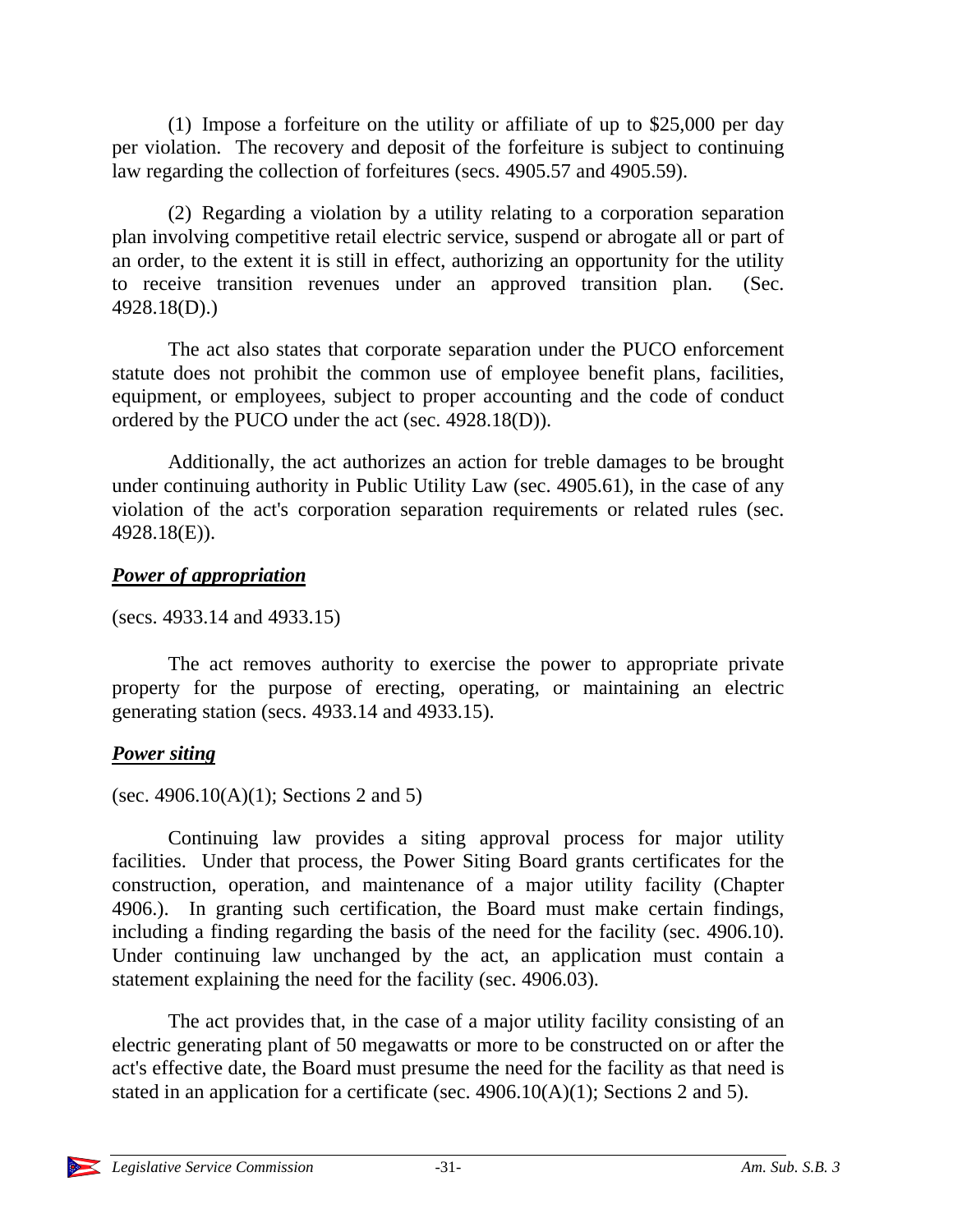### *Long-term forecasting*

(sec. 4935.04; Sections 2 and 5)

Under the former Public Utility Forecasting Law, each person owning or operating a major utility facility within Ohio or furnishing gas, natural gas, or electricity to more than 15,000 Ohio customers must submit monthly and annual reports with information related to meeting forecasted needs. The reports and the record of hearings on the reports serve various purposes under Public Utility Law, including purposes related to power siting, ratemaking, energy planning, and securities approval. (Sec. 4935.04.)

The act redefines "major utility facility," as of the starting date of competitive retail electric service, to exclude an electric generating plant of 50 megawatts or more. By doing so and making other related changes in the Forecasting Law, the act eliminates the long-term forecasting requirement for any owner of such a generating plant. (Sec. 4935.04; Sections 2 and 5.)

# *Assessments for PUCO and OCC funding*

(secs. 4905.10(A) and (D), 4911.18(A) and (D), and 4928.06(F); Sections 2 and 5)

Under continuing law, railroads and public utilities in Ohio pay an annual assessment to the PUCO and OCC, the proceeds of which are used to fund the PUCO and OCC. The assessments are imposed pursuant to a statutory formula generally based on a railroad's or utility's gross earnings or gross receipts. (Secs. 4905.10 and 4911.18.)

The act provides that, for the purpose of such an assessment, "public utility" includes, in addition to an electric utility under the act, an electric services company, electric cooperative, or a governmental aggregator subject to certification under the act, to the extent of the company's, cooperative's, or aggregator's engagement in the business of supplying or arranging for the supply in Ohio of any retail electric service for which it must be so certified (secs. 4905.10(D) and 4911.18(D)).

Under the act, the PUCO must require each electric utility to file with the PUCO on and after the starting date of competitive retail electric service an annual report of its intrastate gross receipts and sales of kilowatt-hours of electricity. The PUCO also must require each electric services company, electric cooperative, and governmental aggregator subject to certification to file an annual report on and after that starting date of such receipts and sales from the provision of those retail electric services for which it is subject to certification. For the purpose of the reports, sales of kilowatt hours of electricity are deemed to occur at the meter of

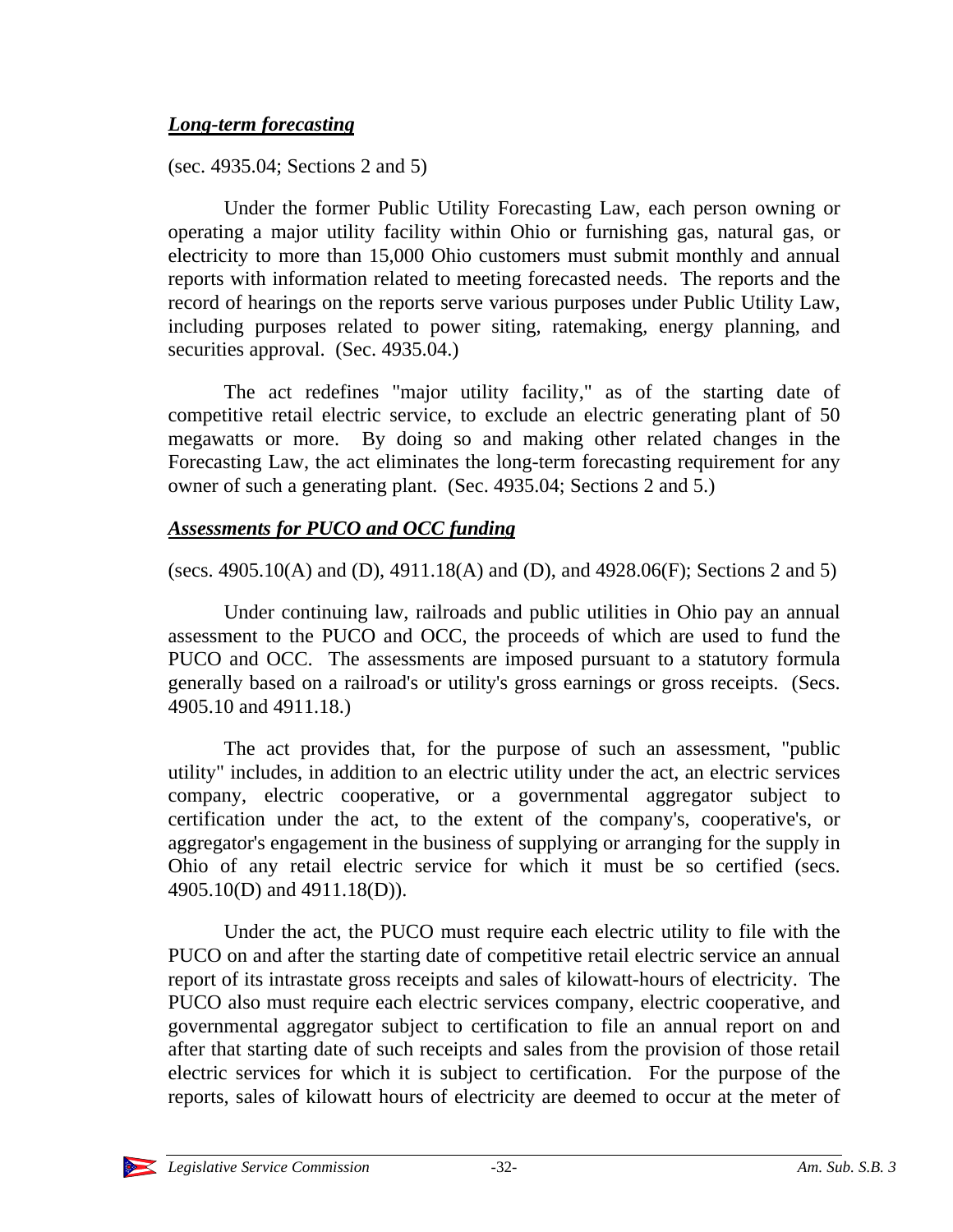the retail customer. (Sec. 4928.06(F).) The act states that, in the case of an assessment based on intrastate gross receipts against a public utility that is an electric utility under the act or an electric services company, electric cooperative or governmental aggregator subject to certification under the act, such receipts are those specified in the utility's, company's, cooperative's, or aggregator's most recent report of intrastate gross receipts and sales of kilowatt-hours of electricity (secs. 4905.10(A) and 4911.18(A)).

The act also authorizes the PUCO and OCC to include, in the first computation it makes in calculating a railroad's or public utility's assessment, any amount of the railroad's or public utility's gross earnings or receipts that were underreported in a prior year. Under the act, the agency, in addition to whatever penalties apply under the Revised Code to such underreporting, must assess the railroad or public utility interest at the rate of 8% annually as stated in existing Ohio law governing allowable interest (sec. 1343.01(A)). Any interest so collected must be deposited into the Public Utilities Fund or the Consumers' Counsel Operating Fund, as applicable. (Secs. 4905.10(A) and 4911.18(A).)

#### *Governmental aggregation*

#### (secs. 4928.01(A)(8) and 4928.20)

The act authorizes certain political subdivisions to act as aggregators (in essence, purchasing agents) for groups of consumers within their jurisdictions. Specifically, it authorizes the legislative authority of a municipal corporation through the adoption of an ordinance, or the board of township trustees of a township or the board of county commissioners of a county through the adoption of a resolution, to aggregate, on or after the starting date of competitive retail electric service, the retail electric loads centers located respectively, within the municipal corporation, township, or unincorporated area of the county, except to the extent such aggregation is otherwise prohibited by the Certified Territories Law or other Ohio law.

For that purpose, the legislative authority or board may enter into service agreements to facilitate for those loads the sale and purchase of electricity. The legislative authority or board may exercise aggregation authority jointly with any other such legislative authority or board.

The act requires that an ordinance or resolution for such governmental aggregation specify whether the aggregation will occur only with the prior consent of each person owning, occupying, controlling, or using an electric load center proposed to be aggregated or will occur automatically for all such persons pursuant to the opt-out requirements of the act, as described below. (Sec. 4928.20(A).)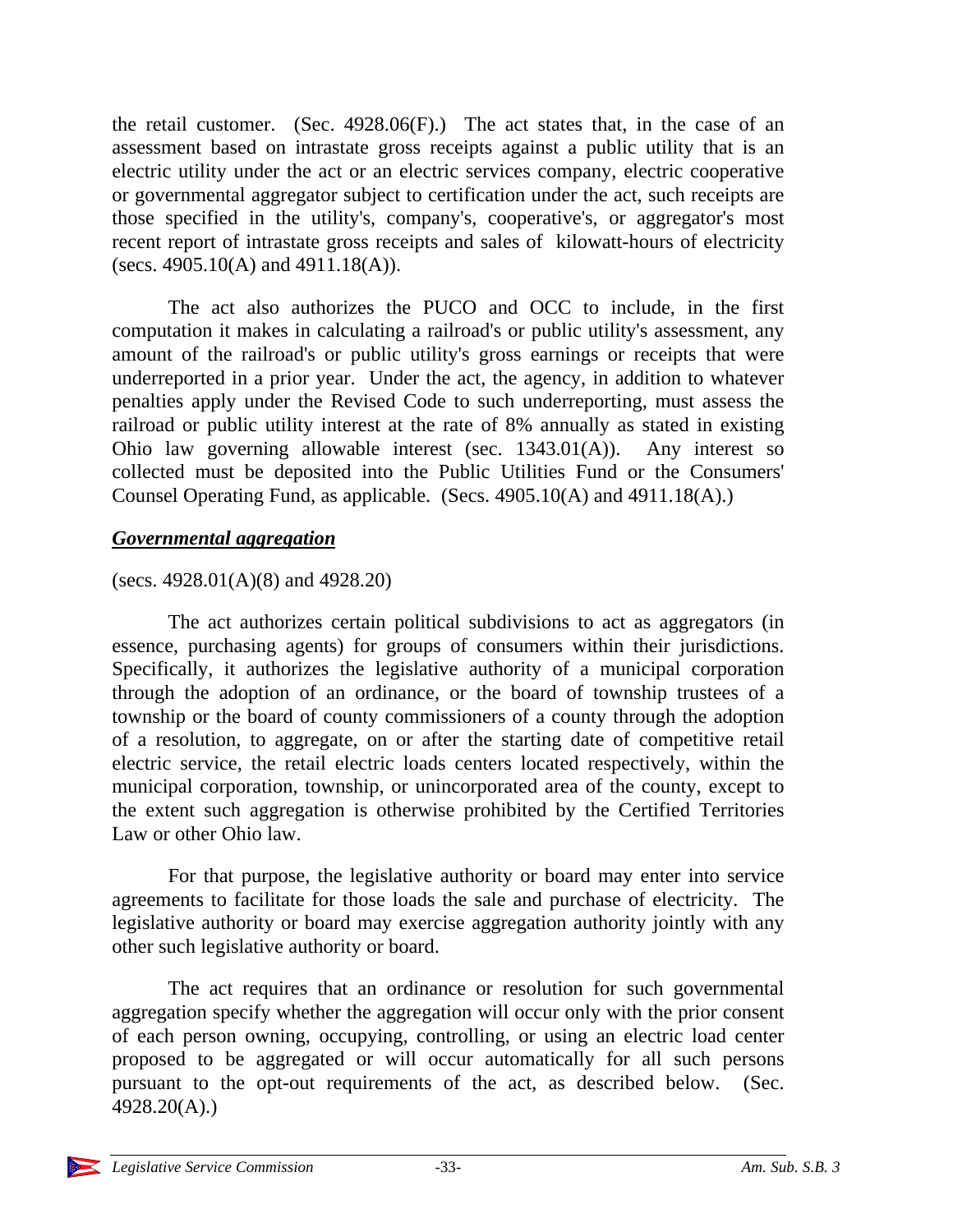"Electric load center" has the same meaning as in the Certified Territories Law: all electric consuming facilities of any type of character owned, occupied, controlled or used by a person at a single location, which facilities have been, are, or will be connected to and served at a metered point of delivery and to which electric service has been, is, or will be rendered (secs. 4933.81(E) and 4928.01(A)(8)).

In the case of an ordinance or resolution authorizing governmental aggregation, the legislative authority or board must develop a plan of operation and governance for the aggregation program. Before adopting the plan, the legislative authority or board must hold at least two public hearings on the plan. Before the first hearing, it must publish notice of the hearings once a week for two consecutive weeks in a newspaper of general circulation in the jurisdiction. The notice shall summarize the plan and state the date, time, and location of each hearing. (Sec. 4928.20(C).)

In the case of an ordinance or resolution that specifies automatic aggregation, the ordinance or resolution must direct the board of elections to submit the question of the authority to aggregate to the electors of the respective municipal corporation, township, or unincorporated area of a county at a special election on the day of the next primary or general election. The legislative authority or board must certify a copy of the ordinance or resolution to the board of elections not less than 75 days before the special election. No ordinance or resolution will take effect unless approved by a majority of the electors. (Sec. 4928.20(B).)

Automatic governmental aggregation cannot occur under the act unless the legislative authority or board in advance clearly discloses to each person owning, occupying, controlling, or using an electric load center located within its jurisdiction that the person will be enrolled automatically in the aggregation program unless the person affirmatively elects by a stated procedure not to be so enrolled. The disclosure must state prominently the rates, charges, and other terms and conditions of enrollment. The stated procedure must allow any person enrolled in the aggregation program the opportunity to opt out of the program every two years, without paying a switching fee. (Sec. 4928.20(D).)

Under the act, any such person that opts out of the aggregation program pursuant to the stated procedure defaults to the applicable standard service offer provided under the act (see "*Universal service*," above and "*Transition rate schedules*," below) until the person chooses an alternative supplier. (Sec. 4928.20(D).)

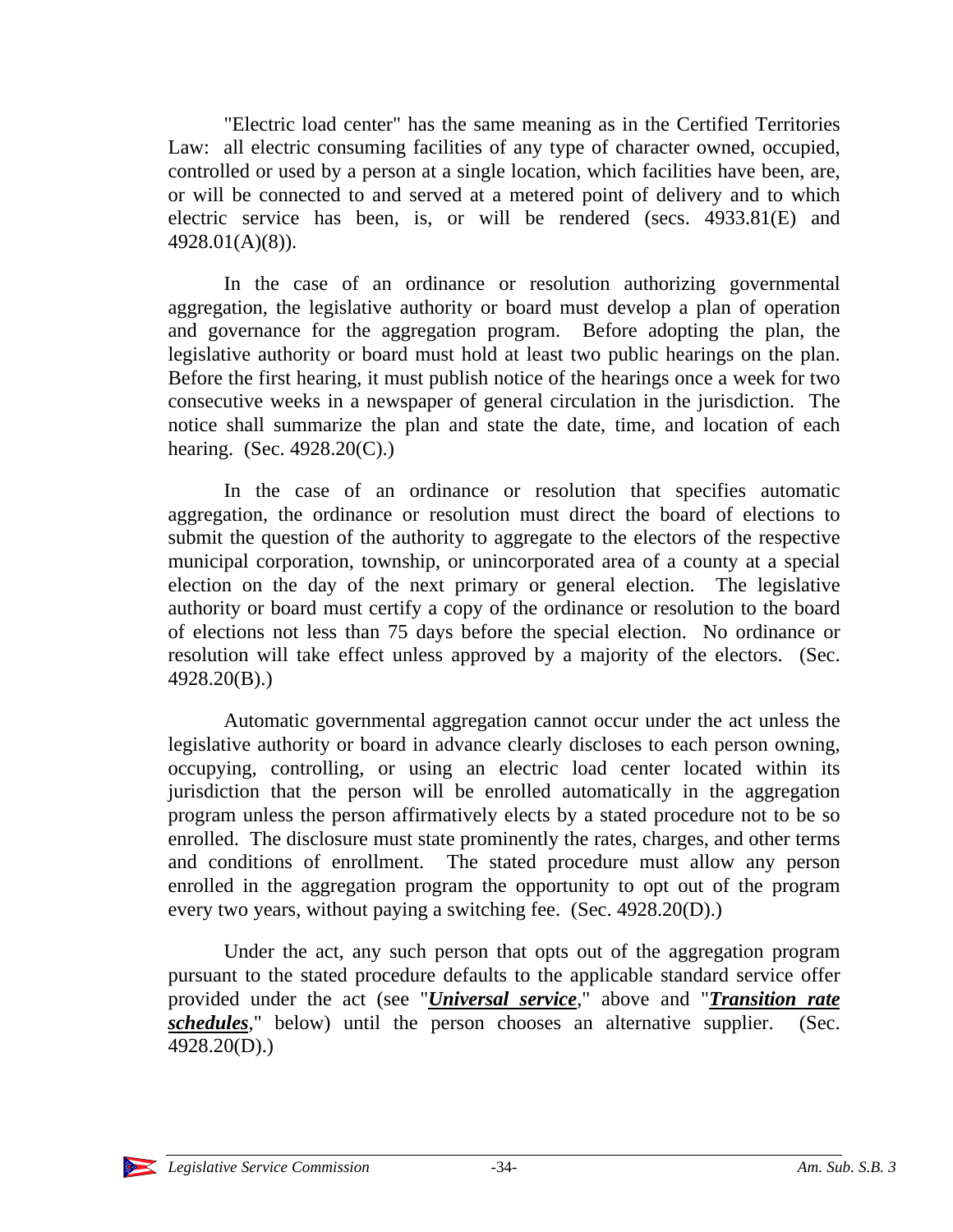The act further provides that any ordinance or resolution providing for governmental aggregation under the act is subject to initiative or referendum in accordance with procedures otherwise provided in existing law (sec. 4928.20(E)(1) and (2)).

The act states that such a "governmental aggregator" is not a public utility engaging in the wholesale purchase and resale of electricity, and provision of the aggregated service is not a wholesale utility transaction. A governmental aggregator must be subject to supervision and regulation by the PUCO only to the extent of any competitive retail electric service it provides and PUCO authority under the act. (Sec. 4928.20(F).)

The act further states that this governmental aggregation authority does not apply in the case of a municipal corporation that supplies such aggregated service to electric load centers to which its municipal electric utility also supplies a noncompetitive retail electric service through transmission or distribution facilities the utility singly or jointly owns or operates (sec. 4928.20(G)).

# **CONSUMER PROTECTION PROVISIONS**

The consumer protection provisions of the act include provisions requiring PUCO certification of suppliers and prescription of minimum service requirements for competitive and noncompetitive services, as well as universal service provisions.

# *Supplier certification*

# (secs. 4928.01(A)(14) and 4928.08)

The act prohibits an electric utility, electric services company, electric cooperative, or governmental aggregator from providing a competitive retail electric service to a consumer in Ohio on and after the starting date of competitive retail electric service without first being certified by the PUCO regarding its managerial, technical, and financial capability to provide that service and providing a financial guarantee sufficient to protect customers and electric distribution utilities from default (sec. 4928.08(B)). However, this certification requirement applies to an electric cooperative, or to a governmental aggregator that is a municipal electric utility, only to the extent of a competitive retail electric service it provides to a customer to whom it does not provide a noncompetitive retail electric service through transmission or distribution facilities it singly or jointly owns or operates (sec. 4928.08(A)).

PUCO certification may be granted pursuant to procedures and standards the PUCO must prescribe in accordance with the act, except that certification or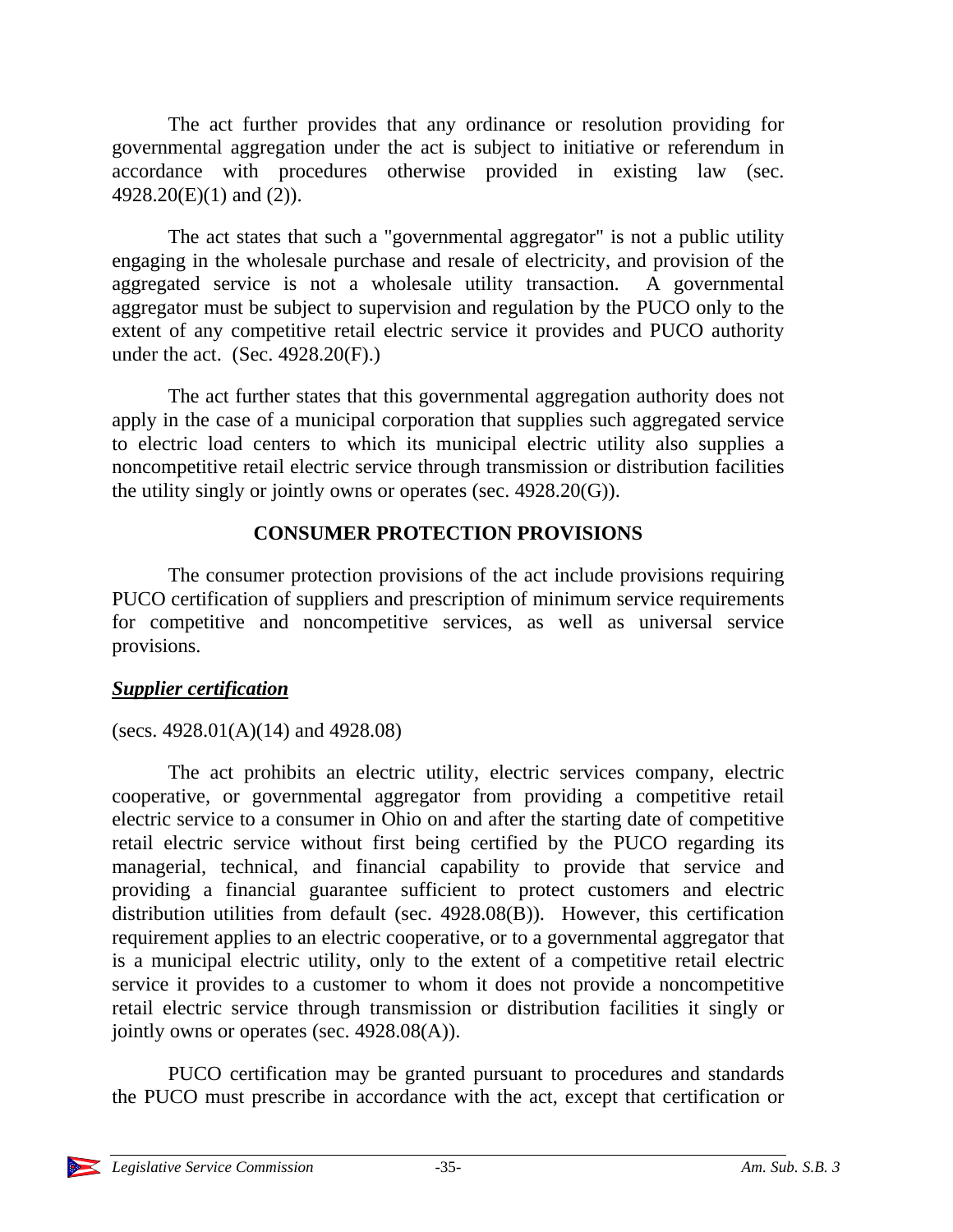certification renewal will be deemed approved 30 days after the filing of an application with the PUCO unless the PUCO suspends that approval for good cause shown. In the case of such a suspension, the PUCO must act to approve or deny certification or certification renewal to the applicant not later than 90 days after the date of the suspension. (Sec. 4928.08(B).)

Capability standards adopted in PUCO rules must be sufficient to ensure compliance with the minimum service requirements established under the act and with the act's consent-to-service-of-process requirement described below. The standards must allow flexibility for voluntary aggregation, to encourage market creativity in responding to consumer needs and demands. (Sec. 4928.08(C).) The standards also must provide flexibility for electric services companies that exclusively provide installation of small electric generation facilities, to provide ease of market access. Under the act, a "small electric generation facility" is an electric generation plant and associated facilities designed for, or capable of, operation at a capacity of less than two megawatts (sec.  $4928.01(A)(28)$ ). The rules additionally must include procedures for biennially renewing certification.  $(Sec. 4928.08(C))$ 

Under the act, the PUCO may suspend, rescind, or conditionally rescind the certification of any electric utility, electric services company, electric cooperative, or governmental aggregator if the PUCO determines, after reasonable notice and opportunity for hearing, that the utility, company, cooperative, or aggregator has failed to comply with any applicable certification standards or has engaged in anticompetitive or unfair, deceptive, or unconscionable acts or practices in Ohio  $(sec. 4928.08(D)).$ 

Additionally, the act prohibits an electric distribution utility on and after the starting date of competitive retail electric service from knowingly distributing electricity, to a retail consumer in Ohio, for any supplier of electricity that has not been certified by the PUCO (sec. 4928.08(E)). Under the act, a person acts "knowingly," regardless of the person's purpose, when the person is aware that the person's conduct will probably cause a certain result or will probably be of a certain nature. A person has knowledge of circumstances when the person is aware that such circumstances probably exist. (Sec.  $4928.01(A)(14)$ .) This is the same standard as applies under the Ohio Criminal Code (sec. 2901.22(B), not in the act).

# *Consent to service of process*

(sec. 4928.09)

The act imposes a "consent-to-service-of-process" requirement to ensure that persons supplying competitive services in Ohio may be sued in Ohio courts

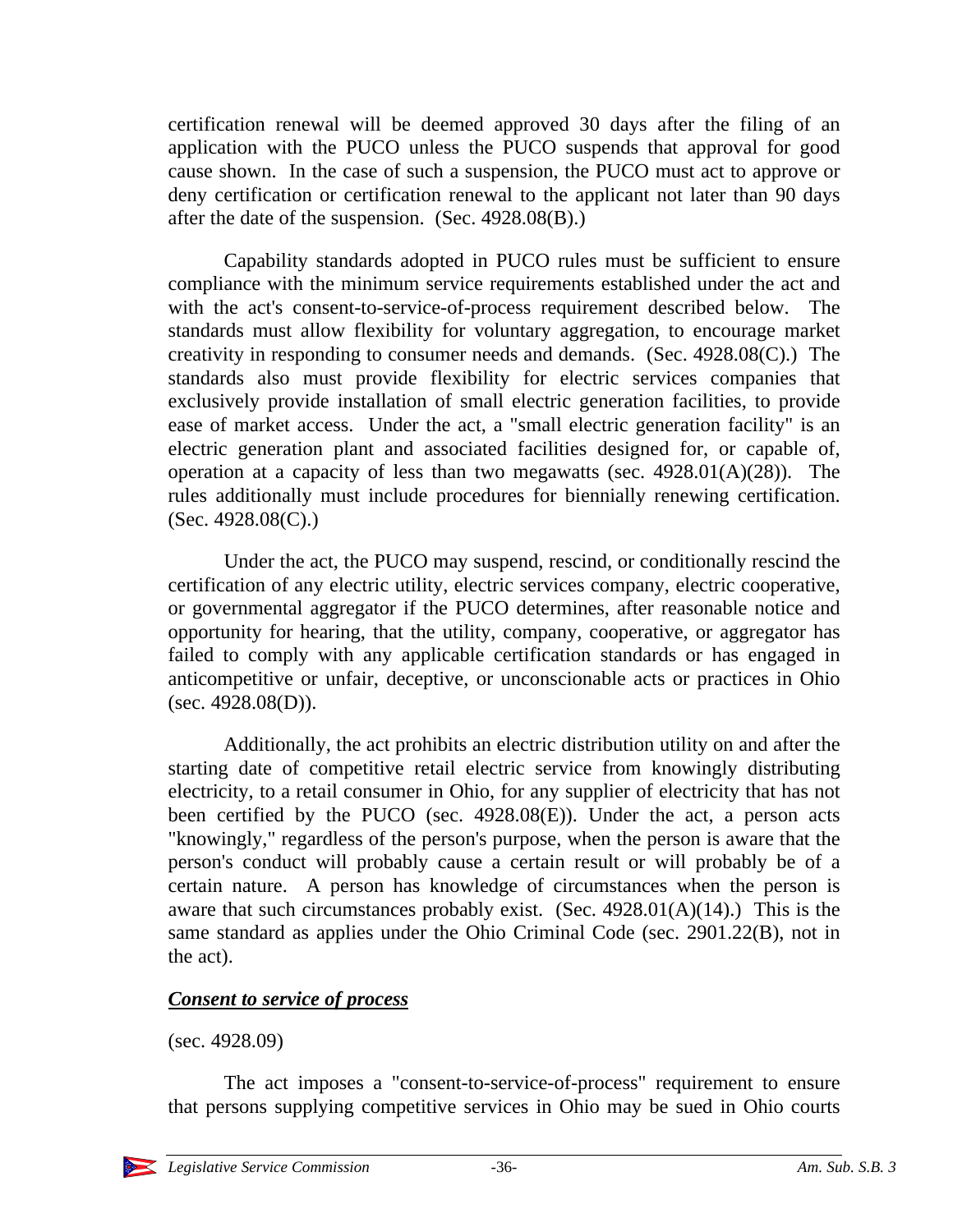(sec. 4928.09). In recognition that most such suppliers will already have met the requirement due to similar requirements elsewhere in Ohio law, the act exempts the following from its consent-to-service-of-process requirement: a corporation incorporated under the Ohio law that has appointed a statutory agent pursuant to continuing General Corporation or Nonprofit Corporation Law; a foreign corporation licensed to transact business in Ohio that has appointed a designated agent pursuant to continuing Foreign Corporation Law; and any other person that is a resident of Ohio or that files consent to service of process and designates a statutory agent pursuant to other Ohio law (sec. 4928.09(C)).

Specifically, the act prohibits any person from operating in Ohio as an electric utility, an electric services company, or a billing and collection agent on and after the starting date of competitive retail electric service unless that person first does both of the following:

(1) Consents irrevocably to the jurisdiction of Ohio courts and service of process in Ohio, including, without limitation, service of summonses and subpoenas, for any civil or criminal proceeding arising out of or relating to such operation, by providing that irrevocable consent in accordance with the act;

(2) Designates an agent authorized to receive that service of process, by filing with the PUCO a document designating that agent. (Sec.  $4928.09(A)(1)$ .)

The act further prohibits a person from continuing to operate as such an electric utility, electric services company, or billing and collection agent unless that person continues to consent to such jurisdiction and service of process in Ohio and continues to designate an agent as provided under the act, by refiling the appropriate documents in accordance with the act or, as applicable, the appropriate amended documents. Such refiling must occur during the month of December of every fourth year after the initial filing of a document under the act. (Sec. 4928.09(A)(2).)

If the address of the person filing such a document changes, or if a person's agent or the address of the agent changes, from that listed on the most recently filed of such documents, the person must file an amended document containing the new information (sec.  $4928.09(A)(3)$ ).

The requisite consent and designation must be in writing, on forms prescribed by the PUCO. The original of each such document or amended document must be legible and must be filed with the PUCO, with a copy filed with the OCC and with the Attorney General's Office. (Sec. 4928.09(A)(4).)

The act states that a person who enters Ohio pursuant to a summons, subpoena, or other form of process authorized by the act is not subject to arrest or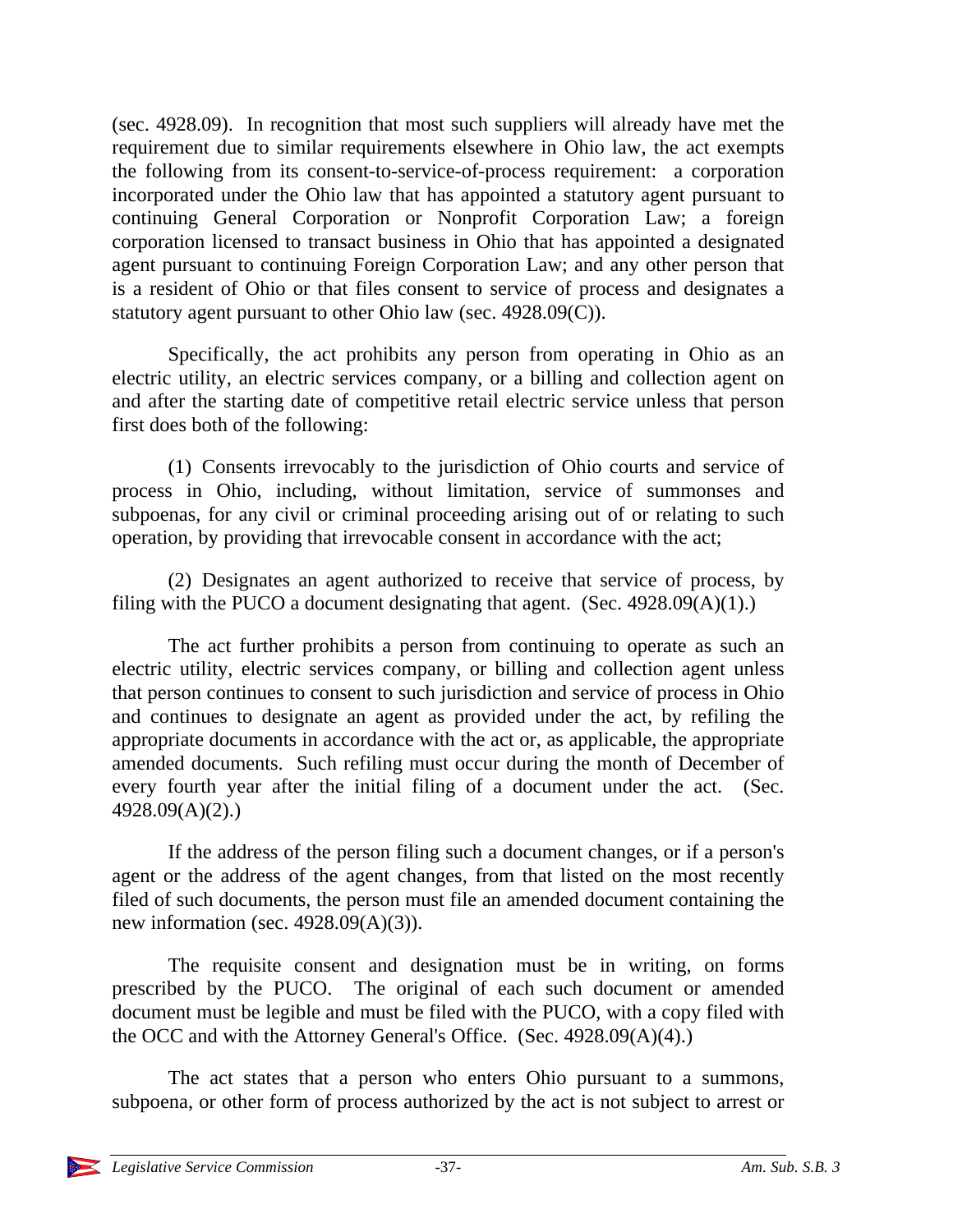service of process, whether civil or criminal, in connection with other matters that arose before the person's entrance into Ohio pursuant to such summons, subpoena, or other form of process (sec. 4928.09(B)).

### *Minimum service requirements for competitive services of certified suppliers*

(sec. 4928.10)

The act requires the PUCO, for the protection of Ohio consumers, to adopt rules under the act's general rule-making authority (see "*Rule-making and enforcement authority*," above) specifying the necessary minimum service requirements, on or after the starting date of competitive retail electric service, of an electric utility, electric services company, electric cooperative, or governmental aggregator subject to certification under the act regarding the provision directly or through its billing and collection agent of competitive retail electric services for which it is subject to certification. The rules must include a prohibition against unfair, deceptive, and unconscionable acts and practices in the marketing, solicitation, and sale of such a competitive retail electric service and in the administration of any contract for the service. The rules also must include additional consumer protections concerning all of the following:

(1) Contract disclosure. The rules must include requirements that an electric utility, electric services company, electric cooperative, or governmental aggregator subject to certification under the act does both of the following:

(a) Provides consumers with adequate, accurate, and understandable pricing and terms and conditions of service, including any switching fees, and with a document containing the terms and conditions of pricing and service before the consumer enters into the contract for service;

(b) Discloses the conditions under which a customer may rescind a contract without penalty. (Sec.  $4928.10(A)$ .)

(2) Service termination. The rules must include disclosure of the terms identifying how customers may switch or terminate service, including any required notice and any penalties. (Sec. 4928.10(B).)

(3) Minimum content of customer bills. The rules must include all of the following requirements, which must be standardized:

(a) Price disclosure and disclosures of total billing units for the billing period and historical annual usage;

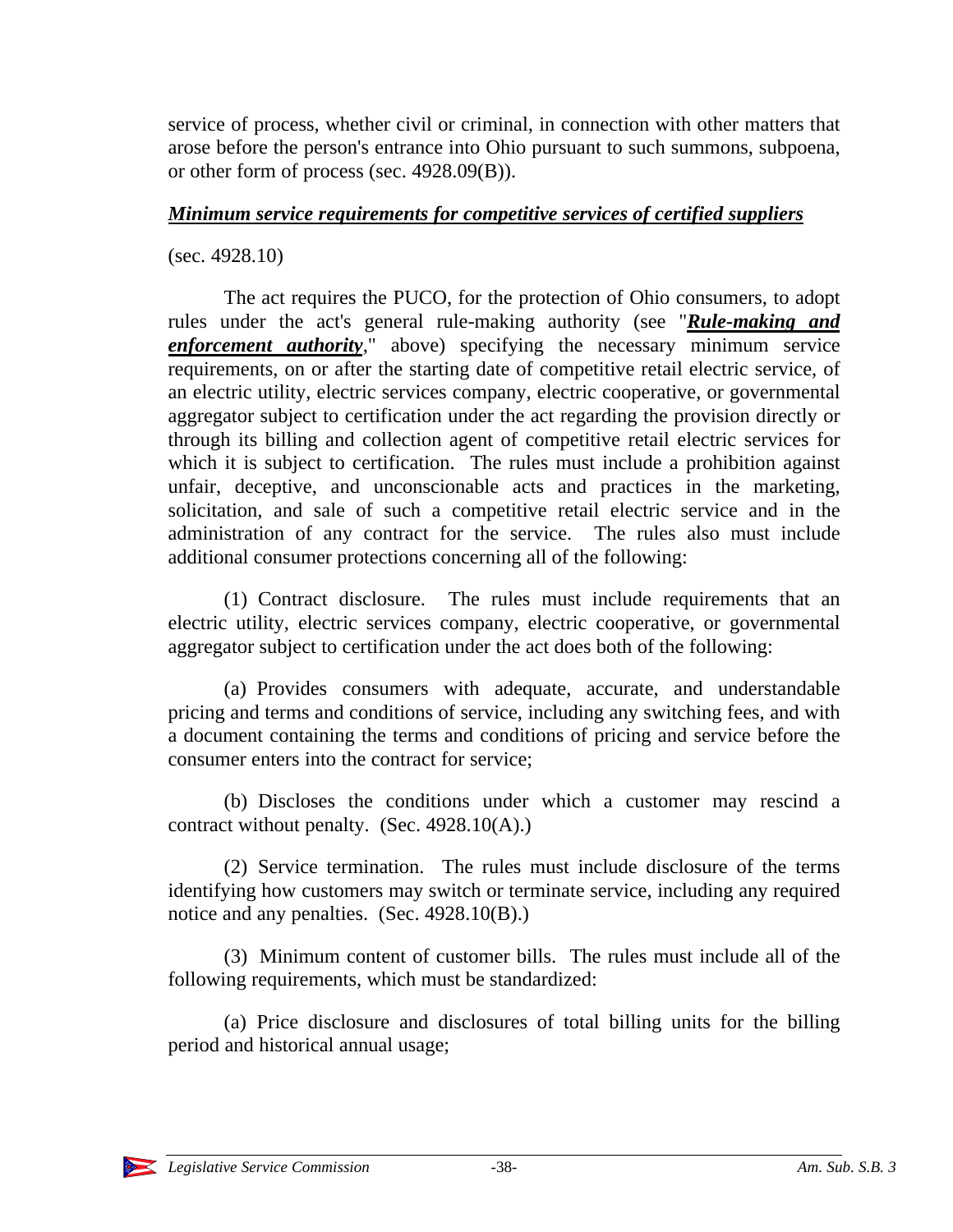(b) To the maximum extent practicable, separate listing of each service component to enable a customer to recalculate its bill for accuracy;

(c) Identification of the supplier of each service;

(d) Statement of where and how payment may be made and provision of a toll-free or local customer assistance and complaint number for the electric utility, electric services company, electric cooperative, or governmental aggregator, as well as a consumer assistance telephone number or numbers for state agencies, such as the PUCO, OCC, and the Attorney General's Office, with the available hours noted;

(e) Other than for the first billing after the starting date of competitive retail electric service, highlighting and clear explanation on each customer bill, for two consecutive billing periods, of any changes in the rates, terms, and conditions of service. (Sec. 4928.10(C).)

(4) Disconnection and service termination, including requirements with respect to master-metered buildings. The rules must include policies and procedures that are consistent with continuing law on the termination of residential electric service (secs. 4933.121 and 4933.122) and the PUCO's rules adopted under that law, and that provide for all of the following:

(a) Coordination between suppliers for the purpose of maintaining service;

(b) The allocation of partial payments between suppliers when service components are jointly billed;

(c) A prohibition against blocking, or authorizing the blocking of, customer access to a noncompetitive retail electric service when a customer is delinquent in payments to the electric utility or electric services company for a competitive retail electric service;

(d) A prohibition against switching, or authorizing the switching of, a customer's supplier of competitive retail electric service without the prior consent of the customer in accordance with appropriate confirmation practices, which may include independent, third-party verification procedures;

(e) A requirement of disclosure of the conditions under which a customer may rescind a decision to switch its supplier without penalty;

(f) Specification of any required notice and any penalty for early termination of contract. (Sec. 4928.10(D).)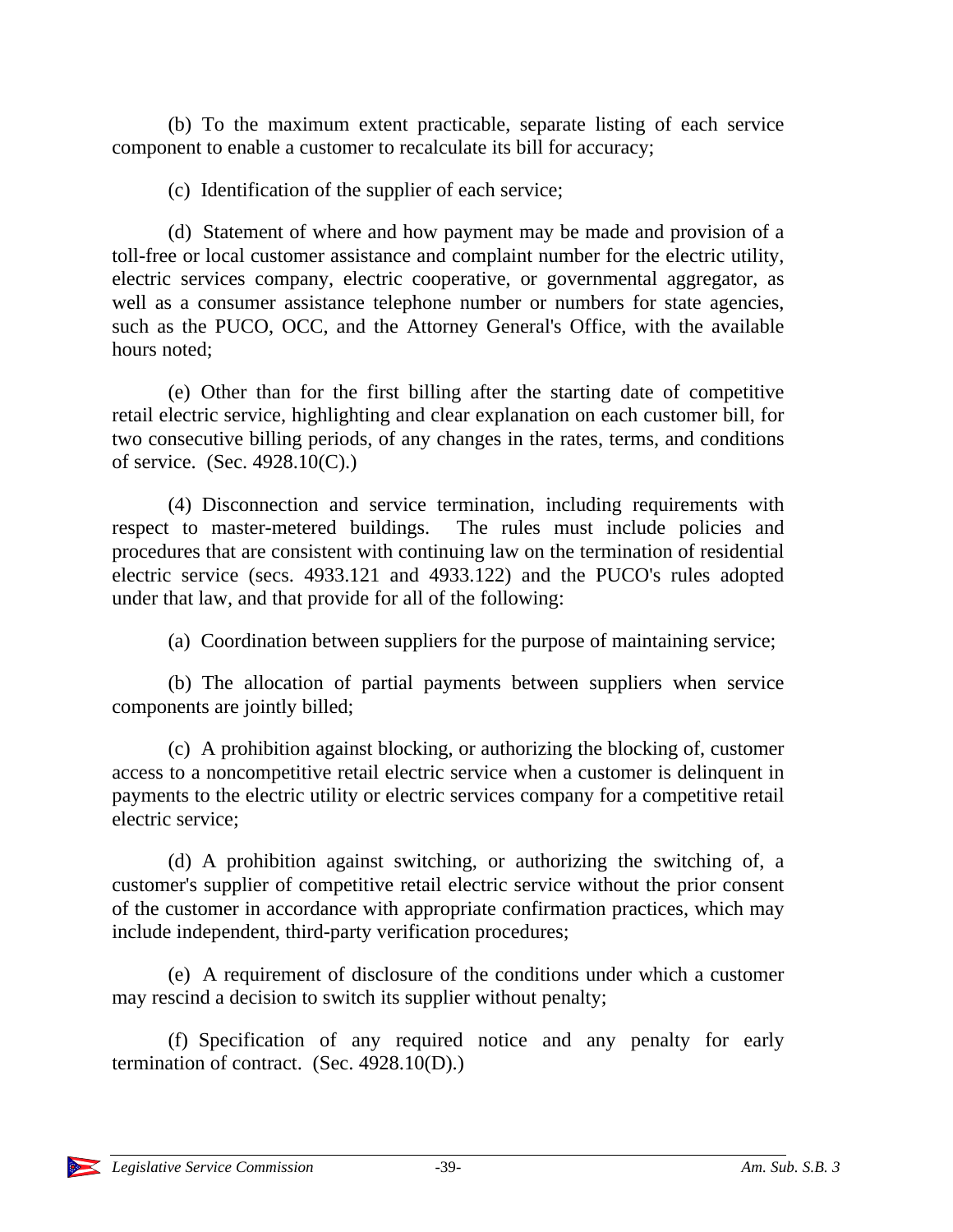(5) Minimum service quality, safety, and reliability. However, service quality, safety, and reliability requirements for electric generation service must be determined primarily through market expectations and contractual relationships. (Sec. 4928.10(E).)

(6) Generation resource mix and environmental characteristics of power supplies. The rules must include requirements for determination of the approximate generation resource mix and environmental characteristics of the power supplies and disclosure to the customer prior to the customer entering into a contract to purchase and four times per year under the contract. The rules also must require that the electric utility, electric services company, electric cooperative, or governmental aggregator provide, or cause its billing and collection agent to provide, a customer with standardized information comparing the projected, with the actual and verifiable, resource mix and environmental characteristics. This disclosure must occur not less than annually or not less than once during the contract period if the contract period is less than one year, and prior to any renewal of a contract. (Sec. 4928.10(F).)

(7) Customer information. The rules must include requirements that the electric utility, electric services company, electric cooperative, or governmental aggregator make generic customer load pattern information available to other electric light companies on a comparable and nondiscriminatory basis, and make customer-specific information available to other electric light companies on a comparable and nondiscriminatory basis unless, as to customer-specific information, the customer objects. The rules must ensure that each such utility, company, cooperative, or aggregator provide clear and frequent notice to its customers of the right to object and of applicable procedures. The rules also must establish the exact language that must be used in all such notices. (Sec. 4928.10(G).)

# *Minimum service requirements for noncompetitive services of an electric utility*

(sec. 4928.11)

The act requires the PUCO, for the protection of Ohio consumers, to adopt rules under the act's rule-making provisions that specify minimum service quality, safety, and reliability requirements for noncompetitive retail electric services supplied by an electric utility in Ohio, to the extent such authority is not preempted by federal law. The rules must include prescriptive standards for inspection, maintenance, repair, and replacement of the transmission and distribution systems of electric utilities; must apply to each substantial type of transmission or distribution equipment or facility; must establish uniform interconnection standards to ensure transmission and distribution system safety

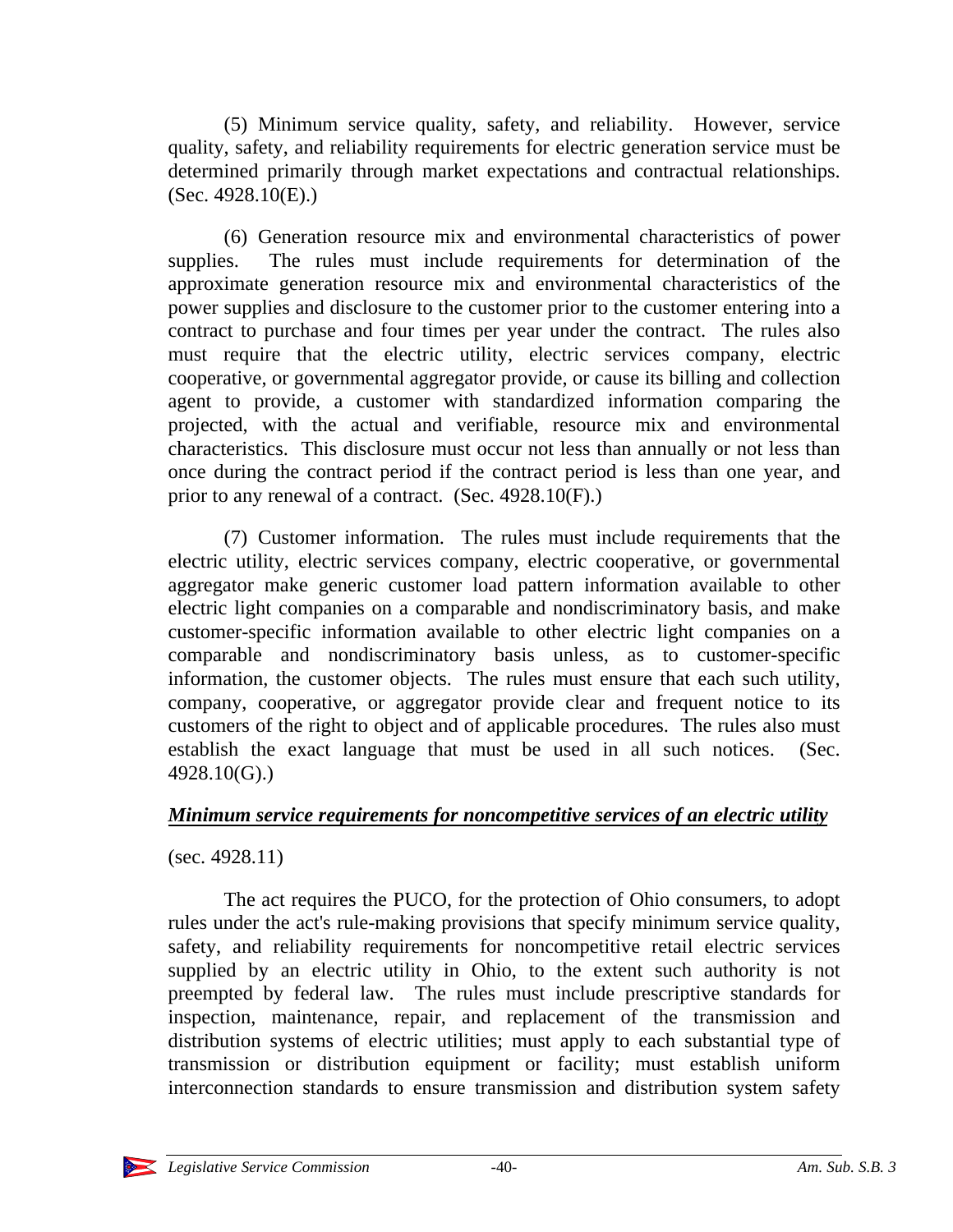and reliability and otherwise provide for high quality, safe, and reliable electric service; and must include standards for operation, reliability, and safety during periods of emergency and disaster and voltage standards for efficient operation of single-phase motors.

The rules regarding interconnection must seek to prevent barriers to new technology and not make compliance unduly burdensome or expensive. When questions arise about specific equipment to meet interconnection standards, the PUCO must initiate public proceedings to solicit comments from all interested parties. Additionally, the rules must include nondiscriminatory metering standards. (Sec. 4928.11.)

The PUCO must require each electric utility to report annually to the PUCO on and after the starting date of competitive retail electric service, regarding its compliance with the rules. The PUCO must make the filed reports available to the public. The PUCO also must review a utility's report to determine the utility's compliance and may act pursuant to the act to enforce compliance. These duties are to be carried out periodically as determined by PUCO rule adopted under the act's rule-making provisions, in a proceeding initiated under the PUCO's complaint authority. (Sec. 4928.11.)

# *Universal service*

(sec. 4928.14)

After its market development period, an electric distribution utility in Ohio must provide consumers, on a comparable and nondiscriminatory basis within its certified territory, a market-based standard service offer of all competitive retail electric services necessary to maintain essential electric service to consumers, including a firm supply of electric generation service. The offer must be filed with the PUCO under a continuing law pertaining to the initiation of rate-making proceedings (sec. 4909.18). (Sec. 4928.14(A).)

Further, after that market development period, each electric distribution utility also must offer customers within its certified territory an option to purchase competitive retail electric service, the price of which is determined through a competitive bidding process. Before January 1, 2004, the PUCO must adopt rules concerning the conduct of the competitive bidding process, including the information requirements necessary for customers to choose this option and the requirements to evaluate qualified bidders. The PUCO may require that the competitive bidding process be reviewed by an independent third party. The act provides that no generation supplier may be prohibited from participating in the bidding process, provided that any winning bidder must be considered a certified supplier for purposes of obligations to customers.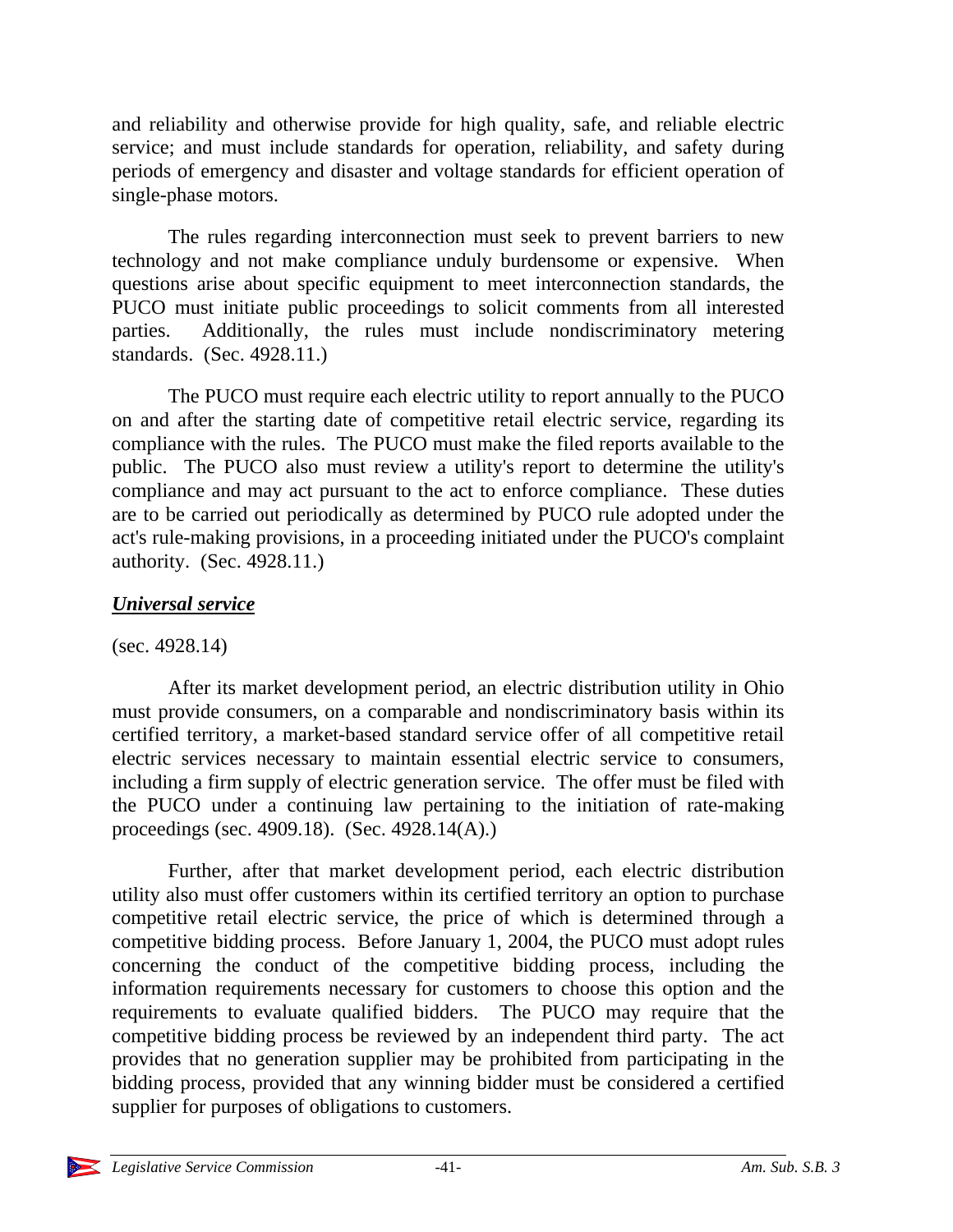At the utility's election, and approval of the PUCO, this competitive bidding option may be used as the utility's market-based standard offer described above. Under the act, the PUCO may determine at any time that a competitive bidding process is not required if other means to accomplish generally the same option for customers is readily available in the market and a reasonable means for customer participation is developed. (Sec. 4928.14(B).)

The act further provides that, after the market development period, the failure of a supplier to provide retail electric generation service to customers within the certified territory of the electric distribution utility will result in the supplier's customers defaulting to the utility's standard service offer until the customer chooses an alternative supplier. The act requires reasonable notice prior to any such default. A supplier is deemed to have failed to provide service if the PUCO finds, after reasonable notice and opportunity for hearing, that any of the following conditions is met:

(1) The supplier has defaulted on its contracts with customers, is in receivership, or has filed for bankruptcy.

(2) The supplier is no longer capable of providing the service.

(3) The supplier is unable to provide delivery to transmission or distribution facilities for such period of time as may be reasonably specified by PUCO rule adopted under the act's rule-making provisions.

(4) The supplier's certification has been suspended, conditionally rescinded, or rescinded by the PUCO in accordance with the act. (Sec. 4928.14(C).)

# *Low-income customer assistance*

(secs. 4928.01(A)(15) and (16), 4928.51 to 4928.57, 5117.01 to 5117.05, 5117.07 to 5117.10, and 5117.12; Sections 2 and 7)

The act defines the "low-income customer assistance programs" as consisting of the following four programs: the Percentage of Income Payment Plan Program (PIPP) as prescribed in PUCO rules (Rules 4901:1-18-02(B) to (G) and 4901:1-18-04(B) of the Ohio Administrative Code); the Home Energy Assistance Program as prescribed in law (sec. 5117.21) and in Executive Order 97- 1023-V; the Home Weatherization Assistance Program as prescribed in law (secs. 122.011(A)(6) and 122.02); the Ohio Energy Credit Program as prescribed in law (secs. 5117.01 to 5117.05, 5117.07 to 5117.12, and 5117.99); and the Targeted Energy Efficiency and Weatherization Program established under the act as described below; or any such program as modified pursuant to authority granted

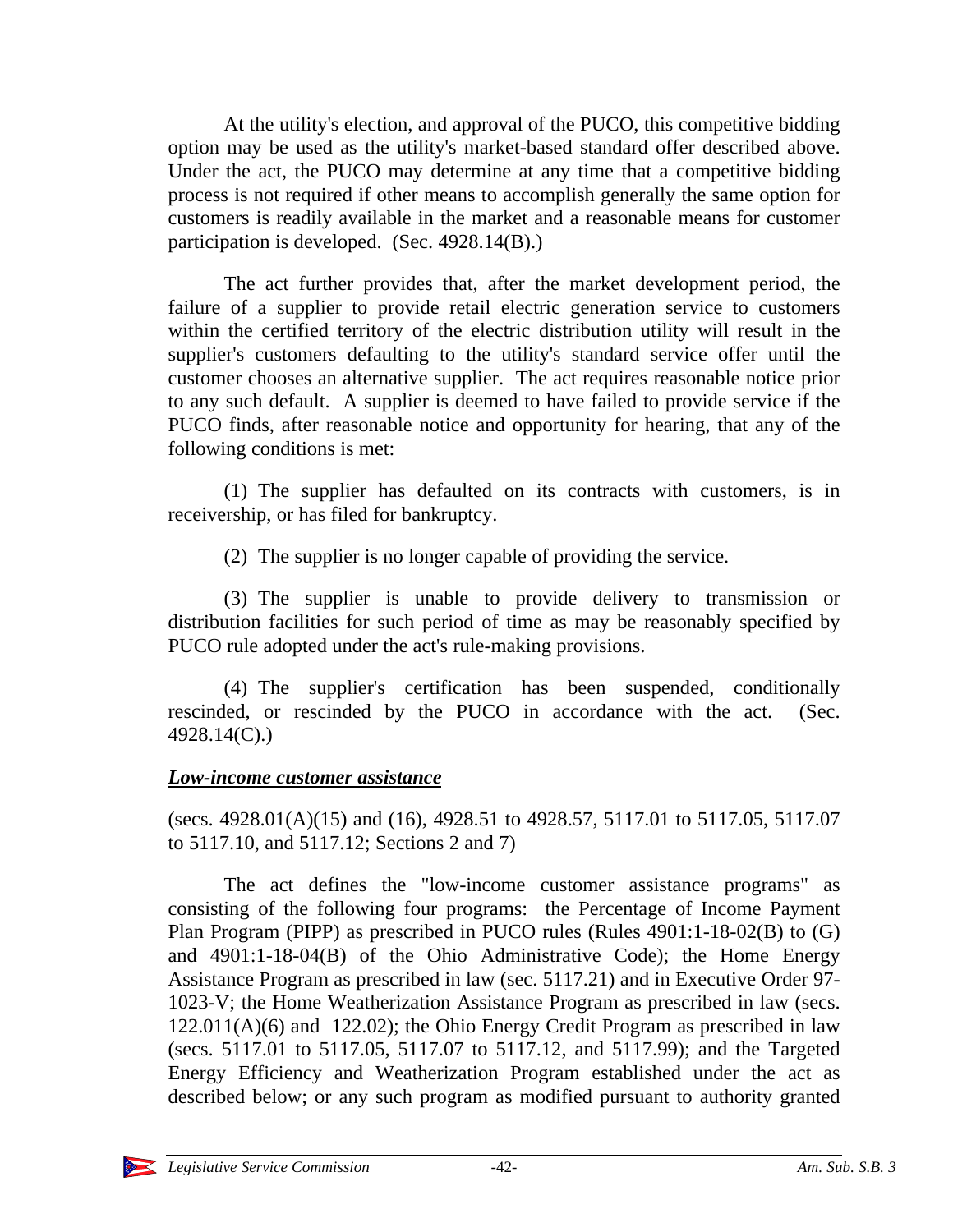under the act. (Sec.  $4928.01(A)(16)$ .) The act also authorizes a consumer education program for low-income consumers, as described below (sec. 4928.56).

# *Targeted energy efficiency and weatherization program*

The act requires the Director of Development to establish an energy efficiency and weatherization program targeted, to the extent practicable, to highcost, high-volume use structures occupied by customers eligible for PIPP assistance, with the goal of reducing the energy bills of the occupants. Acceptance of energy efficiency and weatherization services provided by the targeted program must be a condition for the eligibility of any such customer to participate in PIPP. Any difference between universal service fund revenues and any savings in PIPP costs as a result of competitive auctioning by the Director as described below in "*Low-income customer aggregation*" must be reinvested in the targeted energy efficiency and weatherization program. (Sec. 4928.55.)

# *Consumer education for low-income customers*

The act authorizes the Director of Development to adopt rules in accordance with the Ohio Administrative Procedure Act (Chapter 119.) establishing an education program for consumers eligible to participate in the lowincome customer assistance programs. The education program must provide information to consumers regarding energy efficiency and energy conservation. (Sec. 4928.56.)

# *Program consolidation*

The act authorizes the Director of Development, beginning on July 1, 2000, to administer the low-income customer assistance programs. For that purpose, the PUCO must cooperate with and provide such assistance as the Director requires for administration of the low-income customer assistance programs. The Director must consolidate the administration of and redesign and coordinate the operations of those programs to provide, to the maximum extent possible, for efficient program administration and a one-stop application and eligibility determination process at the local level for consumers. (Sec. 4928.53(A).)

Additionally, not later than March 1, 2000, the Director, in accordance with the Ohio Administrative Procedure Act (Chapter 119.), must adopt rules to carry out the act's low-income assistance provisions and ensure the effective and efficient administration and operation of the low-income customer assistance programs. The rules must take effect on July 1, 2000. (Sec. 4928.53(B)(1).)

The Director's authority to adopt rules for the Ohio Energy Credit Program must be subject to such rule-making authority as is conferred on the Director by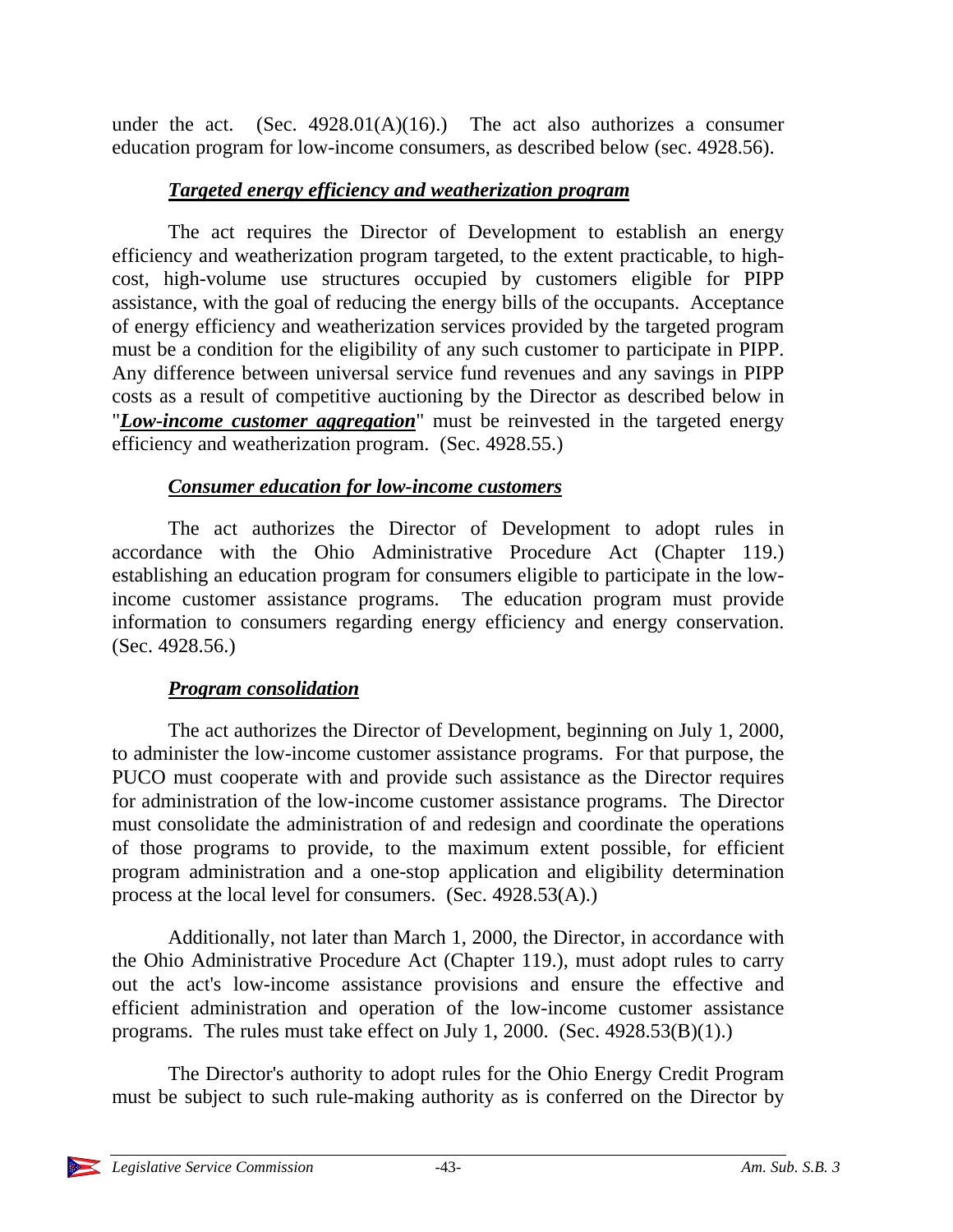the act's amendment of former law establishing the program (secs. 5117.01 to 5117.05, 5117.07 to 5117.12, and 5117.99), except that the rules must incorporate the substance of those laws as they exist on the act's effective date (sec. 4928.53(B)(2); Section 7). Formerly, this program was administered solely by the Tax Commissioner.

The Director's authority to adopt rules for PIPP includes authority to adopt rules prescribing criteria for customer eligibility and policies regarding payment and crediting arrangements and responsibilities, procedures for verifying customer eligibility, procedures for disbursing public funds to suppliers and otherwise administering funds under the Director's jurisdiction, and requirements as to timely remittances of program revenues. However, the Director's authority as to PIPP excludes authority to prescribe service disconnection and customer billing policies and procedures and to address complaints against suppliers; this excluded authority will be exercised by the PUCO, in coordination with the Director.

The act requires that rules adopted for PIPP specify a level of payment responsibility to be borne by an eligible customer based on a percentage of the customer's income. Rules initially adopted by the Director for PIPP must incorporate the eligibility criteria and payment arrangement and responsibility policies set forth in PUCO rules (Rule 4901:1-18-04(B) of the Ohio Administrative Code). (Sec. 4928.53(B)(3).)

However, the act also provides a one-time forgiveness of PIPP arrears for certain PIPP customers. Specifically, the act declares that a current or past PIPP customer is relieved of any payment obligation under the PIPP program for any unpaid arrears accrued by the customer under the program as of the act's effective date if the customer, as determined by the Director, meets both of the following criteria:

(1) The customer as of that date has complied with customer payment responsibilities under the program.

(2) The customer is permanently and totally disabled as defined in the Ohio Energy Credit Program Law or is 65 years of age or older as so defined. (Sec. 4928.51(C)(2).)

The act also requires the Director, on and after the starting date of competitive retail electric service, to provide a report every two years until 2008 to the standing committees of the General Assembly that deal with public utility matters, regarding the effectiveness of the low-income customer assistance programs and the consumer education program (sec. 4928.57).

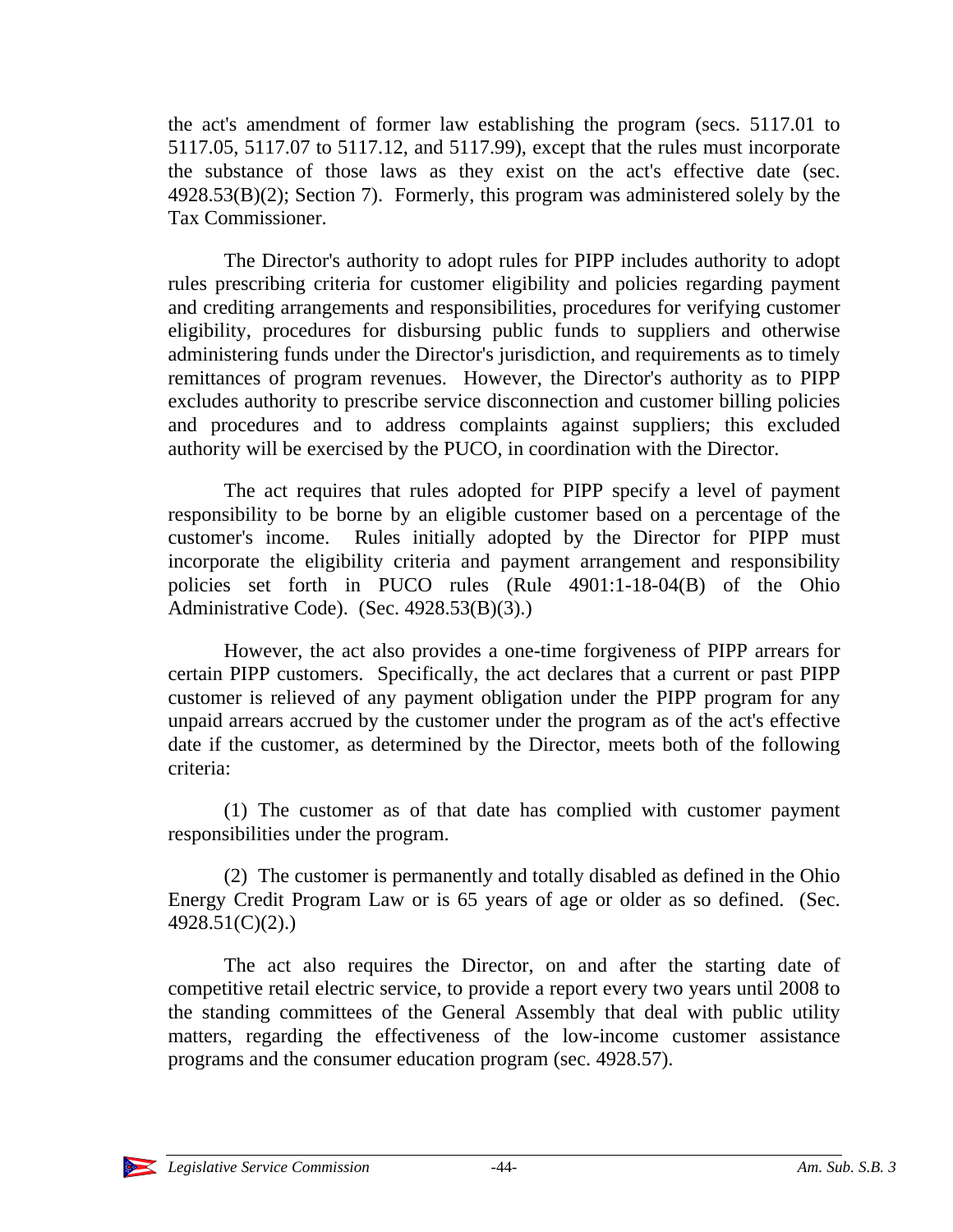# *Program funding*

The act establishes in the state treasury a universal service fund, into which must be deposited all universal service revenues remitted to the Director of Development, for the exclusive purposes of providing funding for the low-income customer assistance programs and for the consumer education program and paying the administrative costs of those programs. Interest on the fund must be credited to the fund. Disbursements from the fund must be made to any supplier that provides a competitive retail electric service or a noncompetitive retail electric service to a customer approved to receive assistance under a specified low-income customer assistance program and to any authorized provider of weatherization or energy efficiency service to an approved customer. (Sec. 4928.51(A).)

Universal service revenues include all of the following:

(1) Revenues remitted to the Director after collection by an electric distribution utility beginning on July 1, 2000, attributable to the collection from customers of the universal service rider described below;

(2) Revenues remitted to the Director that have been collected by an electric distribution utility beginning on July 1, 2000, as customer payments under PIPP, including revenues remitted as described below;

(3) Adequate revenues remitted to the Director after collection by a municipal electric utility or electric cooperative in Ohio, not earlier than July 1, 2000, upon the utility's or cooperative's decision to participate in the low-income customer assistance programs. (Sec. 4928.51(B).)

Further, the act requires an electric distribution utility, beginning on July 1, 2000, to transfer to the Director the right to collect all arrearage payments of a customer for PIPP debt owed to the utility on the day before that date, or retain the right to collect that debt but remit to the Director all program revenues received by the utility for that customer (sec.  $4928.51(C)(1)$ ). The PUCO must complete an audit of each utility by July 1, 2000, to establish a baseline for the PIPP component of the low-income programs (sec. 4928.51(D)).

The act requires that, beginning on July 1, 2000, the universal service rider replaces the current PIPP rider and any amount in utility rates for funding lowincome customer energy efficiency programs. The universal service rider is a rider on retail electric distribution service rates as such rates are determined by the PUCO pursuant to the act. The universal service rider for the first five years after the starting date of competitive retail electric service must be the sum of all of the following: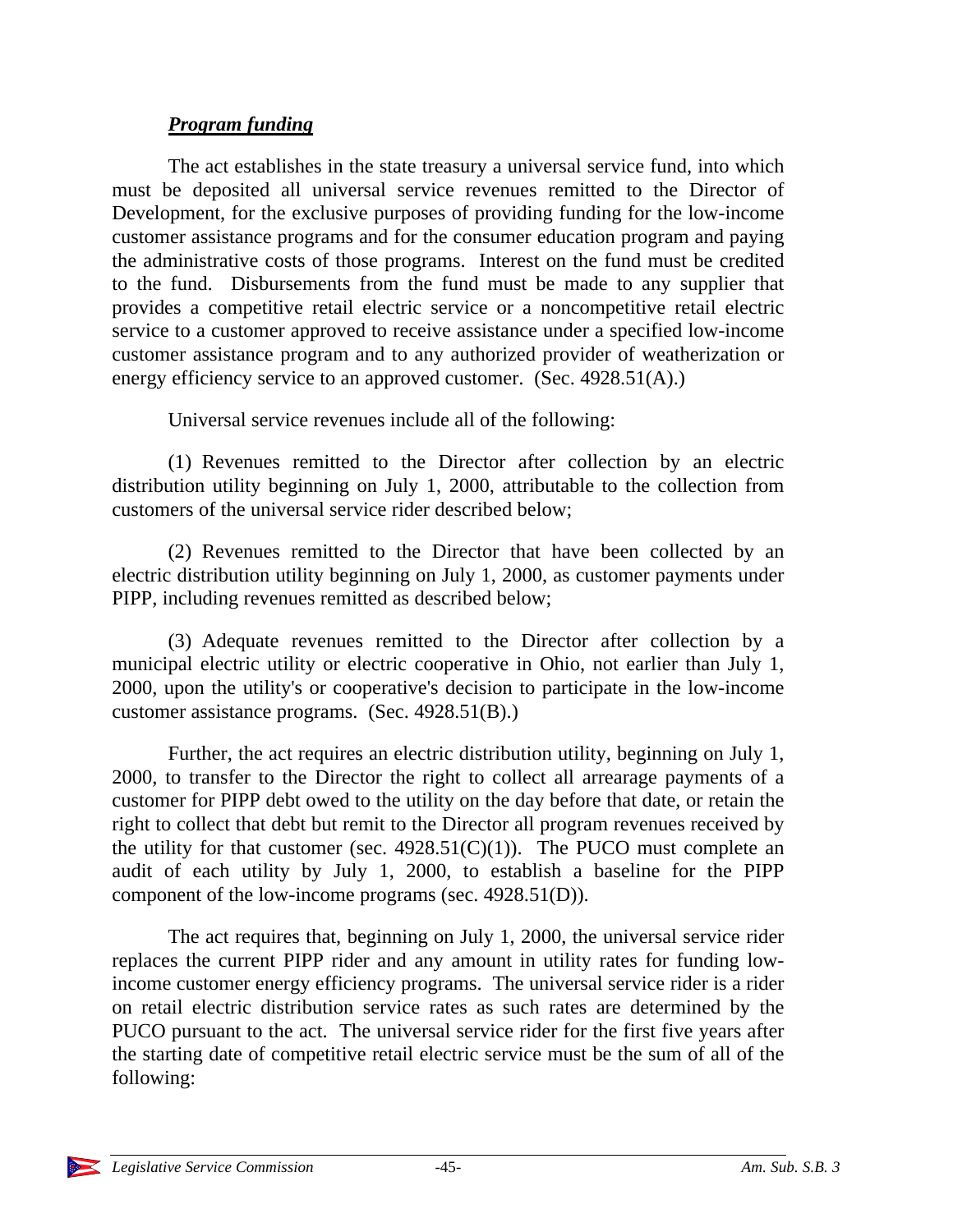(1) The level of the current PIPP rider;

(2) An amount equal to the level of funding for low-income customer energy efficiency programs provided through electric utility rates in effect on the act's effective date;

(3) Any additional amount necessary and sufficient to fund through the universal service rider the administrative costs of the low-income customer assistance programs and the consumer education program. (Sec. 4928.52(A).)

For the purpose of (2) above, the act defines "level of funding for lowincome customer energy efficiency programs provided through electric utility rates" as the level of funds specifically included in an electric utility's rates on the act's effective date pursuant to a PUCO order issued under Public Utility Law (Chapters 4905. and 4909.) and in effect on the date before the act's effective date, for the purpose of improving the energy efficiency of housing for the utility's lowincome customers. The term excludes the level of any such funds committed to a specific nonprofit organization or organizations pursuant to a stipulation or contract. (Sec. 4928.01(A)(15).)

If, during or after the first five years of the low-income customer assistance programs, the Director, after consultation with the Public Benefits Advisory Board described below, determines that revenues in the universal service fund and revenues from federal or other sources of funding for those programs, including general revenue fund appropriations for the Ohio Energy Credit Program, will be insufficient to cover the funding and administrative costs of the programs, the Director must file a petition with the PUCO for an increase in the universal service rider. The PUCO, after reasonable notice and opportunity for hearing, may adjust the universal service rider by the minimum amount necessary to provide the additional revenues. The PUCO must not decrease the universal service rider without the approval of the Director, after consultation by the Director with the Advisory Board. (Sec. 4928.52(B).)

The act requires that the universal service rider must be set in such a manner so as not to shift among the customer classes of electric distribution utilities the costs of funding low-income customer assistance programs (sec. 4928.52(C)).

# *Low-income customer aggregation*

The act authorizes the Director, beginning on the starting date of competitive retail electric service, to aggregate PIPP customers for the purpose of competitively auctioning the supply of competitive retail electric generation service to bidders certified under the act and further qualified under eligibility

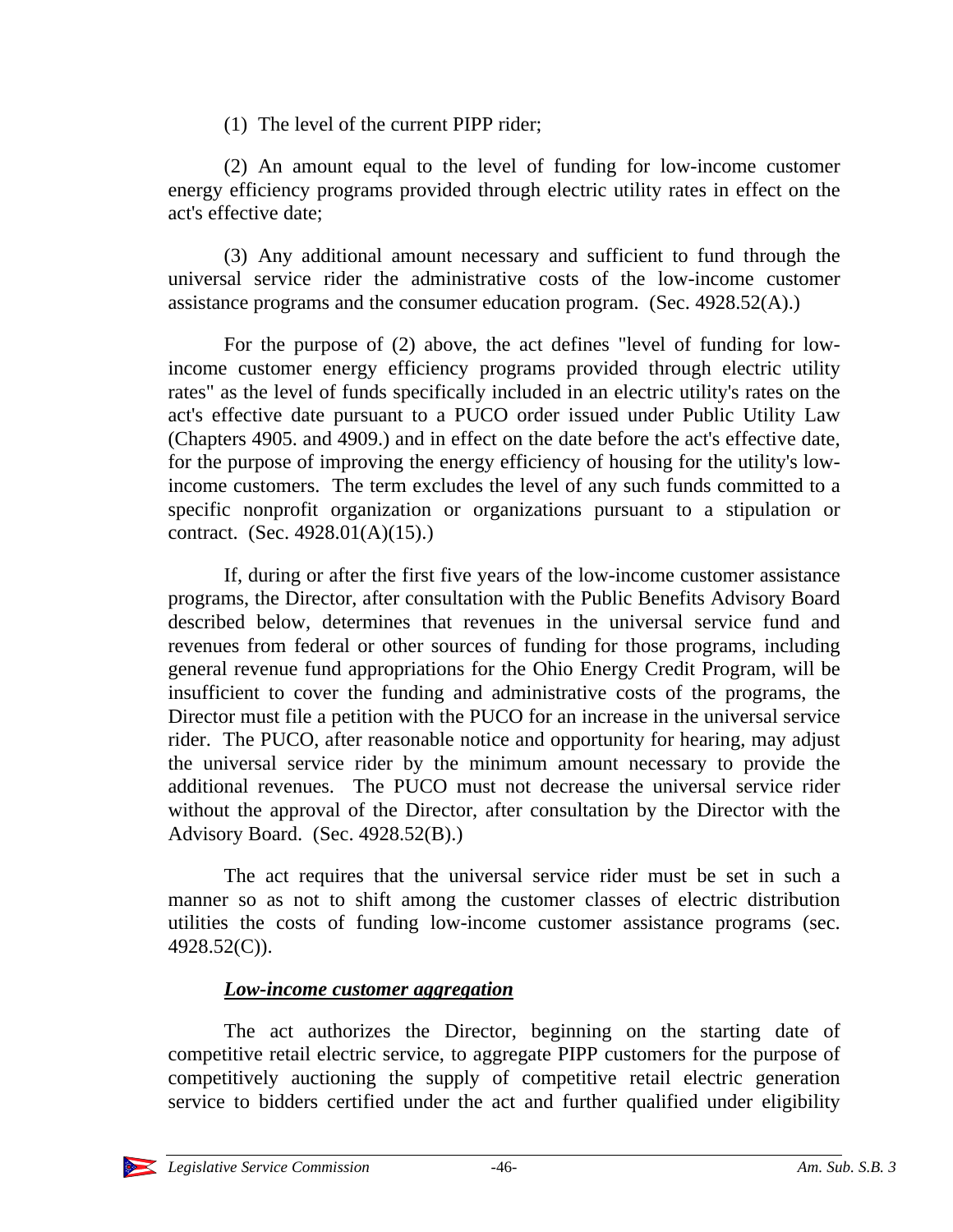criteria the Director prescribes by rule after consultation with the PUCO and electric light companies. The objectives of the auction must be to provide reliable retail electric generation service at the lowest cost to the customers, based on selection criteria that the winning bid provide the lowest cost and best value to customers. The rules adopted by the Director must ensure a fair and unbiased auction process and the performance of any winning bidder. (Sec. 4928.54.)

## *Public Benefits Advisory Board*

#### (sec. 4928.58)

The act creates the Public Benefits Advisory Board, which has the purpose of ensuring that energy services be provided to low-income consumers in an affordable manner consistent with the state policy specified in the act (see "*State policy regarding customer choice and industry restructuring*," above). The Advisory Board must consist of 21 members as follows: the Director of Development, the Chairperson of the PUCO, the Consumers' Counsel, and the Director of the Air Quality Development Authority each serving ex officio and represented by a designee at the official's discretion; two members of the House of Representatives appointed by the Speaker of the House of Representatives, neither of the same political party, and two members of the Senate appointed by the President of the Senate, neither of the same political party; and 13 members appointed by the Governor with the advice and consent of the Senate, consisting of one representative of suppliers of competitive retail electric service; one representative of the residential class of electric utility customers; one representative of the industrial class of electric utility customers; one representative of the commercial class of electric utility customers; one representative of agricultural or rural electric customers of an electric utility; two customers receiving assistance under one or more of the low-income customer assistance programs, to represent customers eligible for any such assistance, including senior citizens; one representative of the general public; one representative of local in-take agencies; one representative of a community-based organization serving low-income customers; one representative of environmental protection interests; one representative of lending institutions; and one person considered an expert in energy efficiency or renewables technology. Initial appointments must be made not later than November 1, 1999. (Sec. 4928.58(A).)

Initial terms of six of the appointed members end on June 30, 2003, and initial terms of the remaining seven appointed members end on June 30, 2004. Thereafter, terms of appointed members are for three years, with each term ending on the same day of the same month as the term it succeeds. Each member holds office from the date of the member's appointment until the end of the term for which the member was appointed. Members may be reappointed.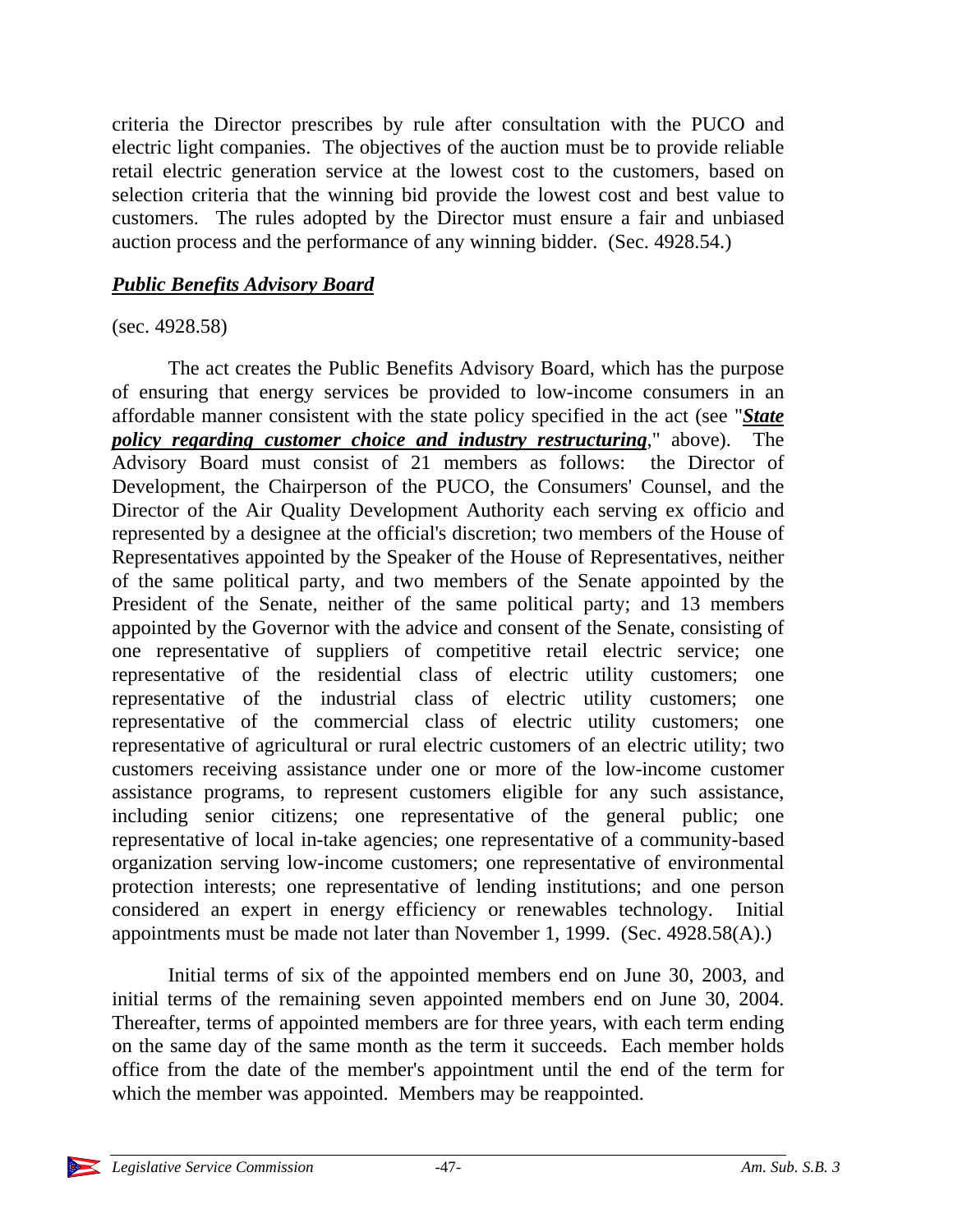Vacancies must be filled in the manner provided for original appointments. Any member appointed to fill a vacancy occurring prior to the expiration date of the term for which the member's predecessor was appointed holds office as a member for the remainder of that term. A member continues in office after the expiration date of the member's term until the member's successor takes office or until a period of 60 days has elapsed, whichever occurs first. (Sec. 4928.58(B).)

Board members are reimbursed for their actual and necessary expenses incurred in the performance of board duties. These reimbursements constitute administrative costs of the low-income customer assistance programs or Energy Efficiency Revolving Loan Program, as applicable (see "*Energy Efficiency Revolving Loan Program*," below). (Sec. 4928.58(C).)

The Advisory Board must select a chairperson from among its members. Only board members appointed by the Governor with the advice and consent of the Senate are voting members of the board; each has one vote in all deliberations of the board. A majority of the voting members constitute a quorum. (Sec. 4928.58(D).)

The duties of the Advisory Board are to advise the Director in the administration of the universal service fund and the low-income customer assistance programs and advise the Director on the Director's recommendation to the PUCO regarding the appropriate level of the universal service rider (sec. 4928.58(E)). Additionally, the Board must advise the Director on the administration of the Energy Efficiency Revolving Loan Program and the Program fund.

The act further provides that the Advisory Board is not an agency for purposes of Ohio law regarding the sunsetting of agencies (sec. 101.84(A) and (B)) (sec. 4928.58(F)).

#### *Consumer education by state agencies*

(sec. 4928.19)

In addition to education of low-income customers by the Department of Development (see "*Consumer education for low-income customers*," above), the PUCO and OCC, as part of their ongoing consumer education efforts, must engage in cooperative agency efforts to educate Ohio consumers regarding electric industry restructuring under the act (sec. 4928.19). The act also provides for consumer education by electric utilities during the market development period (see "*Consumer education plan of an electric utility*," below).

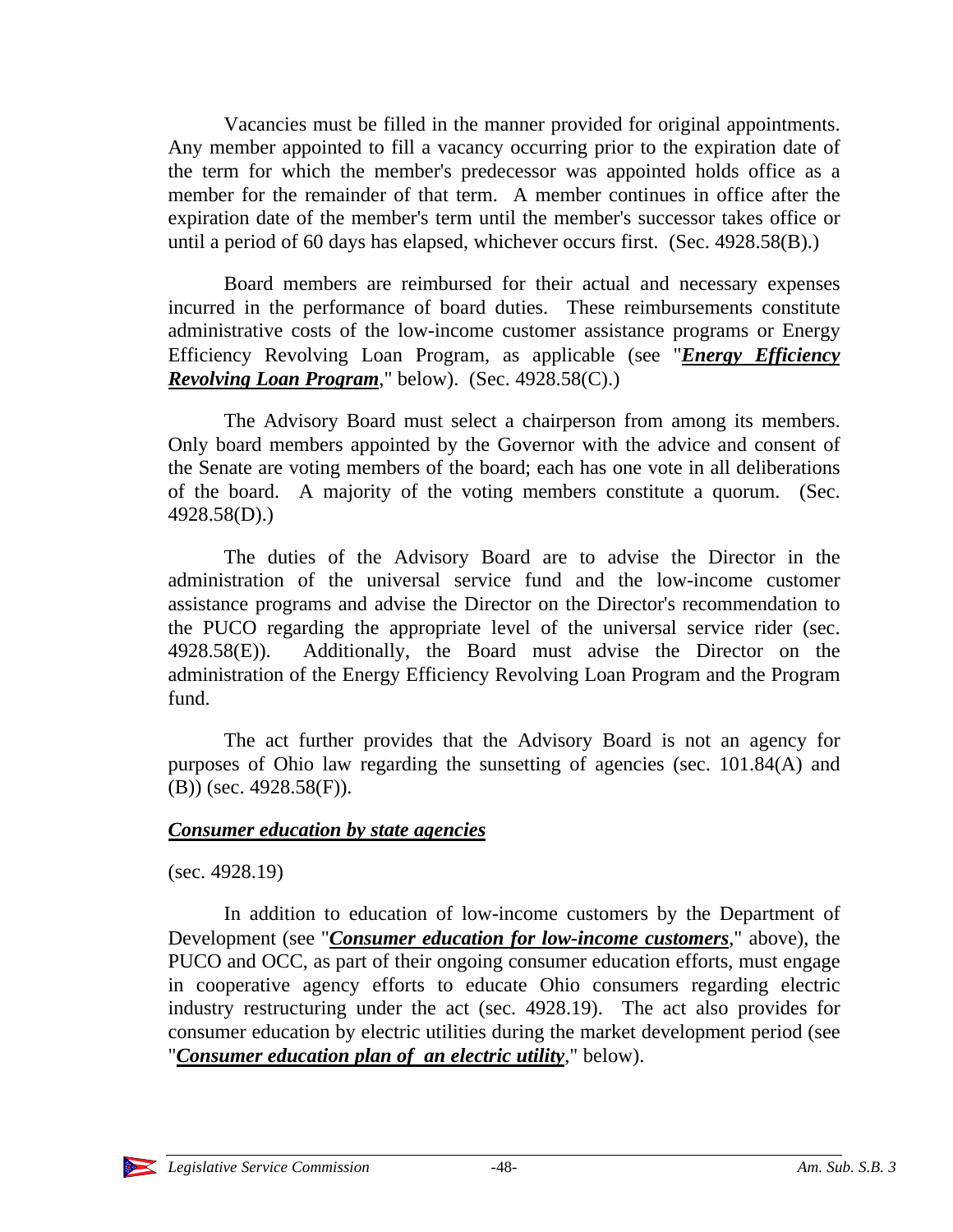#### **ENVIRONMENTAL PROVISIONS**

In addition to the minimum service requirements regarding the disclosure of the generation resource mix and environmental characteristics of power supplies (see "*Minimum service requirements for competitive services of certified suppliers*," above), the act imposes duties with respect to funds for nuclear decommissioning, establishes the Energy Efficiency Revolving Loan Program, provides for net metering, and provides for back-up supply for self-generators.

#### *Nuclear decommissioning*

(sec. 4928.13)

The act requires each electric utility that owns nuclear generation facilities in Ohio to demonstrate compliance with decommissioning requirements of the Nuclear Regulatory Commission and the PUCO and demonstrate adequate financing mechanisms to fund facility decommissioning. This is to be done through a periodic filing with the PUCO in such form as the PUCO must prescribe by rule adopted under the act's rule-making provisions. (Sec. 4928.13.)

#### *Energy Efficiency Revolving Loan Program*

(secs. 4928.01(A)(25) and 4928.61 to 4928.63)

#### *Program authority*

The act creates the Energy Efficiency Revolving Loan Program beginning on the starting date of competitive retail electric service, to be administered by the Director of Development. Under the Program, the Director may authorize the use of moneys in the Energy Efficiency Revolving Loan Fund, described below, for financial assistance for projects in Ohio (sec. 4928.62). "Project" is defined as any real or personal property connected with all or part of an industrial, distribution, commercial, or research facility, not-for-profit facility, or residence that is to be acquired, constructed, reconstructed, enlarged, improved, furnished, or equipped, or any combination of those activities, with aid furnished pursuant to the Energy Efficiency Revolving Loan Program for the purposes of not-for-profit, industrial, commercial, distribution, residential, and research development in this state. "Project" includes, but is not limited to, any small-scale renewables project. (Sec. 4928.01(A)(25).)

To the extent feasible given approved applications for assistance, program assistance must be distributed among the certified territories of electric distribution utilities and participating electric cooperatives, and among the service areas of participating municipal electric utilities, in amounts proportionate to the

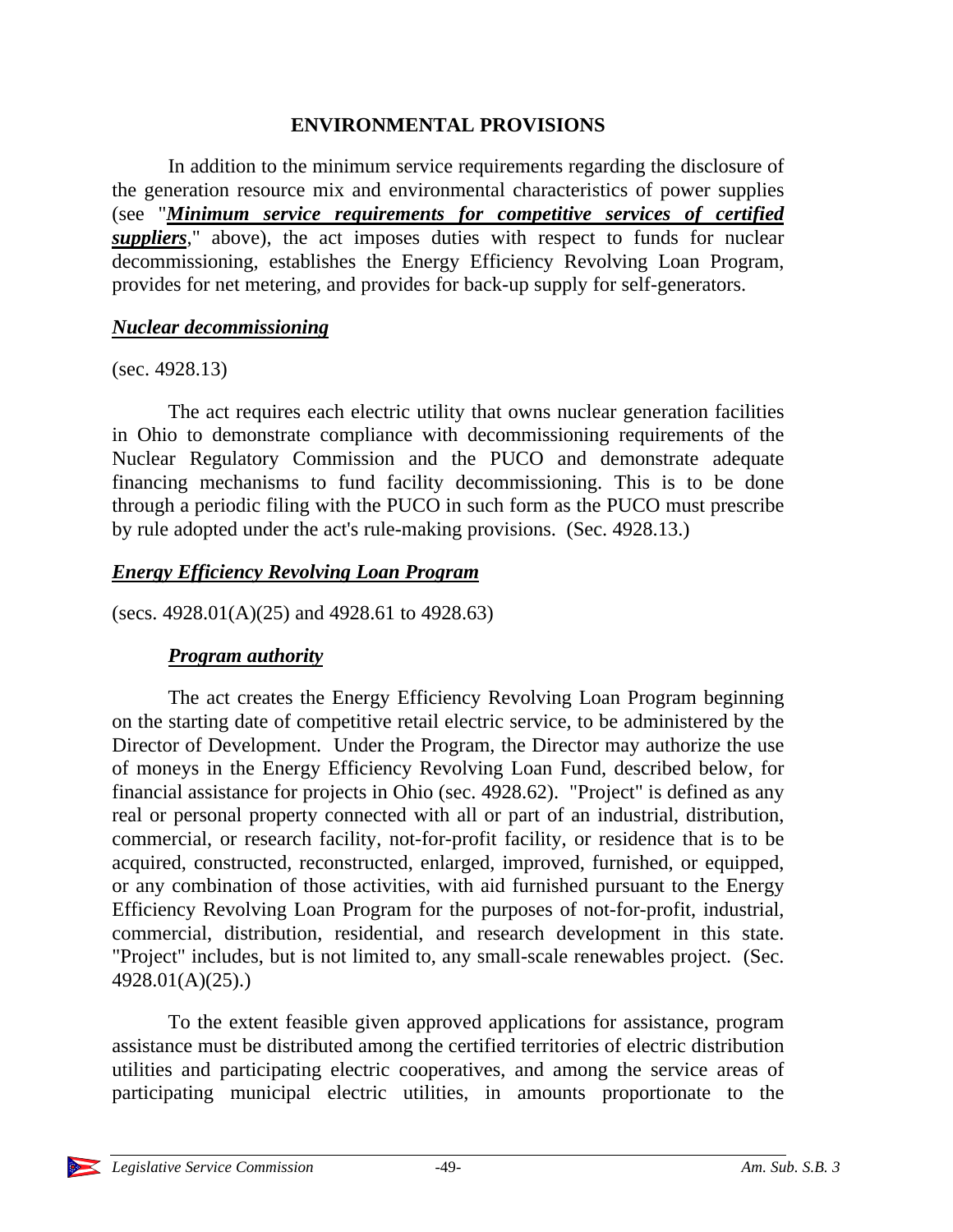remittances of each utility and cooperative to the Fund. The assistance must be made or provided through approved lending institutions in the form of loans at below market rates, loan guarantees for such loans, and linked deposits for such loans. The Director must not authorize financial assistance under the Program unless the Director first determines all of the following:

(1) The project will include an investment in products, technologies, or services, including energy efficiency for low-income housing, for residential, small commercial and small industrial business, local government, educational institution, nonprofit entity, or agricultural customers of an electric distribution utility or a participating municipal electric utility or electric cooperative in Ohio.

(2) The project will improve energy efficiency in a cost-efficient manner by using both the most appropriate national, federal, or other standards for products as determined by the Director, and the best practices for use of technology, products, or services in the context of the total facility or building.

(3) The project will benefit the economic and environmental welfare of Ohio's citizens.

(4) The receipt of financial assistance is a major factor in the applicant's decision to proceed with or invest in the project. (Sec. 4928.62(A).)

In carrying out the act, the Director may do all of the following for the purpose of the Energy Efficiency Revolving Loan Program:

(1) Acquire in the name of the Director any property of any kind or character, by purchase, purchase at foreclosure, or exchange, on such terms and in such manner as the Director considers proper;

(2) Make and enter into all contracts and agreements necessary or incidental to the performance of the Director's duties and the exercise of the Director's powers under the act;

(3) Employ or enter into contracts with financial consultants, marketing consultants, consulting engineers, architects, managers, construction experts, attorneys, technical monitors, energy evaluators, or other employees or agents as the Director considers necessary, and fix their compensation;

(4) Adopt rules prescribing the application procedures for financial assistance under the Program; the terms and conditions of any loans, loan guarantees, linked deposits, and contracts; criteria pertaining to the eligibility of participating lending institutions; and any other matters necessary for the implementation of the Program;

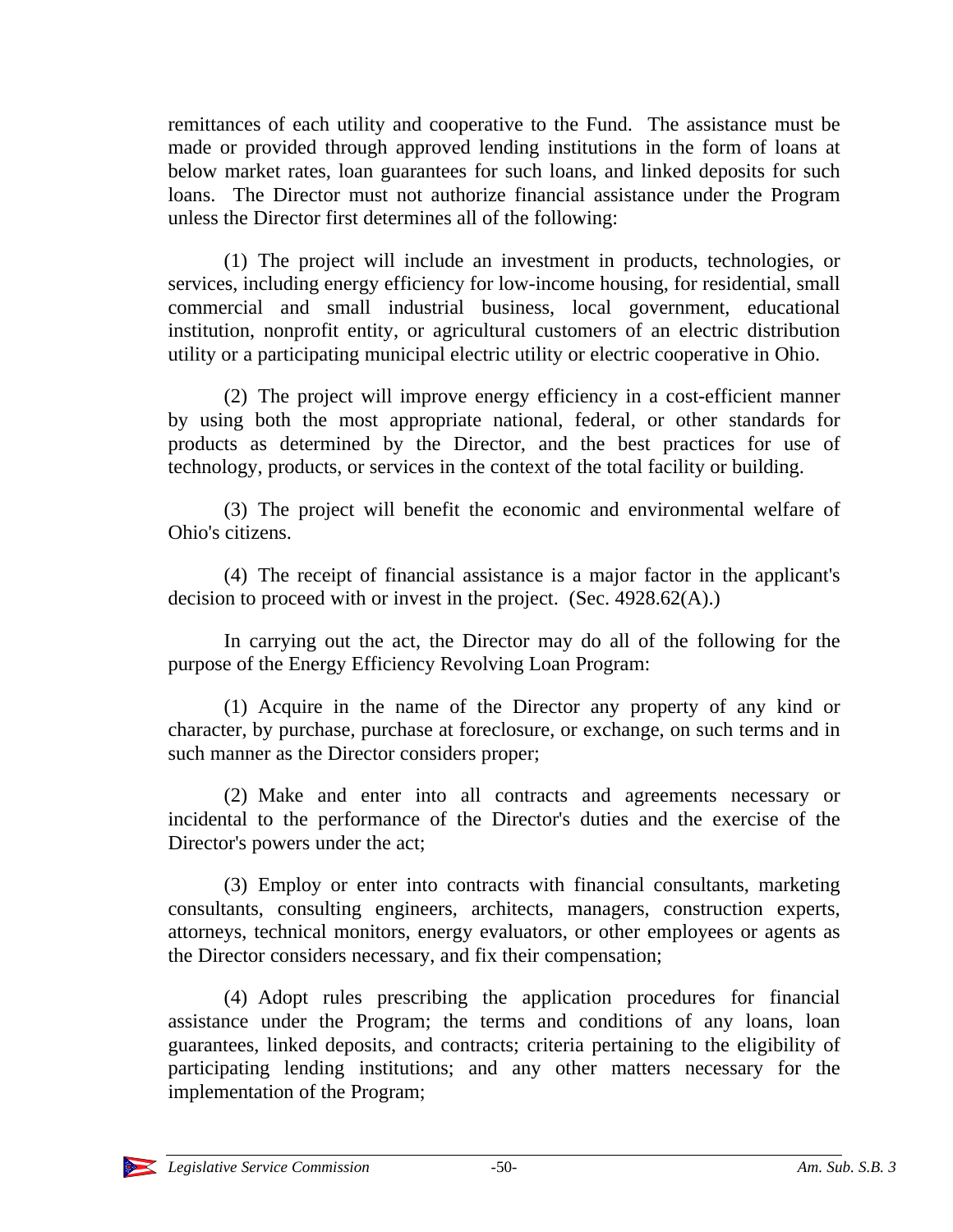(5) Do all things necessary and appropriate for the operation of the Program (sec. 4928.62(B)).

The act provides that financial statements, financial data, and trade secrets submitted to or received by the Director from an applicant or recipient of financial assistance under the Program, or any information taken from those statements, data, or trade secrets for any purpose, are not public records for the purpose of Public Records Law (sec. 4928.62(C)).

Further, the act expressly states that the Director and the Public Benefits Advisory Board created by the act, as described below, have the powers and duties provided in the act regarding the Program, in order to promote the welfare of the people of Ohio, to stabilize the economy, to assist in the improvement and development within Ohio of not-for-profit entity, industrial, commercial, distribution, residential, and research buildings and activities required for the people of Ohio, to improve the economic welfare of the people of Ohio, and also to assist in the improvement of air, water, or thermal pollution control facilities and solid waste disposal facilities. Additionally, the act expressly provides that the accomplishment of those purposes is essential so that the people of Ohio may maintain their present high standards in comparison with the people of other states and so that opportunities for improving the economic welfare of the people of Ohio, for improving the housing of residents, and for favorable markets for the products of Ohio's natural resources, agriculture, and manufacturing are improved; and that it is necessary for Ohio to establish the Energy Efficiency Revolving Loan Program and Program Fund and the Public Benefits Advisory Board, and to vest the Director and the Board with the powers and duties provided under the act. (Sec. 4928.63.)

The act requires the Director, on and after the starting date of competitive retail electric service, to provide a report every two years until 2008 to the standing committees of the General Assembly that deal with public utility matters, regarding the effectiveness of the Energy Efficiency Revolving Loan Program (sec. 4928.57).

# *Program funding*

The act establishes in the state treasury the Energy Efficiency Revolving Loan Fund, into which must be deposited all energy efficiency revenues remitted to the Director of Development under the act, for the exclusive purposes of funding the Energy Efficiency Revolving Loan Program and paying the program's administrative costs. Interest on the Fund must be credited to the Fund. (Sec. 4928.61(A).)

Energy efficiency revenues include all of the following: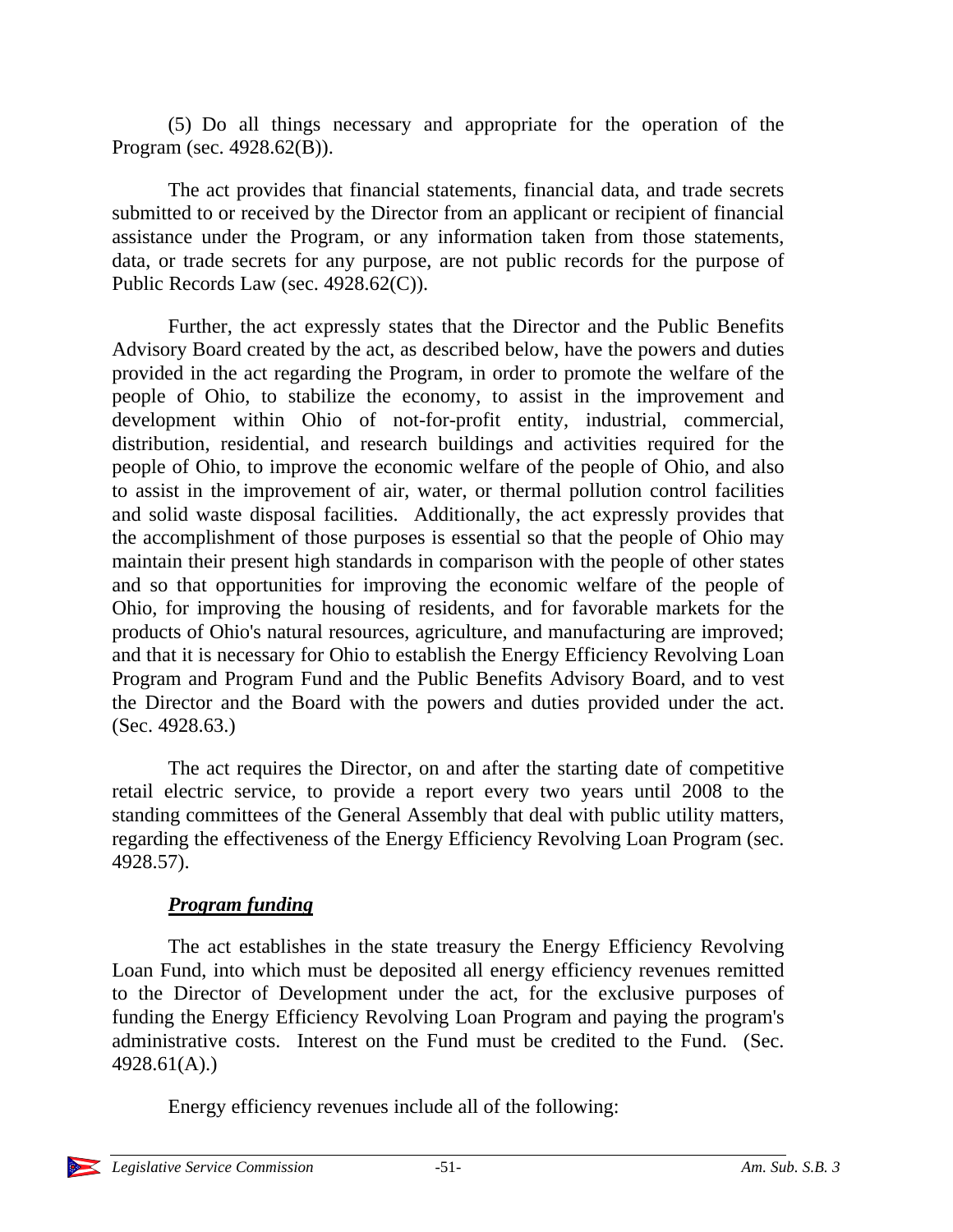(1) Revenues remitted to the Director after collection by each electric distribution utility in Ohio of a temporary rider on retail electric distribution service rates as such rates are determined by the PUCO pursuant to the act. The rider must be a uniform amount statewide, determined by the Director, after consultation with the Public Benefits Advisory Board. The amount must be determined by dividing an aggregate revenue target for a given year, as determined by the Director after consultation with the Board, by the number of customers of electric distribution utilities in Ohio in the prior year. That aggregate revenue target cannot exceed more than \$15 million in any year through 2005, or more than \$5 million in any year after 2005. The rider must be imposed beginning on the starting date of competitive retail electric service and must terminate at the end of ten years following that starting date or until the Energy Efficiency Revolving Loan Fund, including interest, reaches \$100 million, whichever is first.

(2) Revenues from Energy Efficiency Revolving Loan Program loan repayments and payments from Program loan collections;

(3) Adequate revenues remitted to the Director after collection by a municipal electric utility or electric cooperative in Ohio not earlier than the starting date of competitive retail electric service upon the utility's or cooperative's decision to participate in the Energy Efficiency Revolving Loan Program. (Sec. 4928.61(B).)

The act requires each electric distribution utility in Ohio to remit to the Director on a quarterly basis the revenues described above. These remittances must begin with the first quarter following the starting date of competitive retail electric service. Each participating electric cooperative and participating municipal electric utility also must remit to the Director on a quarterly basis the revenues described above. These remittances must begin with the first quarter following the participating cooperative's or utility's decision to participate. All such electric utility, electric cooperative, or municipal utility remittances must continue only until the end of ten years following that starting date or until the Energy Efficiency Revolving Loan Fund, including interest, reaches \$100 million, whichever is first. (Sec.  $4928.61(C)$ .)

The act additionally provides that moneys collected in rates for non-lowincome customer energy efficiency programs, as of the act's effective date and not contributed to the Energy Efficiency Revolving Loan Fund as described in (1) above, must be used to continue to fund cost-effective, residential energy efficiency programs, be contributed into the Universal Service Fund as supplementary funds (see "*Low-income customer assistance*"; "*Program funding*," above), or be returned to ratepayers in the form of a rate reduction at the option of the affected electric distribution utility (sec. 4928.61(D)).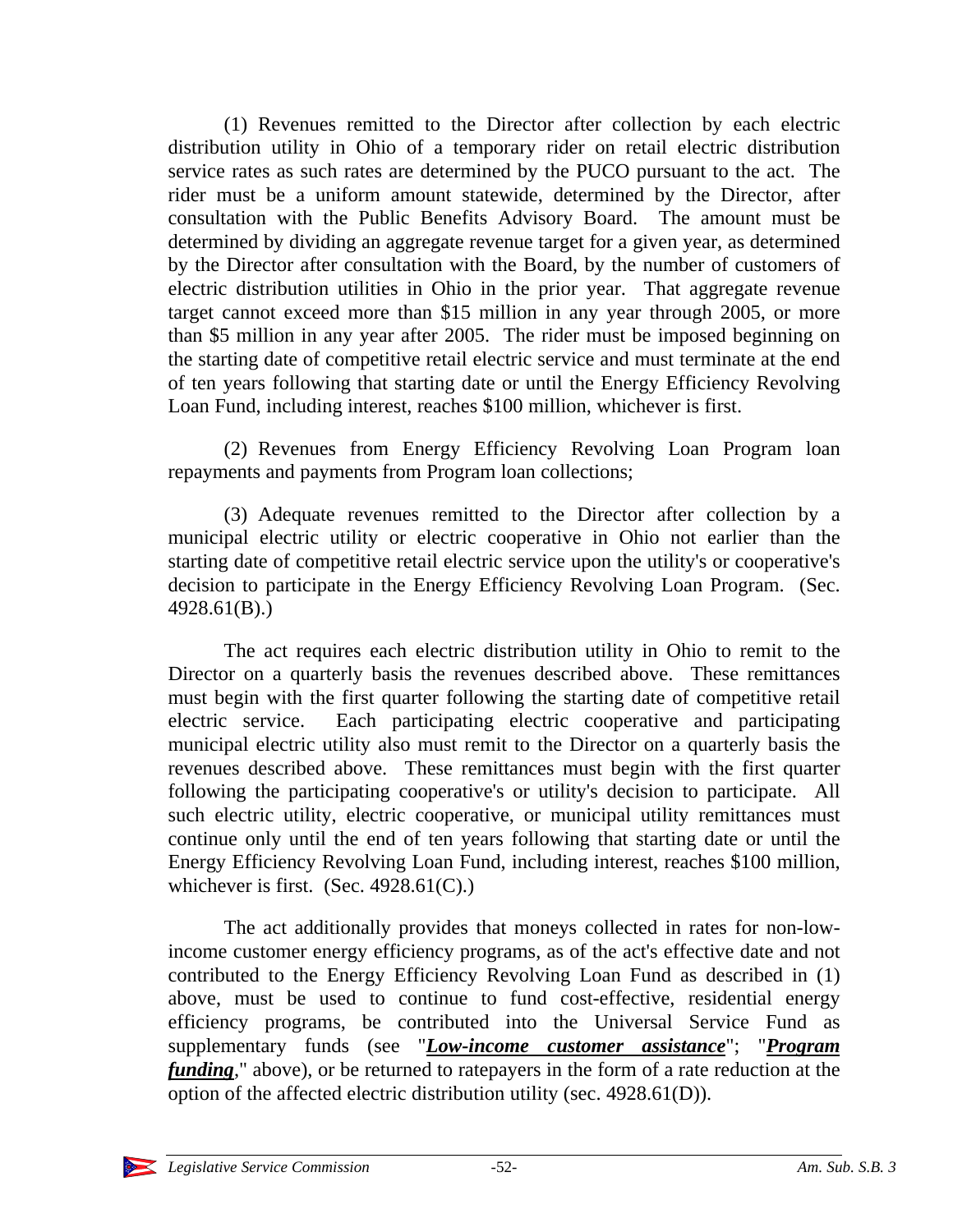#### *Net metering*

(sec. 4928.67)

The act provides for net metering for customer-generators. Under the act, "net metering" means measuring the difference in an applicable billing period between the electricity supplied by an electric service provider and the electricity generated by a customer-generator which is fed back to the electric service provider (sec. 4928.01(A)(31)). A "net metering system" is a facility for the production of electric energy that does all of the following:

(1) It uses as its fuel either solar, wind, biomass, landfill gas, or hydropower, or uses a microturbine or a fuel cell.

(2) It is located on a customer-generator's premises.

(3) It operates in parallel with the electric utility's transmission and distribution facilities.

(4) It is intended primarily to offset part or all of the customer-generator's requirements for electricity. (Sec. 4928.01(A)(32).)

Specifically, the act requires that, as of the starting date of competitive retail electric service, a retail electric service provider in Ohio must develop a standard contract or tariff providing for net energy metering. The provider must make this contract or tariff available to customer-generators, upon request and on a first-come, first-served basis, any time that the total rated generating capacity used by customer-generators is less than 1% of the provider's aggregate customer peak demand in Ohio. The contract or tariff must be identical in rate structure, all retail rate components, and any monthly charges, to the contract or tariff to which the same customer would be assigned if that customer were not a customer-generator.

Net metering must be accomplished using a single meter capable of registering the flow of electricity in each direction. If its existing electrical meter does not have that capability, the customer-generator is responsible for all expenses involved in purchasing and installing a meter with two-way capability. The electric service provider, at its own expense and with the written consent of the customer-generator, may install one or more additional meters to monitor the flow of electricity in each direction. (Sec. 4928.67.)

#### *Back-up supply for self-generators*

 $(sec. 4928.15(C))$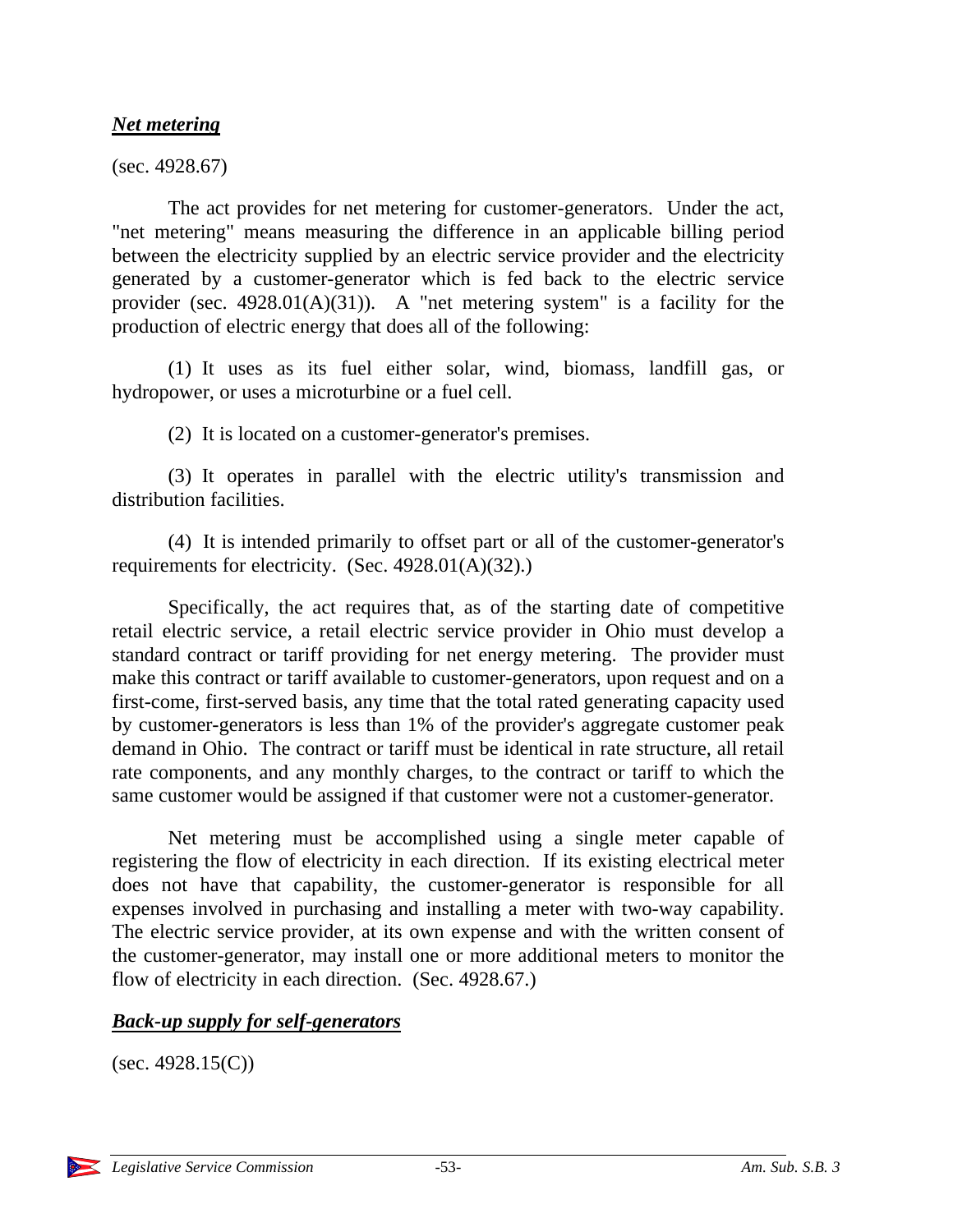The act provides that a self-generator must have access to backup electricity supply from its competitive electric generation service provider at a rate to be determined by contract (sec. 4928.15(C)).

# **TRANSITIONAL PROVISIONS**

The act contains several transitional mechanisms that pertain to the adjustment of customers, utility employees, and incumbent suppliers to a restructured market. These mechanisms consist of employee assistance, consumer education by utilities, and transition revenues granted under a transition planning process the act establishes, as follows.

# *Transition plan filing*

(sec. 4928.31)

The act requires every electric utility supplying retail electric service in Ohio, not later than 90 days after the act's effective date, to file on that date with the PUCO a plan for the utility's provision of retail electric service in Ohio during the market development period. This transition plan must be in such form as the PUCO must prescribe by rule adopted under the act's rule-making provisions, and must include all of the following:

(1) A rate unbundling plan that (a) specifies, consistent with the act's unbundling requirements and any rules adopted by the PUCO under the act's rulemaking provisions, the unbundled components for electric generation, transmission, and distribution service and such other unbundled service components as the PUCO requires, to be charged by the utility beginning on the starting date of competitive retail electric service, and (b) includes information the PUCO requires to fix and determine those components;

(2) A corporate separation plan consistent with the act's corporation separation requirements (see "*Corporate separation*," above) and any rules adopted by the PUCO under the act's rule-making provisions;

(3) Such plan or plans as the PUCO requires to address operational support systems and any other technical implementation issues pertaining to competitive retail electric service consistent with any rules adopted by the PUCO under the act's rule-making provisions;

(4) A plan for providing severance, retraining, early retirement, retention, outplacement, and other assistance for the utility's employees whose employment is affected by electric industry restructuring under the act;

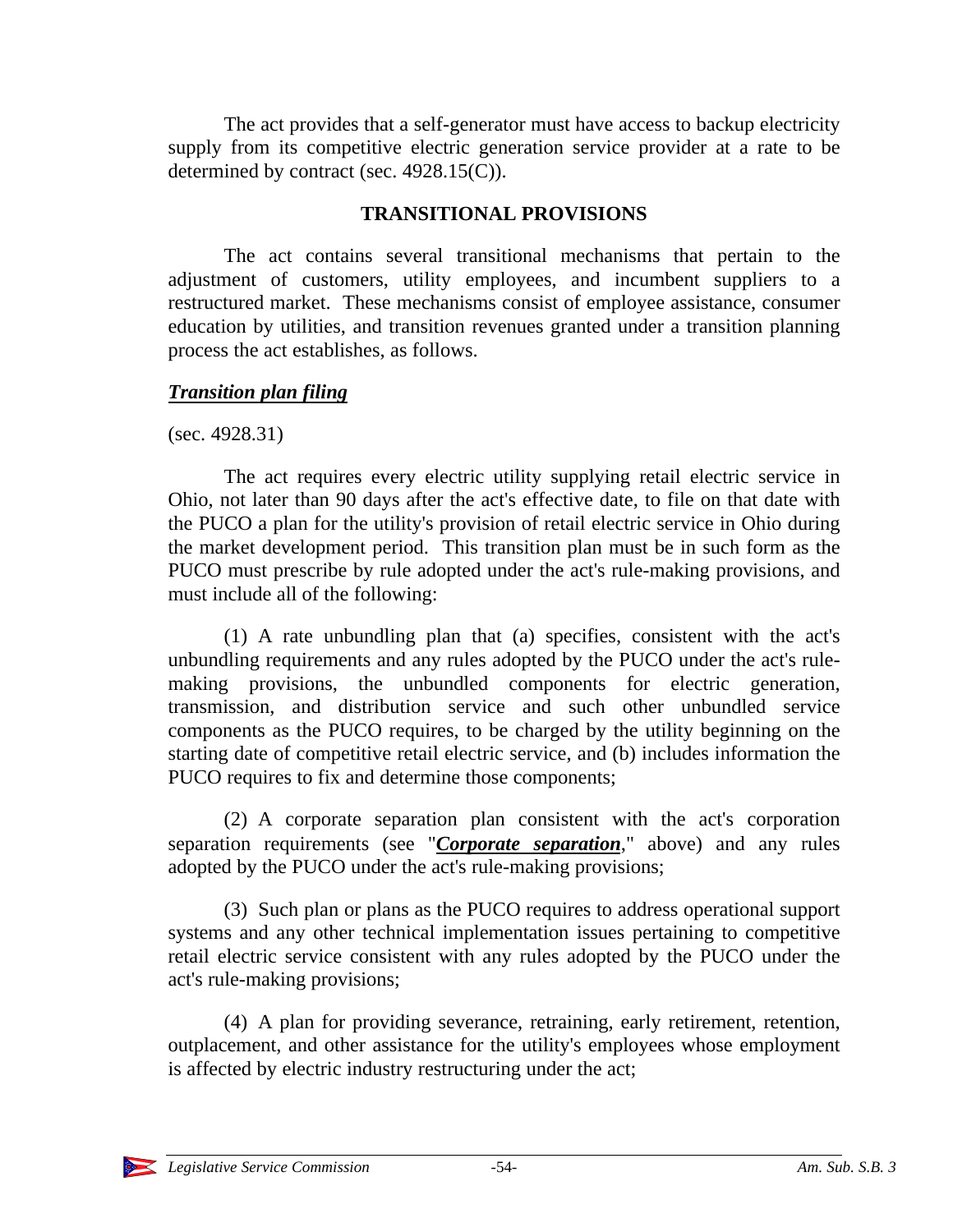(5) A consumer education plan consistent with the act's transitional provisions (see "*Consumer education plan of an electric utility*," below) and any rules adopted by the PUCO. (Sec.  $4928.31(A)(1)$  to (5).)

A transition plan may include tariff terms and conditions to address reasonable requirements for changing suppliers, length of commitment by a customer for service, and such other matters as are necessary to accommodate electric restructuring.

Additionally, a transition plan may include an application for the opportunity to receive transition revenues under the act, which application must be consistent with the act and any rules adopted by the PUCO.

The transition plan also may include a plan for the independent operation of the utility's transmission facilities consistent with the act's independent transmission requirements (see "*Independent transmission*," above and "*Transition plan approval*," below) and any rules adopted by the PUCO under the act's rule-making provisions.

The PUCO may reject and require refiling, in whole or in part, of any substantially inadequate transition plan. (Sec. 4928.31(A).)

The electric utility must provide public notice of its transition plan filing, in a form and manner that the PUCO must prescribe by rule. However, the adoption of rules regarding that public notice, regarding the form of the transition plan, and regarding procedures for expedited discovery under the act as described below, are not subject to Ohio law requiring review of "111" rules by the Joint Committee on Agency Rule Review (sec. 111.15). (Sec. 4928.31(B).)

# *Transition plan approval*

(sec. 4928.34)

The act prohibits the PUCO from approving or prescribing a transition plan under the act unless the PUCO first makes all of the following determinations:

(1) The unbundled components for the electric transmission component of retail electric service, as specified in the utility's rate unbundling plan, equal the tariff rates determined by the FERC that are in effect on the date of the approval of the transition plan, as each such rate is determined applicable to each particular customer class and rate schedule by the PUCO. The unbundled transmission component must include a sliding scale of charges as authorized under existing law (sec. 4905.31(B)) to ensure that refunds determined or approved by FERC are flowed through to retail electric customers.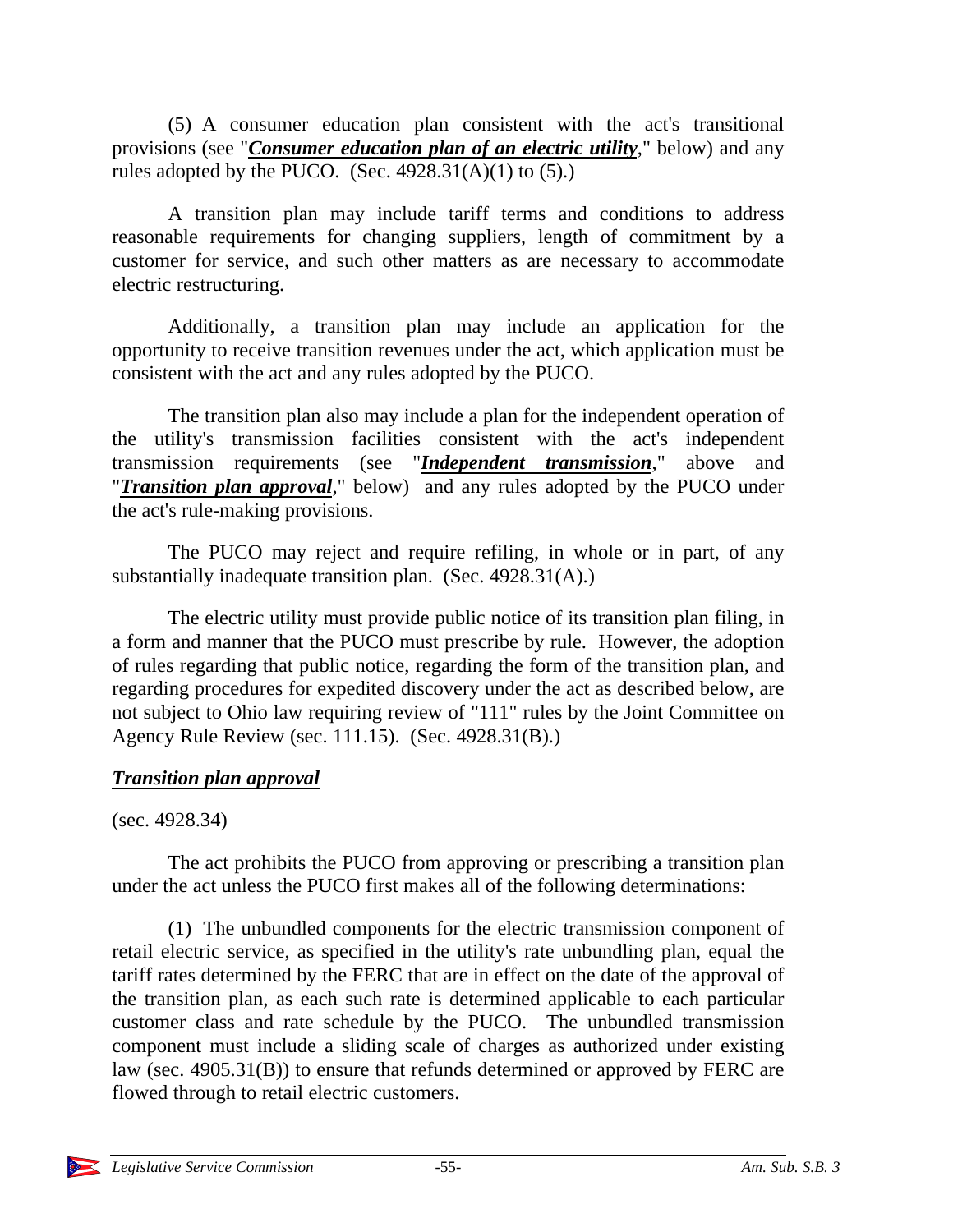(2) The unbundled components for retail electric distribution service in the rate unbundling plan equal the difference between the costs attributable to the utility's transmission and distribution rates and charges under its schedule of rates and charges in effect on the act's effective date, as based on the record of the utility's most recent rate proceeding establishing the schedule, less the tariff rates for electric transmission service determined by FERC.

(3) All other unbundled components required by the PUCO in the rate unbundling plan equal the costs attributable to the particular service as reflected in the utility's schedule of rates and charges in effect on the act's effective date.

(4) The unbundled components for retail electric generation service in the rate unbundling plan equal the residual amount remaining after the determination of the transmission, distribution, and other unbundled components and after any adjustments necessary to reflect the reductions in the assessment rates for electric utility tangible personal property (see "*Reduced assessment rates*," below).

(5) All unbundled components in the rate unbundling plan have been adjusted to reflect any base rate reductions under rate settlements on file with the PUCO and as scheduled to be in effect by December 31, 2005, under rate settlements in effect on the act's effective date. However, all earnings obligations, restrictions, or caps imposed on an electric utility in a PUCO order prior to the act's effective date are void.

(6) Subject to (5) above, the total of all unbundled components in the rate unbundling plan are capped and must equal during the market development period, except as specifically provided in the act (in Chapter 4928.), the total of all rates and charges in effect under the applicable bundled schedule of the electric utility in effect on the day before the act's effective date, including the transition charge determined under the act, adjusted for any changes in the taxation of electric utilities and retail electric service under the act, and the universal service rider and temporary rider authorized by the act (see "*Low-income customer assistance*" and "*Energy Efficiency Revolving Loan Program*," above). The rate cap applicable to a customer receiving electric service pursuant to an arrangement approved by the PUCO under existing law (sec. 4905.31), for the term of the arrangement, is the total of all rates and charges in effect under the arrangement.

Additionally under the act, for any rate schedule filed under continuing filing law (sec. 4905.30) or any arrangement subject to approval pursuant to continuing special arrangement law (sec. 4905.31), the initial tax-related adjustment to the rate cap must equal the rate of taxation specified in the Kilowatt-Hour Tax Law (sec. 5727.81) and applicable to the schedule or arrangement. To the extent the total annual amount of the tax-related adjustment is greater than or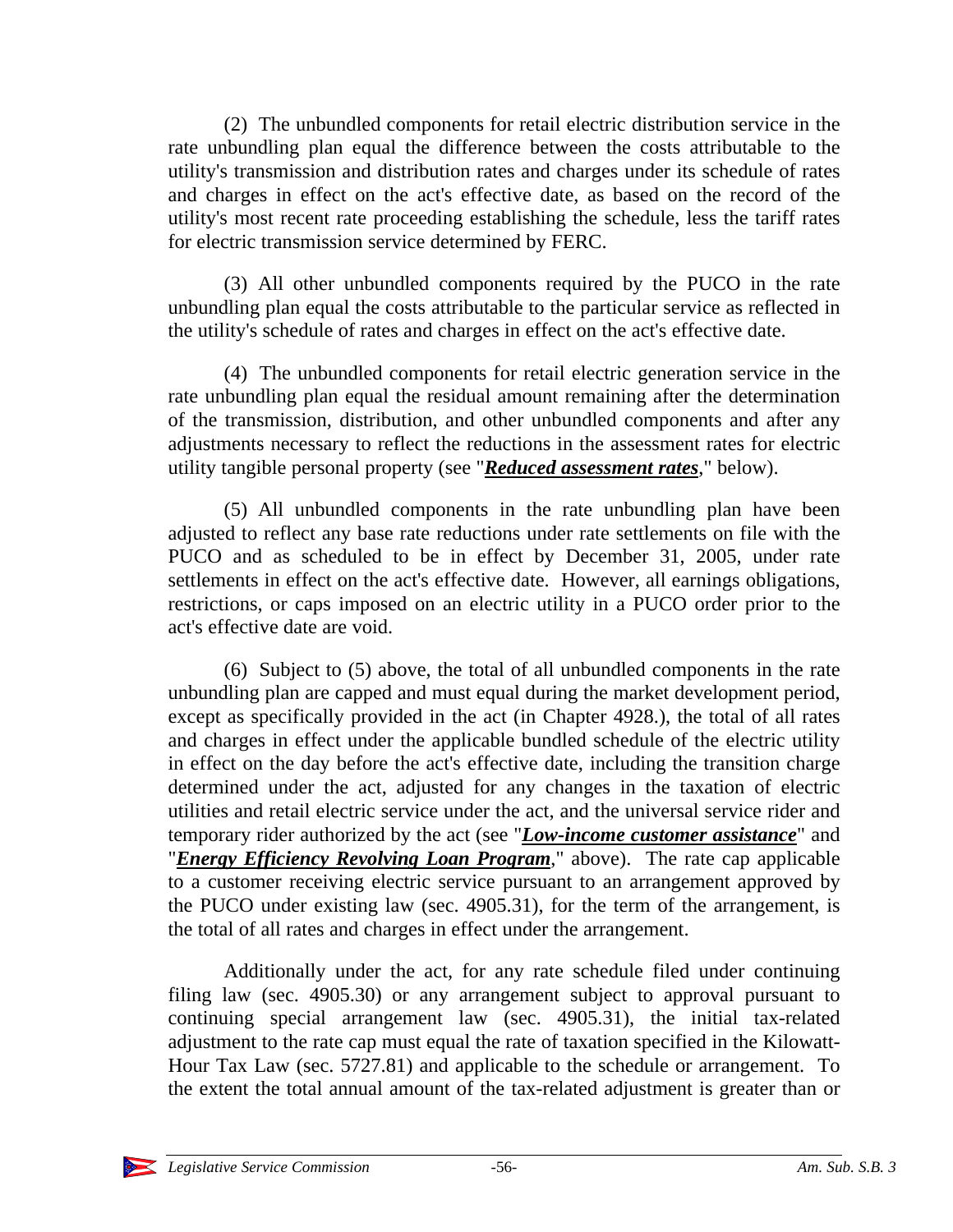less than the comparable amount of the total annual tax reduction experienced by the electric utility as a result of the act, the difference must be addressed by the PUCO through accounting procedures, refunds, or an annual surcharge or credit to customers, or through other appropriate means, to avoid placing the financial responsibility for the difference upon the utility or its shareholders. Any adjustments in that rate of taxation cannot occur without a corresponding adjustment to the rate cap for each such rate schedule or arrangement. The Department of Taxation must advise the PUCO and self-assessors under the Kilowatt-Hour Tax Law prior to the effective date of any change in the rate of taxation, and the PUCO must modify the rate cap to reflect that adjustment so that the rate cap adjustment is effective as of the effective date of the change in the rate of taxation. This requirement must be applied, to the extent possible, to eliminate any increase in the price of electricity for customers that otherwise may occur as a result of establishing the kilowatt-hour tax.

(7) The rate unbundling plan complies with any rules adopted by the PUCO under the act's rule-making provisions.

(8) The corporate separation plan complies with the act's provisions regarding corporate separation (see "*Corporate separation*," above) and any rules adopted by the PUCO.

(9) Any plan or plans the PUCO requires to address operational support systems and any other technical implementation issues pertaining to competitive retail electric service comply with any rules adopted by the PUCO.

(10) The utility's employee assistance plan sufficiently provides severance, retraining, early retirement, retention, outplacement, and other assistance for the utility's employees affected by industry restructuring under the act.

(11) The consumer education plan complies with the act's provision regarding such plan and any rules adopted by the PUCO.

(12) The utility's approved transition revenues are the allowable transition costs of the utility as such costs are determined by the PUCO under the act (see "*Transition revenues for incumbent electric utilities*," below), and transition charges for the customer classes and rate schedules of the utility are the charges determined pursuant to the act.

(13) Any independent transmission plan included in the transition plan reasonably complies with the act's independent transmission requirements (see "*Independent transmission*," above) and any rules adopted by the PUCO, unless the PUCO, for good cause shown, authorizes the utility to defer compliance until an independent transmission order is issued under the act (see "*Changes to a*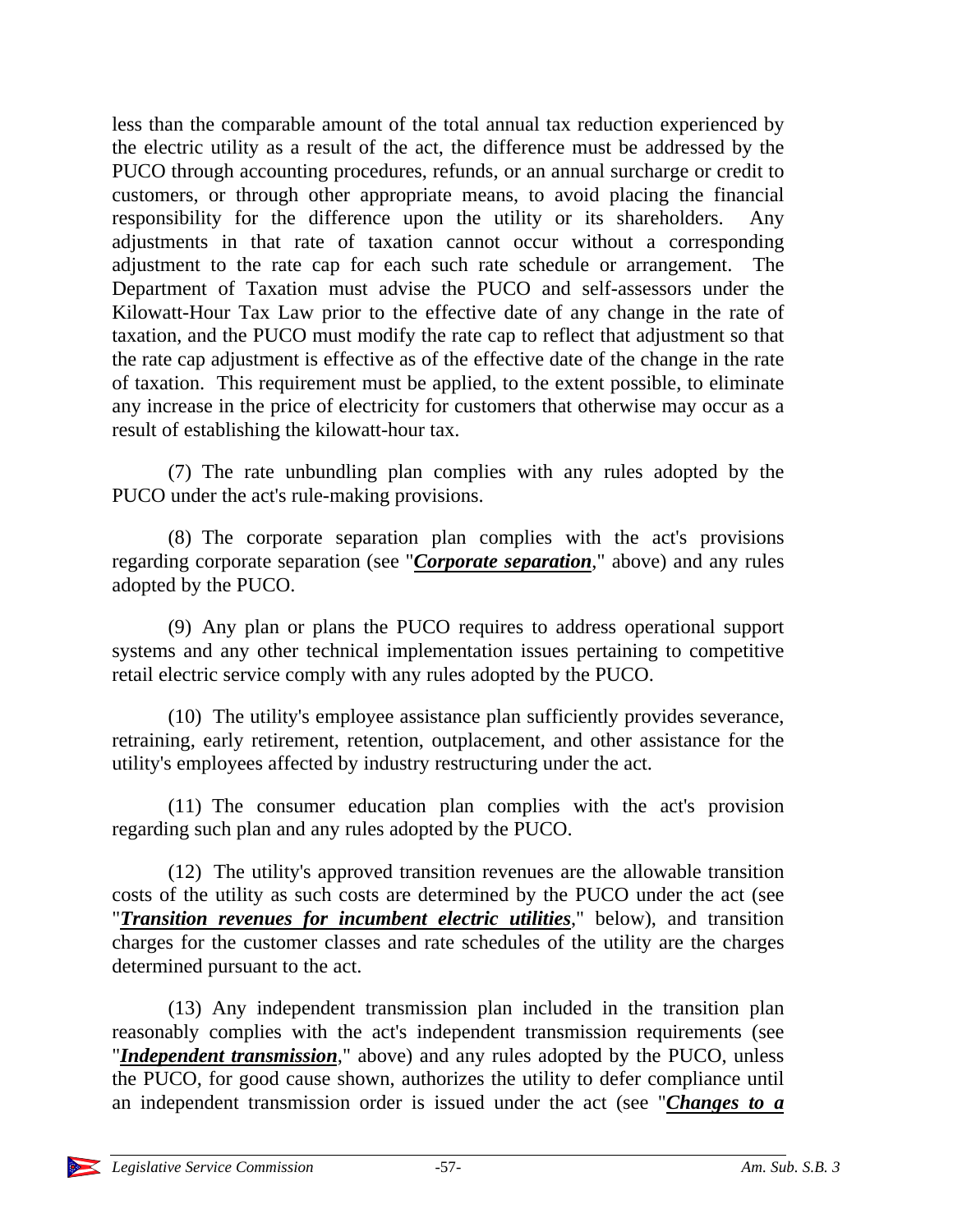*transition plan*," below). The act requires that a transition plan approved by the PUCO but not containing an approved independent transmission plan must contain the express condition that the utility will comply with the independent transmission order.

(14) The utility is in compliance with the act's requirements regarding the state policy, pricing of services, supplier certification, minimum service requirements, and other requirements and any related rules or orders of the PUCO adopted or issued under the act.

(15) All unbundled components in the rate unbundling plan have been adjusted to reflect the elimination of the Ohio gross receipts tax. (Sec. 4928.34(A)(1) to (15).)

Further, the act provides that, subject to the act's divestiture authority (see "*Corporate separation*," above), if the PUCO finds that any part of the transition plan would constitute an abandonment under continuing facility abandonment law (secs. 4905.20 and 4905.21), the PUCO must not approve that part of the transition plan unless it makes the finding required for approval of an abandonment application under that law. The abandonment law otherwise will not apply to a transition plan. (Sec. 4928.34(B).)

# *Transition plan approval procedures*

(secs. 4928.32 and 4928.33)

Under the act, the PUCO must establish reasonable procedures for expedited discovery in any proceeding initiated to consider a transition plan filed with the PUCO (sec.  $4928.32(A)$ ).

Not later than 45 days after the date on which an electric utility files a transition plan, any person having a real and substantial interest in the transition plan may file with the PUCO preliminary objections to the transition plan, which objections must identify with specificity issues pertaining to any aspect of the transition plan. Any such person may propose specific responses to those issues. The PUCO must address those objections and responses in its final order.

In addition, not later than 90 days after the plan's filing, the PUCO staff must file with the PUCO a report of its recommendations with respect to the plan. Prior to PUCO approval of the plan, the PUCO must afford a hearing upon those aspects of the plan that the PUCO determines reasonably require a hearing. (Sec. 4928.32(B).)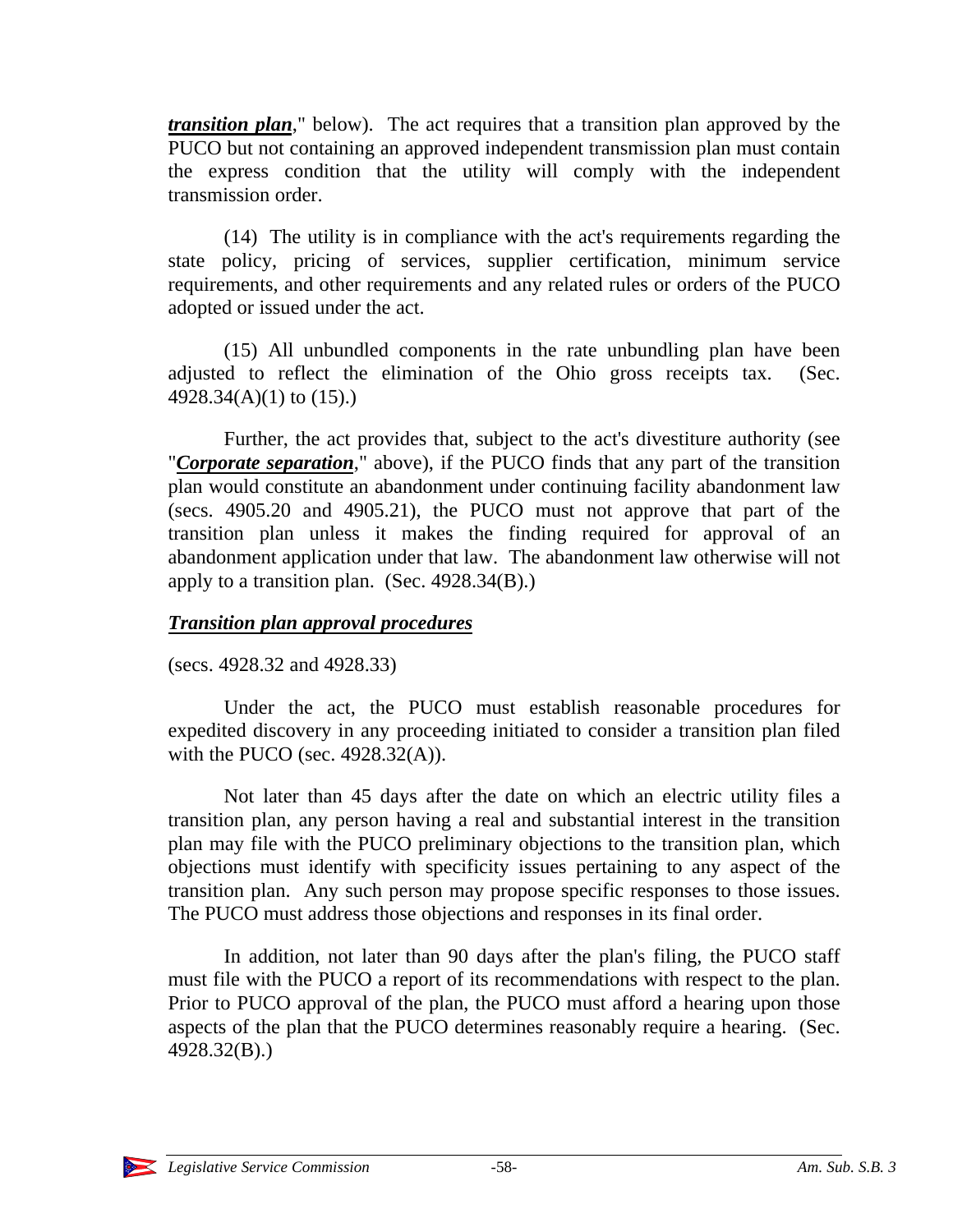The PUCO must maintain a complete record of all proceedings relative to a transition plan and must issue and file, with the record of the case, findings of fact and written opinions setting forth the reasons for any modification to or its approval of a transition plan (sec. 4928.32(C)).

Not later than 275 days after the date an electric utility files a transition plan, but, in any event, not later than October 31, 2000, the PUCO must issue a final order approving the transition plan as filed or an order modifying and approving that plan. The order is subject to existing law regarding the effective date of a PUCO order (sec. 4903.15) and is subject to review and appeal under existing Public Utility Law (Chapter 4903.). (Sec. 4928.33(A).)

If the PUCO fails to issue, by October 31, 2000, a final order approving a transition plan, or such a final order has been enjoined in whole or in part pending appeal to a court, the PUCO must issue an interim order prescribing a transition plan, to have effect on an interim basis only. The interim order must contain the requisite plan components and must provide for the opportunity for transition revenue receipt if such an application were included in the utility's original transition plan filing. The interim order is subject to existing law regarding the effective date of PUCO orders (sec. 4903.15), but is not subject to review and appeal under existing Public Utility Law (Chapter 4903.).

An interim plan prescribed under the interim order must be effective for the electric utility beginning on the starting date of competitive retail electric service and must continue in effect until such time as any other replacement transition plan takes effect pursuant to a final PUCO order or resolution of an appeal. Any interim plan so prescribed must comply with the applicable provisions for transition plan approval. A final PUCO order must provide for a reconciliation of those amounts determined in the final order as compared to the interim amounts as determined under an interim plan. (Sec. 4928.33(B).)

The act prohibits an electric utility required to file a transition plan under the act from failing to implement a transition plan approved or prescribed for the utility by PUCO order. The act also prohibits an electric utility from providing retail electric service in Ohio during the market development period except pursuant to such an approved or prescribed transition plan. (Sec. 4928.33(C).)

# *Transition rate schedules*

(secs. 4928.16(A)(2), (B), (C), and (D) and 4928.35)

The act requires an electric utility, upon approval of its transition plan, to file in accordance with continuing filing law (sec. 4905.30) schedules containing the unbundled rate components set in the approved plan in accordance with the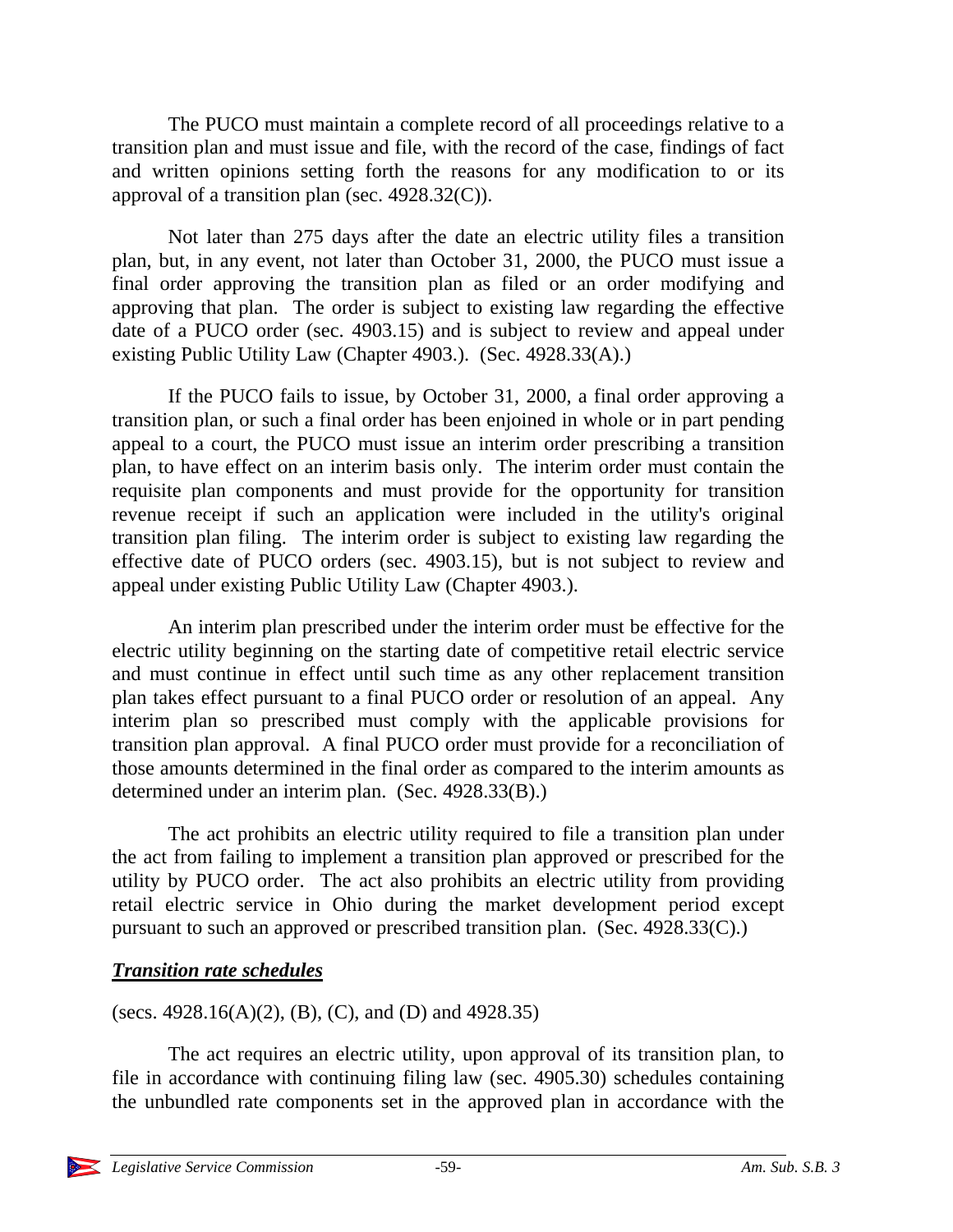act. The schedules must be in effect for the duration of the utility's market development period, must be subject to the rate cap specified in the act, and must not be adjusted during that period by the PUCO except as otherwise authorized by the act or federal law or except to reflect any change in tax law or tax regulation that has a material effect on the electric utility. (Sec. 4928.35(A).)

The act also requires that efforts be made to reach agreements with electric utilities in matters of litigation regarding property valuation issues. Irrespective of those efforts, the unbundled components for an electric utility's retail electric generation service and distribution service are not subject to adjustment during the utility's market development period. However, the PUCO must order an equitable reduction in those components for all customer classes to reflect any refund a utility receives as a result of the resolution of utility personal property tax valuation litigation that is resolved on or after the act's effective date and not later than December 31, 2005. Immediately upon the issuance of that order, the electric utility must file revised rate schedules under continuing law regarding initiation of rate-making proceedings (sec. 4909.18) to effect the order. (Sec. 4928.35(B).)

The act further requires that the schedule containing the unbundled distribution components must provide that electric distribution service under the schedule will be available to all retail electric service customers in the electric utility's certified territory and their suppliers on a nondiscriminatory and comparable basis on and after the starting date of competitive retail electric service. The schedule also must include an obligation to build distribution facilities when necessary to provide adequate distribution service, provided that a customer requesting that service may be required to pay all or part of the reasonable incremental cost of the new facilities, in accordance with rules, policy, precedents, or orders of the PUCO. (Sec. 4928.35(C).)

Additionally, during the market development period, an electric distribution utility must provide consumers on a comparable and nondiscriminatory basis within its certified territory a standard service offer of all competitive retail electric services necessary to maintain essential electric service to consumers, including a firm supply of electric generation service priced in accordance with the schedule containing the utility's unbundled generation service component. Immediately upon approval of its transition plan, the utility must file the standard service offer with the PUCO pursuant to continuing law regarding initiation of rate-making proceedings (sec. 4909.18). During the market development period, the failure of a supplier to deliver retail electric generation service results in the supplier's customers, after reasonable notice, defaulting to that standard service offer until the customer chooses an alternative supplier. A supplier is deemed to have failed to deliver such service if any of the conditions specified in "*Universal service*," above is met. (Sec. 4928.35(D).)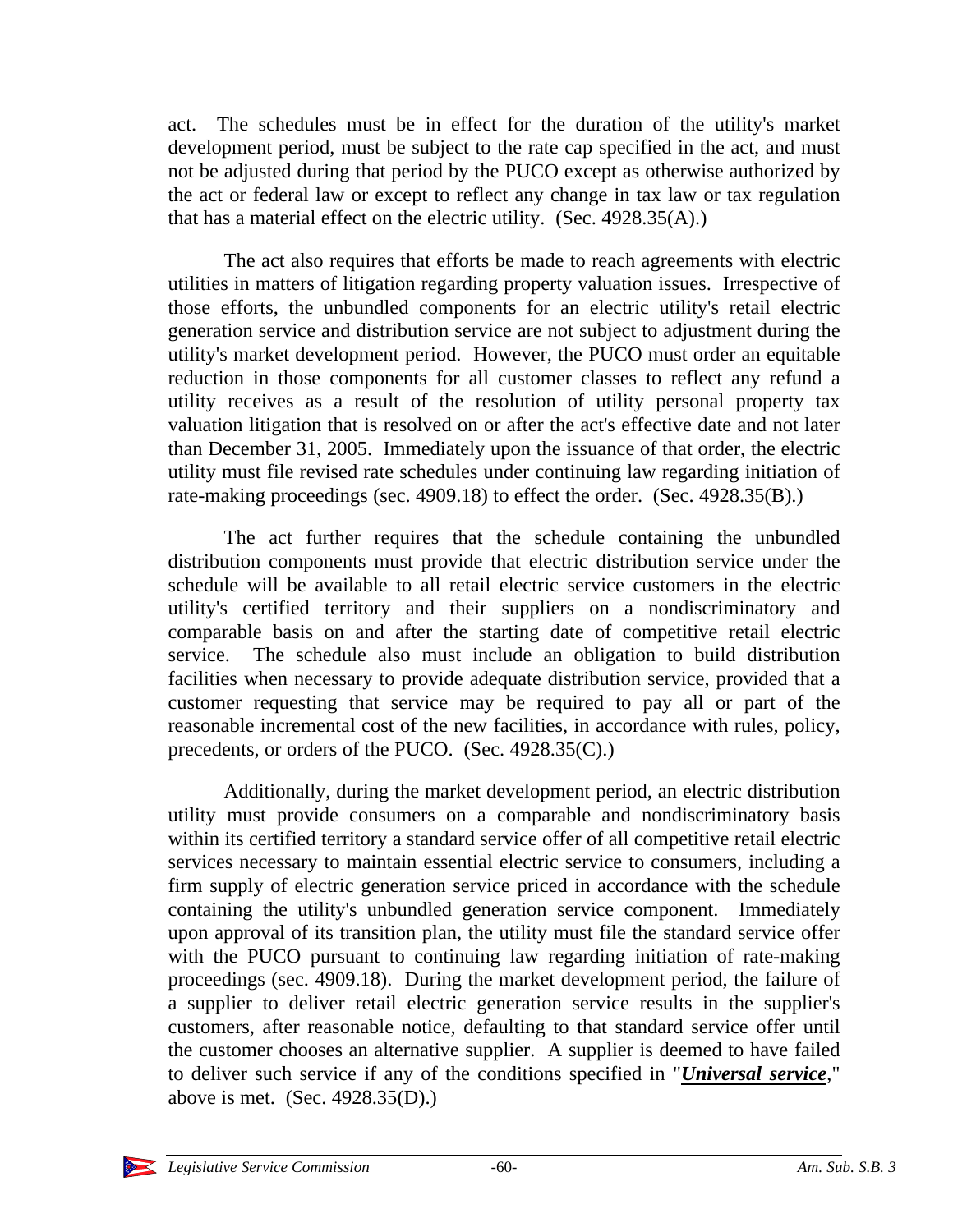The act also provides that the PUCO has jurisdiction under continuing complaint law (sec. 4905.26), upon complaint of any person or upon complaint or initiative of the PUCO on or after the starting date of competitive retail electric service, to determine whether an electric utility has violated or failed to comply with the provisions of the act regarding transitional rate schedules or the transitional standard service offer or with any related rule or order adopted or issued under the act. The PUCO's authority to enforce those provisions is the same authority described with respect to an electric utility in "*General enforcement authority*," above (sec. 4928.16(A)(2) and (B)). The OCC has the same authority to file complaints regarding such schedules or standard offers as it does to file complaints with respect to an electric utility, electric service company, municipal electric utility, or governmental aggregator, as described in "*General enforcement authority*," above (sec. 4928.16(C)(1) and (2)). In addition, the act authorizes any party to seek treble damages under continuing Public Utility Law (sec. 4905.61) for any violation of or failure to comply with a transition rate schedule or standard service offer (sec. 4928.16(D)).

#### *Changes to a transition plan*

(secs. 4928.12(E) and 4928.35(E),  $(F)$ , and  $(G)$ )

Regarding changes to a transition plan, the act requires that an amendment of a corporate separation plan contained in a transition plan approved by the PUCO must be filed and approved as a corporate separation plan pursuant to the act's provisions regarding corporate separation (see "*Corporate separation*," above) (sec. 4928.35(E)).

Further, the act states that any change to an electric utility's opportunity to receive transition revenues under an approved transition plan must be authorized only as provided in the act's transition revenue provisions, as described below (sec. 4928.35(F)).

The act requires the PUCO, by order, to require each electric utility whose approved transition plan did not include an independent transmission plan to be a member of, and transfer control of transmission facilities it owns or controls in Ohio to, one or more qualifying transmission entities, as described in the act (see "*Independent transmission*," above), that are planned to be operational on and after December 31, 2003. However, the PUCO may extend that date if, for reasons beyond the utility's control, a qualifying transmission entity is not planned to be operational on that date. The order may specify an earlier date on which the transmission entity must be planned to be operational if the PUCO considers it necessary to carry out the state policy specified in the act (see "*State policy*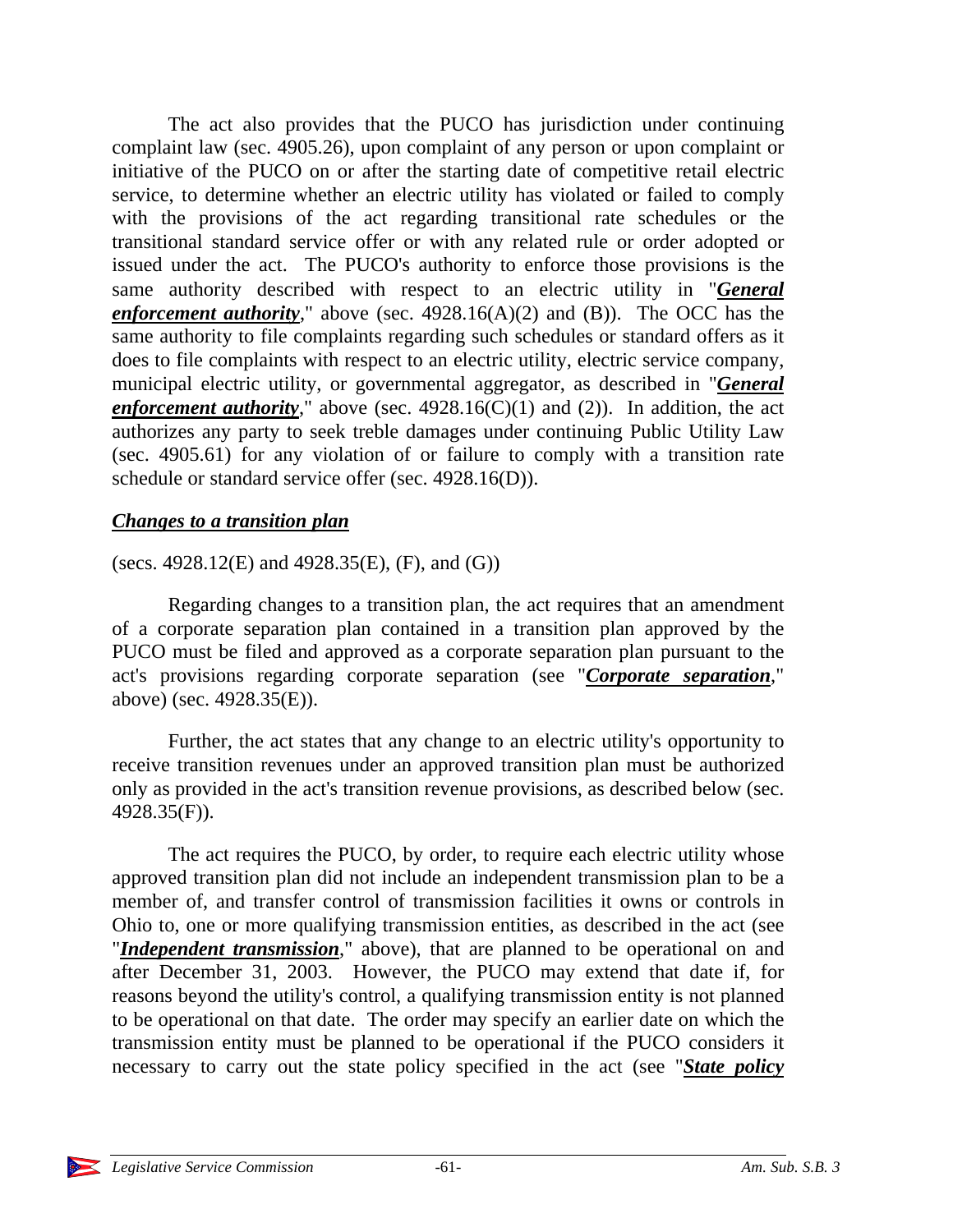*regarding customer choice and industry restructuring*," above) or to encourage effective competition in retail electric service in Ohio.

Upon the issuance of the order, each such utility must file with the PUCO a plan for such independent operation of its transmission facilities. The PUCO may reject and require refiling of any substantially inadequate plan.

After reasonable notice and opportunity for hearing, the PUCO must approve the plan upon a finding that it will result in the utility's compliance with the order, the act, and any related PUCO rules. The approved independent transmission plan is then deemed a part of the utility's transition plan for purposes of the act. (Sec. 4928.35(G).)

The act also vests the PUCO with such authority to effect the independent transmission requirement of a transition plan as is described in "*Independent transmission*," above, if a qualifying transmission entity is not operational as contemplated under the act (sec. 4928.12(E)).

# *Enforcement of a transition plan*

(sec. 4928.36)

Under the act, the PUCO has jurisdiction under continuing complaint law (sec. 4905.26), upon complaint by any person or upon complaint or initiative of the PUCO on or after the starting date of competitive retail electric service, to determine whether an electric utility has failed to implement an approved transition plan in conformance with an approval order or in ongoing compliance with applicable provisions of the state policy specified in the act. If, after reasonable notice and opportunity for hearing as provided in the complaint law, the PUCO determines that the utility has failed to so comply, the PUCO, in addition to any other remedies provided by law, may use the first three and the last two remedies described in "*Enforcement authority regarding corporate separation*," above. (Sec. 4928.36.)

# *Transition revenues for incumbent electric utilities*

(secs. 4928.01(A)(23) and (26) and 4928.37 to 4928.40)

# *General authority*

The act expressly states that it provides an electric utility the opportunity to receive transition revenues that may assist it in making the transition to a fully competitive retail electric generation market. It further states that an electric utility for which transition revenues are approved pursuant to the act must receive those

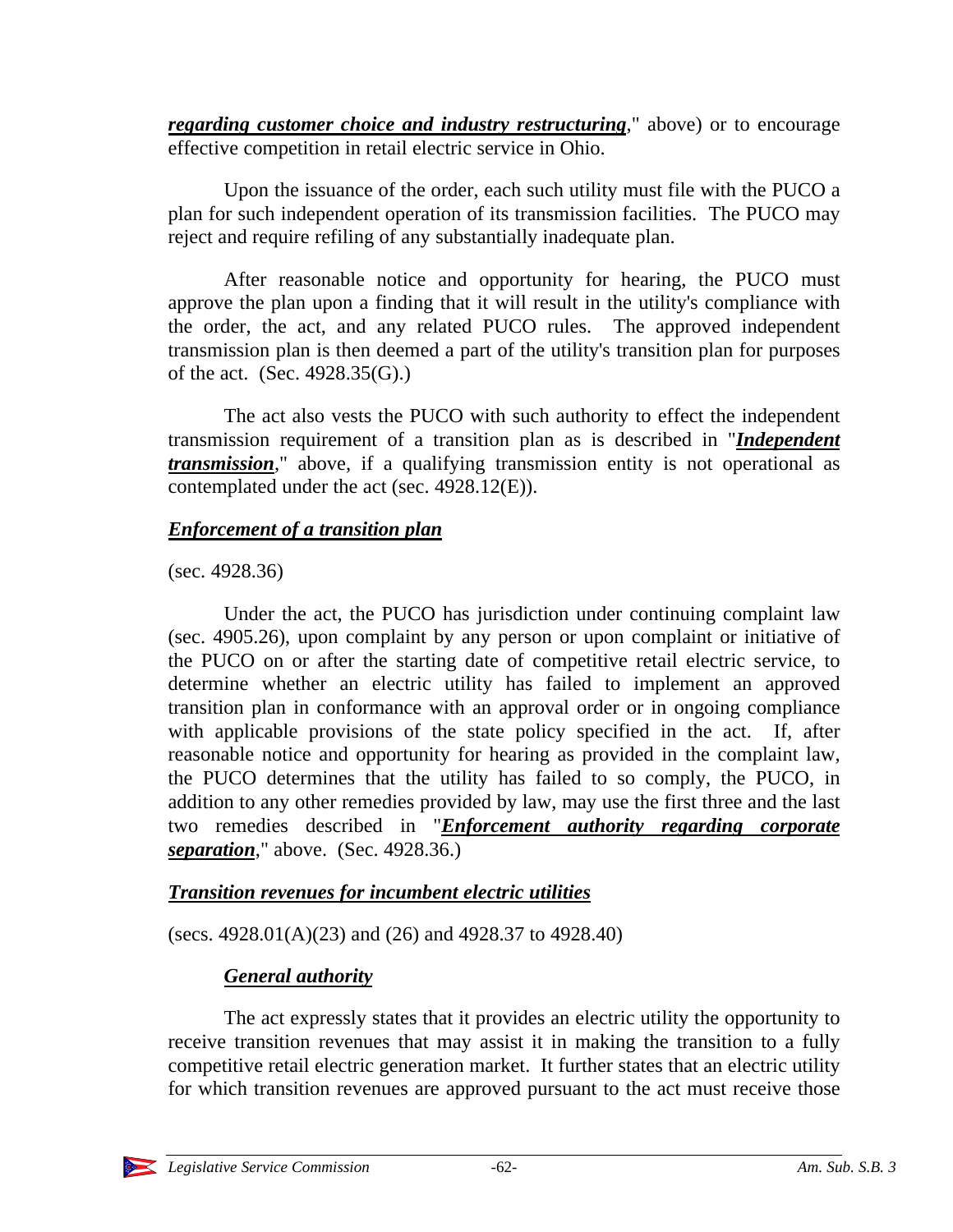revenues through both of the following mechanisms beginning on the starting date of competitive retail electric service and ending on the expiration date of its market development period as determined under the act:

(1) Payment of unbundled rates for retail electric services by each customer that is supplied retail electric generation service during the market development period by the customer's electric distribution utility, which rates must be specified in schedules filed with the PUCO as required by the act (see "*Transition rate schedules*," above);

(2) Payment of a nonbypassable and competitively neutral transition charge by each customer that is supplied retail electric generation service during the market development period by an entity other than the customer's electric distribution utility, as such transition charge is determined under the act. (Sec. 4928.37(A)(1)(a) and (b).)

Under the act, the transition charge is payable by each such retail electric distribution service customer in the certified territory of the electric utility for which the transition revenues are approved, and is billed on each kilowatt hour of electricity delivered by the electric distribution utility as registered on the customer's meter during the utility's market development period or, if no meter is used, as based on an estimate of kilowatt hours used or consumed by the customer (sec.  $4928.37(A)(1)(b)$ ). The act also states that, notwithstanding any provision of existing Public Utility Law (Title 49) to the contrary, any customer that receives a noncompetitive retail electric service from an electric distribution utility is a retail electric distribution service customer, irrespective of the voltage level at which service is taken (sec. 4928.40(E)). Further, the transition charge for each customer class must reflect the cost allocation to that class as provided under bundled rates and charges in effect on the day before the act's effective date (sec. 4928.37(A)(1)(b)).

Additionally, as reflected in the act's transition revenue provisions, the transition charges must be structured to provide shopping incentives to customers sufficient to encourage the development of effective competition in the supply of retail electric generation service. To the extent possible, the level and structure of the transition charge must be designed to avoid revenue responsibility shifts among the utility's customer classes and rate schedules. (Sec.  $4928.37(A)(1)(b)$ .)

However, the act provides that the transition charge is not payable on electricity supplied by a municipal electric utility to a retail electric distribution service customer in the certified territory of the electric utility for which the transition revenues are approved, if the municipal electric utility provides electric transmission or distribution service, or both services, through transmission or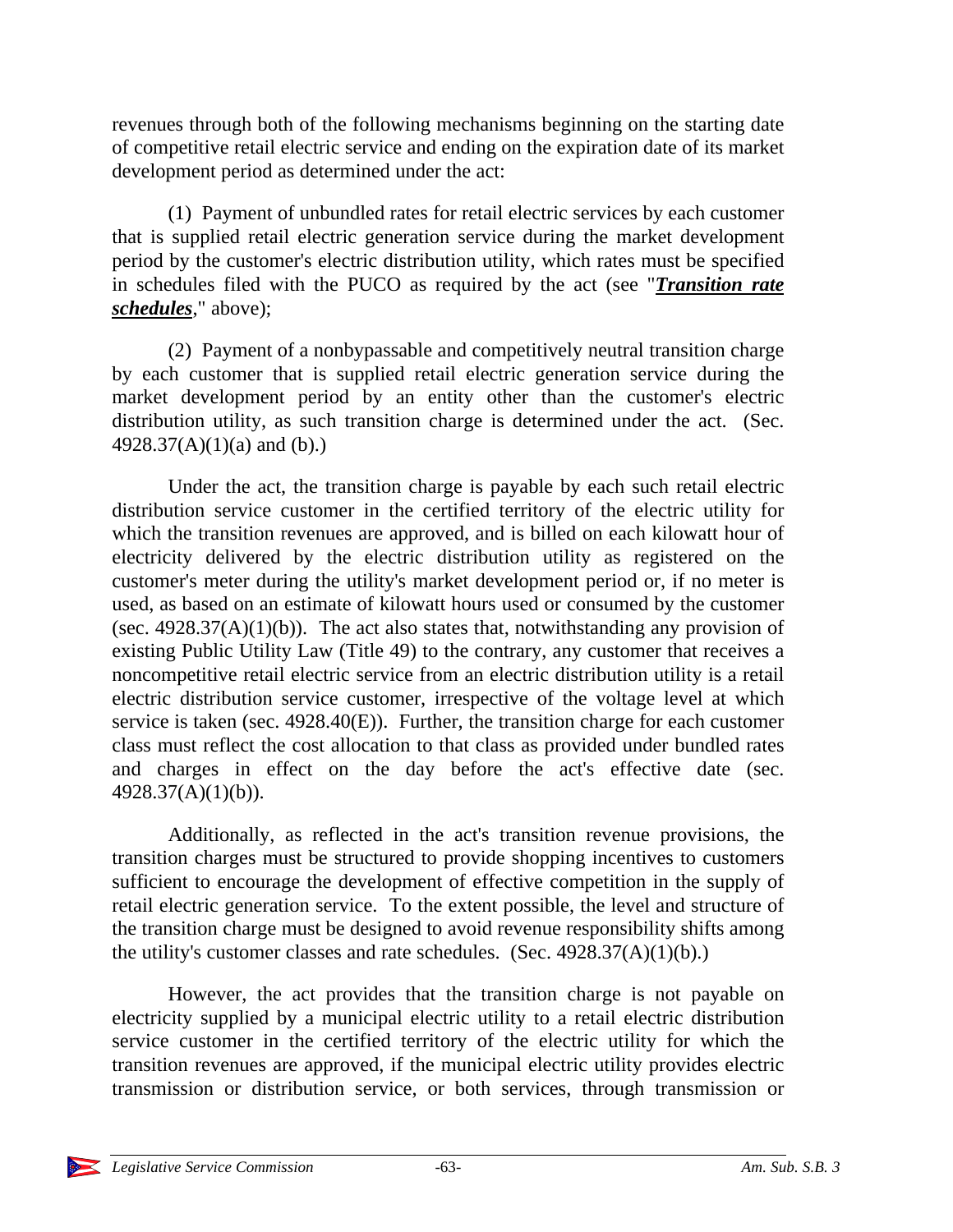distribution facilities singly or jointly owned or operated by the municipal electric utility and if the municipal electric utility was in existence, operating, and providing service as of January 1, 1999 (sec.  $4928.37(A)(2)(a)$ ).

Further, the transition charge is not payable on electricity supplied or consumed in Ohio except such electricity as is delivered to a retail customer by an electric distribution utility and is registered on the customer's meter during the utility's market development period or, if no meter is used, is based on an estimate of kilowatt hours used or consumed by the customer. However, no transition charge is payable on electricity that is both produced and consumed in Ohio by a self-generator. (Sec. 4928.37(A)(2)(b).)

The act prohibits discounting of the transition charge by any party (sec.  $4928.37(A)(3)$ , and states that nothing prevents payment of all or part of the transition charge by another party on a customer's behalf if that payment does not contravene the act or continuing law regarding nondiscriminatory pricing of services (secs. 4905.33 to 4905.35) (sec. 4928.37(A)(4)).

The act also requires the electric utility to separately itemize and disclose, or cause its billing and collection agent to separately itemize and disclose, the transition charge on the customer's bill in accordance with reasonable specifications the PUCO must prescribe by rule (sec. 4928.37(B)).

Additionally, the act states that an electric utility in Ohio may receive transition revenues pursuant to an approved transition plan beginning on the starting date of competitive retail electric service. Additionally, except as provided in continuing law regarding nondiscriminatory pricing of services (secs. 4905.33 to 4905.35) and the act, an electric utility that receives such transition revenues is wholly responsible for how to use those revenues and wholly responsible for whether it is in a competitive position after the market development period. The utility's receipt of transition revenues terminates at the end of the market development period. With the termination of that approved revenue source, the utility is fully on its own in the competitive market. The PUCO must not authorize the receipt of transition revenues or any equivalent revenues by an electric utility except as expressly authorized under the act. (Sec. 4928.38.)

# *Determination of transition revenues*

The act requires the PUCO, upon the filing of a transition revenue application with the transition plan of an electric utility, and by order, to determine the total allowable amount of the utility's transition costs to be received as transition revenues. That amount must be the just and reasonable transition costs of the utility, which costs the PUCO finds meet all of the following criteria:

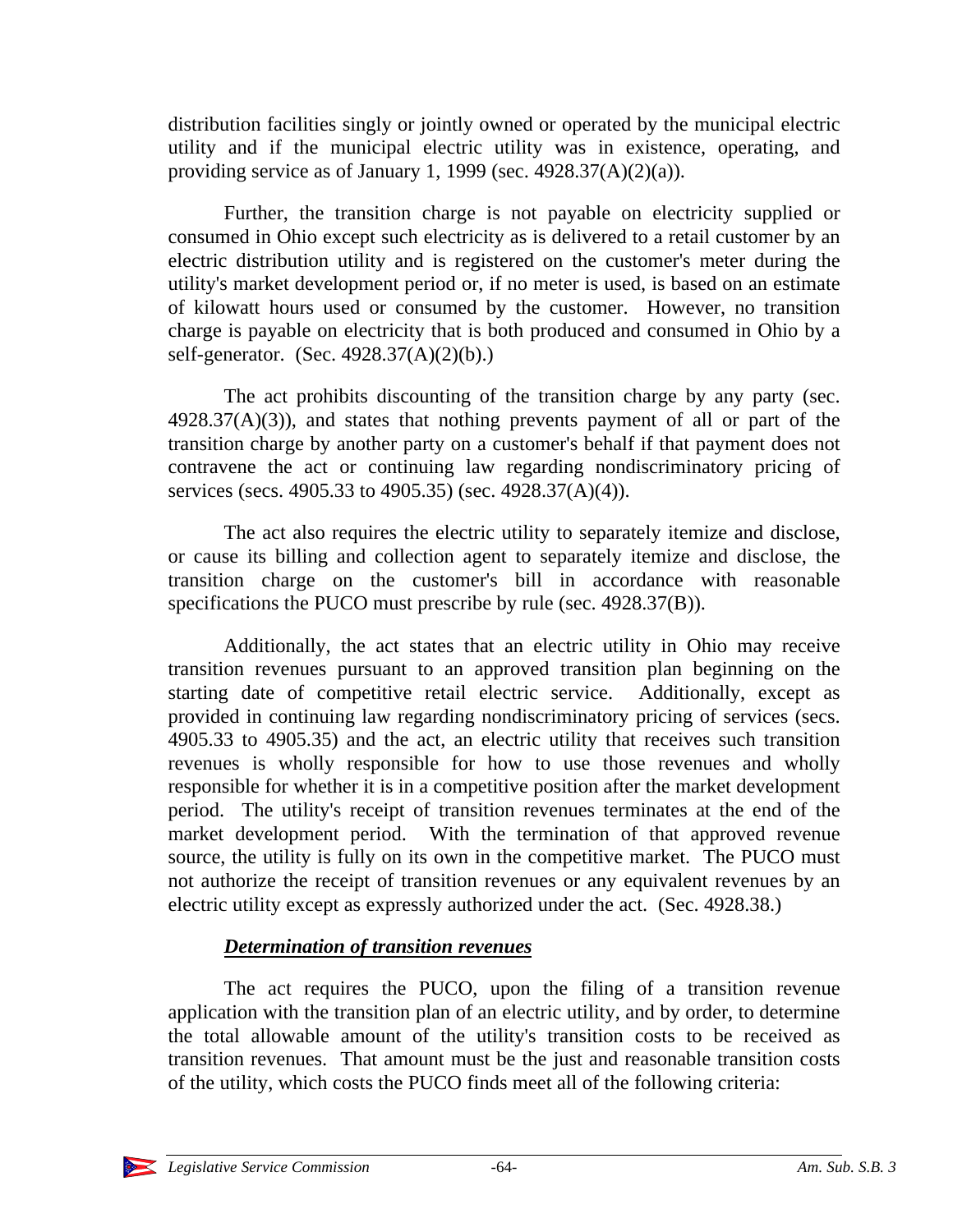(1) The costs were prudently incurred.

(2) The costs are legitimate, net, verifiable, and directly assignable or allocable to retail electric generation service provided to electric consumers in Ohio.

(3) The costs are unrecoverable in a competitive market.

(4) The utility would otherwise be entitled an opportunity to recover the costs.

The act expressly states that transition costs include the costs of employee assistance under a utility's approved employee assistance plan, which costs exceed those costs contemplated in labor contracts in effect on the act's effective date. (Sec. 4928.39.)

Further, the act requires the PUCO to separately identify regulatory assets of the utility that are a part of total allowable amount of transition costs and separately identify that portion of a transition charge (see "*Determination of transition charges and market development periods*," below) that is allocable to those assets. The act provides that the regulatory asset portion of the transition charge is subject to adjustment only prospectively and after December 31, 2004, unless the PUCO authorizes an adjustment prospectively with an earlier date for any customer class based upon an earlier termination of the utility's market development period pursuant to the act (see "*Determination of transition charges and market development periods*," below). (Sec. 4928.39.)

The act defines "regulatory assets" as the unamortized net regulatory assets that are capitalized or deferred on the regulatory books of the electric utility, pursuant to a PUCO order or practice or pursuant to generally accepted accounting principles as a result of a prior PUCO rate-making decision, and that would otherwise have been charged to expense as incurred or would not have been capitalized or otherwise deferred for future regulatory consideration absent PUCO action. "Regulatory assets" includes, but is not limited to, all deferred demandside management costs; all deferred percentage of income payment plan arrears; post-in-service capitalized charges and assets recognized in connection with statement of Financial Accounting Standards No. 109 (Receivables From Customers For Income Taxes); future nuclear decommissioning costs and fuel disposal costs as those costs have been determined by the PUCO in the utility's most recent rate or accounting application proceeding addressing such costs; the undepreciated costs of safety and radiation control equipment on nuclear generating plants owned or leased by an electric utility; and fuel costs currently deferred pursuant to the terms of one or more settlement agreements approved by the PUCO. (Sec.  $4928.01(A)(26)$ .) "Percentage of income payment plan arrears"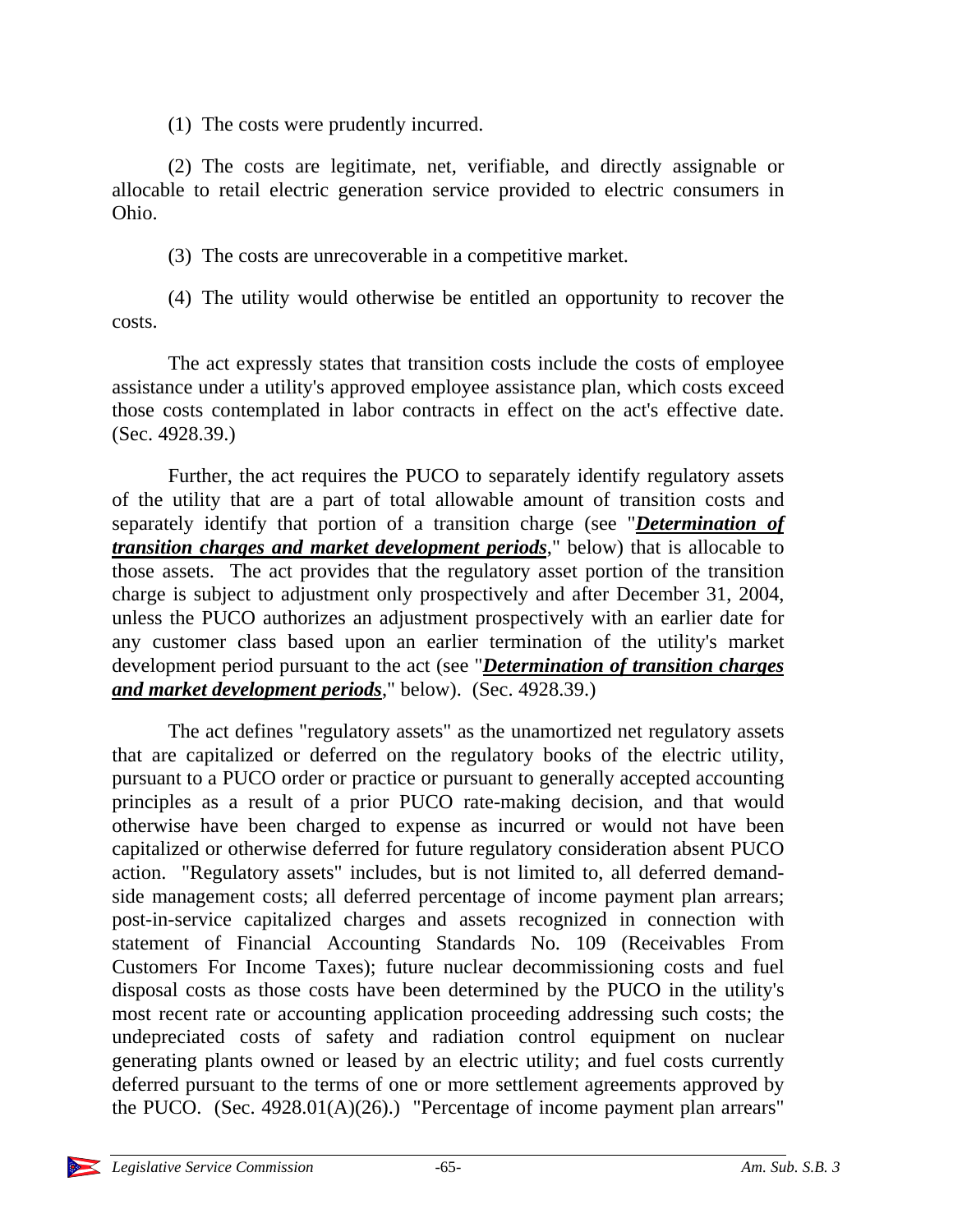is defined to mean funds eligible for collection through the PIPP rider, but uncollected as of July 1, 2000 (sec. 4928.01(A)(23)).

The act provides that the electric utility has the burden of demonstrating allowable transition costs. It authorizes the PUCO to impose reasonable commitments upon the utility's collection of transition revenues to ensure that those revenues are used to eliminate the utility's allowable transition costs during the market development period and are not available for use by the utility to achieve an undue competitive advantage, or to impose an undue disadvantage, in the provision by the utility of regulated and unregulated products or services. (Sec. 4928.39).)

# *Determination of transition charges and market development periods*

The act requires the PUCO, upon determining allowable transition costs and by order, to establish the transition charge for each customer class of the electric utility and, to the extent possible, each rate schedule within each such customer class, with all such transition charges being collected as provided under the act (see "*General authority*," above) during a market development period for the utility, ending on such date as the PUCO must reasonably prescribe.

The act states that the market development period ends on December 31, 2005, as established under the act, unless otherwise authorized as described below. However, the PUCO may set the utility's recovery of the revenue requirements associated with regulatory assets, as established under the act, unless otherwise authorized as described below to end not later than December 31, 2010. The PUCO may not permit the creation or amortization of additional regulatory assets without notice and an opportunity to be heard through an evidentiary hearing and may not increase the charge recovering those revenue requirements associated with regulatory assets.

Factors the PUCO must consider in prescribing the expiration date of the utility's market development period and the transition charge for each customer class and rate schedule of the utility include, but are not limited to (1) the utility's total allowable amount of transition costs, (2) the relevant market price for the delivered supply of electricity to customers in that class, and to the extent possible, in each rate schedule as determined by the PUCO, and (3) such shopping incentives by customer class as are considered necessary to induce, at the minimum, a 20% load switching rate by customer class halfway through the utility's market development period but not later than December 31, 2003. In no case may the PUCO establish a shopping incentive in an amount exceeding the unbundled generation component. Additionally, the PUCO may not establish a transition charge in an amount less than zero. (Sec. 4928.40(A).)

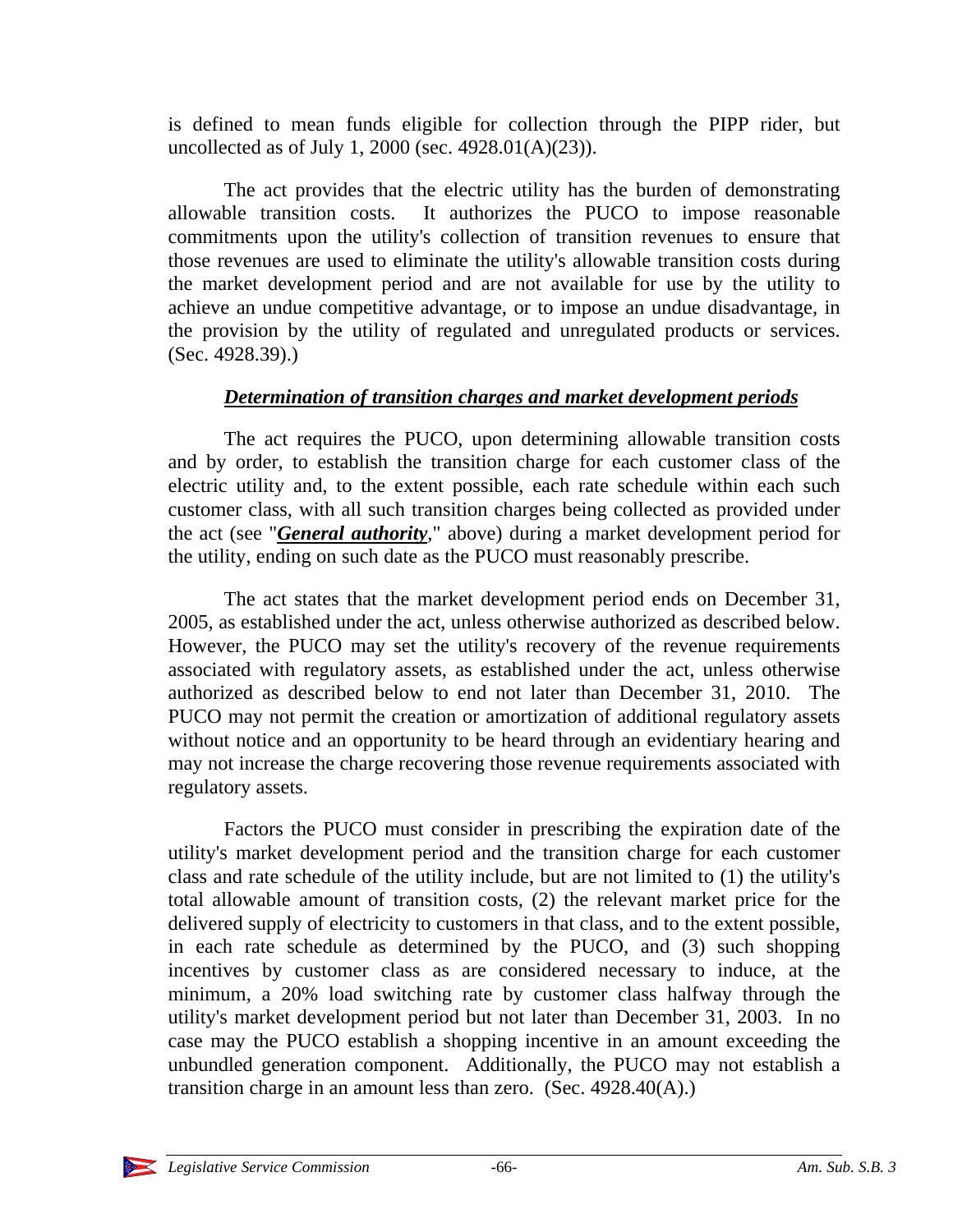The act authorizes the PUCO to conduct a periodic review, no more often than annually and, as it determines necessary, adjust the transition charges of the electric utility. Any such adjustment must be in accordance with the transition charge provisions of the act described above and may reflect changes in the relevant market. (Sec. 4928.40(B)(1).)

Additionally, the act provides that the market development period cannot end earlier than December 31, 2005, unless, upon application by an electric utility, the PUCO issues an order authorizing such earlier date for one or more customer classes as is specified in the order, upon a demonstration by the utility and a finding by the PUCO that (1) there is a 20% switching rate of the utility's load by the customer class, or (2) effective competition exists in the utility's certified territory (sec.  $4928.40(B)(2)$ ).

## *Residential rate reduction*

## $(sec. 4928.40(C))$

The act requires the PUCO to issue an order approving a transition plan under the act that contains a rate reduction for residential customers of the utility, provided the rate reduction does not increase the rates or transition cost responsibility of any other customer class of the utility. The rate reduction is to be in effect only for such portion of the utility's market development period as the PUCO must specify.

The rate reduction must be applied to the unbundled generation component established under the act subject to the price cap for residential customers required under the act (see "*Transition plan approval*," above). The amount of the reduction must be 5% of the amount of that unbundled generation component, but must not unduly discourage market entry by alternative suppliers seeking to serve the residential market in Ohio. After reasonable notice and opportunity for hearing, the PUCO may terminate the rate reduction by order upon a finding that the rate reduction is unduly discouraging market entry by such alternative suppliers. However, no such termination may occur before the midpoint of the utility's market development period. (Sec. 4928.40(C).)

# *Resale of generation service*

#### $(sec. 4928.40(D))$

Beginning on the starting date of competitive retail electric service, the act prohibits an electric utility in Ohio from prohibiting the resale of electric generation service or imposing unreasonable or discriminatory conditions or limitations on the resale of that service (sec. 4928.40(D).)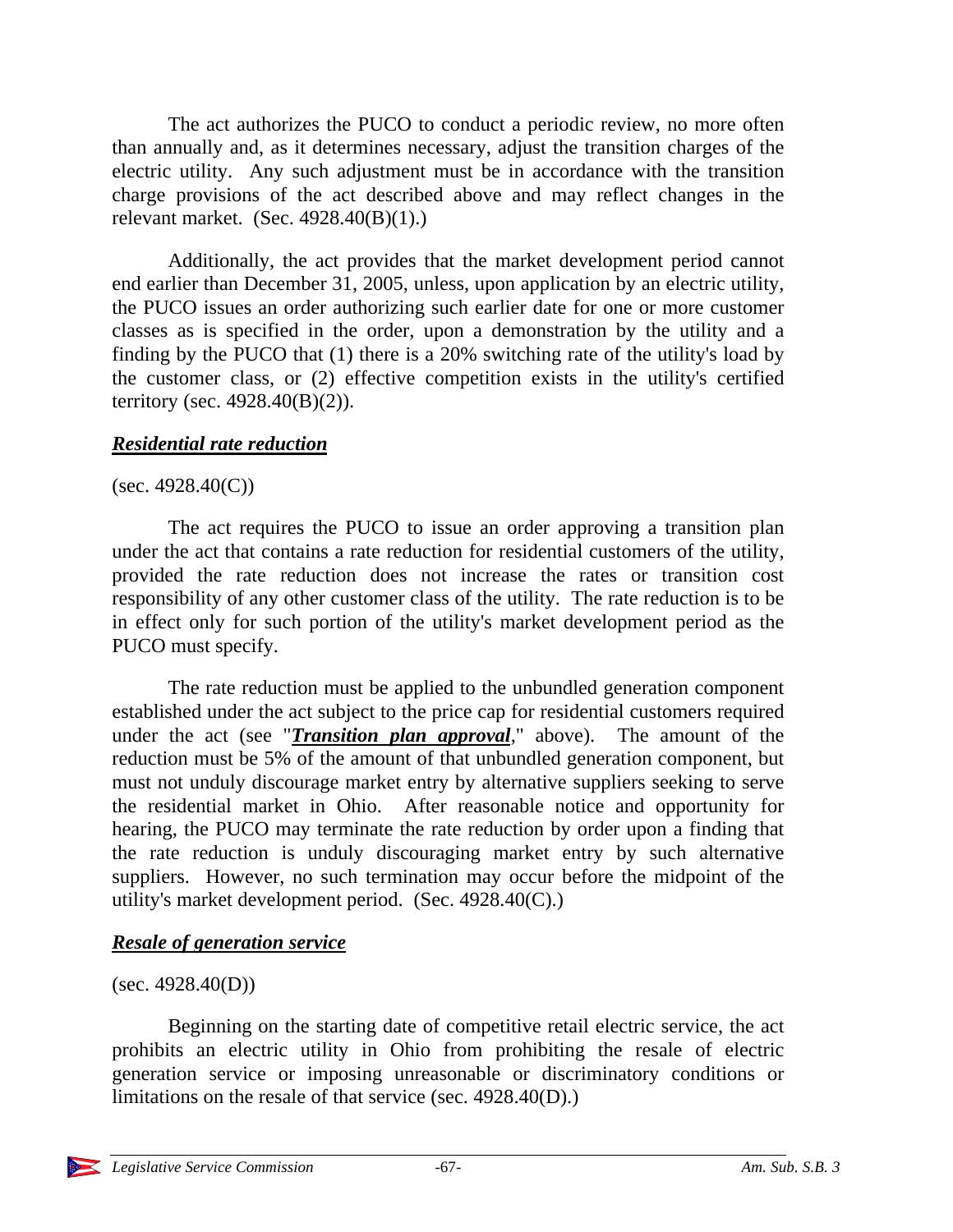## *Nonfirm electric service*

(secs.  $4928.01(A)(12)$  and  $(22)$  and  $4928.44$ )

The act authorizes the PUCO, by order, after reasonable notice and hearing, to determine that customers that are nonfirm electric service customers of electric utilities on the act's effective date would be assisted by the implementation by each such utility of a service schedule that provides for direct, comparable and nondiscriminatory access to the transmission and distribution services, capacities, functions, and facilities of the electric utility by any customer that is a nonfirm electric service customer on the act's effective date or by a group of such customers, for the purpose of securing from a supplier or suppliers of the customer's or group's own choice all or a portion of the customer's or group's electric power and energy requirements not served by an electric utility during a time of nonemergency curtailment or interruption.

In the order, the PUCO must specify the period of time, ending not later than December 31, 2005, during which the service offering would be available to any nonfirm electric service customers or group of such customers. Upon the issuance of the order, any such nonfirm electric service customer or group of such customers are eligible customers in each utility's transmission tariff subject to FERC jurisdiction for the period specified in the order. To effectuate the service offering, each electric utility with nonfirm customers must file a service schedule pursuant to continuing law regarding the initiation of rate-making proceedings (sec. 4909.18). (Sec. 4928.44(A) and  $(B)$ .)

The act defines "nonfirm electric service" as electric service provided pursuant to a schedule filed with the PUCO under continuing filing law (sec. 4905.30) or pursuant to an arrangement authorized under continuing law regarding special arrangements (sec. 4905.31), which schedule or arrangement includes conditions that may require the customer to curtail or interrupt electric usage during nonemergency circumstances upon notification by an electric utility (sec.  $4928.01(A)(22)$ ). "Firm electric service" means any electric service other than nonfirm electric service (sec.  $4928.01(A)(12)$ ).

The act provides that the failure of an electric utility to file the requisite nonfirm service schedule described above constitutes inadequate service under Public Utility Law (Title 49).

It also provides that the nonfirm service offering is in addition to any service options otherwise available to a nonfirm electric service customer or group of such customers. If a customer that is a nonfirm customer on the act's effective date or a group of such customers elects to meet all or a portion of the customer's or group's electric power and energy requirements not served by an electric utility

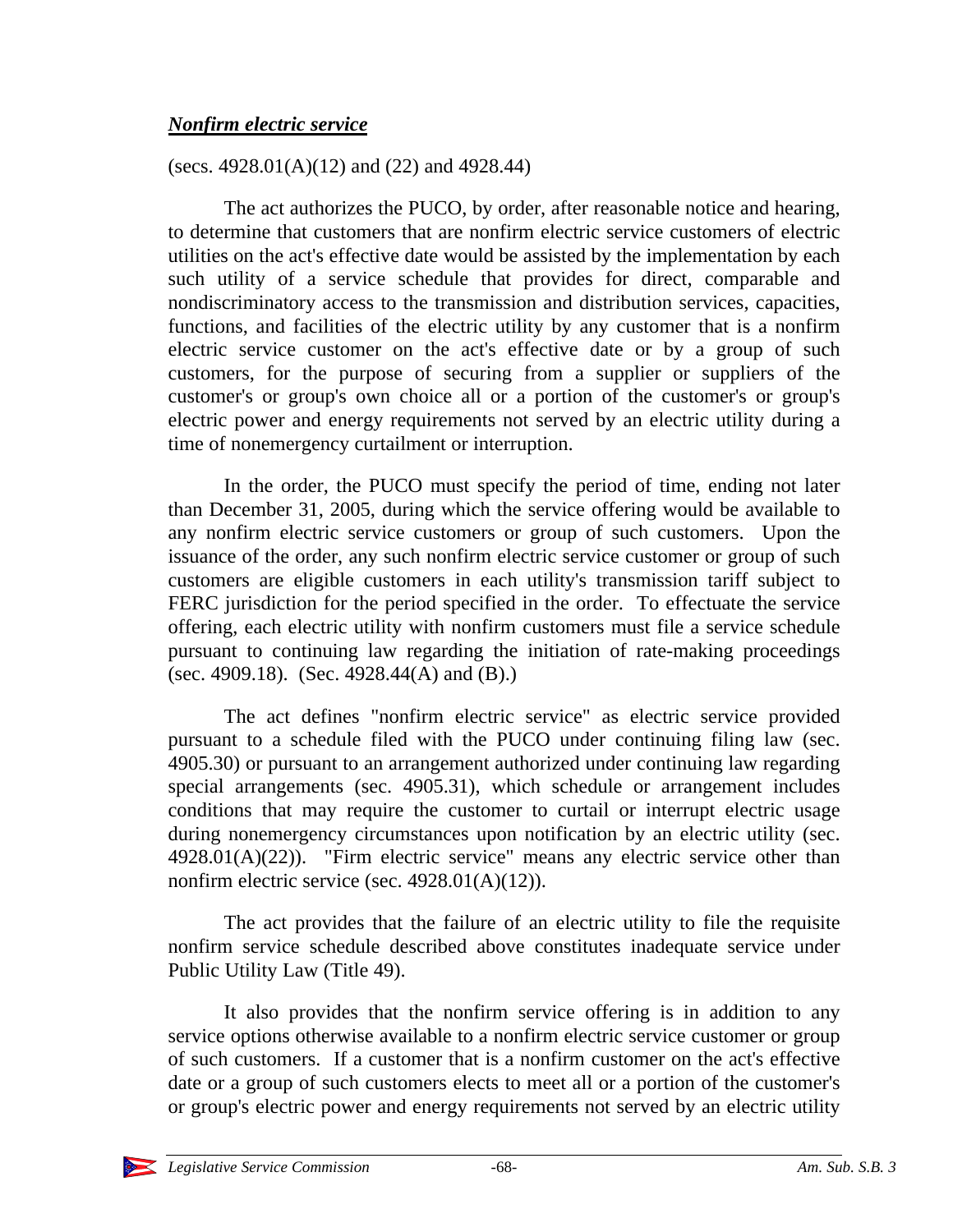during a time of nonemergency curtailment or interruption, by purchasing electricity and related services from a supplier or suppliers other than that electric utility, any existing service arrangement under continuing special arrangement law (sec. 4905.31) or any existing schedule under filing law (sec. 4905.30) must be modified to permit this election to occur without economic penalty and to facilitate the customer's or group's access to the electric market for the purpose of managing supply and price volatility risks. (Sec.  $4928.44(C)$ .)

Additionally, the act states that its nonfirm service provisions do not affect any obligation of an electric utility to curtail or interrupt electric transmission or distribution service to the extent required to protect the interests of firm electric service customers from an injury that is otherwise unavoidable but for the curtailment or interruption.

Further, under the act, the nonfirm service provisions must not be construed or applied to increase the rates and charges of firm electric service customers including residential firm electric service customers. (Sec. 4928.44(D).)

#### *Transitional revenues for electric cooperatives*

(sec. 4928.41)

The act states that the transition revenue authority it provides for electric utilities does not affect the authority of an electric cooperative in Ohio to receive transition revenues (sec. 4928.41).

#### *Consumer education plan of an electric utility*

(sec. 4928.42)

The act requires the PUCO, prior to the starting date of competitive retail electric service and in consultation with OCC and other state agencies as considered necessary, to adopt by order a general plan by which each electric utility must provide during its market development period consumer education on electric restructuring under the act. The general plan must require the utilities to spend on such consumer education within their respective certified territories in the aggregate up to \$16 million in the first year of that period and an additional \$17 million in the aggregate in declining amounts over the remaining years of each utility's market development period, with the aggregate amounts divided among the utilities based on their respective number of customers as of December 31, 1997. The general plan must prohibit such consumer education from occurring in combination with marketing for the utility's or its affiliate's retail electric services. (Sec. 4928.42.)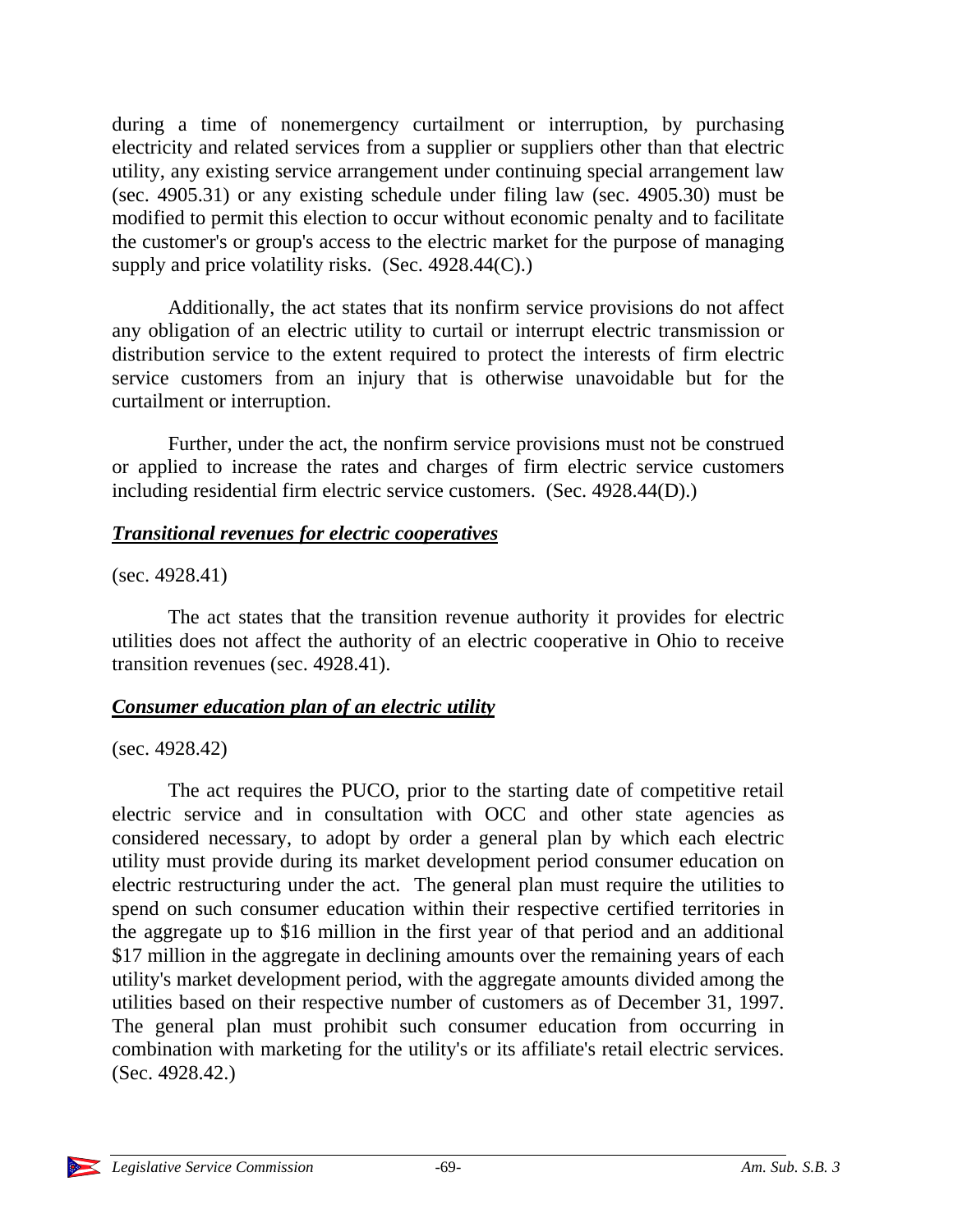### *Employee assistance*

(secs. 4928.43 and 4928.431; Section 18)

## *Electric Employee Assistance Advisory Board*

The act creates an Electric Employee Assistance Advisory Board, with the duties to make recommendations to the PUCO regarding its approval of an employee assistance plan filed by an electric utility as part of its transition plan (see "*Transition plan filing*," above) and regarding general eligibility standards applicable to benefits under the plan for affected employees (sec. 4928.431(B)). The Board is sunsetted on December 31, 2005 (Section 18).

The Board consists of 12 members: two members of the House of Representatives appointed by the Speaker, neither of the same political party; two members of the Senate appointed by the Senate President, neither of the same political party; and four representatives of electric utilities in Ohio and four representatives of electric industry employees, all appointed by the Governor. Initial appointments must be made by December 31, 1999. (Sec.  $4928.431(A)(1)$ .)

Initial terms of members appointed by the Governor end on December 31, 2001. Thereafter, terms of appointed members shall be for two years with each term ending on the same day of the same month as the term it succeeds. Each member holds office from the day of the member's appointment until the end of the term for which the member was appointed. Members may be reappointed. (Sec. 4928.431(A)(2).)

Vacancies must be filled in the manner provided for original appointments. Any member appointed to fill a vacancy occurring prior to the expiration date of the term for which the member's predecessor was appointed holds office as a member for the remainder of that term. A member continues in office after the expiration date of the member's term until the member's successor takes office or until a period of 60 days has elapsed, whichever occurs first. Board members receive no compensation or reimbursement for expenses. (Sec. 4928.431(A)(2).)

The Board must select a chairperson from among its members. Only Board members appointed by the Governor are voting members, with one vote each. A majority of the voting members constitutes a quorum. (Sec. 4928.431(A)(3).)

# *Utility employee pension funds*

To the extent not prohibited by federal law or any Ohio law and except as otherwise provided in a labor contract or agreement, the act prohibits unencumbered money in a pension fund for employees of electric utilities to be

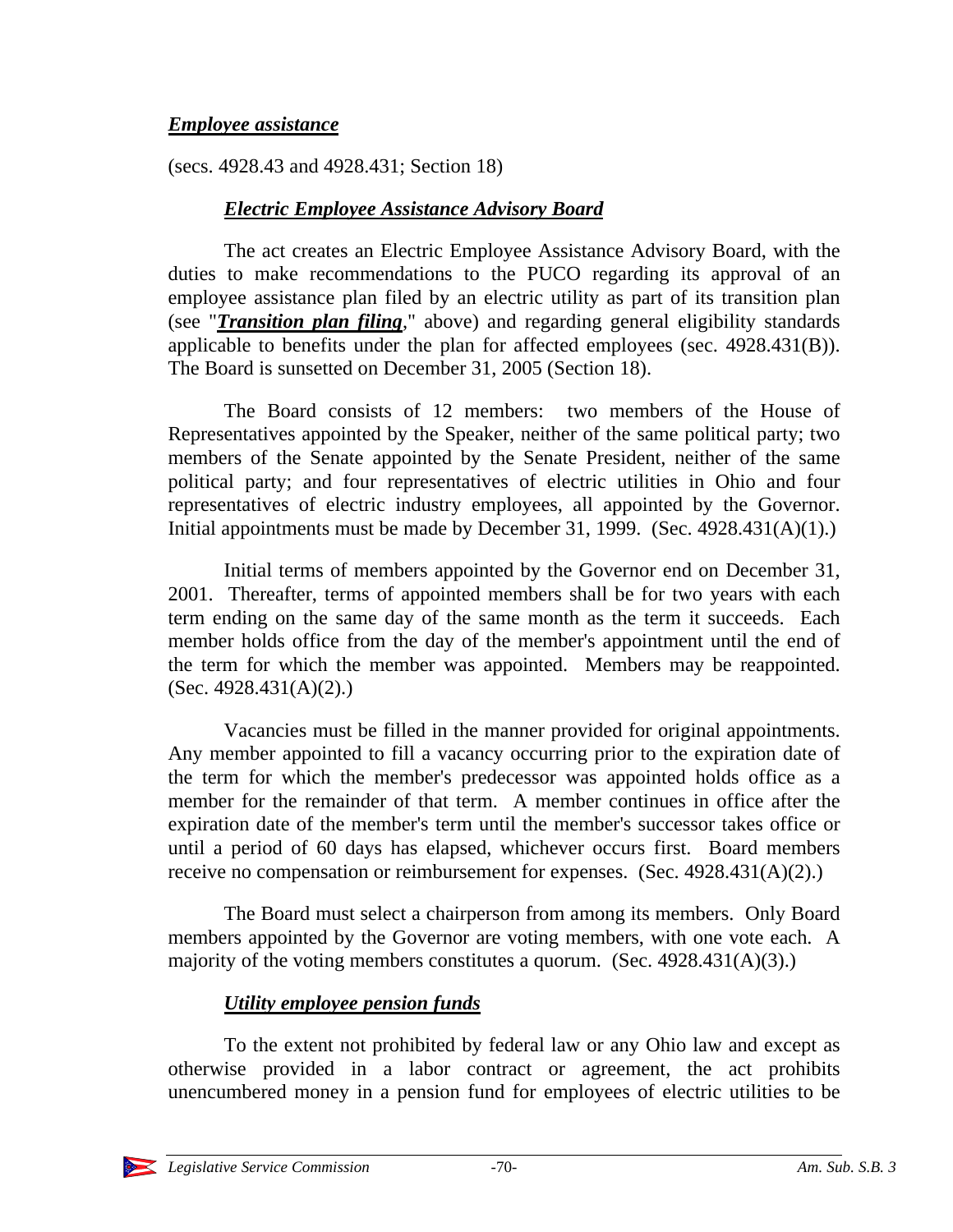used for any purpose other than to pay allowable pensions or early retirement buyouts for the employees (sec. 4928.43(B)).

## *State agency assistance*

The act requires each state agency that provides employment assistance and job training programs, including the Bureau of Employment Services and the Department of Development, to provide concentrated attention through those programs to assisting employees whose employment is affected by electric industry restructuring under the act (sec. 4928.43(A)).

# **TAX AND REPLACEMENT PAYMENT PROVISIONS**

## *Assessment of taxable property, assessment rate reductions applicable to the true value of that property, and apportionment of it to taxing districts*

Electric companies and rural electric companies pay taxes on their tangible personal property.<sup>1</sup> To determine the personal property taxes an electric company or rural electric company must pay, the Tax Commissioner first must ascertain what property is taxable and its true value. That taxable property is assessed each year by the Commissioner at a percentage of true value established in statute. The assessed value is the portion of true value to which the local tax rate is applied to determine the taxes due. The act changes aspects of the true value and assessment determinations.

# *Taxable property and determination of its true value*

(secs. 5727.01(A), (E), (I), (J), and (K), 5727.06, and 5727.11)

*Taxable property*. For electric companies and rural electric companies, "taxable property" is all tangible personal property, other than certain property that is part of a pollution control facility, that on December 31 of the preceding year was both located in Ohio and owned by the company or leased by the company under a sale and leaseback transaction (secs. 5727.01(E) and 5727.06). Former law defined "sale and leaseback transaction" as a transaction in which a public utility or interexchange telecommunications company sells any tangible personal property to a person other than a public utility or interexchange

 $\overline{a}$ 

<sup>&</sup>lt;sup>1</sup> Law applicable to the assessment of property provides that any person is an "electric *company" when engaged in the business of generating, transmitting, or distributing electricity within this state for use by others, but excludes a rural electric company. A "rural electric company" is any nonprofit corporation, organization, association, or cooperative engaged in the business of supplying electricity to its members or persons owning an interest therein in an area, the major portion of which is rural.*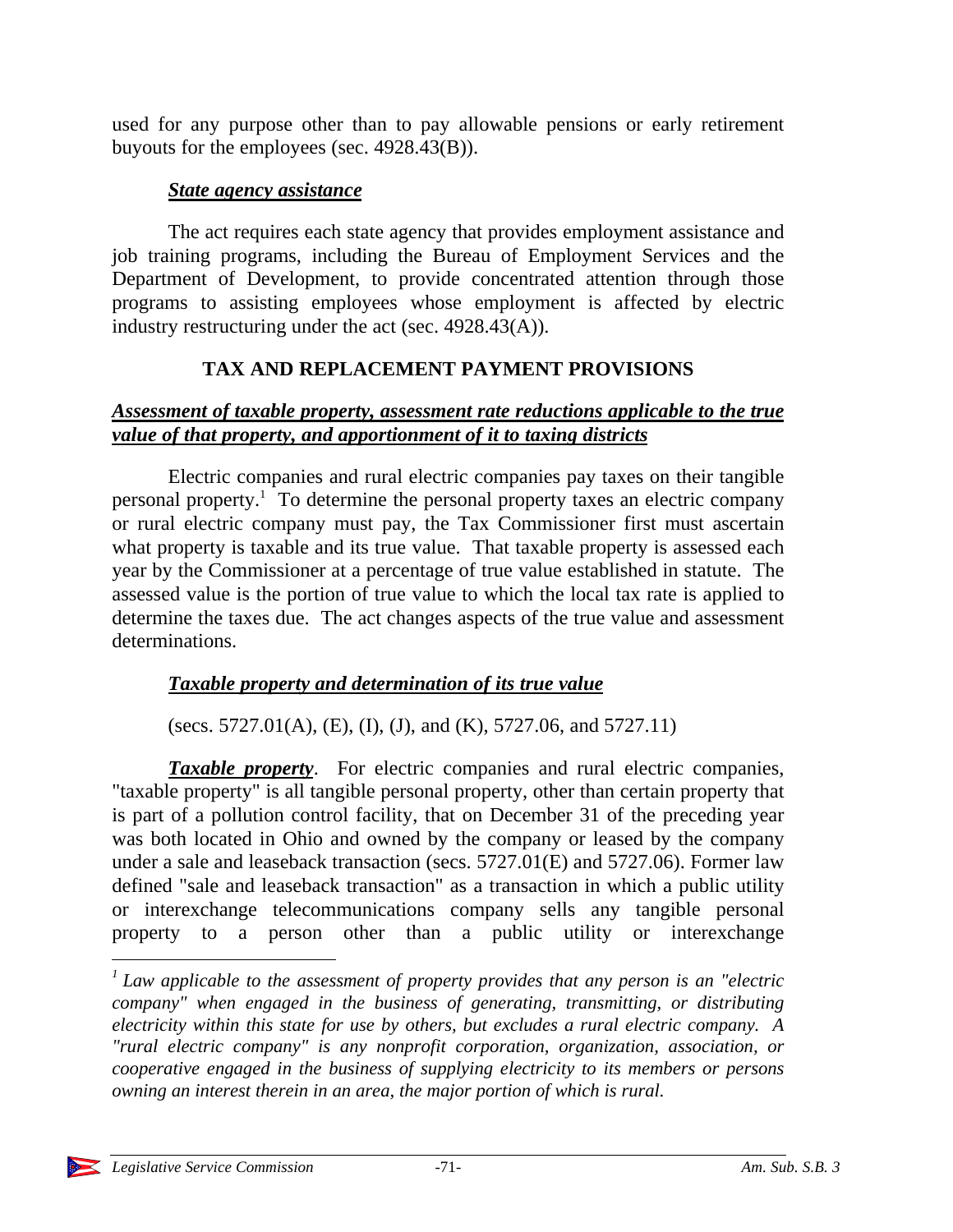telecommunications company, and within the same calendar year, leases that property back from the buyer. The act removes the "within the same calendar year" standard from the "sale and leaseback transaction" definition, but does not otherwise change what constitutes the taxable property of an electric or rural electric company (sec.  $5727.01(I)$ ).

*True value.* After determining that an electric or rural electric company's tangible personal property is taxable, the true value of that property must be ascertained. Under continuing law, the true value of an electric company's taxable property, except its production equipment, is determined by a method of valuation using cost as capitalized on the company's books and records, less composite annual allowances prescribed by the Tax Commissioner. The true value of an electric company's production equipment, and of all taxable property of a rural electric company, is the equipment's or property's cost as capitalized on the company's books and records less 50% of that cost as an allowance for depreciation and obsolescence. Former law defined "production equipment" as all taxable steam, nuclear, hydraulic, and other production plant equipment, and all taxable steam equipment that was located at a production plant. (Sec. 5727.11.)

The act revises the true value determination of the production equipment of an electric company or rural electric company purchased, transferred, or placed into service after the act's effective date. The true value of that equipment is its purchase price as capitalized on the company's books and records less composite annual allowances prescribed by the Tax Commissioner (sec. 5717.11(D)). The definition of "production equipment" is amended to mean all taxable steam, nuclear, hydraulic, and other production plant equipment used to generate electricity. For tax years prior to 2001, it includes taxable station equipment that is located at a production plant (sec.  $5727.01(J)$ ).<sup>2</sup>

The act specifies that cost as capitalized on the books and records of any public utility includes amounts capitalized that represent regulatory assets, if the amounts previously were included on the company's books and records as capitalized costs of taxable personal property. Continuing law defines a "public utility" as a telephone company, telegraph company, electric company, natural gas company, pipe-line company, water-works company, water transportation company, heating company, rural electric company, or railroad company. (Secs. 5727.01(A) and 5727.11(H).)

*<sup>2</sup> The act defines "tax year" as the year for which property or gross receipts are subject to assessment under the public utility property and excise tax law (sec. 5727.01(K)). The definition does not limit the Tax Commissioner's ability to assess and value property or gross receipts outside the tax year.*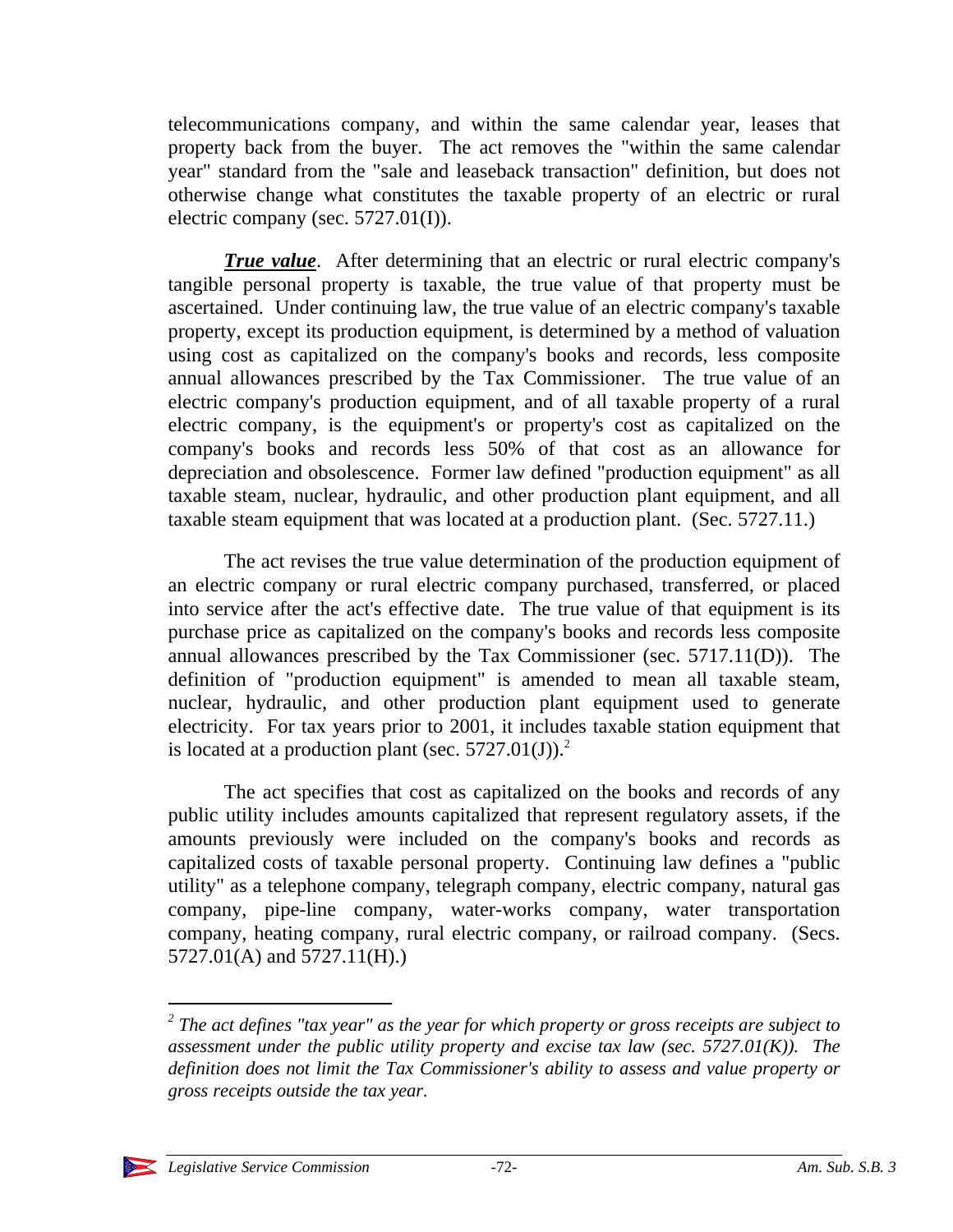AFUDC. Under prior law, the true value of an electric or rural electric company's taxable property excluded an allowance for funds used during construction or interest during construction (AFUDC) that had been capitalized on the company's books and records as part of the total cost of the taxable property.

The act provides that the AFUDC exclusion does not apply to the taxable property of an electric company or a rural electric company, excluding transmission and distribution property, first placed into service after December 31, 2000, or to the taxable property a person purchases, which includes transfers, if that property was used in business by the seller prior to the purchase. (Sec. 5727.11(E).)

#### *Reduced assessment rates*

(sec. 5727.111; Section 3)

After determining taxable property's true value, the assessed value of the property can be calculated. This assessed value is the portion of true value to which the local tax rate is applied to determine the tangible personal property taxes due. Beginning in tax year 2001, the act reduces the percentages used to determine the assessed value of electric company and rural electric company personal property.

Under prior law, an electric company's taxable production equipment was assessed at 100% of true value, while all of its other taxable property was assessed at 88% of true value. Under the act, the assessment rate for the taxable transmission and distribution property of an electric company remains at 88% of true value, but all other taxable property of the electric company is assessed at 25% of true value.

Former law assessed all taxable property of a rural electric company at 50% of true value. Under the act, the assessment rate for taxable transmission and distribution property of a rural electric company remains at 50% of true value, but all other taxable property of a rural electric company is assessed at 25% of true value.

The act provides that the assessment rate for personal property listed and assessed under the general taxpayer personal property tax law is not reduced until January 1, 2002. The property treated in this manner is (1) personal property leased to an electric or rural electric company and used directly in the rendition of a public utility service and (2) boilers, machinery, equipment, and personal property used to generate or distribute electricity where some of the electricity is not distributed to others. General taxpayers pay their property taxes in the year assessed, but electric companies and rural electric companies pay those taxes the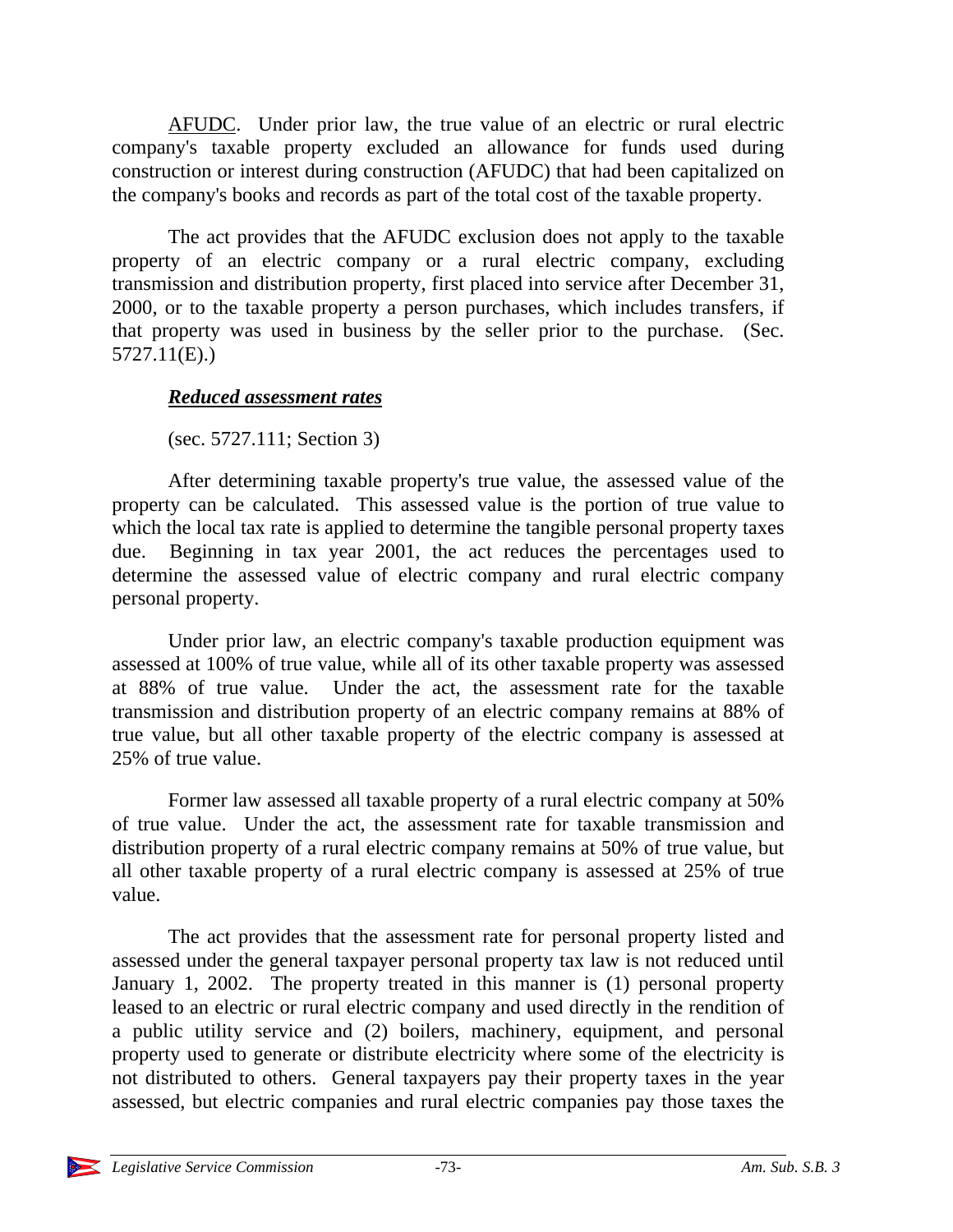year after they are assessed, so the delayed rate reduction date for this type of personal property has the same effect as dropping the rates on electric and rural electric company personal property beginning in tax year 2001.

### *Apportionment of electric or rural electric company personal property*

(sec. 5727.15; Section 3)

When the taxable property of an electric or rural electric company is located in more than one taxing district, the Tax Commissioner apportions its taxable value among the taxing districts in which it is located. For an electric company, under prior law, 70% of the taxable value of its production equipment and all station equipment that was not production equipment was apportioned to the taxing district in which the property was physically located. The remaining 30% of that type of equipment and all other taxable personal property of the electric company was apportioned to each taxing district in the percentage that the cost of all transmission and distribution property physically located in the taxing district was of the total cost of all transmission and distribution property physically located in Ohio. There was an exception to this apportionment formula in instances where an electric company's taxable value included the value of production equipment at a plant at which the equipment's initial cost exceeded \$1 billion. In that case, the Tax Commissioner had to complete a calculation that apportioned the value in excess of a specified level of value in the same manner as the transmission and distribution base.

Beginning in tax year 2001, the act changes the apportionment formula so that the taxable value of all production equipment of an electric company is apportioned to the taxing district in which the property is physically located and the value of all other taxable personal property is apportioned to each taxing district in the proportion that the cost of the taxable property physically located in each taxing district is of the total cost of all taxable personal property physically located in Ohio. The act also eliminates the exception to the apportionment formula for \$1-billion-plus production plant equipment. The act does not change how rural electric company personal property is apportioned.

### *Effect of reduction in assessment rates on certain state aid calculations*

### (sec. 3317.028)

Each year before May 15, the Tax Commissioner must determine for each school district whether the taxable value of all tangible personal property, including utility tangible personal property, subject to taxation by the district in the preceding tax year was less or greater than the taxable value of the property during the second preceding tax year. If there is a decrease that exceeds 5% of the

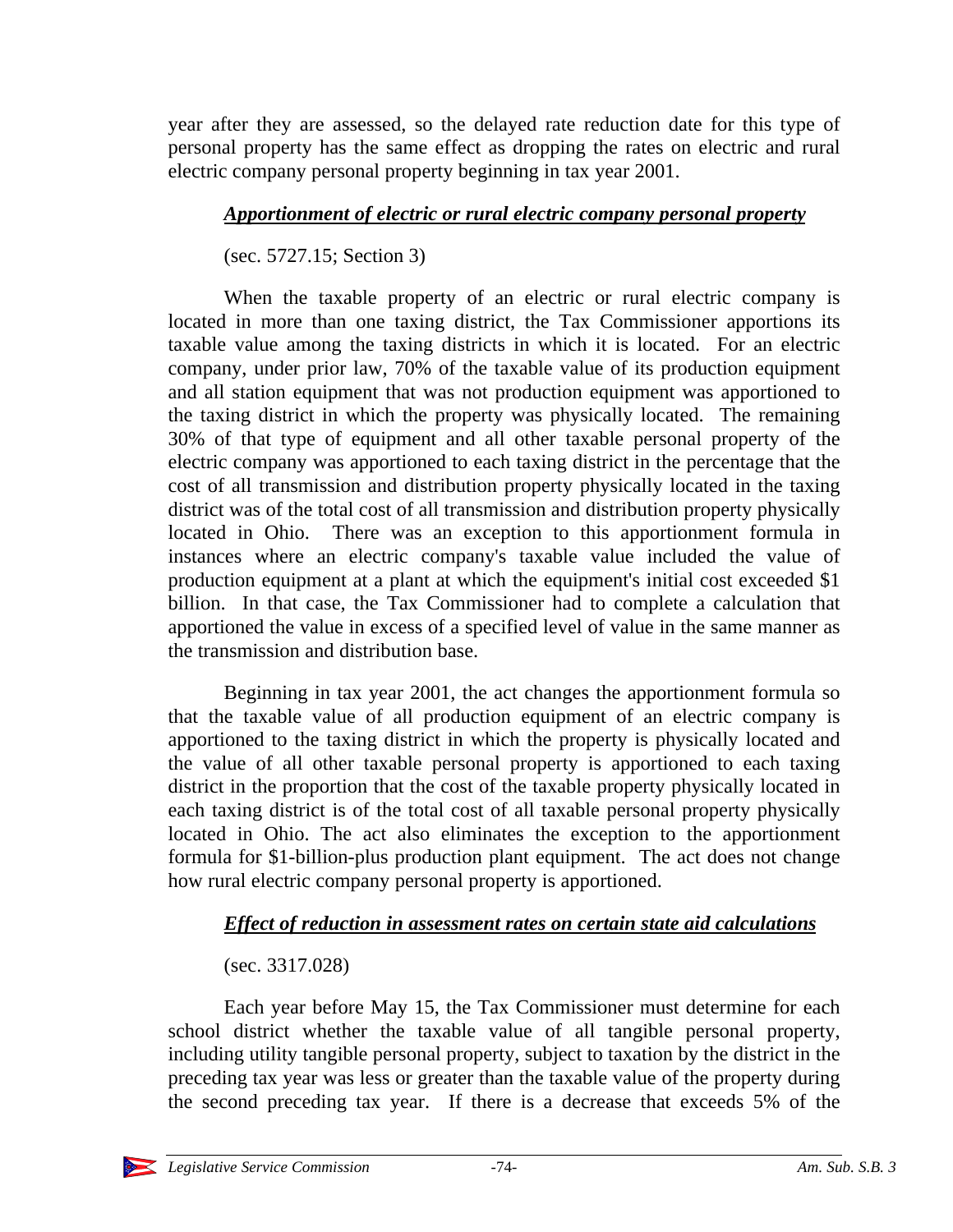district's tangible personal property taxable value included in the total taxable value used in the district's state aid computation, or an increase that exceeds 5% of the district's total taxable value used in that computation, the Commissioner certifies to the Department of Education the taxable value of the increase or decrease, and the decrease or increase in taxes charged and payable due to the change in taxable value. The Department, by the respective amount certified, reduces or increases the taxable value and the taxes charged and payable that were used to compute the district's state aid for the fiscal year that ends in the current calendar year, recomputes the state aid for the fiscal year, and during the last six months of the fiscal year, pays the district a sum equal to ½ of the recomputed payments.

The act provides that notwithstanding this computation, when determining in calendar year 2002 whether the taxable value of tangible personal property subject to taxation by each school district in the preceding tax year was less or greater than the taxable value of the property during the second preceding tax year, the Tax Commissioner must exclude from the taxable value for both years the "tax value loss" as defined and determined under the act in computing property tax replacement payments (see "*Tax value loss*," below).

#### *The kilowatt-hour tax*

#### *Application of the new tax*

(secs. 5727.80, 5727.81, and 5727.88; Section 14)

The act levies a new excise tax on electric distribution companies, for all electricity distributed by such company that has May 1, 2001, as part of its measurement period, for the purpose of raising revenue for public education and state and local government operations. The tax is levied at a rate that decreases as more kilowatt hours (1,000 watt-hours) of electricity are distributed through the "meter of an end user in this state."<sup>3</sup> The rate for the first 2,000 kilowatt hours distributed in a 30-day period is \$.00465 per kilowatt hour; for the next 2,001 through 15,000 kilowatt hours, the rate is \$.00419; and for 15,001 and above, the rate is \$.00363. (Sec. 5727.81.)

<sup>&</sup>lt;sup>3</sup> The "meter of an end user in this state" means the last meter used to measure the *kilowatt hours distributed by an electric distribution company to a location in Ohio, the last meter located outside of Ohio that is used to measure the kilowatt hours consumed at a location in Ohio, or, if no meter is used, the estimated kilowatt hours distributed to an unmetered location in Ohio (sec. 5727.80(C)).*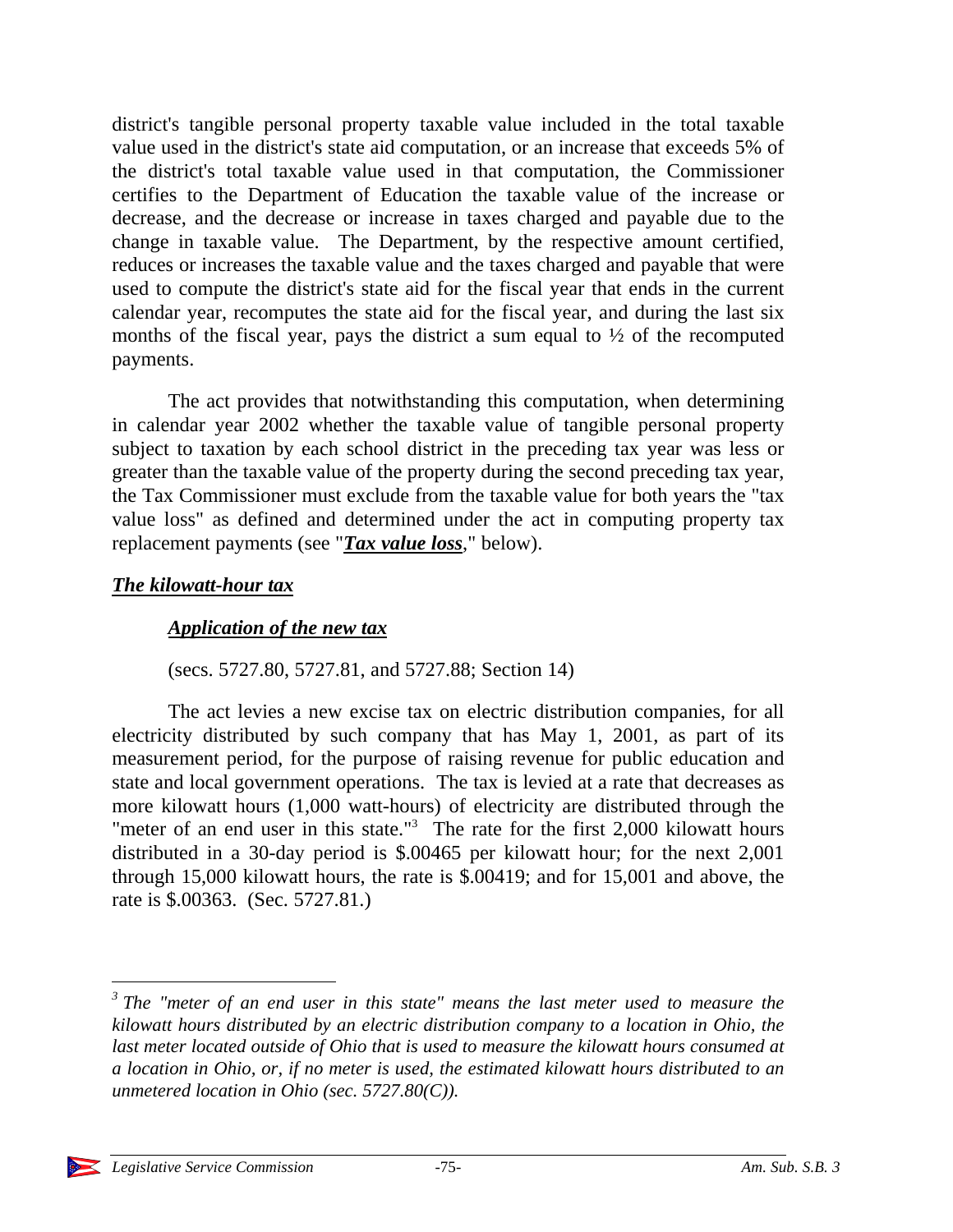The act defines an "electric distribution company" as either (1) a person, including a political subdivision of the state, that distributes electricity through a meter of an end user in this state (this includes a municipal electric utility), or (2) the end user of electricity in Ohio, if the end user obtains electricity that is not distributed or transmitted to the end user by an electric distribution company that is required to remit the kilowatt-hour  $tax$ .<sup>4</sup> An "electric distribution company" does not include the end user of electricity in Ohio who self-generates electricity that is used directly by that end user on the same site that the electricity is generated. (Sec.  $5727.80(A)$ .)

The tax for distribution for less than a 30-day period is calculated by dividing the days in the measurement period into the total kilowatt hours measured during the measurement period to obtain a daily average usage. The tax must be determined by obtaining the sum of  $(1)$ ,  $(2)$ , and  $(3)$  and multiplying that amount by the number of days in the measurement period:

(1) Multiplying \$0.00465 per kilowatt hour for the first 67 kilowatt hours distributed using a daily average;

(2) Multiplying \$0.00419 for the next 68 to 500 kilowatt hours distributed using a daily average;

(3) Multiplying \$0.00363 for the remaining kilowatt hours distributed using a daily average.

Only the distribution of electricity through a meter of an end user in this state may be used by the electric distribution company to compute the amount or estimated amount of tax due. In the event a meter is not actually read for a measurement period, the estimated kilowatt hours distributed by an electric distribution company to collect its distribution charges may be used. (Sec. 5727.81(A).)

Except where a self-assessing purchaser is involved (see "*Self-assessing purchasers*," below), an electric distribution company must pay the kilowatt-hour tax in all of the following circumstances:

(1) The electricity is distributed by the company through a meter of an end user in Ohio;

*<sup>4</sup> Under the act, a "municipal electric utility" means a municipal corporation that owns or operates a system for the distribution of electricity (sec. 5727.80(E)).*



-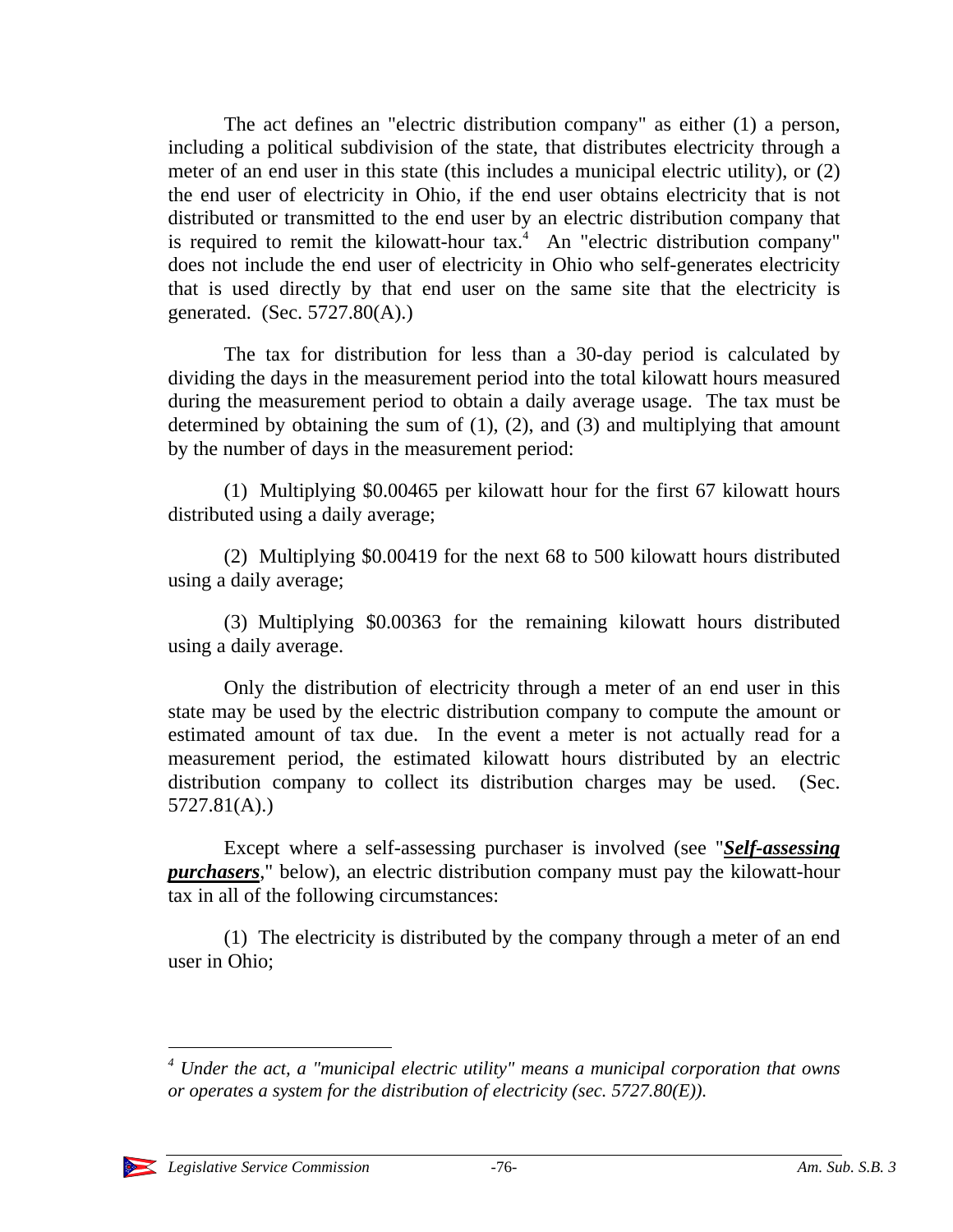(2) The company is distributing electricity through a meter located in another state, but the electricity is consumed in Ohio in the manner prescribed by the Tax Commissioner;

(3) The company is distributing electricity in Ohio without the use of a meter, but the electricity is consumed in this state as estimated and in the manner prescribed by the Tax Commissioner. (Sec. 5727.81(B).)

The act authorizes the Tax Commissioner to administer the tax and adopt such rules as are necessary for its administration. Upon request of the Commissioner, the Public Utilities Commission (PUCO) must provide assistance by furnishing information regarding any electric distribution company that is subject to regulation by the PUCO. (Sec. 5727.88.)

### *Self-assessing purchasers*

(secs.  $5727.80(G)$  and (I) and  $5727.81(C)$ )

*Tax rate for self-assessing purchasers*. The act allows certain electricity purchasers, defined as self-assessing purchasers, to elect to self-assess the kilowatt-hour tax and pay it directly to the Treasurer of State, rather than having their electric distribution company pay the tax. A "self-assessing purchaser" is a commercial or industrial purchaser that receives electricity through a meter of an end user in Ohio and consumes, over the course of the previous calendar year, more than 120 million kilowatt hours of electricity. A self-assessing purchaser pays the excise tax at the rate of \$.00075 per kilowatt hour and 4% of the total price of electricity delivered through a meter of an end user in Ohio.<sup>5</sup> (Sec. 5727.81(C)(1).)

If the electric distribution company serving the self-assessing purchaser is a municipal electric utility, and the purchaser is within the municipal corporation's corporate limits, the self-assessing purchaser pays the kilowatt-hour tax to the municipality's general fund. Upon paying the tax to the Treasurer of State or municipality, the self-assessing purchaser is not required to pay the excise tax to the electric distribution company from which its electricity is delivered.

*Adjustment to the 4% of total price tax rate*. The act requires that the 4% of total price portion of the kilowatt-hour tax paid by self-assessing purchasers be adjusted in December 2001 and June 2002, and then yearly in June through 2007.

 $\overline{a}$ 

<sup>&</sup>lt;sup>5</sup> The act states in Section 15 that the intent of the self-assessing tax provision is to craft *a revenue neutral solution for all customer classes, with any margin of error being resolved in favor of residential customers.*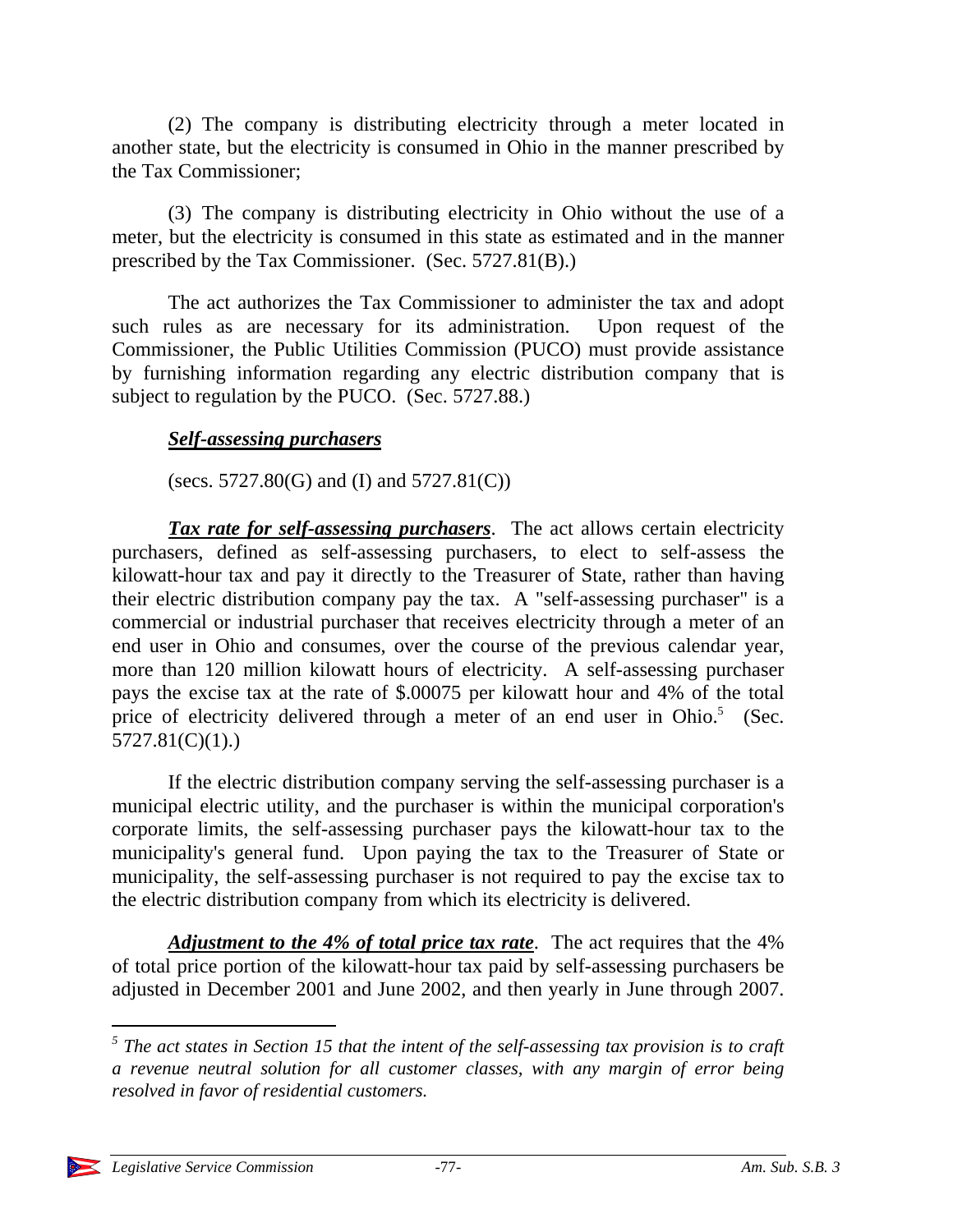On or before December 10, 2001, the Tax Commissioner is required to calculate the "six month revenue differential for self-assessing purchasers" to use as a benchmark for determining whether to increase or reduce the 4% tax rate. The six month revenue differential is \$31,650,000 minus the amount of tax paid by all self-assessing purchasers for the six-month period ending in the month prior to the date of the calculation. If the six month revenue differential is greater than \$500,000, the Commissioner must increase the percentage of total price tax rate to be charged for the six-month period beginning in the month following that in which the calculation is done. The new tax rate is the rate in effect during the current period multiplied by the sum of one plus the product of (1) a fraction, the numerator of which is the six month revenue differential multiplied by two and the denominator of which is the amount paid during the period by all self-assessing purchasers on the percentage of total price basis and (2) a fraction, the numerator of which is total kilowatt hours consumed during the period by self-assessing purchasers and the denominator of which is 11,025,000,000. (Secs. 5727.80(H) and  $5727.81(C)(1)(b)$ .)

If the six month revenue differential is less than negative \$500,000, the Tax Commissioner must decrease the percentage of total price tax rate to be charged for the six-month period beginning in the month following that in which the calculation is made. The new tax rate will be the rate in effect during the current period multiplied by the sum of one plus the product of (1) a fraction, the numerator of which is the six month revenue differential multiplied by two and the denominator of which is the amount paid during the period by all self-assessing purchasers on the percentage of total price basis and (2) a fraction, the numerator of which is 11,025,000,000 and the denominator of which is total kilowatt hours consumed during the period by self-assessing purchasers. (Sec.  $5727.81(C)(1)(b)$ .)

On or before June 10, 2002, the Tax Commissioner again calculates the six month revenue differential, but increases or decreases the percentage of total price tax rate to be charged for the 12-month period beginning in the month following that in which the calculation is made. The rate is calculated in the same manner, and using the same fractions, as for the rate determined on or before December 10, 2001, but the six month revenue differential is not multiplied by two because the new rate will cover a 12-month period. (Sec.  $5727.81(C)(1)(c)$ .)

On or before June 10, 2003, 2004, 2005, 2006, and 2007, the Tax Commissioner must calculate the "twelve month revenue differential for selfassessing purchasers" under the act. The twelve month revenue differential is \$63,300,000 minus the amount of tax paid by all self-assessing purchasers for the 12-month period ending in the month prior to the date of the calculation. (Secs. 5727.80(I) and 5727.81(C)(1)(d).)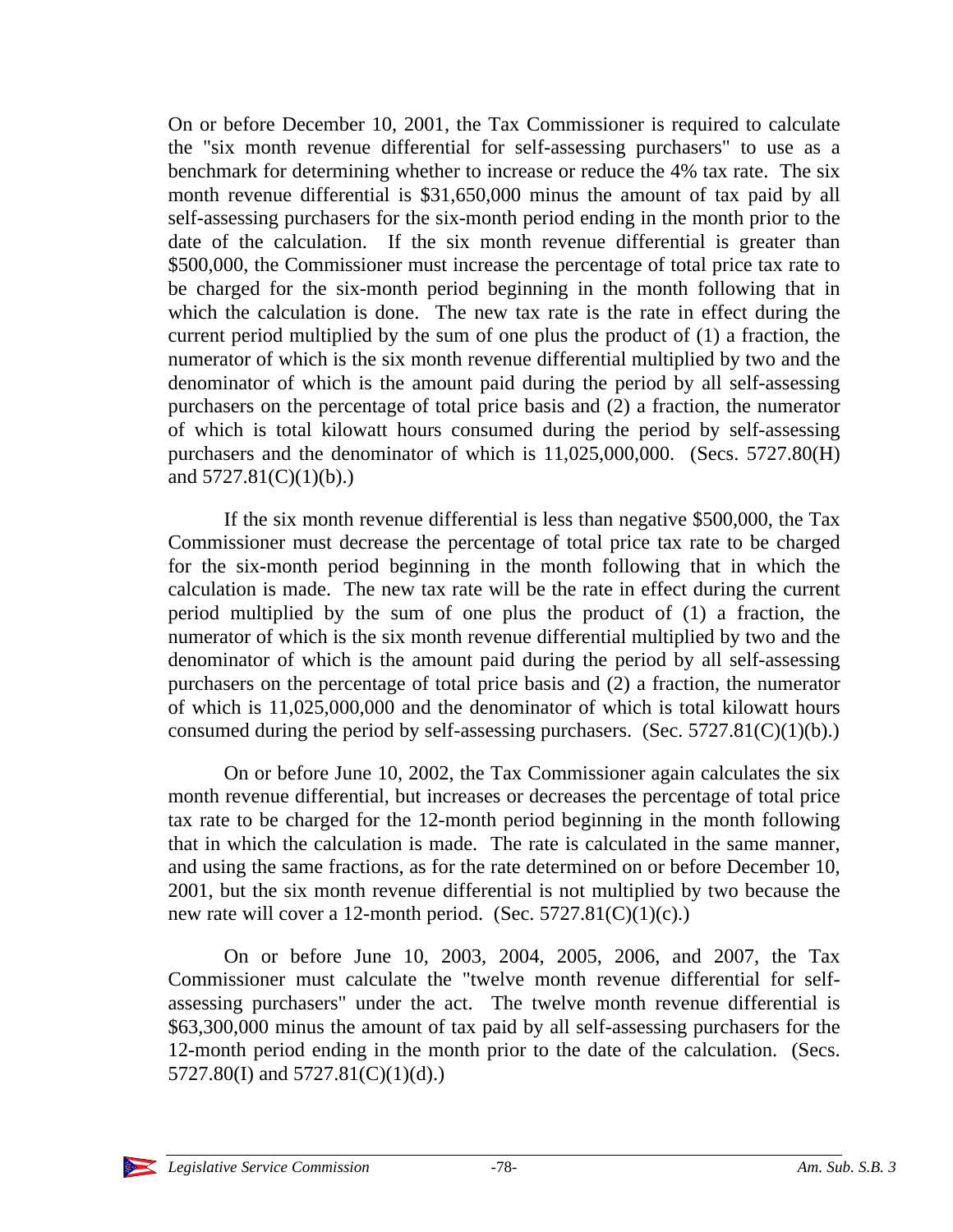If the twelve month revenue differential is greater than \$1,000,000, the Tax Commissioner must increase the percentage of total price tax rate to be charged for the 12-month period beginning in the month following that in which the calculation is made. If the revenue differential is less than negative \$1,000,000, the Commissioner must decrease the percentage of total price tax rate to be charged for the 12-month period beginning in the month following that in which the calculation is made. The rate calculated in 2007 becomes the permanent tax rate. (Sec.  $5727.81(C)(1)(d)$ .)

Regardless of whether the twelve month revenue differential calls for an increase or a decrease in the percentage of total price tax rate, in each year, the new tax rate will be the rate in effect during the current period multiplied by the sum of one plus a fraction, the numerator of which is the twelve month revenue differential and the denominator of which is the amount paid during the period by all self-assessing purchasers on the percentage of total price basis. (Sec.  $5727.81(C)(1)(d)$ .)

*Registration*. Application for registration as a self-assessing purchaser must be made on a form prescribed by the Tax Commissioner. At the time of making the application and by May 1 of each year, excluding May 1, 2000, a selfassessing purchaser must pay a fee of \$500 to the Treasurer of State for deposit in the state treasury to the credit of the Kilowatt Hour Excise Tax Administration Fund, which is created by the act. Money in this Fund must be used to defray the Tax Commissioner's cost in administering the kilowatt-hour tax owed by selfassessing purchasers.

After the application for registration is approved by the Tax Commissioner, the registration remains in effect until canceled by the registrant upon written notification to the Commissioner of the election to pay the tax to the electric distribution company, or by the Commissioner if the registrant fails to pay the selfassessed tax or \$500 fee, or to meet the qualifications to be a self-assessing purchaser. The Commissioner must give written notice to the electric distribution company from which electricity is delivered to a self-assessing purchaser of the purchaser's self-assessing status, and that electric distribution company is relieved of the obligation to pay the tax for electricity distributed to that self-assessing purchaser until it is notified by the Commissioner that the self-assessing purchaser's registration is canceled. Within 15 days of notification of the canceled registration, the electric distribution company is responsible for payment of the kilowatt-hour tax (at the non-self-assessment rates discussed in "*Application of the new tax*," above) on electricity distributed to a canceled self-assessing purchaser. A self-assessing purchaser with a canceled registration must file a report and remit the kilowatt-hour tax at the non-self-assessment rates on all electricity it receives for any measurement period prior to the tax being reported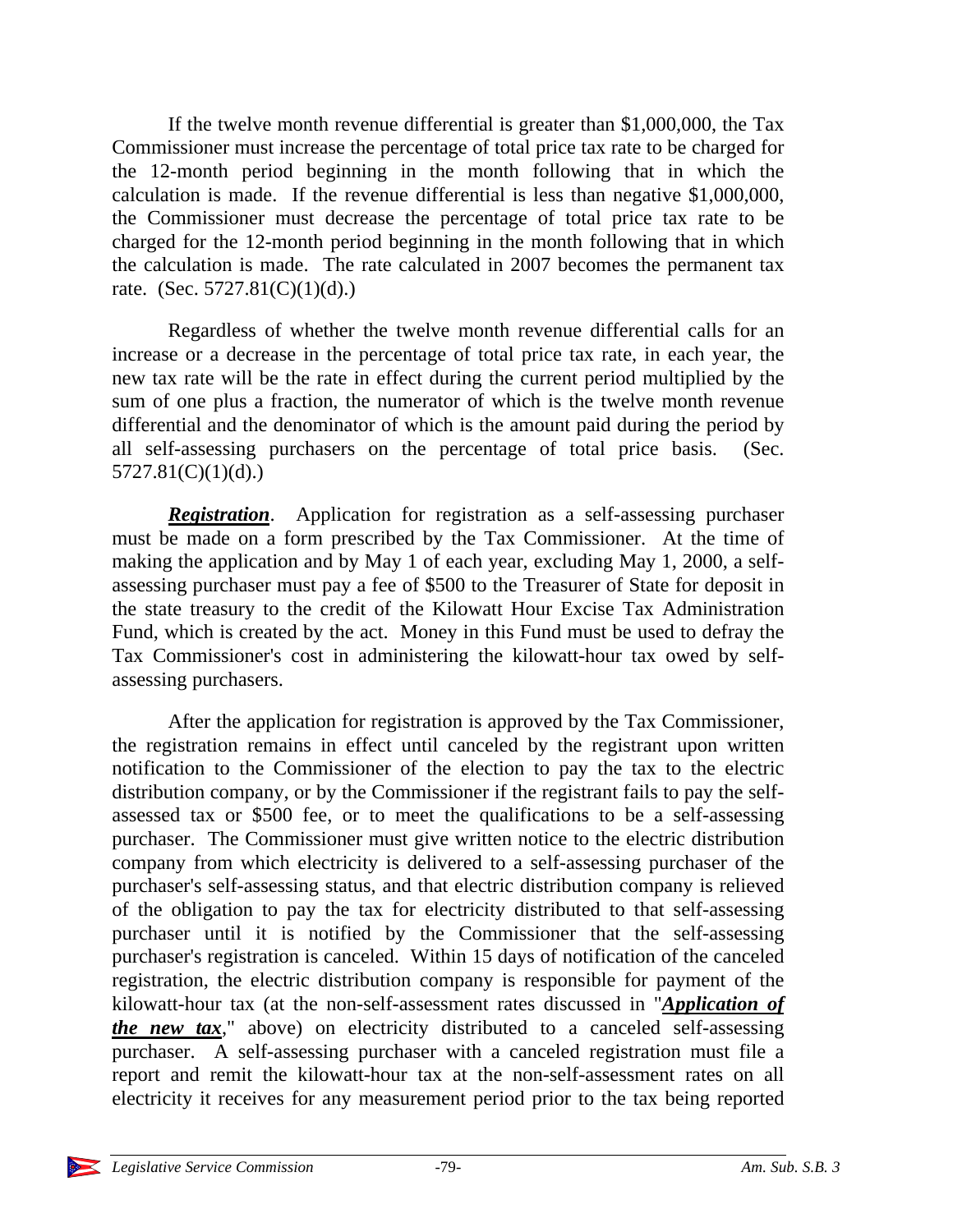and paid by the electric distribution company. A self-assessing purchaser whose registration is canceled by the Commissioner is not eligible to register as a selfassessing purchaser for two years after the registration is canceled. (Sec. 5727.81(C)(2).)

## *Exemptions from the tax*

(secs. 5727.80(F) and 5727.81(D))

The kilowatt-hour tax does not apply to the distribution of any electricity distributed to the federal government, to an end user located at a federal facility that uses electricity for the enrichment of uranium, or to an end user who for any day is a "qualified end user." A "qualified end user" means an end user of electricity that uses more than 3,000,000 kilowatt hours of electricity at one manufacturing location in this state for a calendar day for use in a manufacturing process that features an electrochemical reaction in which electrons from direct current electricity remain a part of the product being manufactured.

# *Payment of the kilowatt-hour tax*

(secs. 113.061, 5727.82, and 5727.83)

*Filing a return*. Except where an end user is a qualified end user (see "*Reports by qualified end users*," below), an electric distribution company must pay the kilowatt-hour tax to the Treasurer of State by the 20th day of each month. A company must file with the Treasurer a return as prescribed by the Tax Commissioner and make payment of the full amount of tax due for the preceding month. The first payment of this tax must be made on or before June 20, 2001.

If the electric distribution company required to pay the kilowatt-hour tax is a municipal electric utility, it may retain in its general fund that portion of the tax on the kilowatt hours distributed to end users located within the boundaries of the municipal corporation. But the municipal electric utility must pay to the Treasurer of State the tax due on any kilowatt hours distributed to end users located outside the boundaries of the municipal corporation. (Sec. 5727.82(A).)

A self-assessing purchaser that pays the kilowatt-hour tax directly to the Treasurer of State also must file a return with the Treasurer by the 20th day of each month and make payment of the full amount of the tax due for the preceding month.

As prescribed by the Tax Commissioner, the return must be signed by the company or self-assessing purchaser required to file it, or the company's or purchaser's authorized employee, officer, or agent. The Treasurer must mark on

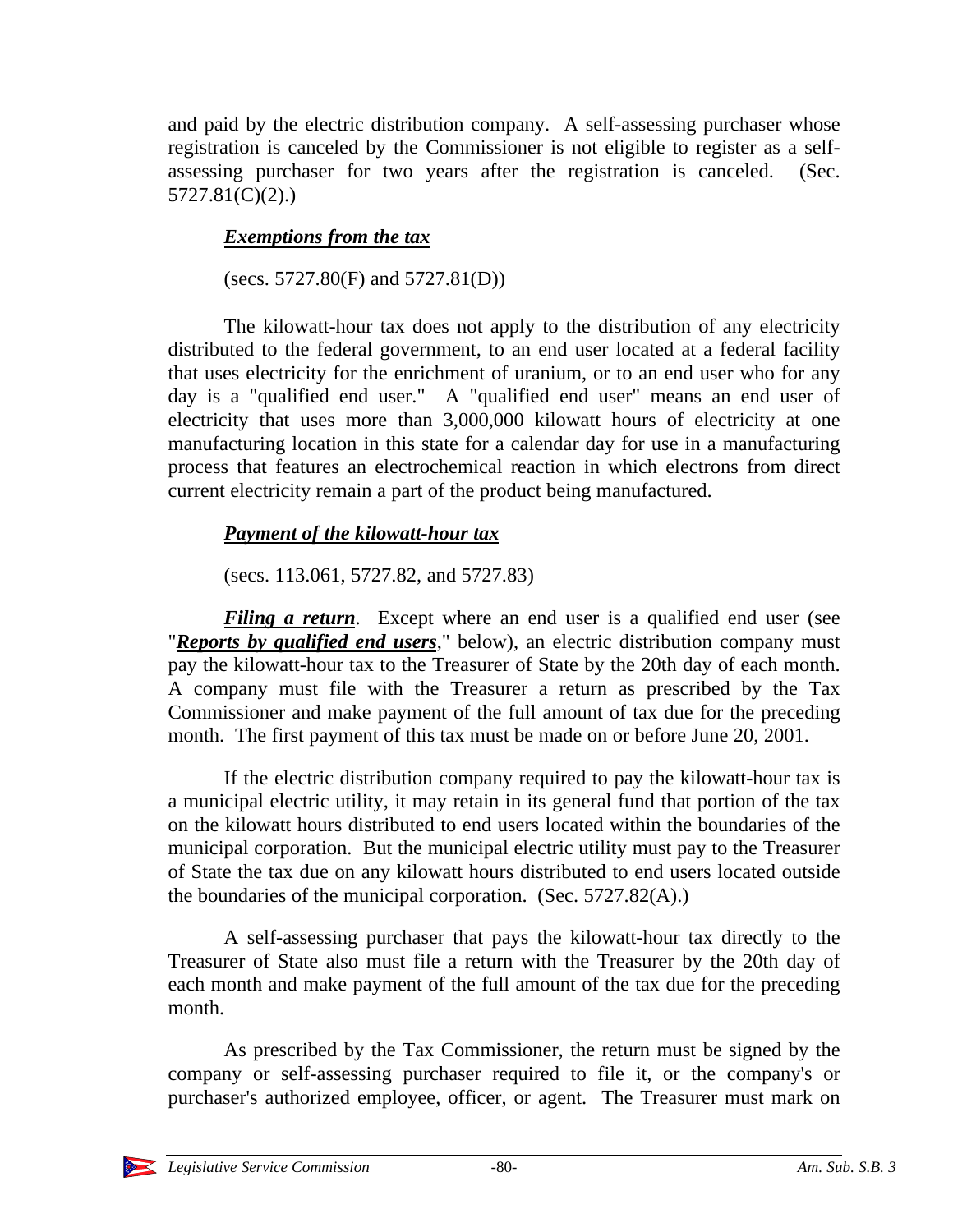the return the date it was received and indicate payment or nonpayment of the tax shown to be due on the return, and immediately transmit it to the Tax Commissioner. A return is deemed filed when received by the Treasurer. (Sec. 5727.82(A).)

Any electric distribution company or self-assessing purchaser that is required to file a return and fails to file it and pay the tax within the period prescribed must pay an additional charge of \$50 or 10% of the tax required to be paid for the reporting period, whichever is greater. The Tax Commissioner may collect the additional charge by assessment (see "*Assessments for failure to file a return or pay the tax, interest, or charges*," below). The Commissioner may abate all or a portion of the additional charge and adopt rules governing such abatements. (Sec. 5727.82(B).)

If any tax due is not paid timely, the electric distribution company or selfassessing purchaser liable for the tax must pay interest, calculated at the federal short-term rate determined each year by the Tax Commissioner, from the date the tax payment was due to the date of payment or to the date an assessment is issued, whichever occurs first.<sup>6</sup> Interest must be paid in the same manner as the tax, and the Commissioner may collect the interest by assessment. (Sec. 5727.82(C).)

*Reports by qualified end users*. Since the kilowatt-hour tax does not apply to electricity distributed to end users for days the end user is a qualified end user, a modified tax payment schedule applies with respect to them. Not later than the tenth day of each month, a qualified end user must report in writing to the electric distribution company that distributes electricity to the end user the non-taxable kilowatt hours that were consumed (as a qualified end user) for the prior month and the number of days, if any, on which the end user was not a qualified end user. For each calendar day the end user was not a qualified end user, the end user is required to report in writing to the electric distribution company the number of kilowatt hours used on that day, and the electric distribution company must pay the kilowatt-hour tax on each kilowatt hour that was not distributed to a qualified end user. The company may rely in good faith on a qualified end user's report filed in accordance with this provision, and if it is determined that the end user was not a qualified end user for any calendar day or the quantity of electricity used by the qualified end user was overstated, the Tax Commissioner must assess and collect any kilowatt-hour tax directly from the qualified end user. As requested by the Commissioner, each end user reporting to an electric distribution company that

 *6 On October 15, 1998, the Tax Commissioner determined that the interest rate for 1999 is 8% per annum.*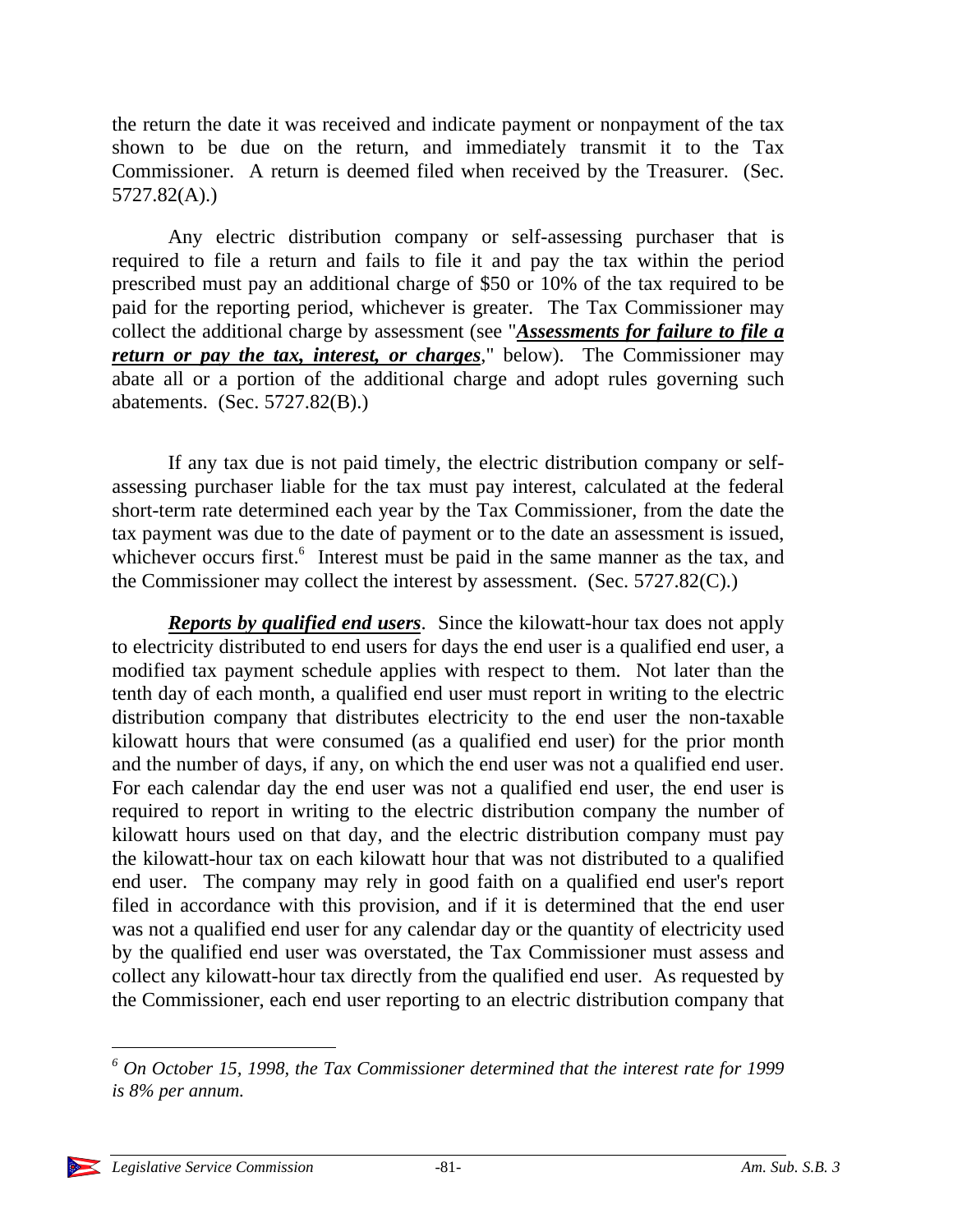it is a qualified end user must provide documentation that establishes the daily volume of electricity it consumed. (Sec. 5727.82(D).)

*Filing by electronic funds transfer*. Under the act, an electric distribution company or self-assessing purchaser must remit each monthly tax payment by electronic funds transfer. The Tax Commissioner must notify each electric distribution company and self-assessing purchaser of this obligation, maintain an updated list of those companies and purchasers, and timely certify to the Treasurer of State the list and any additions thereto or deletions therefrom. Failure by the Commissioner to notify a company or self-assessing purchaser to remit taxes by electronic funds transfer does not relieve the company or purchaser of its obligation to remit taxes in that manner. (Sec. 5727.83(A).)

An electric distribution company or self-assessing purchaser required to remit payments in this manner must remit them to the Treasurer of State on or before the 20th day of each month in the manner prescribed by rules adopted by the Treasurer under existing law that governs the acceptable modes of electronic funds transfer. The payment of taxes by electronic funds transfer does not affect a company's or purchaser's obligation to file the monthly return. (Secs. 113.061 and 5727.83(B).)

An electric distribution company or self-assessing purchaser required to remit taxes by electronic funds transfer may apply to the Treasurer of State in the manner prescribed by the Treasurer to be excused from that requirement. The Treasurer may excuse the company or purchaser from remittance by that method for good cause shown for the period of time requested by the company or for a portion of that period. The Treasurer must notify the Tax Commissioner and the company or purchaser of the Treasurer's decision as soon as is practicable. (Sec. 5727.83(C).)

If an electric distribution company or self-assessing purchaser required to remit taxes by electronic funds transfer remits those taxes by some means other than by that method, and the Treasurer of State determines that the failure was not due to reasonable cause or was due to willful neglect, the Treasurer must notify the Tax Commissioner of the failure and provide the Commissioner with any information used in making that determination. The Commissioner may collect an additional charge, by assessment, that is equal to 5% of the amount of the taxes required to be paid by electronic funds transfer, not exceeding \$5,000. The charge assessed is in addition to any other penalty or charge imposed under the kilowatthour tax law, and must be considered as revenue arising from the tax. The Commissioner may abate all or a portion of the charge and may adopt rules governing such abatements.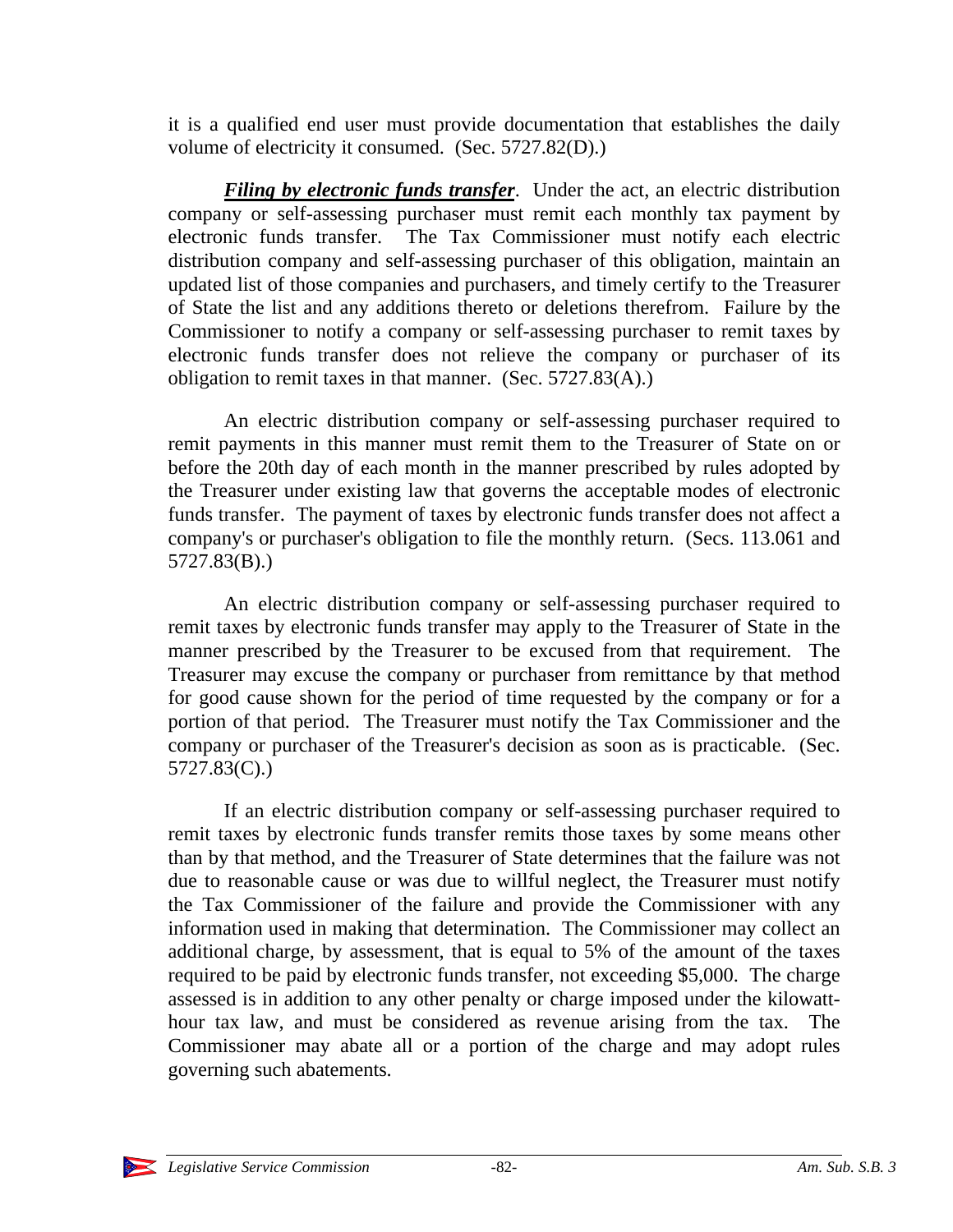No additional charge may be assessed under this provision against an electric distribution company or self-assessing purchaser that has been notified of its obligation to remit taxes by electronic funds transfer and that remits its first two tax payments after notification by some means other than electronic funds transfer. The additional charge may be assessed upon the remittance of any subsequent tax payment that the company or purchaser remits by some means other than electronic funds transfer. (Sec. 5727.83(D).)

### *School District and Local Government Property Tax Replacement Funds*

(secs. 5727.84(A) and (B) and 5727.85(A))

The act requires that all money arising from the kilowatt-hour tax be credited to various funds, as follows:

(1) 59.976% of the tax, plus the amount of the "state education aid offset," must be credited to the General Revenue Fund (GRF);

(2) 2.646% must be credited to the Local Government Fund;

(3) .378% must be credited to the Local Government Revenue Assistance Fund;

(4) 11.1% of the tax must be credited to the Local Government Property Tax Replacement Fund, created in the state treasury by the act for the purpose of making property tax replacement payments to local governments (see "*Property tax replacement payments*," below);

(5) 25.9% of the tax, less an amount equal to the "state education aid offset," must be credited to the School District Property Tax Replacement Fund, created in the state treasury by the act for the purpose of making property tax replacement payments to school districts and joint vocational school districts. (Sec. 5727.84(B).)

The "state education aid offset" is deposited in the GRF. It represents the additional money paid by the state to school districts through the Foundation Formula attributable to the act's reduced tangible personal property assessment rates. The offset is determined by the Department of Education and is the amount by which state education aid computed for school districts for the current fiscal year **exceeds** the amount of state education aid that would be computed for the current fiscal year if the district's adjusted total taxable value included the tax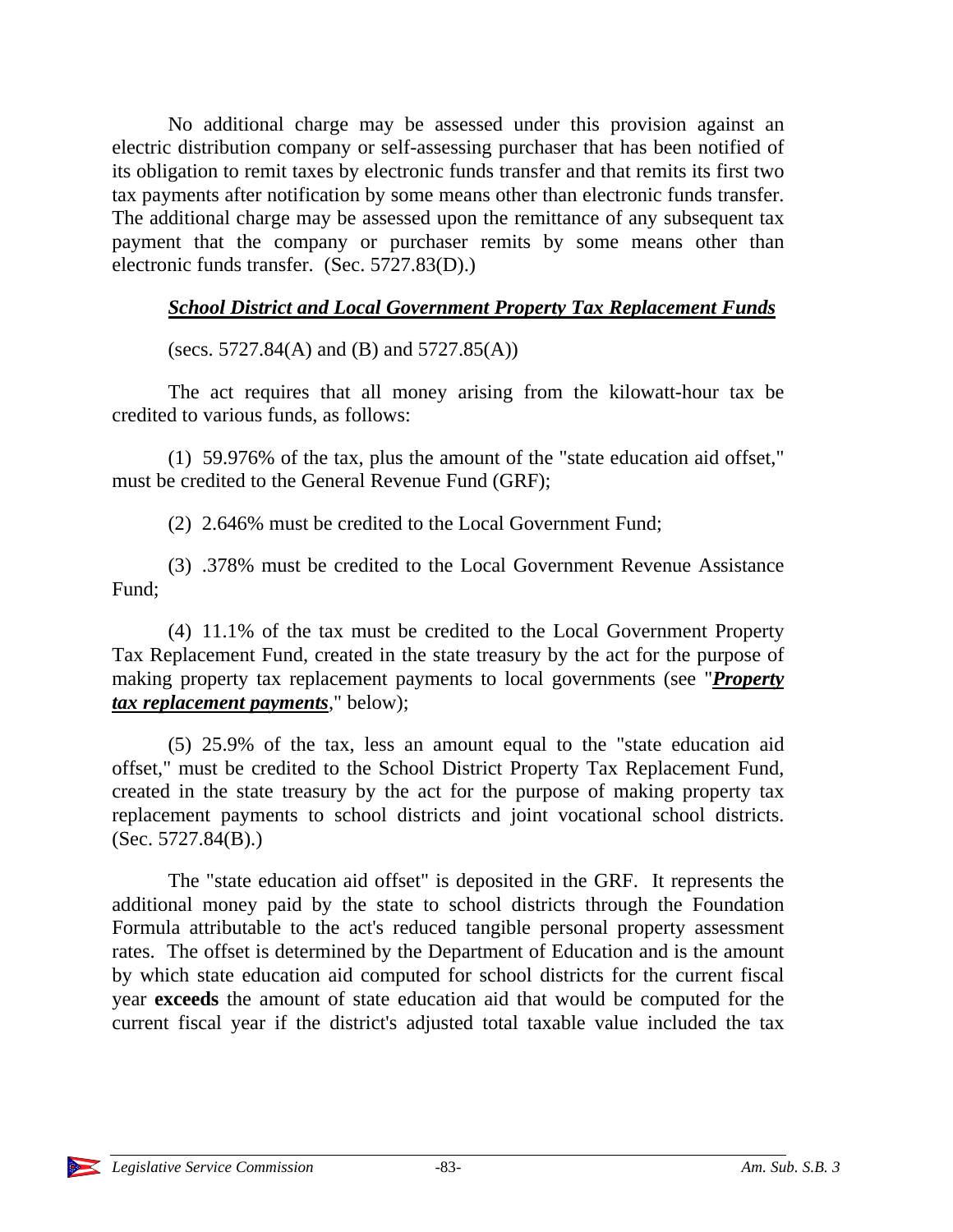value loss certified by the Tax Commissioner (see "*Tax value loss*," below).<sup>7</sup> The Department certifies the state education aid offset to the Director of Budget and Management. (Sec. 5727.85(A).)

Beginning in the fiscal year in which property tax replacement payments are required to be made, if the revenue arising from the kilowatt-hour tax is less than \$552 million, the amount credited to the GRF under (1), above, must be reduced by the amount necessary to credit to the funds in (2) through (5) the amount each fund would have received if the kilowatt-hour tax did raise \$552 million for that fiscal year. The Tax Commissioner must certify to the Director the amounts that are so credited. (Sec.  $5727.84(B)(6)$ .)

#### *Assessments for failure to file a return or pay the tax, interest, or charges*

(secs. 5727.89 and 5727.90)

*Assessment procedure*. The act permits the Tax Commissioner to make an assessment, based on any information in the Commissioner's possession, against any electric distribution company, self-assessing purchaser, or qualified end user that fails to file a return or pay any tax, interest, or additional charge required by the kilowatt-hour tax. A 15% penalty must be added to all amounts assessed. The Commissioner may adopt rules providing for the remission of penalties.

When information in the possession of the Commissioner indicates that a person liable for the tax has not paid it in full, the Commissioner may audit a representative sample of the person's business and may issue an assessment based on the audit. The Commissioner must give the person a written assessment notice by personal service or certified mail.

The Commissioner may issue an assessment for which the kilowatt-hour tax was due and unpaid on the date the person was informed by an agent of the Commissioner of an investigation or audit of the person. Any payment of the tax for the period covered by the assessment, after the person is so informed, must be credited against the assessment. (Sec. 5727.89(A).)

Unless the party assessed files with the Tax Commissioner within 30 days after service of the notice of assessment, either personally or by certified mail, a

*<sup>7</sup> Under the act, "state education aid" means the sum of the state basic aid and state special education aid amounts computed for a school district under the school foundation program law (sec. 3317.022, not in the act). "Adjusted total taxable value" has the same meaning as in the school foundation program law (sec. 3317.02, not in the act).*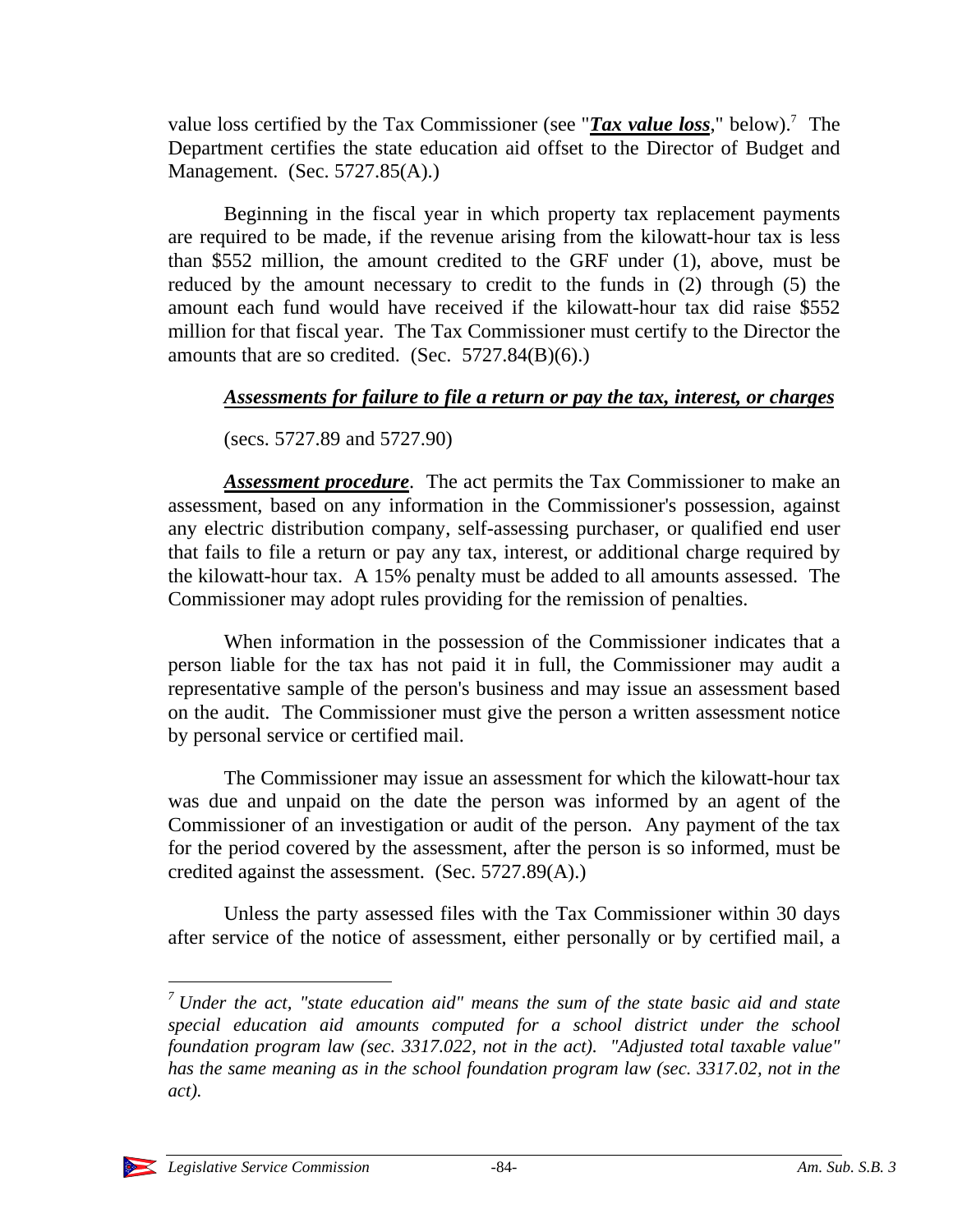written petition for reassessment signed by the party assessed or the party's authorized agent having knowledge of the facts, the assessment is final and the amount of the assessment is due and payable. The petition must indicate the objections of the party assessed, but additional objections may be raised in writing prior to the date shown on the final determination of the Commissioner. The Commissioner must grant the petitioner a hearing on the petition, unless waived by the petitioner. (Sec.  $5727.89(B)$ .)

The Commissioner may make any correction to the assessment that the Commissioner finds proper and must issue a final determination thereon. The Commissioner is required to serve a copy of the final determination on the petitioner either by personal service or certified mail, and the Commissioner's decision in the matter is final, subject to existing law regarding appeals from final determinations of the Commissioner. (Sec. 5727.89(C).)

After an assessment becomes final, if any portion of it, including accrued interest, remains unpaid, a certified copy of the Commissioner's entry making the assessment final may be filed in the office of the common pleas court clerk in the county in which the party assessed resides or in which the party's business is conducted. If the party assessed maintains no place of business in Ohio and is not a resident of Ohio, the certified copy of the entry may be filed in the office of the Clerk of the Court of Common Pleas of Franklin County.

The clerk, immediately upon the filing of the entry, must enter a judgment for the state against the person assessed in the amount shown on the entry. The judgment may be filed by the clerk in a loose-leaf book entitled "Special Judgments for the Kilowatt-Hour Tax," and has the same effect as other judgments. Execution issues upon the judgment at the request of the Tax Commissioner, and all laws applicable to sales on execution apply to sales made under the judgment (execution of judgments against property is regulated by R.C. Chapter 2329.).

The portion of the assessment not paid within 30 days after the day it was issued bears interest at the federal short-term rate from the day the Commissioner issues the assessment until the day the assessment is paid. Interest must be paid in the same manner as the tax and may be collected by the issuance of an assessment. (Sec. 5727.89(D).)

*Jeopardy assessments*. If the Tax Commissioner believes that collection of the kilowatt-hour tax will be jeopardized unless proceedings to collect or secure collection of the tax are instituted without delay, the Commissioner may issue a jeopardy assessment against the electric distribution company, self-assessing purchaser, or qualified end user liable for the tax. Upon issuance of the jeopardy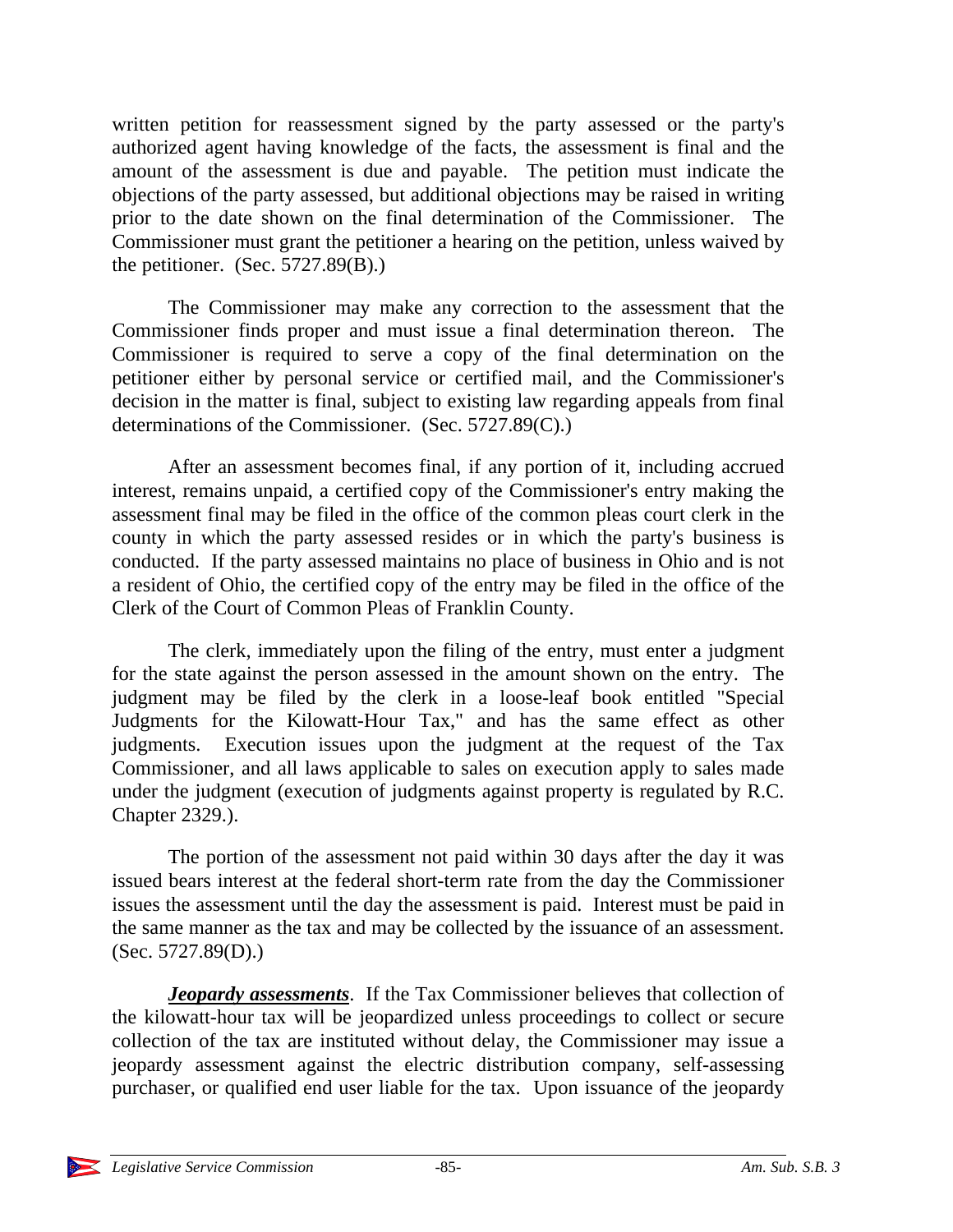assessment, the Commissioner immediately must file a certified copy of the entry making the assessment final with the common pleas court clerk in the manner prescribed above for final assessments. Notice of the jeopardy assessment must be served on the party assessed or the party's legal representative within five days of the filing of the entry with the clerk. The total amount assessed is immediately due and payable, unless the party assessed files a petition for reassessment and provides security in a form satisfactory to the Commissioner and in an amount sufficient to satisfy the unpaid balance of the assessment. Full or partial payment of the assessment does not prejudice the Commissioner's consideration of the petition for reassessment. (Sec. 5727.89(E).)

All money collected by the Tax Commissioner by assessment must be paid to the Treasurer of State, and when paid must be considered as revenue arising from the kilowatt-hour tax. (Sec. 5727.89(F).)

*Limitation on assessments*. The Tax Commissioner is prohibited from making an assessment for the kilowatt-hour tax more than four years after the date on which the return for the period assessed was due or filed, whichever date is later. This prohibition does not bar an assessment when the party assessed failed to file a return or knowingly filed a false or fraudulent return, or the party assessed and the Commissioner waived the time limitation in writing. (Sec. 5727.90.)

### *Tax refunds*

(secs. 5703.052, 5703.053, and 5727.91)

Under the act, the Treasurer of State is required to refund any amount of the kilowatt-hour tax paid that was paid illegally or erroneously, or paid on an illegal or erroneous assessment. An electric distribution company or self-assessing purchaser must file an application for a refund with the Tax Commissioner on a form prescribed by the Commissioner, within fours years of the illegal or erroneous tax payment.

Upon the filing of the application, the Commissioner must determine the amount of refund due and certify that amount to the Director of Budget and Management and the Treasurer of State for payment from the existing Tax Refund Fund. If the application for refund is for taxes paid on an illegal or erroneous assessment, the Commissioner must include in the certified amount interest calculated at the federal short-term rate, from the date of overpayment to the date of the Commissioner's certification. (Secs. 5703.052 and 5727.91(A).)

If an electric distribution company entitled to a refund of taxes is indebted to the state for any tax or fee administered by the Tax Commissioner that is paid to the state, or for any charge, penalty, or interest arising from that tax or fee, the

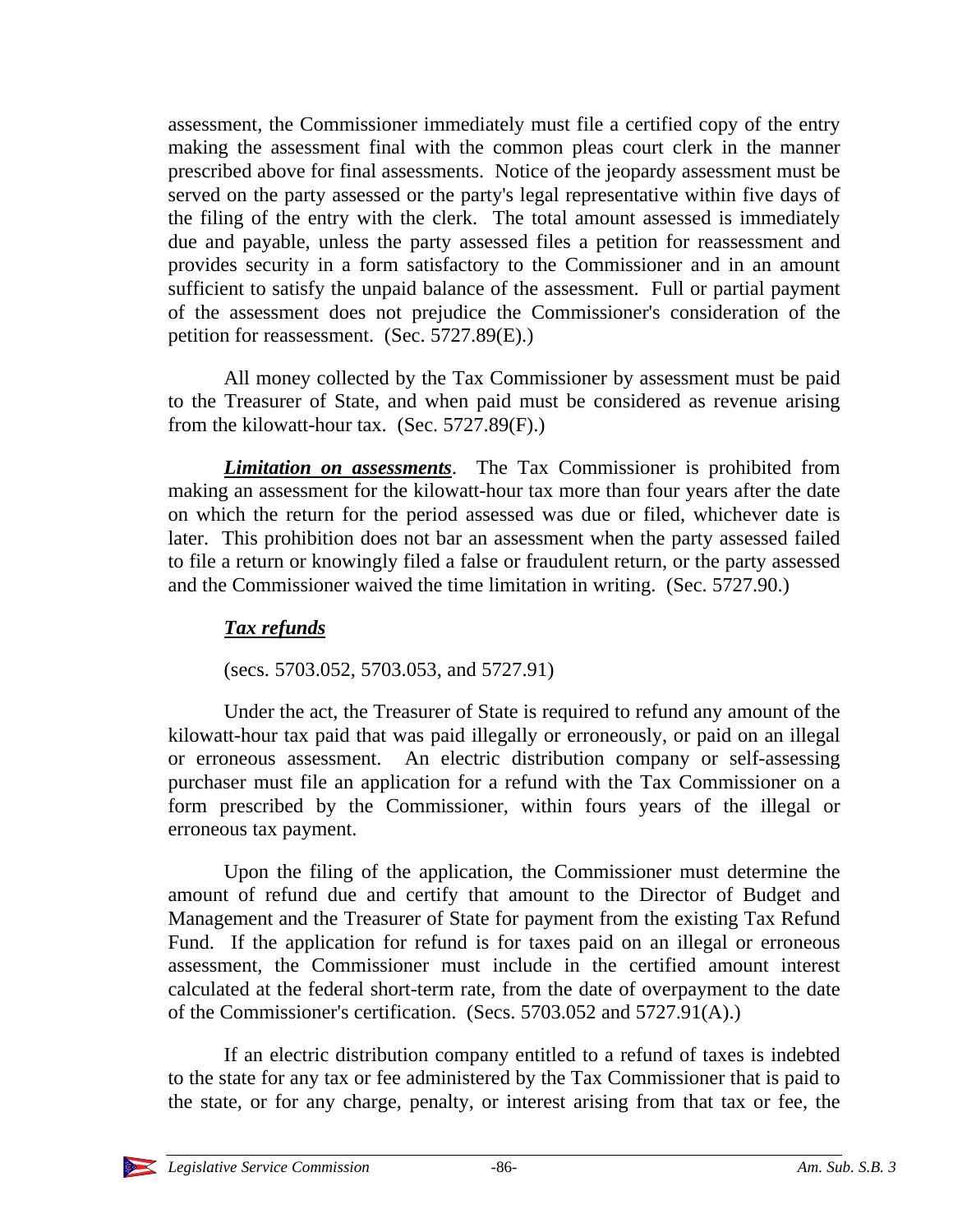amount refundable may be applied in satisfaction of the debt. If the amount refundable is less than the amount of the debt, it may be applied in partial satisfaction of the debt. If the amount refundable is greater than the amount of the debt, the amount remaining after satisfaction of the debt must be refunded. If the company has more than one such debt, any debt arising from failure to file or pay the state sales tax or the state income tax must be satisfied first. The refund provision of the act applies only to debts that have become final. (Sec. 5727.91(B).)

An electric distribution company that can substantiate to the Commissioner that the kilowatt-hour tax was paid on electricity distributed via wires and consumed at a location outside Ohio may claim a refund by filing an application for it within the four-year refund period. (Sec. 5727.91(C).)

Before a refund is issued, an electric distribution company must certify, as prescribed by the Tax Commissioner, that it either did not include the kilowatthour tax in its distribution charge to an electric customer upon which a refund of the tax is claimed, or it has refunded or credited to the electric customer the excess distribution charge related to the tax that was erroneously included in the electric customer's distribution charge. (Sec. 5727.91(D).)

### *Record-keeping requirements*

(sec. 5727.92)

Every person liable for the kilowatt-hour tax must keep complete and accurate records of all electric distributions and other records as required by the Tax Commissioner. The records must be preserved for four years after the return for the taxes to which the records pertain is due or filed, whichever is later. The records must be available for inspection by the Tax Commissioner or the Commissioner's authorized agent, upon request of the Commissioner or agent.

### *Mandatory registration with the Tax Commissioner*

(sec. 5727.93; Section 14)

The act prohibits a person from distributing electricity to a meter of an end user in this state if the person is not registered with the Tax Commissioner as an electric distribution company before May 1, 2001. Each person required to register must do so prior to distributing electricity. The Commissioner must prescribe the form of the registration application, assign an identification number to each registration, and notify the registrant of that number. The registration remains in effect until canceled in writing by the registrant upon the cessation of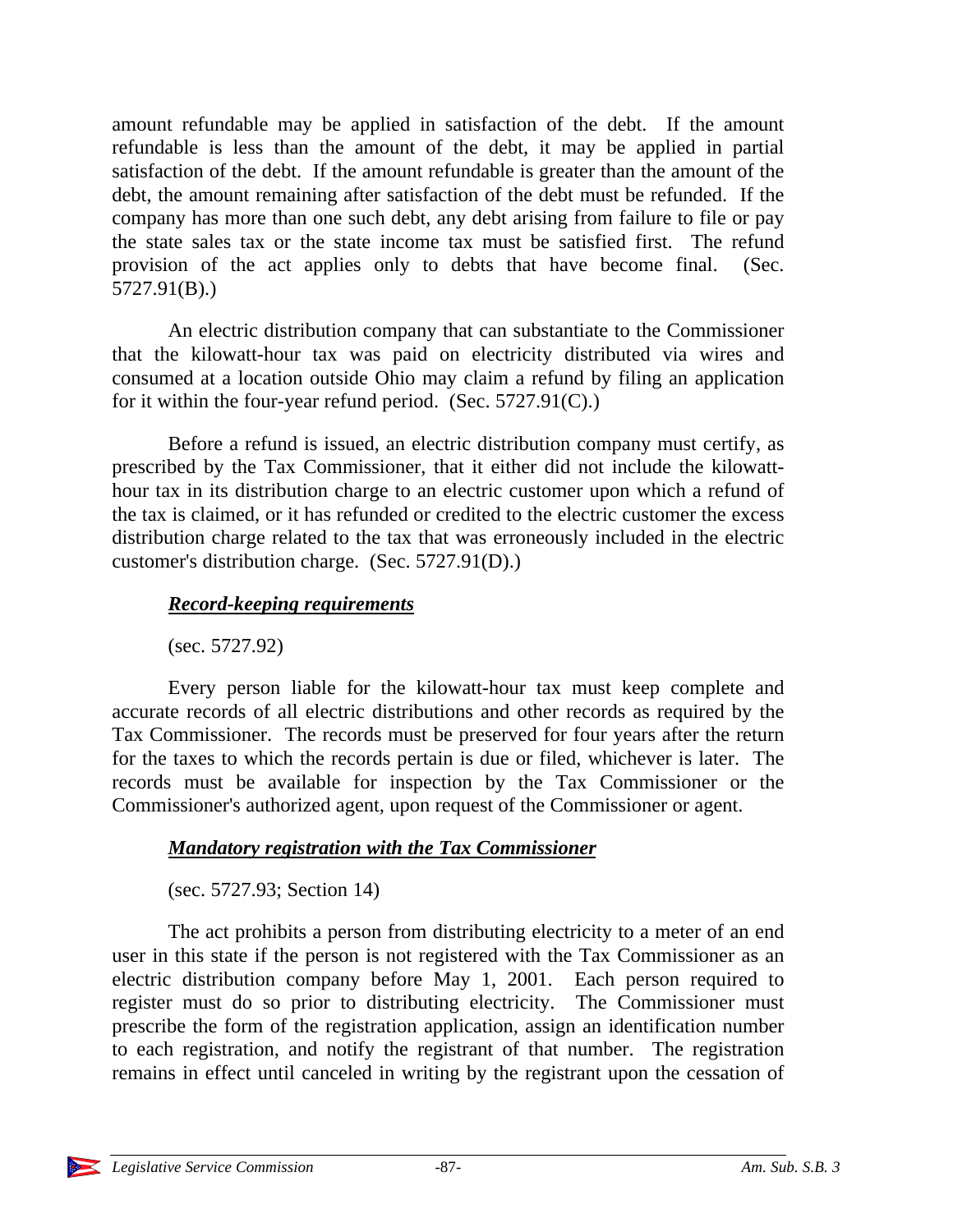distributing electricity to a meter of an end user in this state, or until such registration is denied, revoked, or canceled by the Commissioner.

A registration may be revoked or canceled by the Commissioner in accordance with the Administrative Procedure Act, which requires notice and a hearing, for failure of an electric distribution company to pay the kilowatt-hour tax or comply with the law that created the tax. An electric distribution company whose registration is denied may petition for a hearing, in accordance with the procedures set forth for a petition for reassessment (see "*Assessments for failure to file a return or pay the tax, interest, or charges*," above), not later than 30 days after receiving the denial, and the final determination is subject to appeal in accordance with the law regarding appeals of the Commissioner's final determinations. (Sec. 5727.93(A) and (B); Section 14.)

The Commissioner must maintain a list containing the name and address of each electric distribution company registered by the Commissioner. The list and subsequent updates of it must be open to public inspection. (Sec. 5727.93(C).)

## *Notice of tax in customers' bills*

(secs. 4933.33 and 5727.94)

Each electric distribution company required to pay the kilowatt-hour tax must distribute annually to its customers in Ohio a statement notifying them that the amount they are being billed for electricity includes an amount for payment of the kilowatt-hour tax. The statement must list the current dollar figure of the kilowatt-hour taxes levied.

# *Prohibitions*

(secs. 5727.95 and 5727.99(D))

The act prohibits an electric distribution company from failing to file any return or report required to be filed pursuant to the kilowatt-hour tax law, or filing or causing to be filed any incomplete, false, or fraudulent return, report, or statement, or aiding or abetting another in the filing of any false or fraudulent return, report, or statement. The act also prohibits a person from distributing electricity to a meter of an end user in this state without holding a valid registration from the Tax Commissioner.

Whoever violates the kilowatt-hour tax law or any rule of the Tax Commissioner adopted under that law is guilty of a first degree misdemeanor on the first offense. On each subsequent offense, the person is guilty of a fourth degree felony.

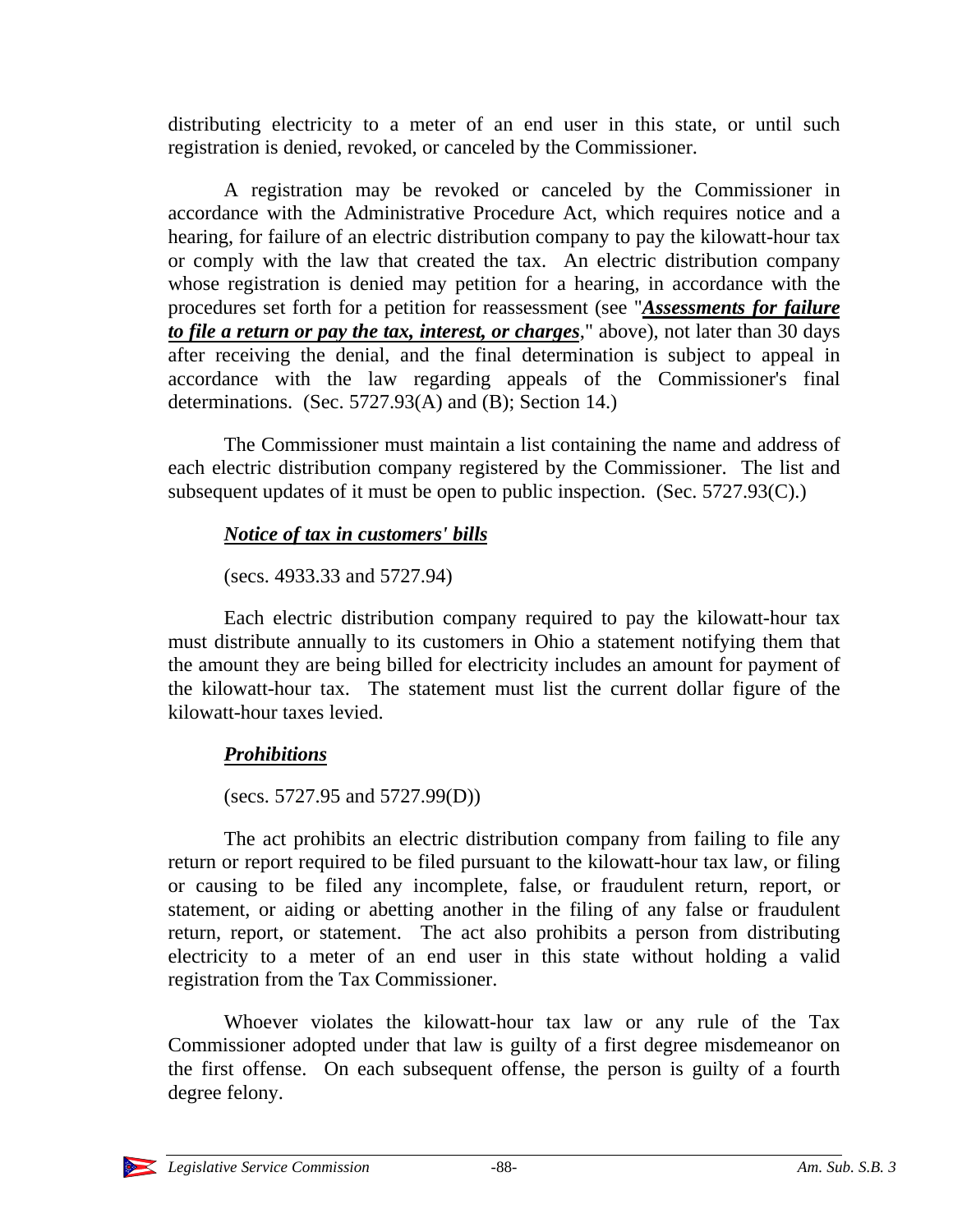### *Payment of tax considered a normal expense*

 $(sec. 4909.161(B))$ 

Notwithstanding continuing law regarding the PUCO's general power to regulate public utilities and fix their rates, the payment of the kilowatt-hour tax is to be considered a normal expense incurred by an electric distribution utility in the course of rendering service to the public, and may be recovered as such in accordance with an order of the PUCO (sec. 4909.161(B)). The act defines an "electric distribution utility" as an electric utility that supplies at least retail electric distribution service. An "electric utility" means an electric light company that is engaged, on a for-profit basis, in the business of supplying a noncompetitive retail electric service in this state or in the businesses of supplying both a noncompetitive and a competitive retail electric service in this state (sec 4928.01). "Electric utility" does not include a municipal electric utility or a billing or collection agent.

An electric distribution utility required to pay the tax may file with the PUCO revised rate schedules, consistent with existing Public Utility Law (Chapters 4905. and 4909.) and the act's rate cap provision (sec.  $4928.34(A)(6)$ ), that will permit full recovery on a permanent basis in its rates, of the amount of any resultant tax payments, after taking into account in the utility's rates any reductions of taxes resulting from the act. The PUCO must act promptly to approve those schedules.

### *Joint Legislative Committee on the Kilowatt-Hour Tax*

### (Section 19)

The act creates the Joint Legislative Committee on the Kilowatt-Hour Tax. The Committee consists of five members of the House of Representatives and five members of the Senate. Three members of the House and three members of the Senate must be members of the majority party appointed by the House Speaker and Senate President, respectively, and two members of the House and two members of the Senate must be members from the minority party appointed by the Minority Leader of the House of Representatives and Minority Leader of the Senate, respectively. A member of the Joint Legislative Committee on the Kilowatt-Hour Tax designated by the Speaker and the Senate President serves as the chairperson of the Committee. Any vacancies that occur on the Committee must be filled in the manner of the original appointment.

The Committee is required to study the effects, fairness, and structure of the kilowatt-hour tax on purchasers of electricity. The Committee may conduct public hearings on these matters and request assistance from the Tax Commissioner.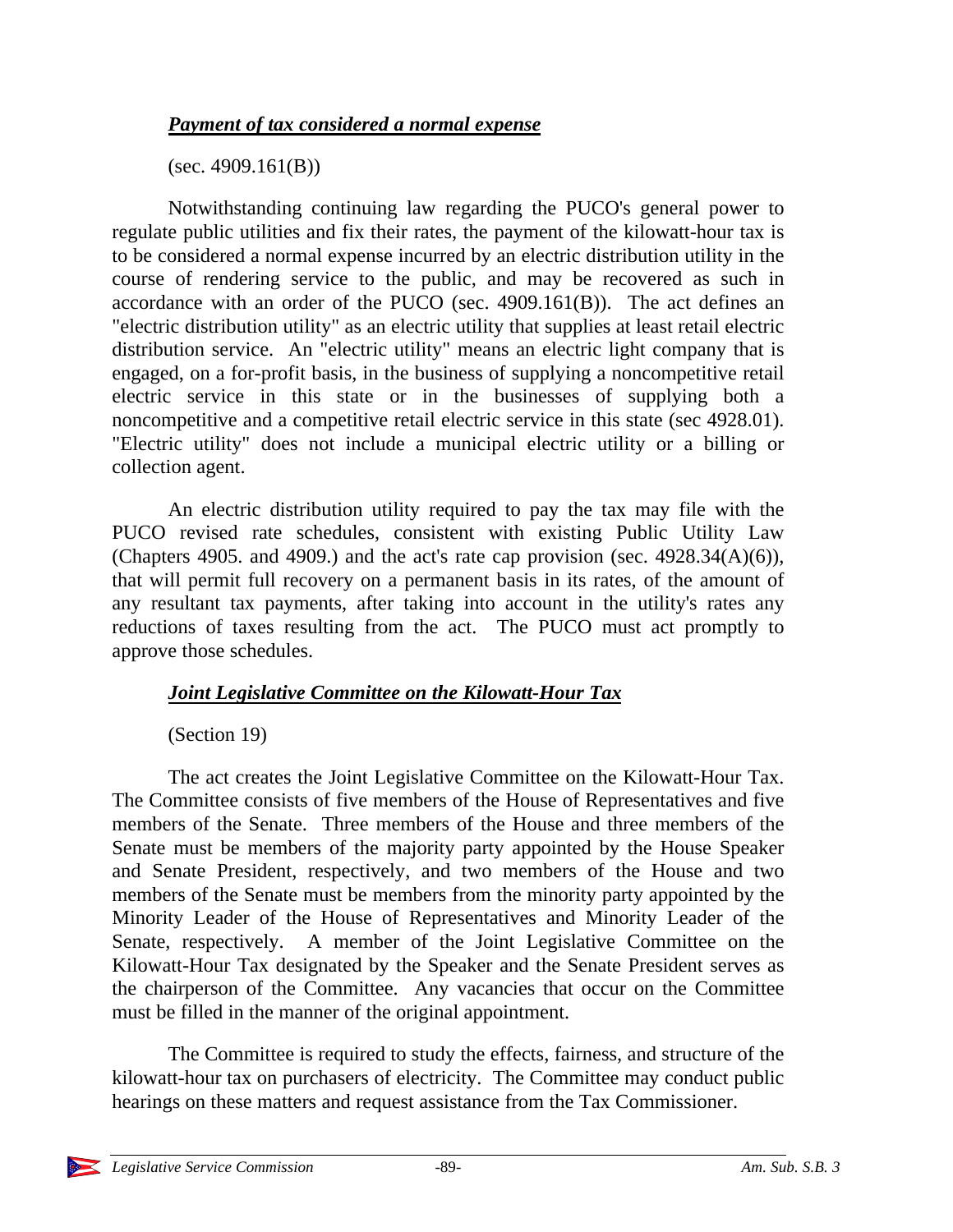Not later than September 30, 2000, the Committee must issue a report of its findings, including recommendations regarding changes to the kilowatt-hour tax and any alternatives to the tax, to the Senate and House of Representatives in accordance with general notice provisions for the General Assembly (sec. 101.68, not in the act). Thereafter, the Committee ceases to exist.

#### *Property tax replacement payments*

The act requires that school districts, joint vocational school districts, and other local governments receive property tax replacement payments for revenues lost due to the reduction in the tangible personal property tax assessment rates for electric companies and rural electric companies. The payments are to be made from the Local Government Property Tax Replacement Fund and the School District Property Tax Replacement Fund, into which a portion of the revenues from the kilowatt-hour tax are deposited. The act also requires that county auditors and county treasurers receive replacement payments for losses incurred in their administrative fees.

### *Determination of tax value loss, fixed-rate levy loss, and fixed-sum levy loss used in replacement payment computations*

(sec. 5727.84(A), (C), (D), and (E))

Under the act, not later than January 1, 2002, the Tax Commissioner is required to determine the tax value loss for each taxing district.<sup>8</sup> At the same time, the Commissioner must determine for each school district, joint vocational school district, and local taxing unit its fixed-rate levy loss and fixed-sum levy loss. All of these amounts are used to compute property tax replacement payments for those entities.

*Tax value loss*. The tax value loss is the **sum** of the amounts described in (1) and (2):

(1)(a) The value of electric company and rural electric company tangible personal property as assessed by the Tax Commissioner for tax year 1998 on a preliminary assessment, or an amended preliminary assessment if issued prior to March 1, 1999, and as apportioned to the taxing district for tax year 1998; **minus**

(b) The value of such property as assessed by the Tax Commissioner for tax year 1998 had the property been apportioned to the taxing district for tax year

*<sup>8</sup> Under continuing law (sec. 5727.01), a "taxing district" is a municipal corporation or township, or part thereof, in which the aggregate rate of taxation is uniform.*



-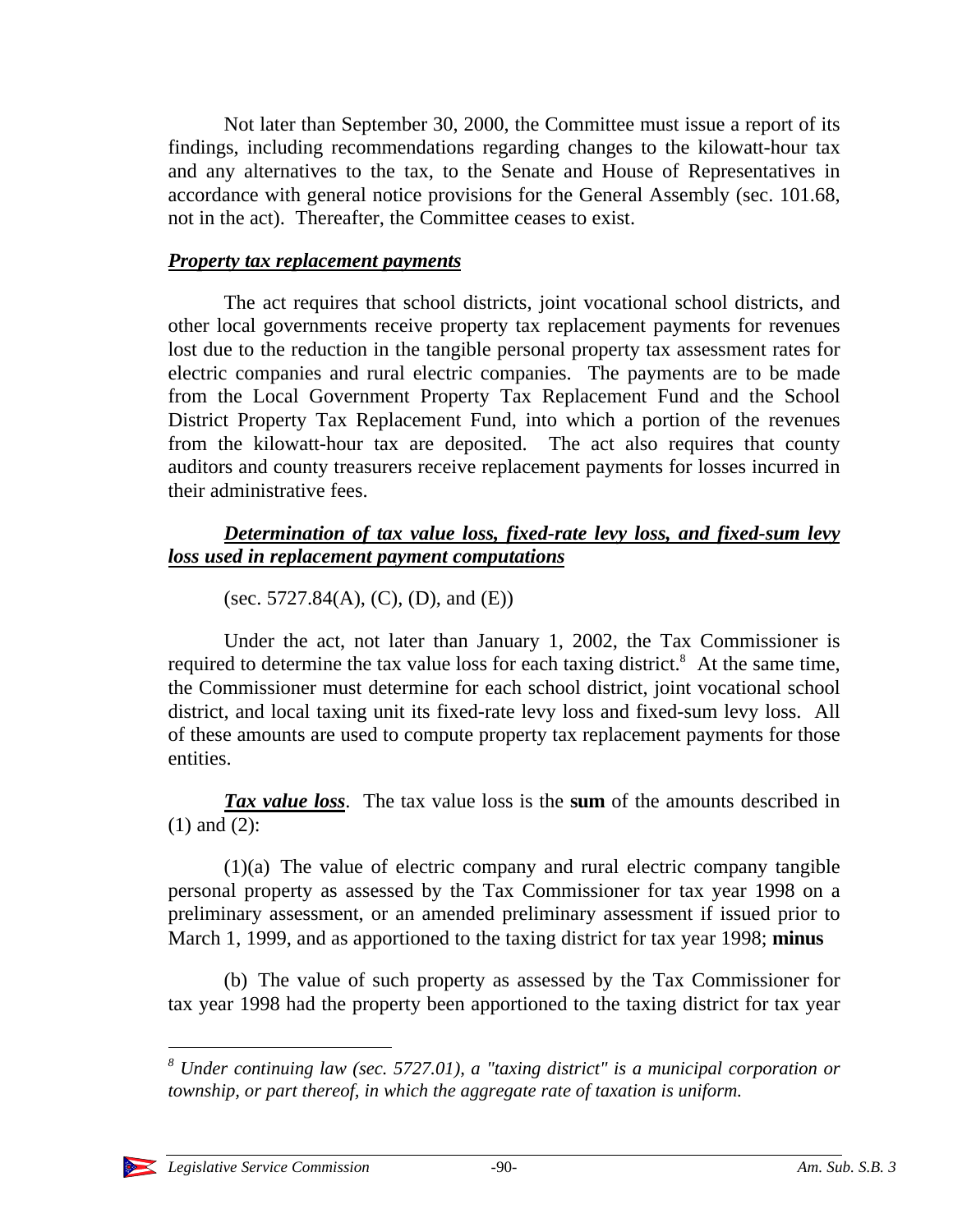2001, and assessed at the rates in effect for tax year 2001 (25% for all such tangible personal property, except transmission and distribution property).

(2)(a) The three-year average for tax years 1996, 1997, and 1998 of the assessed value from nuclear fuel materials and assemblies (generally nuclear fuel rods) assessed against a person under the general taxpayer personal property tax law from the leasing of the materials and assemblies to an electric company for those respective tax years, as reflected in the preliminary assessments; **minus**

(b) The three-year average assessed value of that same property for tax years 1996, 1997, and 1998, as reflected in the preliminary assessments, using an assessment rate of  $25\%$ . (Sec. 5727.84(C).)

The Tax Commissioner may request that electric companies and rural electric companies file a report to help determine the tax value loss. The report must be filed within 30 days of the Commissioner's request. A company that fails to file the report or does not timely file the report is subject to the penalty in R.C. § 5727.60, discussed in "*Miscellaneous*," below.

*Fixed-rate levy loss*. The fixed-rate levy loss for a school district, joint vocational school district, and local taxing unit is its tax value loss **multiplied** by the tax rate in effect for fixed-rate levies in tax year 1998 or 1999, whichever is greater, but excluding any levy approved after June 30, 1999 (sec. 5727.84(D)). The act defines "fixed-rate levies" as any tax levied on property other than a fixedsum levy (sec. 5727.84(A)(8)).

*Fixed-sum levy loss*. The act defines a "fixed-sum levy" as a tax levied on property at whatever rate is required to produce a specified amount of tax money or to pay debt charges, including school district emergency levies (sec.  $5727.84(A)(10)$ . The fixed-sum levy loss for a school district, joint vocational school district, and local taxing unit is the amount obtained by **subtracting** the total taxable value in tax year 1998 in each school district, joint vocational school district, and local taxing unit multiplied by one-fourth of one mill **from** the tax value loss **multiplied** by the tax rate in effect for fixed-sum levies for all taxing districts within each school district, joint vocational school district, and local taxing unit in tax year 1998 or 1999, whichever is greater, but excluding any levy approved after June 30, 1999 (sec. 5727.84(E)).

For years 2002 through 2006, the computation of the fixed-sum levy loss includes school district emergency levies that existed in 1998, and all other fixedsum levies that existed in 1998 and continue to be charged in the tax year preceding the distribution year. For years 2007 through 2016, this computation excludes all school district emergency levies and all other fixed-sum levies that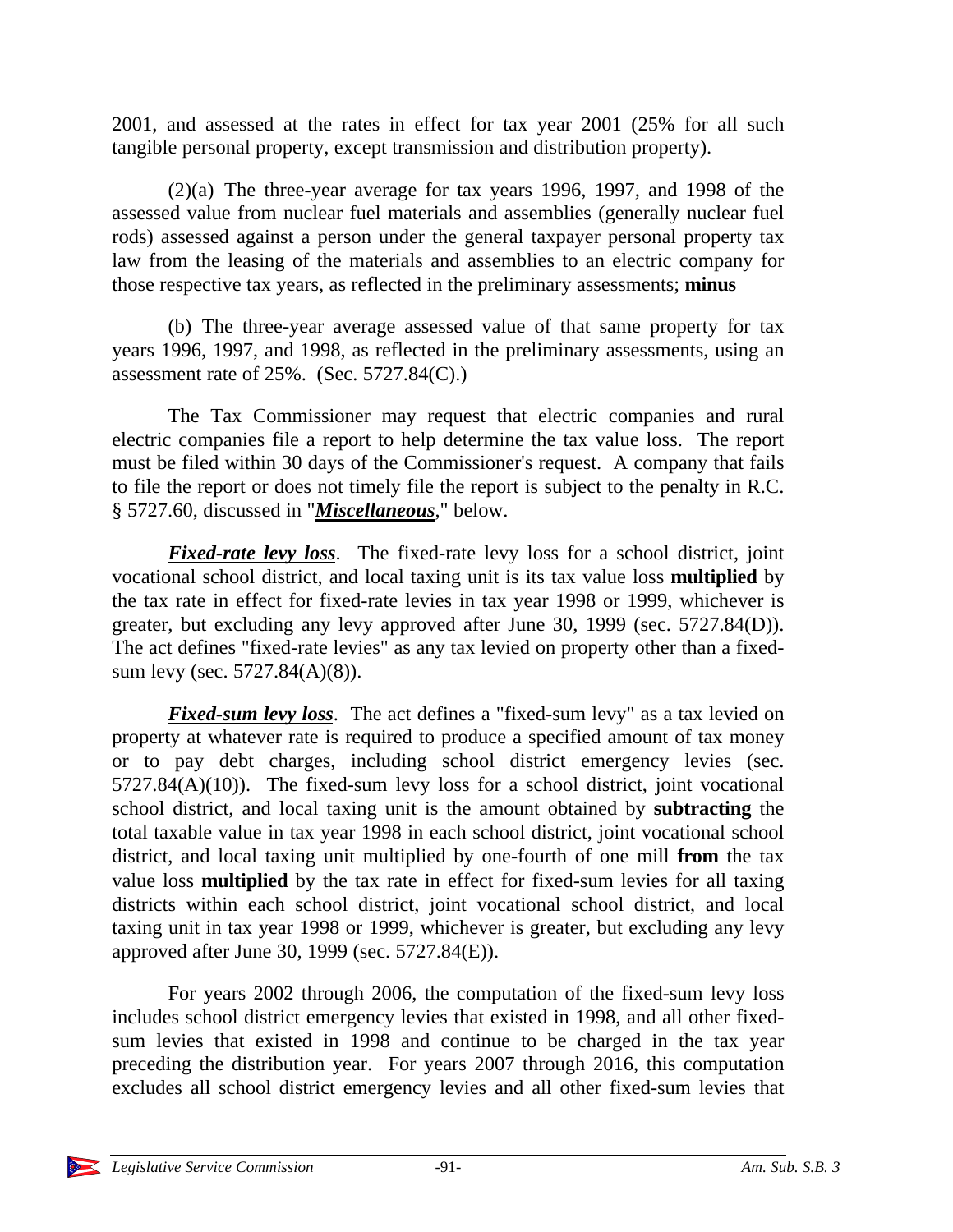existed in 1998 but are no longer in effect in the tax year preceding the distribution year (sec.  $5727.84(E)(1)$ ).

If the computation for any school district, joint vocational school district, or local taxing unit is greater than zero, the one-fourth of one mill that would otherwise be subtracted instead must be apportioned among all contributing fixedsum levies in the proportion of each levy to the sum of all fixed-sum levies within each school district, joint vocational school district, or local taxing unit. (Sec. 5727.84(E)(2).)

### *Replacement revenues for school districts and joint vocational school districts*

(secs. 5727.84(A)(1) and (2) and 5727.85)

*Payments to school districts for fixed-rate levy losses*. Under the act, city, local, and exempted village school districts receive property tax replacement payments for tax revenue losses incurred in their fixed-sum and fixed-rate levies. By July 31 of each year, beginning in 2002 and ending in 2016, the Department of Education is required to determine for each school district eligible for property tax replacement payments its state education aid offset (discussed above in "*School District and Local Government Property Tax Replacement Funds*") and its **adjusted fixed-rate levy loss**, which is the difference obtained by **subtracting** the state education aid offset from the fixed-rate levy loss for all taxing districts in each school district. The Department must certify the amount of the adjusted fixed-rate levy loss to the Director of Budget and Management. (Sec. 5727.85(A).)

Not later than October 31 of years 2006 through 2016, the Department of Education also must determine all of the following for each school district to see if it continues to qualify for payments:

(1) The amount obtained by **subtracting** the district's state education aid computed for fiscal year 2002 from the district's state education aid computed for the current fiscal year;

(2) The inflation-adjusted property tax loss, which is the fixed-rate levy loss for all taxing districts in each school district **plus** the product obtained by **multiplying** that loss by the cumulative percentage increase in the consumer price index from January 1, 2002, to June 30 of the current year (using the consumer price index, all items, all urban consumers, prepared by the Bureau of Labor Statistics of the United States Department of Labor).

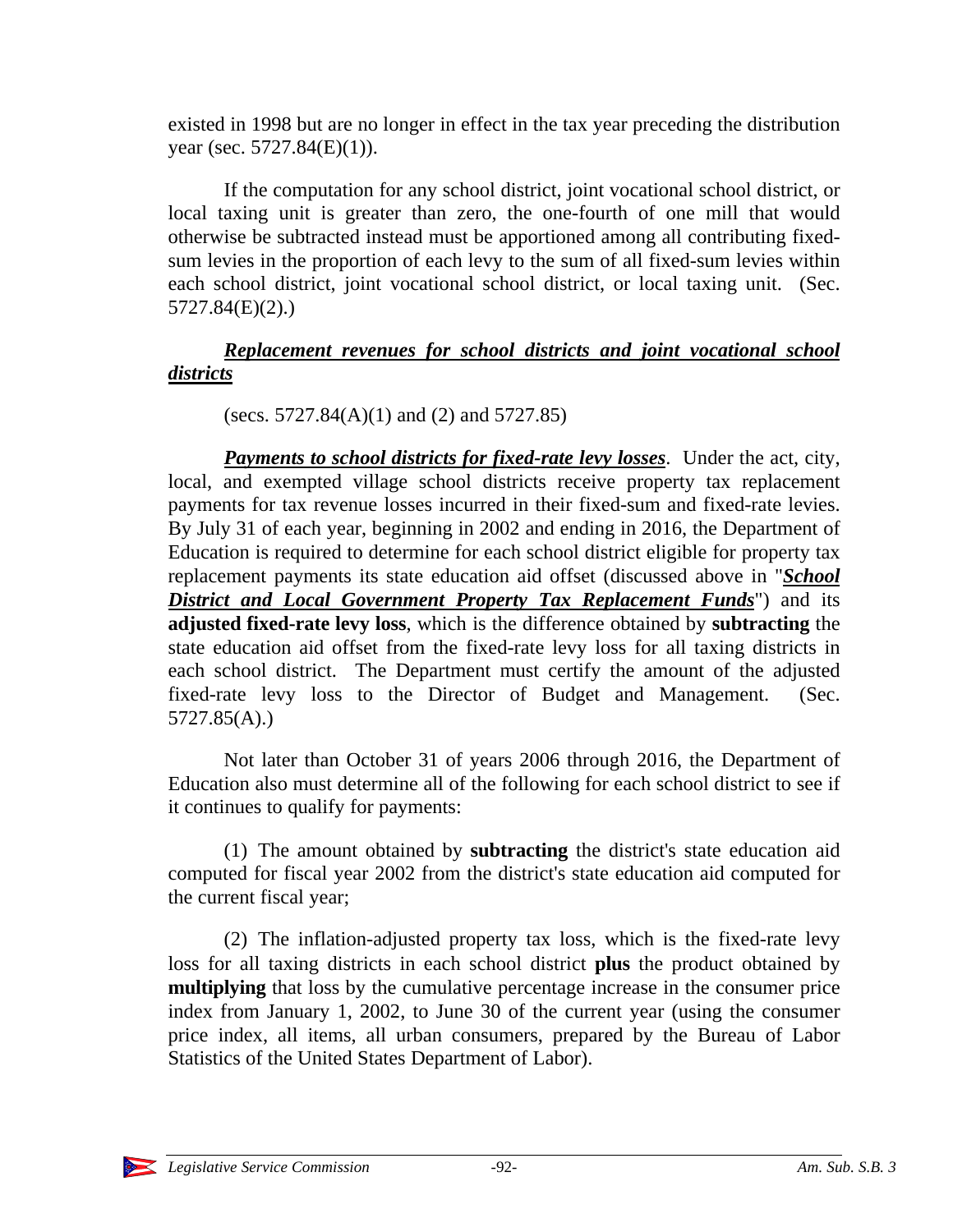(3) The difference obtained by **subtracting** the amount computed under (1) from the amount of the inflation-adjusted property tax loss. If this difference is zero or a negative number, no further property tax replacement payments are to be made to a school district from the School District Property Tax Replacement Fund. If the difference is greater than zero, the district continues to qualify for replacement payments, and not later than December 31 of each year, beginning in 2006 and ending in 2016, the Department of Education must certify to the Director of Budget and Management the adjusted fixed-rate levy loss for each district.  $(Sec. 5727.85(B))$ .

For all taxing districts in each school district, the Director must pay from the School District Property Tax Replacement Fund to the county undivided income tax fund in the proper county treasury all of the following:

(1) In February of 2002, one-half of the fixed-rate levy loss on or before February 15;

(2) From August 2002 through August 2006 (and from February 2007 through August 2016 for those districts that continue to qualify for payments), one-half of the adjusted fixed-rate levy loss certified for that fiscal year on or before each of the days prescribed for the settlements between the county treasurer and the county auditor, which occur on or before February 15 and on or before August 10 each year.

The county treasurer distributes these amounts to the proper school district as if they had been levied and collected as taxes, and the school district must apportion the amounts so received among its funds in the same proportions as if those amounts had been levied and collected as taxes. (Sec. 5727.85(C).)

*Payments to joint vocational school districts for fixed-rate levy losses*. Like school districts, joint vocational school districts, which include cooperative education school districts and county financing school districts, receive property tax replacement payments under the act for tax revenue losses incurred in their fixed-rate levies. From February 2002 to August 2016, the Director must pay from the School District Property Tax Replacement Fund to the county undivided income tax fund in the proper county treasury, one-half of the fixed-rate levy loss certified for each year on or before each of the days prescribed for settlements. The county treasurer must distribute such amounts to the proper joint vocational school district as if they had been levied and collected as taxes, and the joint vocational school district is required to apportion the amounts so received among its funds in the same proportions as if those amounts had been levied and collected as taxes. (Sec. 5727.85(D).)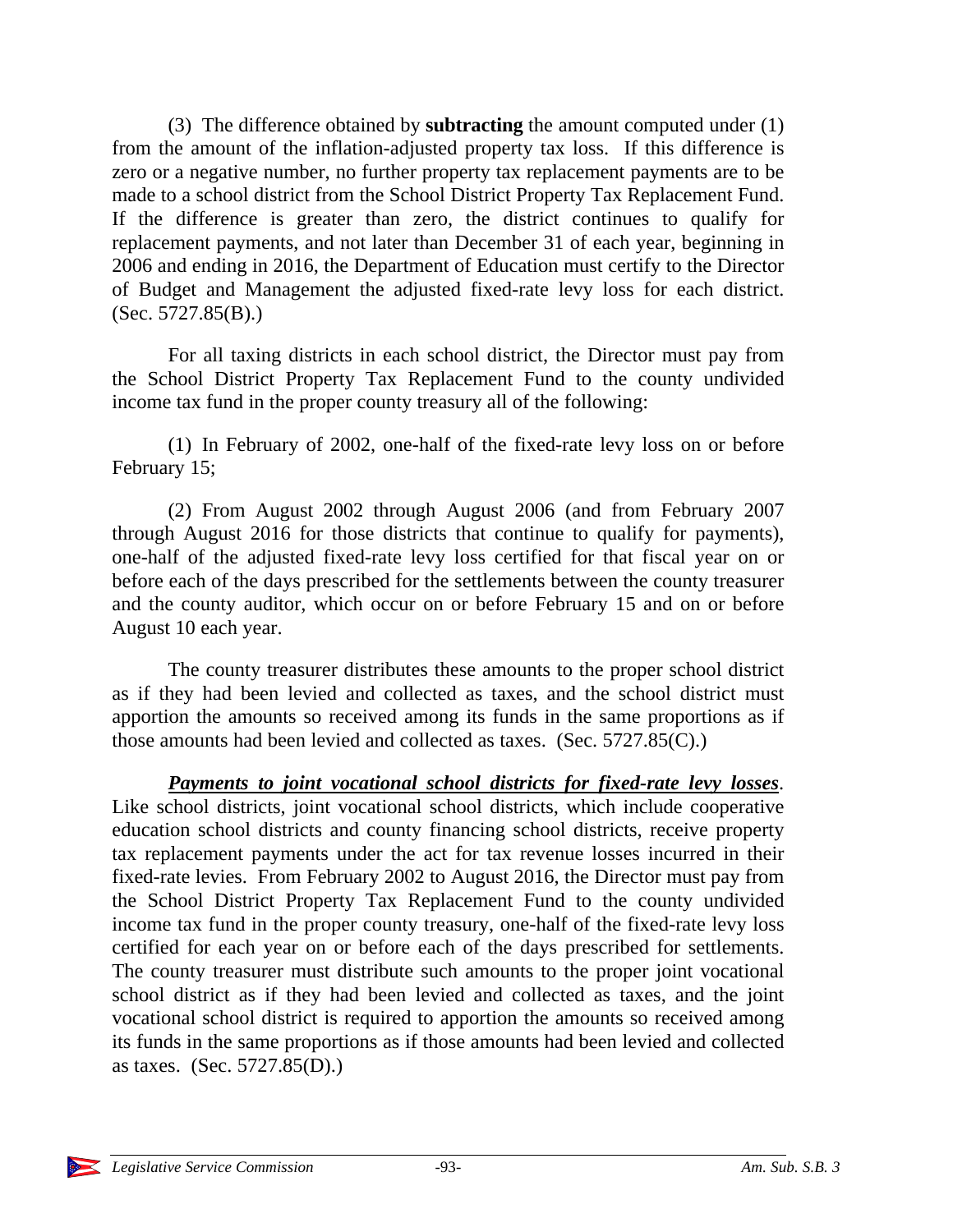*Payments to school districts and joint vocational school districts for fixedsum levy losses*. Not later than January 1, 2002, for each school district and joint vocational school district, the Tax Commissioner must certify to the Director of Budget and Management the fixed-sum levy loss. The certification must cover a time period sufficient to include all fixed-sum levies in effect in 1998 to June 30, 1999, until they are no longer in effect. The Director must pay from the School District Property Tax Replacement Fund to the county undivided income tax fund in the proper county treasury one-half of the fixed-sum levy loss so certified for each year on or before each of the days prescribed for settlements. The county treasurer must distribute the amounts to the proper school district or joint vocational school district as if they had been levied and collected as taxes, and the district must apportion the amounts so received among its funds in the same proportions as if those amounts had been levied and collected as taxes. No further payments may be made once all fixed-sum levies in effect in 1998 to June 30, 1999, are no longer in effect. (Sec. 5727.85(E)(1).)

Beginning in 2003 and ending in 2016, by January 31 of each year, the Tax Commissioner must review the original certification of the fixed-sum levy loss. If the Commissioner determines that a fixed-sum levy that had been scheduled to be reimbursed in the current year has expired, a revised certification for that and all subsequent years must be made to the Director of Budget and Management. (Sec. 5727.85(E)(2).)

*Early payoffs*. By August 5, 2002, the Tax Commissioner is required to estimate the amount of money in the School District Property Tax Replacement Fund in excess of the amount necessary to make payments in that month. The Department of Education, in consultation with the Tax Commissioner and from those excess funds, may pay any school district four and one-half times the adjusted fixed-rate levy loss. Payments must be made in order from the smallest annual loss to the largest annual loss. An early payoff payment made in this manner is in lieu of the payment to be made in August of 2002. No payments may be made in this manner to any school district with annual losses from any fixedrate levies in excess of \$20,000. A school district receiving an early payoff payment is no longer entitled to any further fixed-rate levy loss payments. (Sec. 5727.85(F).)

*Excess moneys*. If, on July 31 of 2003, 2004, 2005, and 2006, and on the thirty-first day of January and July of 2007 and each year thereafter, the amount credited to the School District Property Tax Replacement Fund exceeds the amount needed to make payments from the fund in the following month, the Director of Budget and Management must distribute the excess among school districts and joint vocational school districts. The amount distributed to each district must bear the same proportion to the excess remaining in the fund as the

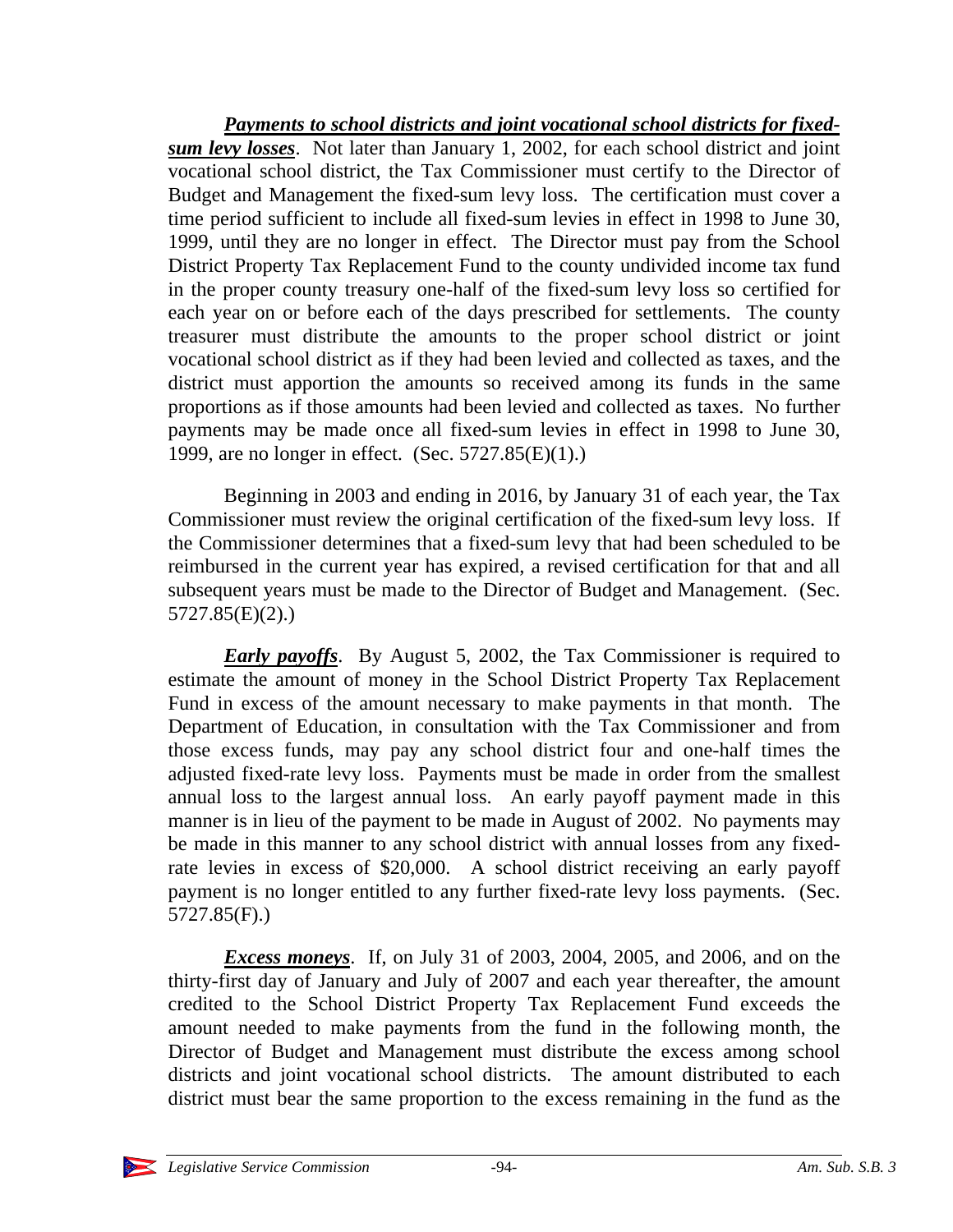ADM of the district bears to the ADM of all of the districts. $9$  The excess amounts distributed in this manner must be used exclusively for capital improvements. If, in the opinion of the Director, the excess remaining in the School District Property Tax Replacement Fund in any year is not sufficient to warrant distribution, the excess remains to the credit of the Fund. (Sec. 5727.85(G).)

*Insufficient funds*. If the total amount in the School District Property Tax Replacement Fund is insufficient to make all payments, the fixed-sum levy loss payments must be made first in their entirety. After all of those payments are made, fixed-rate levy loss payments to school districts and joint vocational school districts must be made from the balance of money available in the proportion of each school district's or joint vocational school district's payment amount to the total amount of fixed-rate levy loss payments. (Sec. 5727.85(H).)

*Mergers*. If all or a part of the territory of a school district or joint vocational school district is merged with or transferred to another district, the Tax Commissioner must adjust the property tax replacement payments to each of the districts in proportion to the tax value loss apportioned to the merged or transferred territory. (Sec. 5727.85(I).)

*Electric Property Tax Study Committee*. The act creates the Electric Property Tax Study Committee, effective January 1, 2011. The Committee consists of the following seven members: the Tax Commissioner, three members of the Senate appointed by the Senate President, and three members of the House of Representatives appointed by the House Speaker. The appointments must be made not later than January 31, 2011. The Commissioner is the chairperson of the Committee.

The Committee is required to study the extent to which each school district or joint vocational school district has been compensated under this act and any subsequent acts, for the property tax loss caused by the reduction in the assessment rates for electric and rural electric company tangible personal property. Not later than June 30, 2011, the Committee must issue a report of its findings, including any recommendations for providing additional compensation for the property tax loss or regarding remedial legislation, to the Senate President and the House Speaker, at which time the Committee ceases to exist.

The Department of Taxation and Department of Education must provide such information and assistance as is required for the Committee to carry out its duties. (Sec. 5727.85(J).)

 $\overline{a}$ 

<sup>&</sup>lt;sup>9</sup> "ADM" means the formula ADM for school districts, and the average daily membership *for joint vocational school districts.*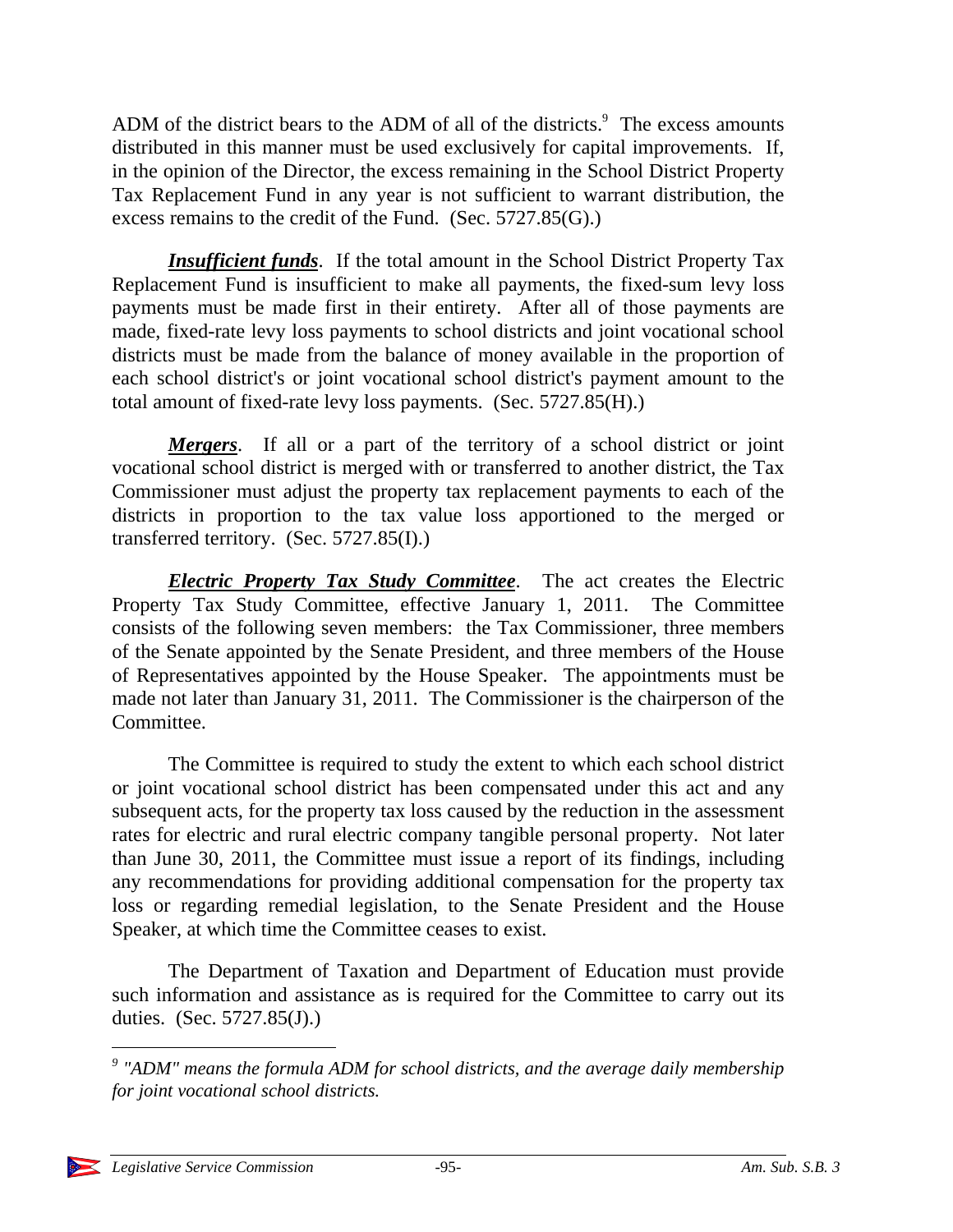(sec. 5727.86)

Under the act, each local taxing unit receives property tax replacement payments for tax revenue losses incurred in its fixed-sum levies and fixed-rate levies due to the reduction in the assessment rates for electric company and rural electric company tangible personal property.<sup>10</sup> Not later than January 1, 2002, the Tax Commissioner must certify to the Director of Budget and Management, for all taxing districts in each local taxing unit, the fixed-rate levy loss and the fixed-sum levy loss determined as above in "*Determination of tax value loss, fixed-rate levy loss, and fixed-sum levy loss used in replacement payment computations*." The certification of the fixed-sum levy loss must cover a period of time sufficient to include all fixed-sum levies in effect in 1998 to June 30, 1999, until they are no longer in effect. Based on the Commissioner's certification, the Director computes the payments to be made to each local taxing unit for each year according to (1) and (2), below. (Sec. 5727.86(A).)

(1) For **fixed-rate levy losses**, payments are to be made in each of the following years at the following percentage of the certified fixed-rate levy loss (sec. 5727.86 $(A)(1)$ ):

 $\overline{a}$ 

*<sup>10</sup> The act defines "local taxing unit" as any subdivision, as defined in continuing law, which is any county; municipal corporation; township; township police or fire district; joint fire, ambulance, emergency medical service, or recreation district; fire and ambulance district; township waste disposal or road district; community college district; technical college district; detention home district; a district organized for juvenile facilities; a combined district detention home or juvenile facility; a joint-county alcohol, drug addiction, and mental health service district; a drainage improvement district; or a union cemetery district. "Local taxing unit" also includes a park district or township park district created under continuing law, or a "taxing unit" as defined in continuing law, which means any subdivision or other governmental district having authority to levy taxes on the property in the district or issue bonds that constitute a charge against the property of the district, including conservancy, metropolitan park, sanitary, road, and other districts. "Local taxing unit" excludes school districts and joint vocational school districts.*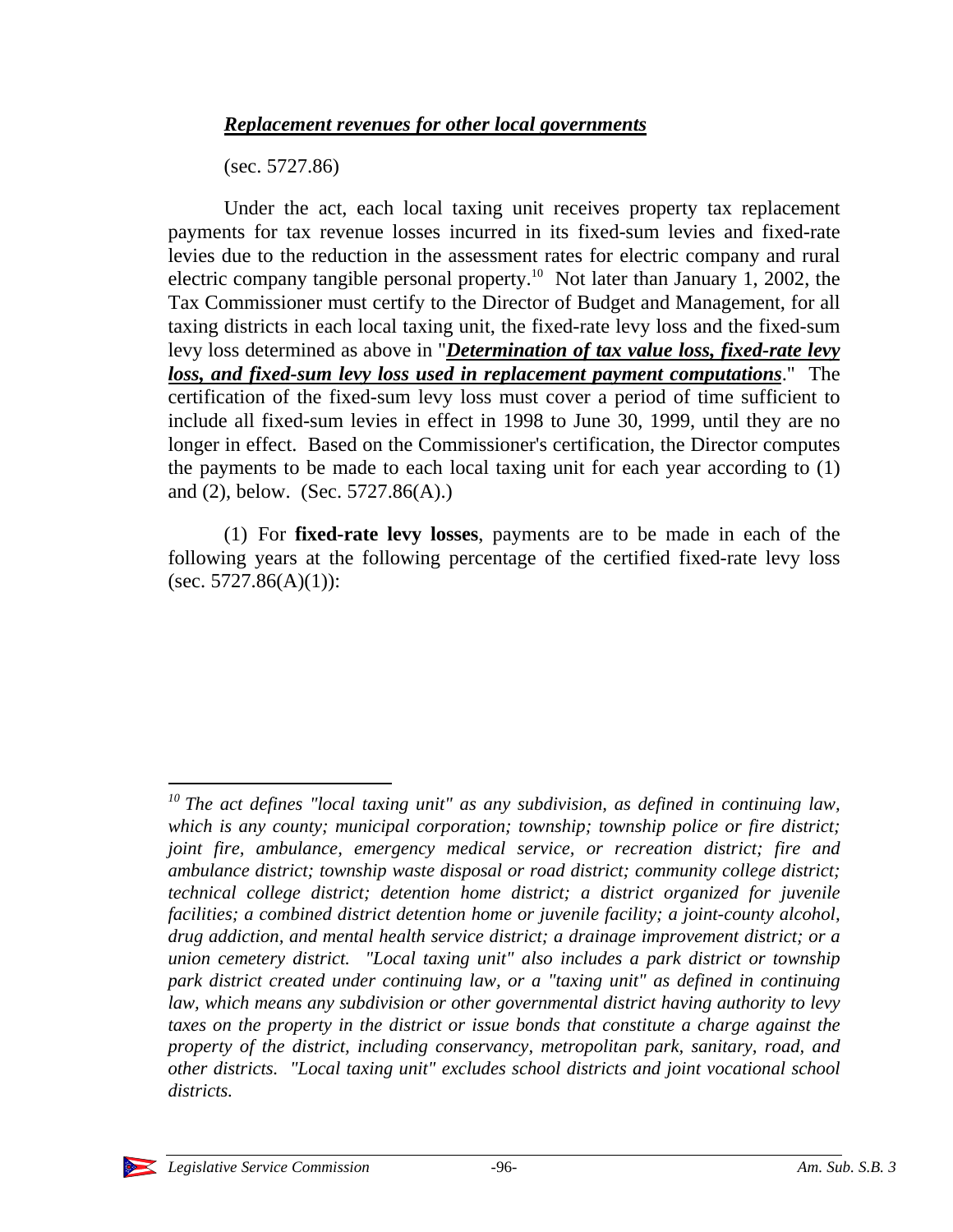| Year                | <b>Percentage</b> |
|---------------------|-------------------|
| 2002 through 2006   | 100%              |
| 2007 through 2011   | 80%               |
| 2012                | 66.7%             |
| 2013                | 53.4%             |
| 2014                | 40.1%             |
| 2015                | 26.8%             |
| 2016                | 13.5%             |
| 2017 and thereafter | $^{196}$          |

(2) For **fixed-sum levy losses**, 100% of the certified fixed-sum levy loss is paid to the local taxing unit in 2002 and thereafter. Beginning in 2003, by January 31 each year, the Tax Commissioner must review the original certification of the fixed-sum levy loss. If the Commissioner determines that a fixed-sum levy that had been scheduled to be reimbursed in the current year has expired, a revised certification for that and all subsequent years has to be made. (Sec.  $5727.86(A)(2)$ ) and  $(B)$ .)

The Director pays from the Local Government Property Tax Replacement Fund to the county undivided income tax fund in the proper county treasury onehalf of the amount of the fixed-sum and fixed-rate levy losses, on or before each of the days prescribed for the settlements between the county treasurer and the county auditor, which occur on or before February 15 and on or before August 10 each year. The county treasurer distributes the amounts to the proper local taxing unit as if they had been levied and collected as taxes, and the local taxing unit must apportion the amounts so received among its funds in the same proportions as if those amounts had been levied and collected as taxes. (Sec. 5727.86(C).)

*Special payment provision*. The act provides for special payments to a local taxing unit in a county of less than 250 square miles that receives 80% or more of its combined general fund and bond retirement fund revenues from property taxes and rollbacks based on 1997 actual revenues as presented in its 1999 tax budget, and in which electric companies and rural electric companies comprise over 20% of its property valuation. That local taxing unit will receive 100% of its certified fixed-rate levy losses in years 2002 through 2016. (Sec. 5727.86(A)(3).)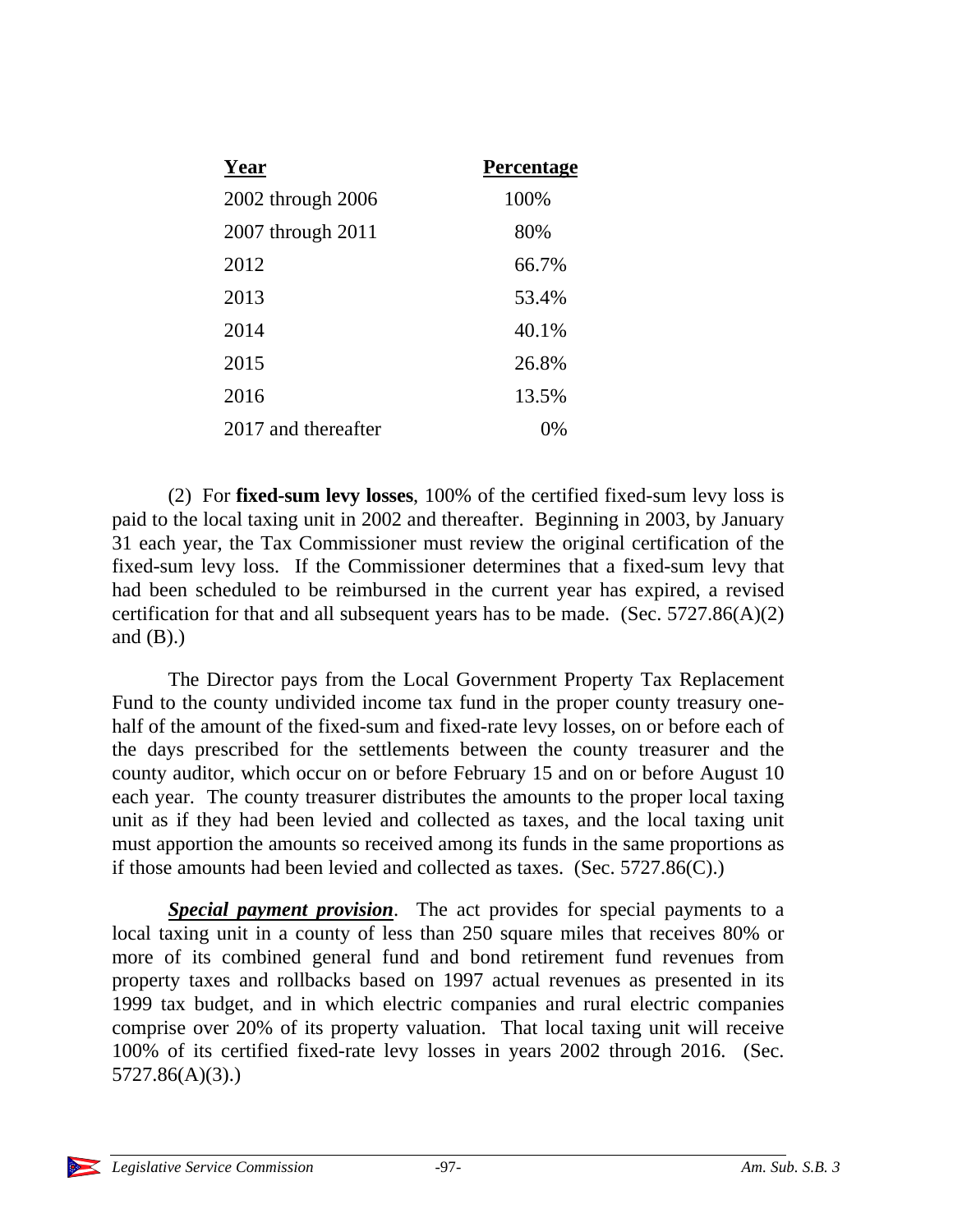*Early payoffs*. By February 5, 2002, the Tax Commissioner is required to estimate the amount of money in the Local Government Property Tax Replacement Fund in excess of the amount necessary to make payments to local taxing units in that month. The Commissioner may pay any local taxing unit, from those excess funds, nine and four-tenths times the amount computed for 2002 under (1), above. An early payoff payment made in this manner is in lieu of the payment to be made in February 2002 under (1). A local taxing unit receiving a payment in this manner will no longer be entitled to any further fixed-rate levy loss payments.  $(Sec. 5727.86(D))$ .

*Excess moneys*. On July 31, 2002, 2003, 2004, 2005, and 2006, and on the 31st day of January and July of 2007 and each year thereafter, if the amount credited to the Local Government Property Tax Replacement Fund exceeds the total amount of property tax replacement payments required to be paid to local taxing units, the Director of Budget and Management must distribute the excess to each county as follows:

(1) One-half is distributed to each county in proportion to each county's population;

(2) One-half is distributed to each county in the proportion that the amount of the total levy loss in 2002 for all taxing districts in the county is of the amounts so determined in 2002 for all taxing districts to which property tax replacement payments are required to be made.

These excess amounts must be distributed each year by the county budget commission to each local taxing unit in the county in the proportion that the unit's current taxes charged and payable are of all taxing units' current taxes charged and payable in the county. The amounts received must be credited to the general fund of the local taxing unit that receives them. "Current taxes charged and payable" means the taxes charged and payable as most recently determined for local taxing units in the county. (Sec.  $5727.86(C)$  and  $(E)$ .)

If, in the opinion of the Director, the excess remaining in the Local Government Property Tax Replacement Fund in any year is not sufficient to warrant distribution in this manner, the excess must remain to the credit of the Fund. (Sec. 5727.86(E).)

*Insufficient funds*. If the total amount in the Local Government Property Tax Replacement Fund is insufficient to make all payments, the fixed-sum levy loss payments must be made first in their entirety. After all of those payments are made, fixed-rate levy loss payments must be made from the balance of money available in the proportion of each local taxing unit's payment amount to the total amount of fixed-rate levy loss payments. (Sec. 5727.86(F).)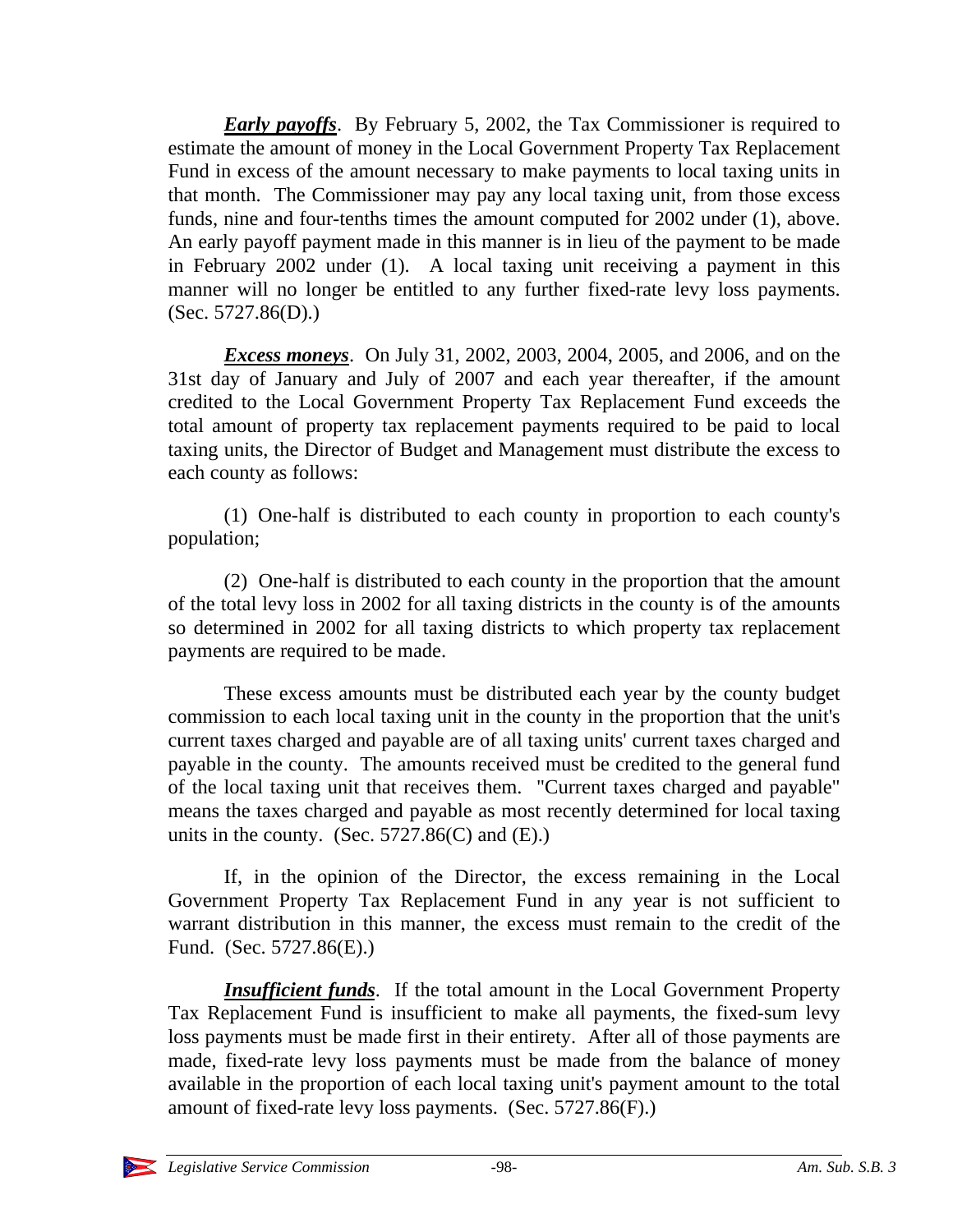*Mergers*. If all or a part of the territories of two or more local taxing units are merged, or unincorporated territory of a township is annexed by a municipal corporation, the Tax Commissioner must adjust the payments made to each of the local taxing units in proportion to the tax value loss apportioned to the merged or annexed territory, or as otherwise provided by a written agreement between the legislative authorities of the local taxing units certified to the Commissioner not later than June 1 of the calendar year in which the payment is to be made. (Sec. 5727.86(G).)

### *Effect of replacement payments on current year fixed-sum levy tax rates*

#### (sec. 5705.34)

Under continuing law, the county budget commission works on a tax budget for subdivisions and taxing units in the county and, together with an estimate by the county auditor of the rate of each tax necessary to be levied by the taxing authority within its subdivision or taxing unit, certifies its results to the taxing authority. The act provides that if a taxing authority levies a tax for a fixed sum of money or to pay debt charges for the tax year for which the tax budget is prepared, and the tax was levied in tax year 1998, the county auditor, when estimating the rate at which the tax has to be levied in the current year, must estimate the rate necessary to raise the required sum less the estimated amount of any property tax replacement payments made for the tax year to a taxing unit. The estimated rate must be the rate of the levy that the budget commission certifies to the taxing authority.

### *Net indebtedness of political subdivisions*

### (sec. 133.04)

Ongoing law limits the amount of net indebtedness a political subdivision ultimately may incur, and establishes a separate limit that the subdivision may incur with a vote of its electors. "Net indebtedness" generally means the principal amount of the outstanding securities of a subdivision less the amount held in a bond retirement fund. Certain kinds of securities are excluded from the calculation of net indebtedness.

Under the act securities issued in an amount equal to the property tax replacement payments received from the School District Property Tax Replacement Fund or the Local Government Property Tax Replacement Fund are also to be excluded from the calculation of net indebtedness.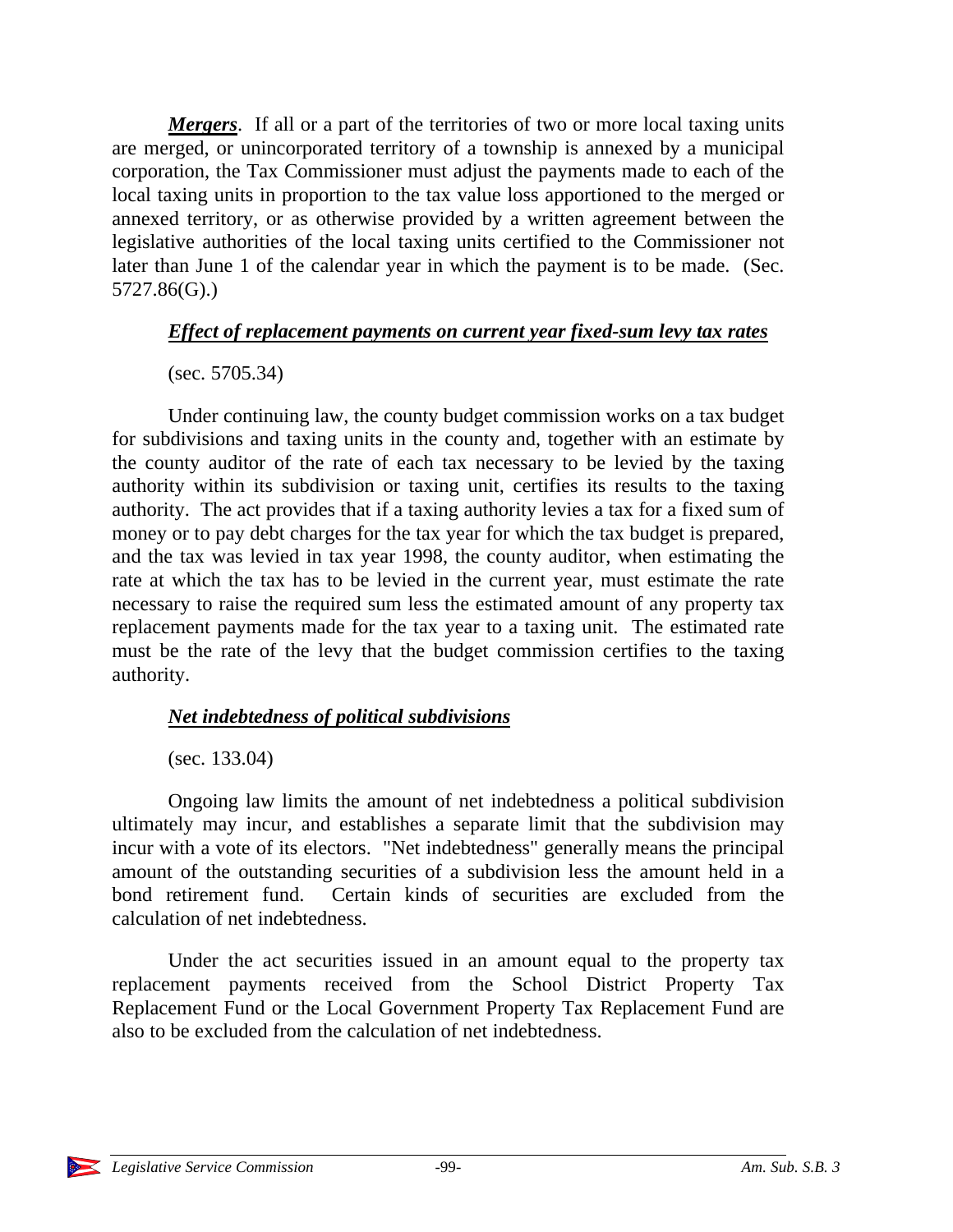### *Replacement of administrative fees*

(sec. 5727.87)

Under continuing law, county auditors and county treasurers collect administrative fees for services rendered in collecting personal property and classified property taxes (secs. 319.54 and 321.26, not in the act). The fees are imposed at a percentage of the moneys collected in the county. A portion of the fees are paid to the credit of the real estate assessment fund. Since the act reduces assessment rates on electric and rural electric company tangible personal property, the amount of personal property taxes paid to the county will decrease, causing the administrative fees to decrease. The act establishes a formula to reimburse those losses.

Not later than June 1, 2002 through 2011, the county auditor must determine the administrative fee loss for each county and certify it to the county budget commission. The "administrative fee loss" is a county's loss of administrative fees due to its tax value loss, determined as follows:

(1) For years 2002 through 2006, the administrative fee loss is determined by **multiplying** the fixed-rate levy loss and fixed-sum levy loss determined for all taxing districts in the county by .9659%, if total taxes collected in the county in tax year 1998 exceeded \$150,000,000, or 1.1159%, if total taxes collected in the county in tax year 1998 were \$150,000,000 or less.

(2) For years 2007 through 2011, the administrative fee loss is determined by **subtracting from** the dollar amount of administrative fees collected in the county in tax year 1998, the dollar amount of administrative fees collected in the county in the current calendar year. (Sec.  $5727.87(A)(2)$  and (B).)

Prior to distribution by the county treasurer of property tax replacement payments to school districts and joint vocational school districts, the county budget commission must deduct from those payments 70% of the administrative fee loss certified by the county auditor. Similarly, before distributing property tax replacement payments to local taxing units, the county budget commission must deduct from those payments 30% of the loss. (Sec. 5727.87(B).)

On or before each of the days prescribed for property tax replacement payments in years 2002 through 2011, the county budget commission pays onehalf of the amount of the administrative fee loss to the county auditor, county treasurer, or real estate assessment fund as if the amount had been allowed as administrative fees, and must deposit the amount in the same funds as if allowed as administrative fees. (Sec. 5727.87(C).)

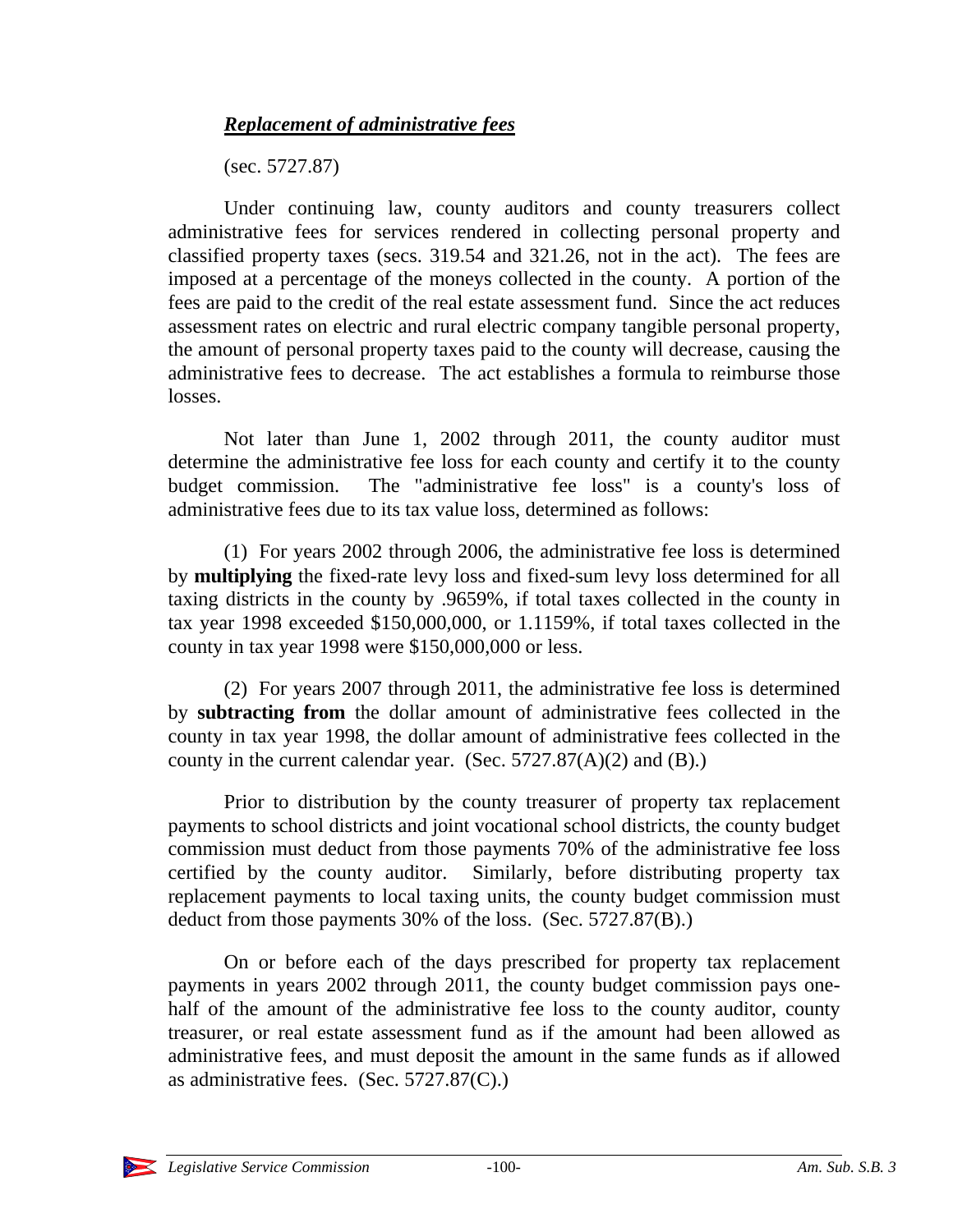After payment of the administrative fee loss on or before August 10, 2011, all administrative fee loss payments cease.

### *Removal of electric companies and rural electric companies from the public utility excise tax*

#### *Such companies are no longer subject to the excise tax*

(secs. 5727.01, 5727.02, 5727.05, 5727.30, 5727.31, 5727.311, 5727.32, 5727.33, 5727.38, 5727.42, 5727.47, 5727.53, 5727.61, and 5727.72; Sections 4 and 11)

Prior law required that electric companies and rural electric companies pay an excise tax on their gross receipts. The tax was computed by multiplying gross receipts by 4¾% (secs. 5727.30 and 5727.38). In tax year 2002, the act removes electric companies and rural electric companies from the public utility excise tax and subjects electric companies and combined companies, but not rural electric companies, to the corporation franchise tax (see "*Corporation franchise tax*," below). The act also amends the current definition of gross receipts to include any receipts received under Chapter 4928., the new retail electric service provisions of the act (sec. 5727.01).

Under the act, each electric company, combined company, and rural electric company must continue to pay the public utility excise tax imposed on gross receipts it receives during the period of May 1, 2000, through April 30, 2001, and any receipts it receives after April 30, 2001 from the distribution of electricity where the receipts were not subject to the kilowatt-hour tax. Receipts received after August 1, 2001 (generally, late payments), are not subject to the tax on gross receipts during the tax transition period if an electric company, combined company, or rural electric company takes reasonable collection measures to collect the gross receipts. The public utility excise tax for this period is to be assessed by the Tax Commissioner on or before the first Monday of November, 2001. Unless the company is a combined company under the act (see "*Combined companies*," below), after payment of this last assessment, it ceases to be subject to the public utility excise tax. (Section 11.)

Regardless of the existing payment schedule for the public utility excise tax, the first payment of the tax liability for this period must be made on or before October 15, 2000, and equal one-third of the estimated liability shown in the company's report filed on or before August 1, 2000. The second payment must be made on or before March 1, 2001, and equal one-third of the tax assessed by the Tax Commissioner on or before the first Monday in November, 2000. The last payment must be made on or before June 1, 2001, and equal one-fourth of the tax assessed by the Commissioner. The final report for the period of May 1, 2000,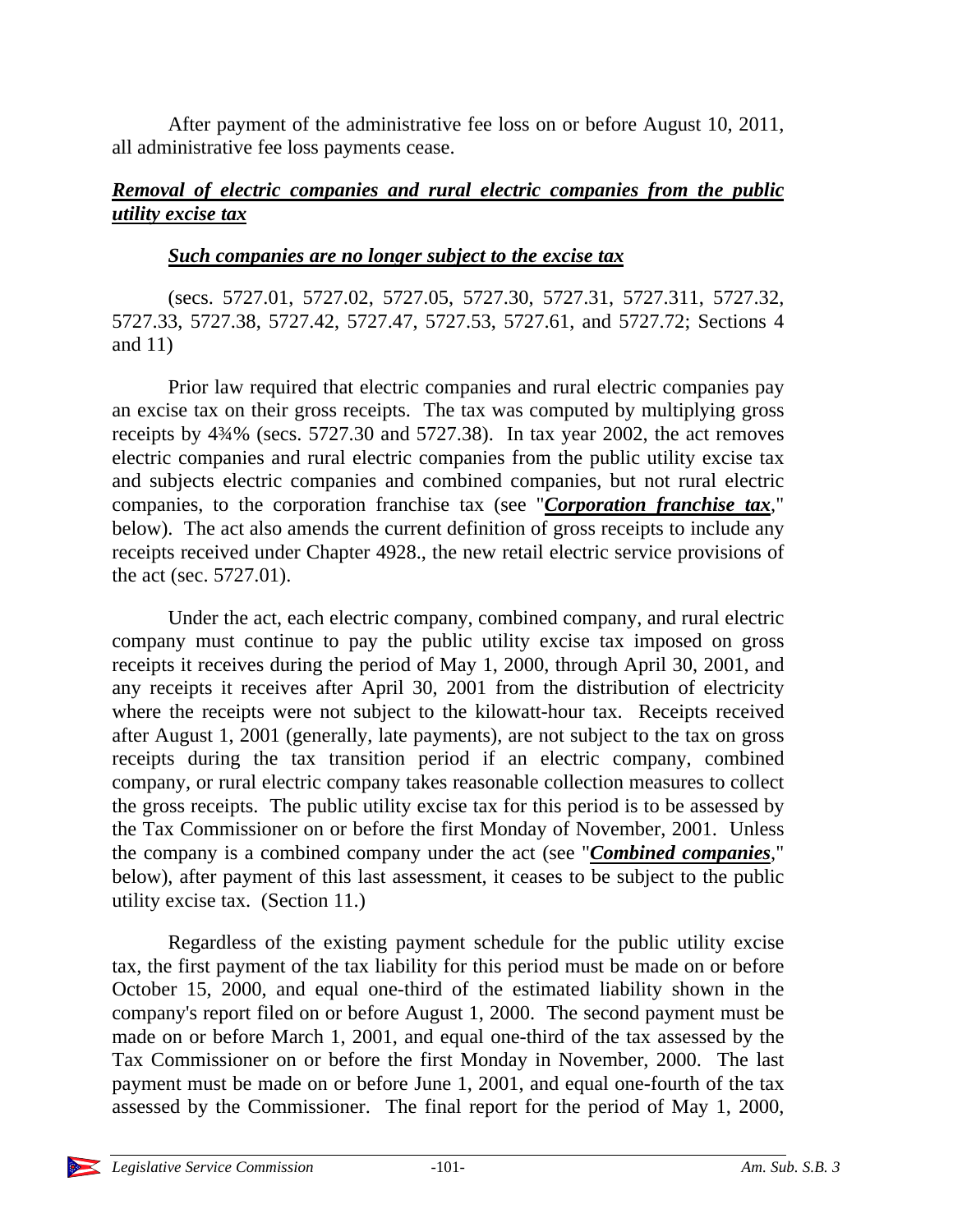through April 30, 2001, must be filed on or before August 1, 2001, in accordance with continuing public utility excise tax law. (Section 11.)

## *Repeal of Ohio coal tax credit*

(sec. 5727.391; Section 8)

Effective January 1, 2002, the act repeals the Ohio coal tax credit in the public utility excise tax law and reestablishes the credit in the corporation franchise tax law, to be applied against an electric company's corporation franchise tax liability. A full discussion of the credit follows in "*Ohio coal tax credit*."

## *Combined companies*

(secs. 5727.01 and 5727.03)

The act provides that any person engaged in the activity of an electric company or rural electric company that is also engaged in the activity of a heating company<sup>11</sup> or natural gas company,<sup>12</sup> or any combination thereof, is a combined company (sec. 5727.01(L)). A combined company must file a separate report of its taxable property under continuing law governing the taxation of public utility property for each listed activity of the combined company, continues to be subject to the public utility excise tax, and must file a separate statement of gross receipts. The Tax Commissioner must separately value, apportion, and assess the company's property and exclude taxable gross receipts directly attributable to the activity of an electric company or a rural electric company. The formula described below in "*Calculation of taxable property*" must be used to identify the taxable property that cannot be directly attributed to providing one of the listed activities of a combined company. The formula described in "*Calculation of taxable gross receipts*" must be used to exclude the portion of taxable gross receipts that cannot be attributed to a listed combined public utility activity.

*Calculation of taxable property*. Under the act, the taxable property to attribute to an electric company or a rural electric company activity, or a heating company or natural gas company, is the taxable cost of the property that cannot be

 $\overline{a}$ 

*<sup>11</sup> A "heating company" is defined in ongoing law as a person engaged in the business of supplying water, steam, or air through pipes or tubing to consumers within this state for heating purposes.*

*<sup>12</sup> Under continuing law, a "natural gas company" is a person engaged in the business of supplying natural gas for lighting, power, or heating purposes to consumers within this state.*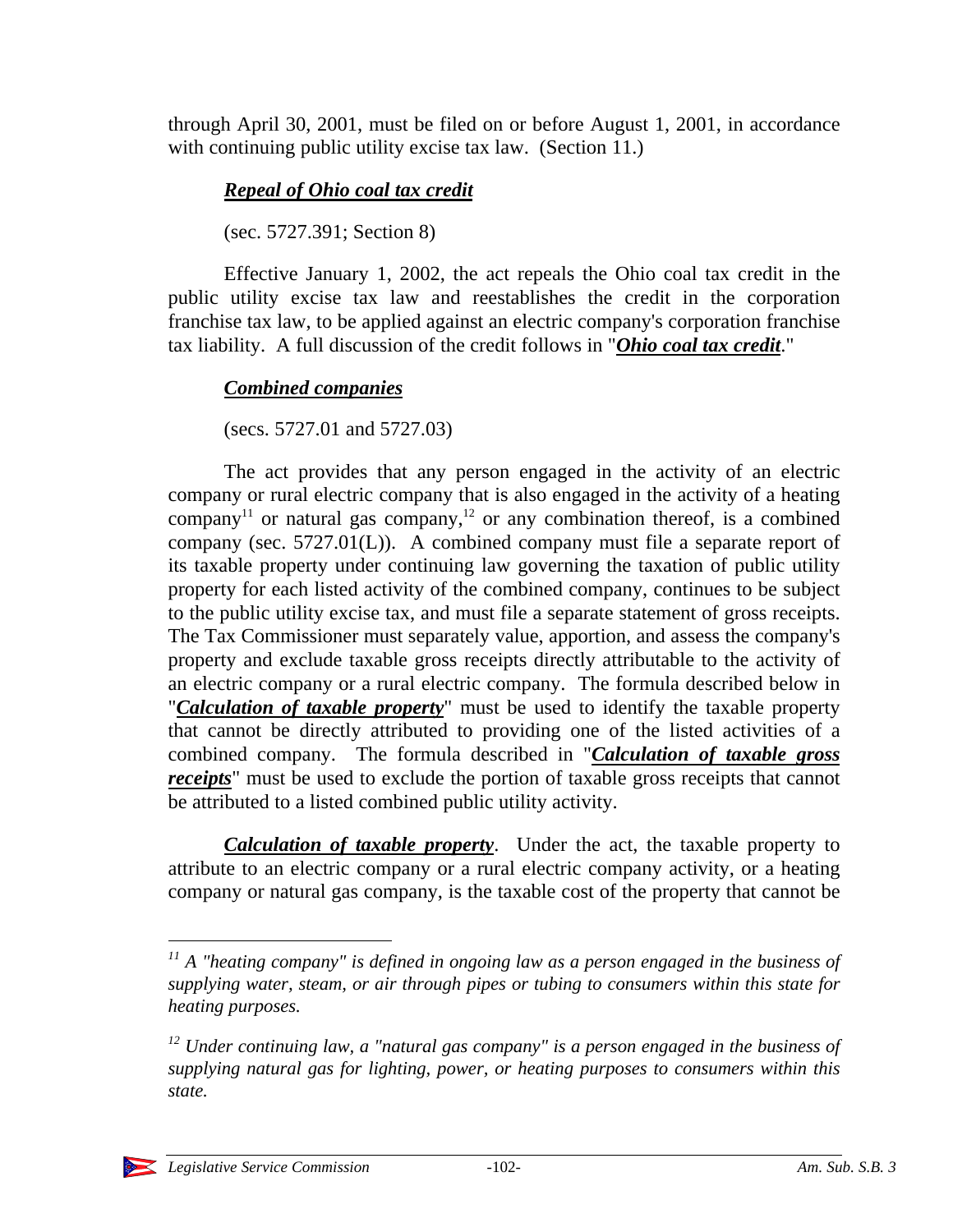directly attributed to a listed activity of a combined company **multiplied** by a numerator that is the taxable cost of property that can be directly attributed to the activity of an electric company, a rural electric company, a heating company, or a natural gas company, and a denominator that is the sum of the taxable cost that can be directly attributed to all the listed activities of a combined company. (Sec. 5727.03(B).)

*Calculation of taxable gross receipts*. Under the act, beginning with the public utility excise tax assessed by the Tax Commissioner on or before the first Monday in November, 2002, the Commissioner must separate the gross receipts of a combined company attributed to the activity of an electric company or a rural electric company. From the report of gross receipts filed by a combined company, the Commissioner must exclude the taxable gross receipts directly attributable to the activity of an electric company or a rural electric company. In addition, the Commissioner must exclude the portion of taxable gross receipts that cannot be attributed to a listed combined public utility activity or another public utility activity subject to the public utility excise tax by **multiplying** those taxable gross receipts by a numerator that is the taxable gross receipts that can be attributed to an electric company or a rural electric company activity, and a denominator that is the sum of the taxable gross receipts that can be directly attributed to a listed combined company activity or another public utility activity subject to the public utility excise tax. For purposes of determining the taxable gross receipts for providing electric company or rural electric company service, the taxable gross receipts as reported and determined under the public utility excise tax law, prior to its amendment by this act, must be used. (Sec. 5727.03(A) and (C).)

### *Corporation franchise tax*

### *Electric companies and combined companies must pay the tax*

(secs. 5733.04(P) and 5733.09; Section 12)

Prior law provided that incorporated companies that owned and operated a public utility in Ohio and paid the public utility excise tax were not subject to the corporation franchise tax (sec. 5733.09). Since the act removes electric companies from the public utility excise tax law and no longer requires that they pay that tax, they (and combined companies) thus become subject to the corporation franchise tax. For purposes of the corporation franchise tax law, the act defines any person as an "electric company" when engaged in the business of generating, transmitting, or distributing electricity within Ohio for use by others (sec. 5733.04(P)). A "combined company" has the same meaning as in the public utility property and excise tax law.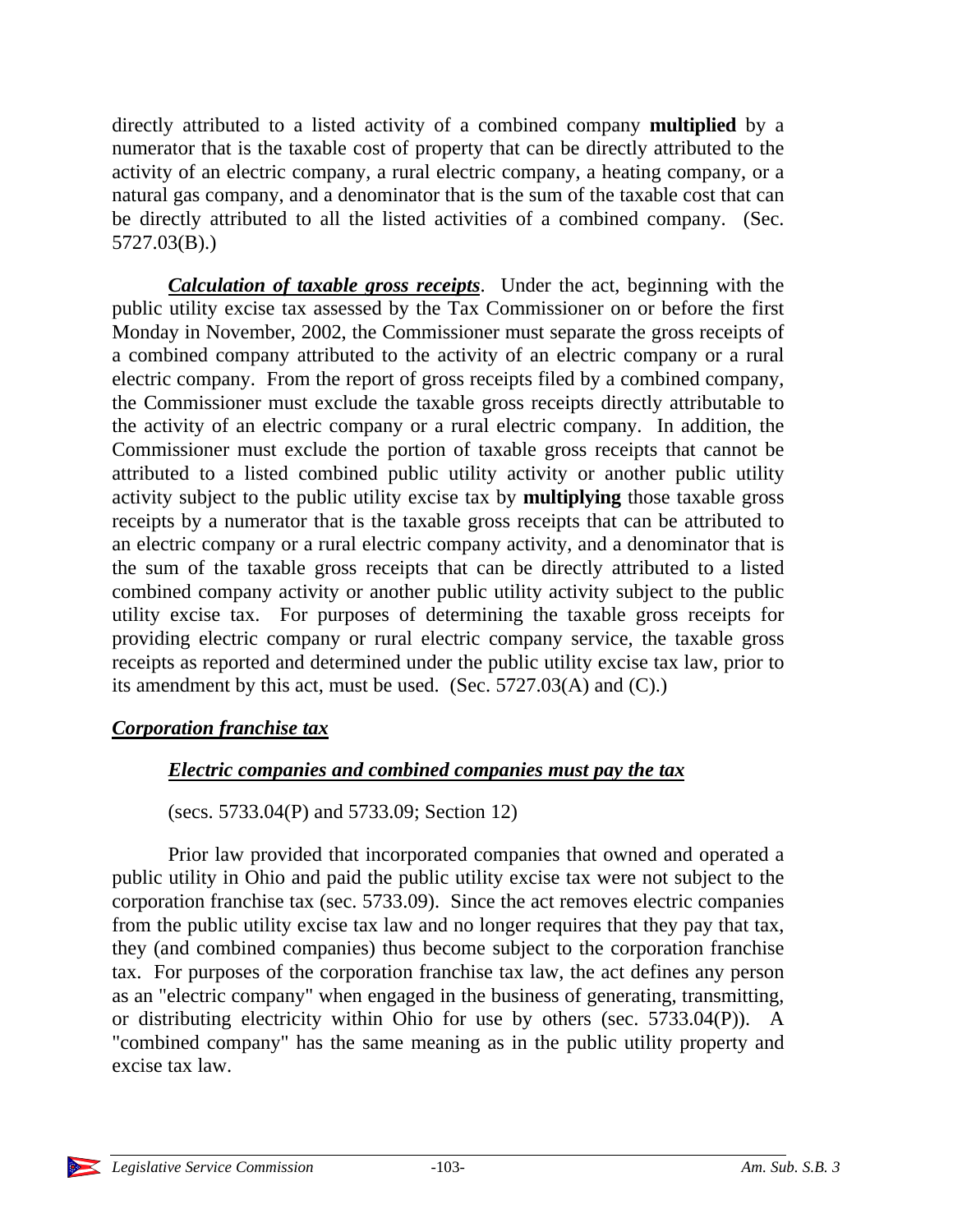The act provides that an electric company subject to the requirement under ongoing law to file an annual report with the Tax Commissioner of its taxable property or otherwise having nexus with or in Ohio under the United States Constitution, or any other corporation having any gross receipts directly attributable to providing public utility service as an electric company or having any property directly attributable to providing public utility service as an electric company, is subject to the corporation franchise tax (sec. 5733.09(A)). Electric companies and combined companies are first subject to the tax for tax year 2002 (Section 12). For that tax year, an electric company or a combined company is required to pay only two-thirds of its total corporation franchise tax liability.

### *Adjustments to net income*

(secs. 5733.04(I)(3), (7), and (16), 5733.051, 5733.057, and 5733.0510)

Under the corporation franchise tax law, net income is the corporation's taxable income before operating loss deductions and special deductions, subject to certain adjustments. In determining its net income under that law, a corporation may deduct dividends or distributions received from a public utility if the corporation owns at least 80% of the utility's common stock. The act provides that these dividends or distributions are not deducted from net income if the stock is electric company stock (sec.  $5733.04(I)(7)$ ).

The act adds to the corporation franchise tax law an adjustment to net income for a "qualifying taxpayer," which is (1) a person that is an electric company or a combined company, but only if the person was subject to and paid the public utility excise tax for gross receipts received during the period of May 1, 2000, through April 30, 2001, or (2) any taxpayer not described in (1) if a person described in (1) transfers all or a portion of its assets or equity directly or indirectly to the taxpayer, the transfer occurred as part of an entity organization or reorganization, and the gain or loss with respect to the transfer is not recognized in whole or in part for federal income tax purposes under the Internal Revenue Code on account of a transfer as part of an equity organization or reorganization, or subsequent organization or reorganization. (Secs.  $5733.04(I)(3)$  and  $(16)$  and 5733.0510(A).)

The act requires that a qualifying taxpayer adjust its net income for a qualifying asset involved in a qualifying taxable event. A "qualifying asset" means any asset shown on the qualifying taxpayer's books and records on December 31, 2000, in accordance with generally accepted accounting principles, including the cost of, or any portion of the cost of, any asset acquired after December 31, 2000, where such asset was acquired as a result of a tax-free or tax-deferred exchange of a qualifying asset. A "qualifying taxable event" means any event resulting in the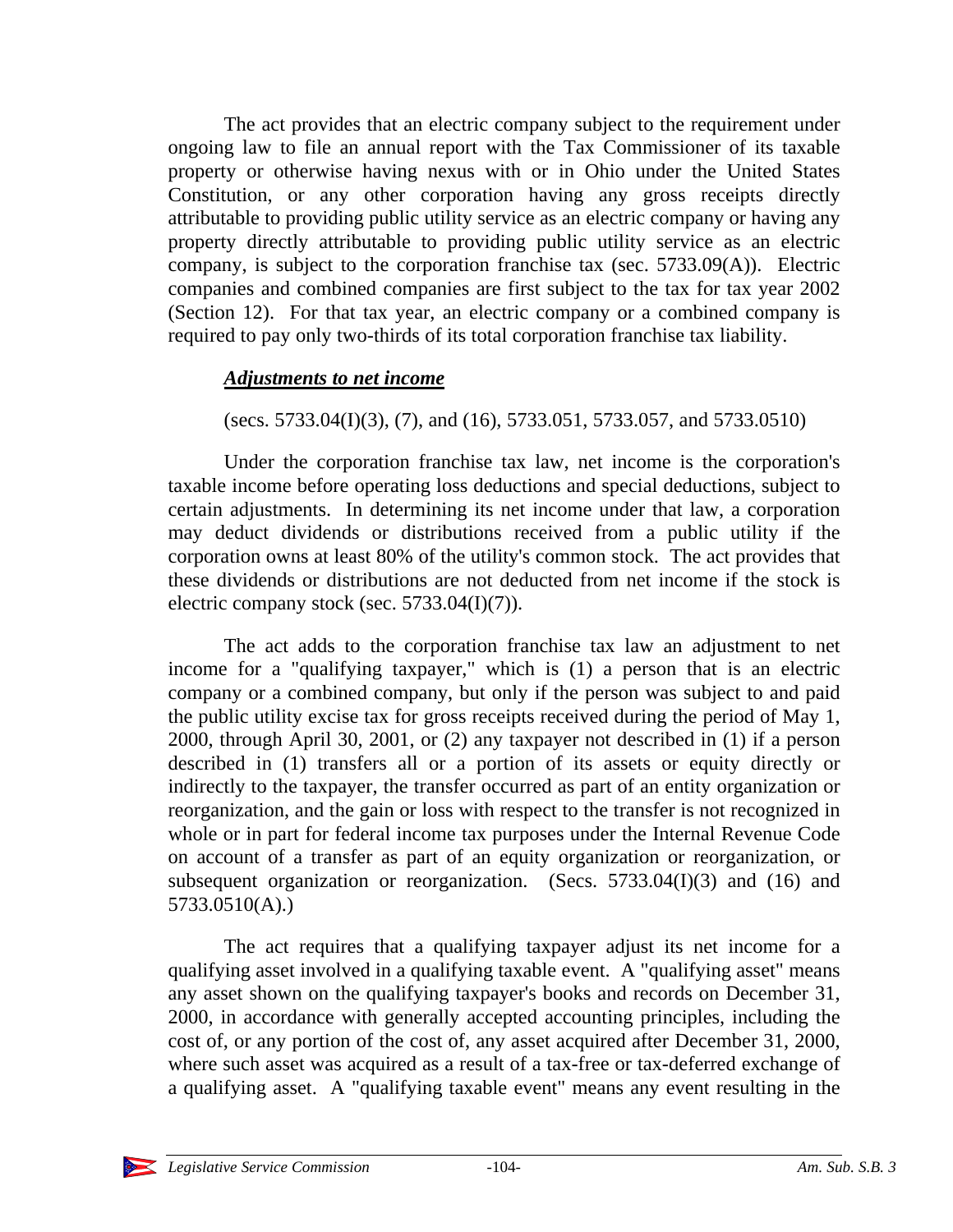recognition for federal income tax purposes of gain or loss in connection with any direct or indirect sale, exchange, transfer, or retirement of any qualifying asset. (Sec. 5733.0510.)

If, with respect to a qualifying asset, there occurs a qualifying taxable event and if the gain or loss recognized is a type of gain or loss that is apportioned to Ohio under continuing corporation franchise tax law, the qualifying taxpayer must reduce its net income by the amount of the "book-tax differential" for that qualifying asset, if the book-tax differential is positive, or increase its net income by the absolute value of the amount of the book-tax differential for that qualifying asset, if the book-tax differential is negative. The "book-tax differential" is the difference, if any, between an asset's net book value shown on the qualifying taxpayer's books and records on December 31, 2000, in accordance with generally accepted accounting principles and such asset's adjusted basis on December 31, 2000. (Sec. 5733.0510(A)(5) and (B).)

If, with respect to a qualifying asset, there occurs a qualifying taxable event and if the gain or loss recognized is a type of gain or loss that is allocated to Ohio under the corporation franchise tax law dealing with taxation of net income (sec. 5733.051), the qualifying taxpayer must reduce its income allocated to this state by the amount of the book-tax differential for that qualifying asset, if the book-tax differential is positive, or increase its income allocated to this state by the absolute value of the amount of the book-tax differential for that qualifying asset, if the book-tax differential is negative. (Sec. 5733.0510(B)(2).)

With respect to a qualifying taxable event, if the person uses the installment sales method to recognize gain over more than one year, these adjustments cannot be made entirely in the tax year immediately following the taxable year in which the qualifying taxable event occurred, but must be made in part in such tax year and in subsequent tax years in proportion to the gain recognized for federal income tax purposes in each corresponding taxable year. (Sec. 5733.0510(B)(3).)

If the recognized gain or loss under this provision's apportionment or allocation formulas is zero solely because at the time of the qualifying taxable event the amount realized by the qualifying taxpayer with respect to that event equals the qualifying asset's adjusted basis, then the amount realized must be deemed to be \$1 greater than the qualifying asset's adjusted basis. (Sec. 5733.0510(B)(4).)

Whenever there is a qualifying taxable event, all qualifying regulatory assets directly or indirectly associated with a qualifying asset in connection with that event must be considered to have been disposed of as part of the event for an amount realized of \$1. Under the act, "qualifying regulatory asset" means those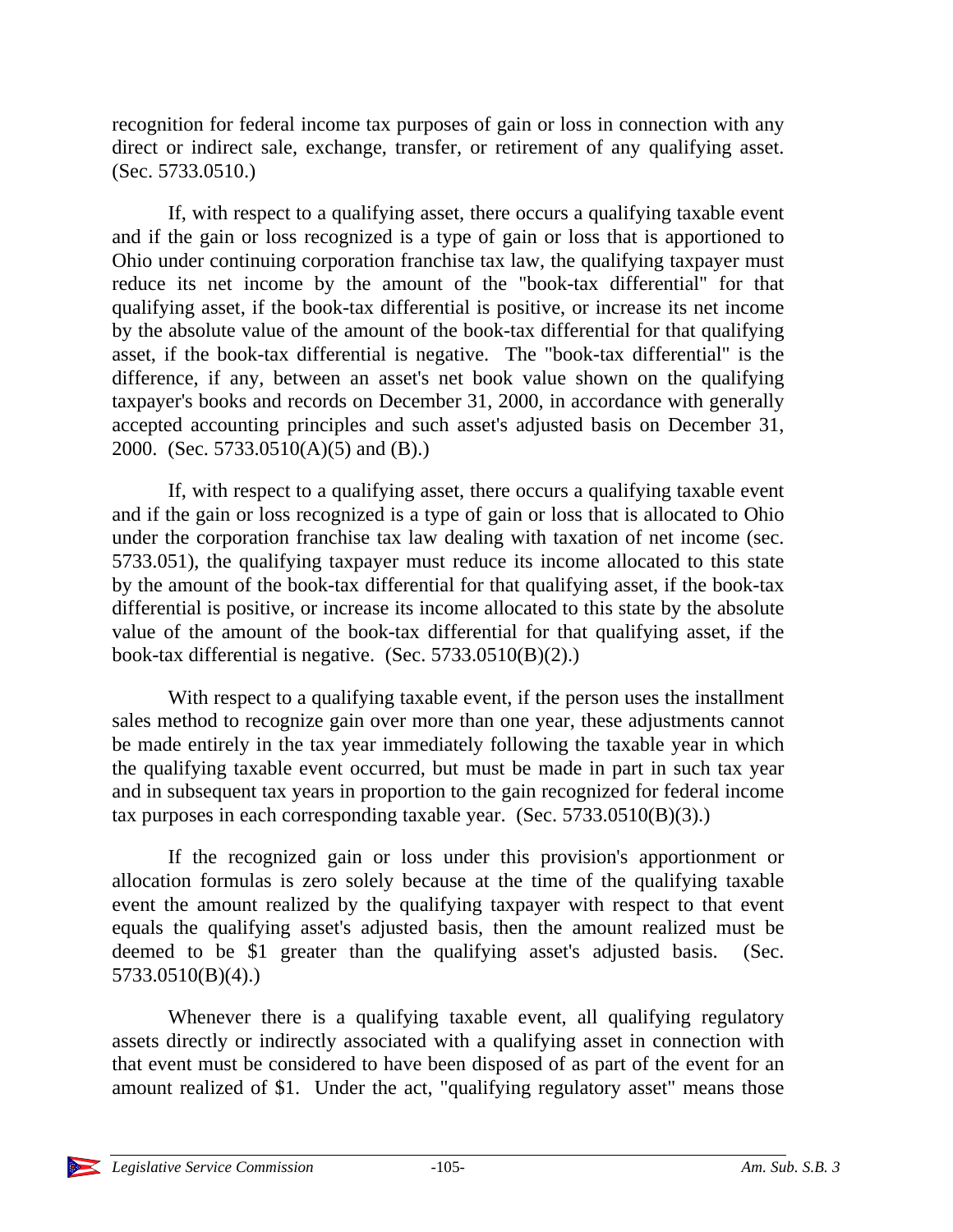qualifying assets that, as of December 31, 2000, are no longer included in Federal Energy Regulatory Commission Uniform System of Accounts 101 through 106 or are deferred expenses for operation or maintenance, or deferred costs associated with leaseback transactions on generating units, that have been authorized by a regulatory agency for recovery from customers in a future period and that, as of December 31, 2000, are subject to transition cost recovery under the act or similar laws of another state. (Sec. 5733.0510(A)(6) and (B)(5).)

The act provides that nothing in these adjustments to net income may be construed to allow for an adjustment more than once with respect to the same qualifying asset, and nothing in this new adjustment provision may be construed to allow more than one corporation to claim an adjustment with respect to the same qualifying asset. (Sec.  $5733.0510(C)$  and (D).)

## *Determination of the sales factor in calculating net income and treatment of the sale of electricity*

(secs.  $5733.05(B)(2)(c)$  and  $5733.059$ )

*Calculation of the sales factor*. The value of a corporation's issued and outstanding shares of stock is the base or measure of franchise tax liability. Continuing law requires that in determining the value of such stock, the corporation's net income must be calculated and allocated or apportioned to the state. As part of that calculation, property, payroll, and sales factors are determined. The sales factor is the ratio of the corporation's total sales in Ohio during the taxable year to its total sales everywhere during the year. determining the sales factor under ongoing law, receipts received by a corporation from a public utility are eliminated from the equation where the reporting corporation owns at least 80% of the issued and outstanding common stock of the public utility. The act specifies that an electric company is not a public utility for this purpose, thus receipts received from an electric company are included in the calculation of the sales factor. (Sec.  $5733.05(B)(2)$ .)

*Apportionment of the sales factor to Ohio*. Continuing law addresses when sales must be considered as being made in Ohio, basing the determination on the type of property involved in a sale. For instance, sales of tangible personal property are in Ohio where such property is received in the state by the purchaser. The act creates a new sales factor equation that applies only to sales of electric transmission and distribution services. For purposes of the determination of net income under the corporation franchise tax and the determination of business income under the state income tax law:

(1) Sales of the transmission of electricity are in Ohio in proportion to the ratio of the wire mileage of the taxpayer's transmission lines located in Ohio

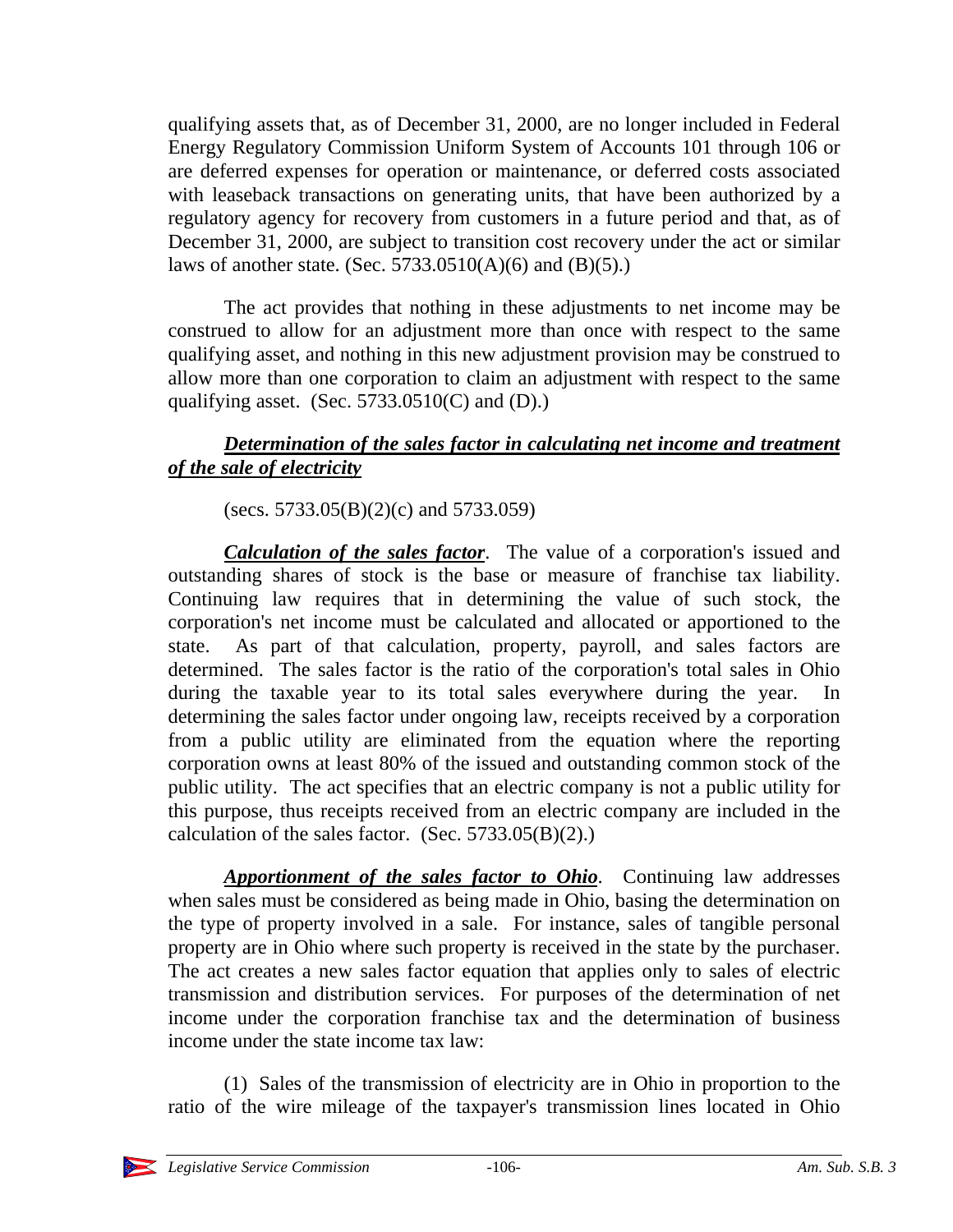divided by the wire mileage of the taxpayer's transmission lines located everywhere. Transmission wire mileage must be weighted for the voltage capacity of each line.

(2) Sales of the distribution of electricity are in Ohio in proportion to the ratio of the wire mileage of the taxpayer's distribution lines located in Ohio divided by the wire mileage of the taxpayer's distribution lines located everywhere. Distribution wire mileage is prohibited from being weighted for the voltage capacity of each line. (Sec. 5733.059(B).)

For a person that has transmission or distribution lines in Ohio, the price charged for the transmission and distribution of electricity must be apportioned to Ohio in accordance with (1) and (2), above, if a contract for the sale of electricity includes the seller's or the seller's related member's obligation to transmit or distribute the electricity and if the sales contract separately identifies the price charged for the transmission or distribution of electricity (sec. 5733.059(C)).<sup>13</sup> Any remaining portion of the sales price of the electricity must be sitused to this state in accordance with "*Situs of a sale of electricity*," below.

If the sales contract does not separately identify the price charged for the transmission or distribution of electricity, the sales price of the electricity must be sitused to this state in accordance with "*Situs of a sale of electricity*," below. (Sec. 5733.059(C).)

*Situs of a sale of electricity*. The act provides that any person who makes a sale of electricity must situs the following to Ohio:

(1) A sale of electricity directly or indirectly to a customer to the extent the customer consumes the electricity in Ohio. The act defines a "customer" as a person who purchases electricity for consumption either by that person or by the person's related member, and the electricity is not for resale directly or indirectly to any person other than a related member (sec. 5733.059(A)).

(2) A sale of electricity directly or indirectly to a related member where the related member directly or indirectly sells electricity to a customer to the extent the customer consumes the electricity in Ohio;

*<sup>13</sup> Under continuing law, a "related member" means a person that is a related entity (generally, a stockholder) under the corporation franchise tax law, a component member as defined in the Internal Revenue Code, or a person to or from whom there is an attribution of stock ownership under the Internal Revenue Code.*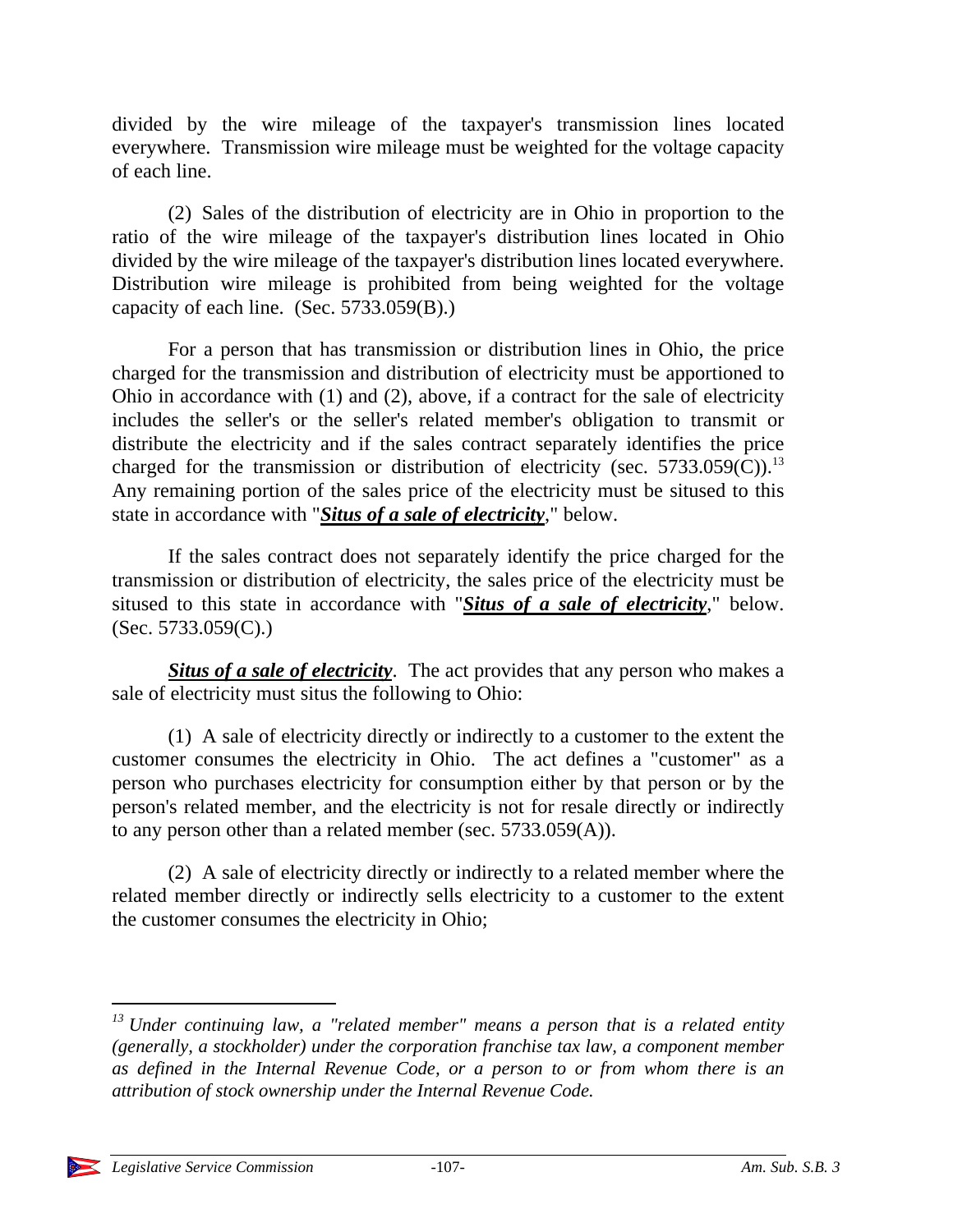(3) A sale of electricity if the seller or the seller's related member directly or indirectly delivers the electricity to a location in Ohio or directly or indirectly delivers the electricity exactly to the border of Ohio and another state;

(4) A sale of electricity if the seller or the seller's related member directly or indirectly directs the delivery of the electricity to a location in Ohio or directly or indirectly directs the delivery of the electricity exactly to the border of Ohio and another state. (Sec. 5733.059(D).)

If these situsing provisions do not fairly represent the extent of the taxpayer's or the taxpayer's related member's activity in Ohio, the taxpayer may request, or the Tax Commissioner may require, in respect to all or part of a taxpayer's or related member's sales, if reasonable: separate accounting, the exclusion of one or more additional situsing factors that will fairly represent the taxpayer's and the related member's sales in Ohio, or the inclusion of one or more additional situsing factors that will fairly represent the taxpayer's and the related member's sales in Ohio. (Sec. 5733.059(E).)

The taxpayer's request for an alternative situsing method must be in writing and filed with the annual corporate report required by continuing corporation franchise tax law, a timely filed petition for reassessment, or a timely filed amended report. An alternative situsing method is effective with the approval of the Tax Commissioner. If the situsing requirements of this provision do not fairly represent activity in this state, the Tax Commissioner may promulgate rules to situs sales using a methodology that fairly reflects sales in Ohio. (Sec. 5733.059(E) and (F).)

The act provides that nothing in this new provision may be construed to extend any statute of limitations set forth in the corporation franchise tax law.  $(Sec. 5733.059(E))$ .

Notwithstanding the law that requires the Commissioner to bear the burden of establishing by a preponderance of the evidence that the doctrines of economic reality, sham transaction, step doctrine, or substance over form apply in assessing additional taxes, penalties, or interest under the corporation franchise or state income tax law, the act provides that a person situsing a sale outside this state has the burden to establish by a preponderance of the evidence that those doctrines do not apply. (Sec. 5733.059(G).)

### *Computation of the corporation franchise tax*

(sec. 5733.06)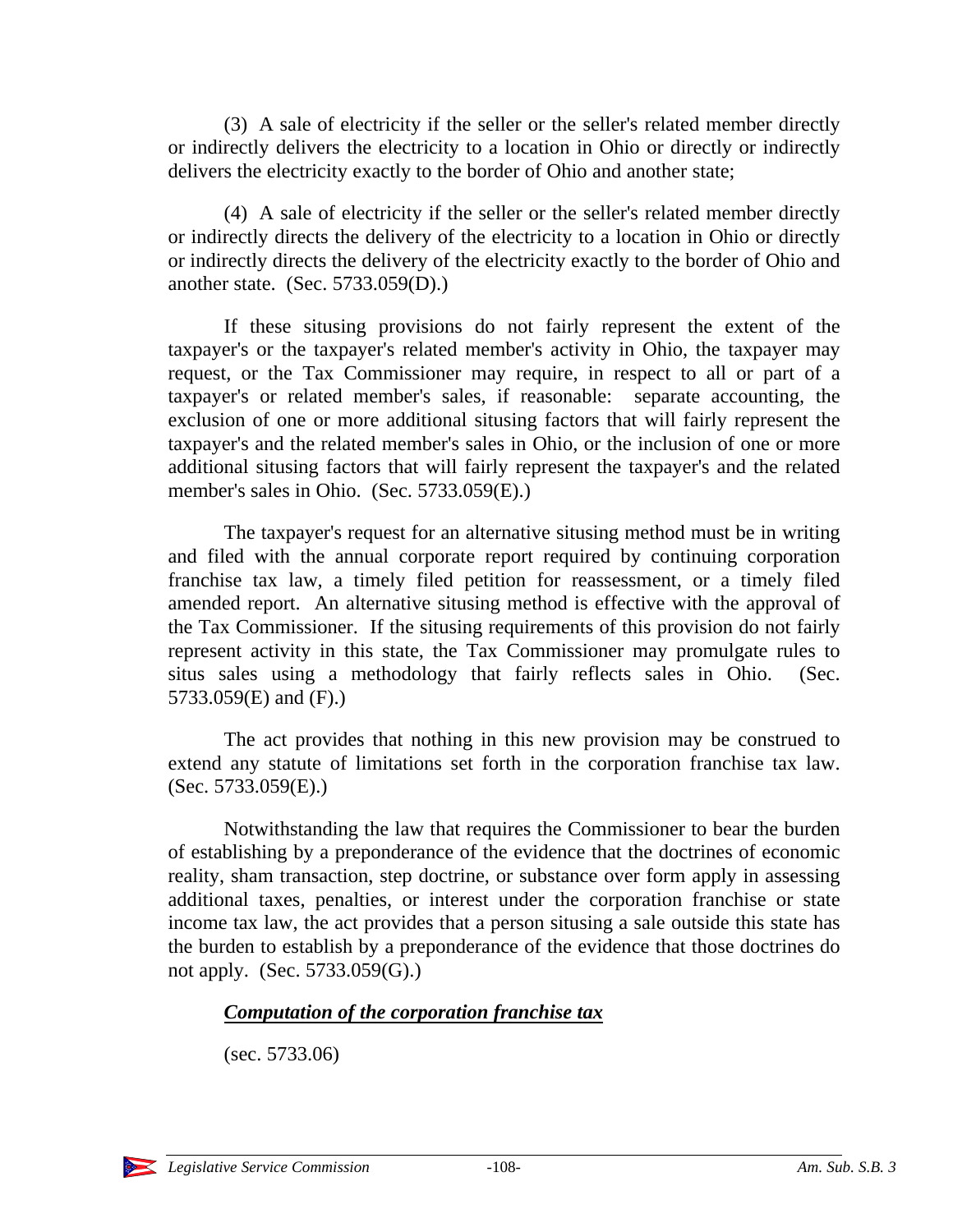Under ongoing law, the corporation franchise tax levied upon each corporation (but not a financial institution) is the sum of (1) and (2), below, or (3), whichever is greater:

(1) Subject to certain ownership requirements, five and one-tenth per cent on the first \$50,000 of the value of the corporation's issued and outstanding shares of stock as determined under the calculation of the corporation's net income; and

(2) Subject to certain ownership requirements, 8½% on that value so determined, in excess of \$50,000; or

(3) Subject to a cap of \$150,000, four mills times that portion of the value of the issued and outstanding shares of stock as determined under the calculation of the net book value of the corporation's assets less the net carrying value of its liabilities.

The act requires that the tax be the greater of the sum of (1) and (2), or (3), above, after the reduction, if any, provided by the following adjustments that apply solely to a combined company:

(1) The total tax calculated in (1) and (2), above, must be reduced by an amount calculated by multiplying such tax by a fraction, the numerator of which is the total taxable gross receipts attributed to providing public utility activity other than as an electric company under the combined company provision discussed above (see "*Combined companies*"), for the year upon which the taxable gross receipts are measured immediately preceding the tax year, and the denominator of which is the total gross receipts from all sources for the year upon which the taxable gross receipts are measured immediately preceding the tax year. The act provides that nothing in this provision is to be construed to exclude from the denominator any item of income described in continuing law (sec. 5733.051) regarding the taxation of the net income of a corporation.

(2) The total tax calculated in (3), above, must be reduced by an amount calculated by multiplying such tax by the fraction described immediately above in (1). (Sec. 5733.06(J).)

In no event may these reductions exceed the amount of the public utility excise tax paid in accordance with ongoing law, for the year upon which the taxable gross receipts are measured immediately preceding the tax year. Continuing law (sec. 5733.057) regarding the inclusion of items of allocable income or loss from pass-through entities where a corporation has a direct or indirect ownership interest applies when calculating the adjustments. (Sec.  $5733.06(J)(1)$  and  $(4)$ .)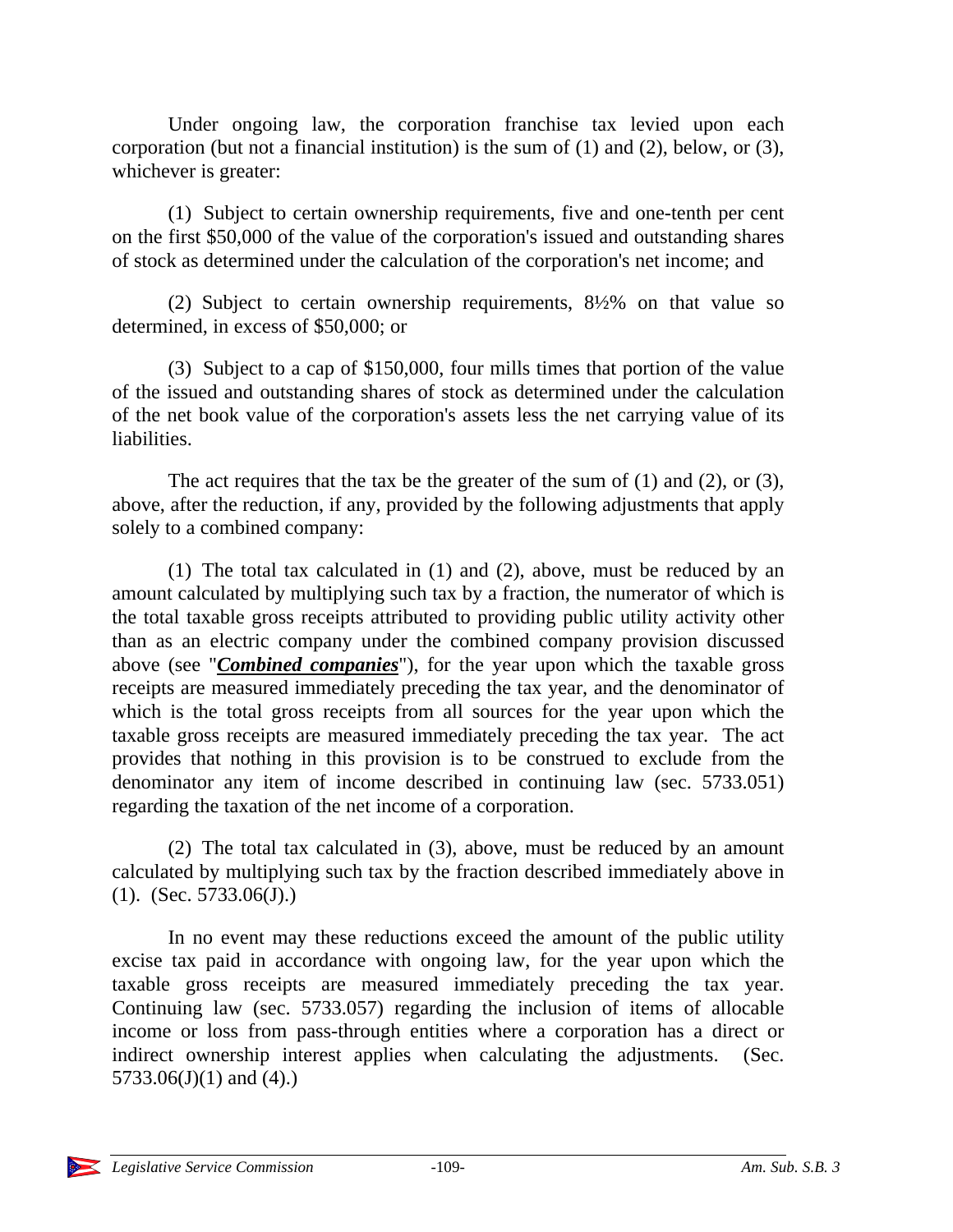# *Applicability of a tax credit for certain new manufacturing machinery and equipment*

(secs. 5733.33 and 5747.31(B)(3))

Under continuing law, a taxpayer is allowed a nonrefundable tax credit against corporation franchise tax liability, and an individual or estate that is a proprietor or a pass-through entity investor is allowed the same credit against state income tax liability, for the purchase and installation before December 31, 2001, of new manufacturing machinery and equipment. The act specifies that the credit does not apply to machinery or equipment acquired after December 31, 1999, that is used to transmit or distribute electricity, or is used to generate electricity if 50% or more of the electricity that the property generates is consumed, during the 120 month period commencing with the date the property is placed in service, by persons that are not related members to the person who generates the electricity. (Sec. 5733.33(A).)

The act further provides that notwithstanding the tax assessment law pertaining to the corporation franchise tax and the state income tax (secs. 5733.11 and 5747.13), the Tax Commissioner may issue an assessment against a person with respect to a tax credit claimed for new manufacturing machinery and equipment that is used to generate electricity, if the machinery or equipment subsequently does not qualify for the credit due to the 50% and 120-month qualifiers for electric generating machinery and equipment. However, this assessment provision does not apply after the 24th month following the last day of the 120-month period that commenced with the date the property is placed in service. (Sec. 5733.33(I).)

The act also adds a notice requirement for claiming this credit against state income tax liability. Any individual who qualifies for the credit must file with the Department of Development notice of intent to claim the credit in the same manner as is required under the corporation franchise tax law. (Sec. 5747.31(B)(3).)

# *Ohio coal tax credit*

(secs. 4909.15(A)(4)(b), 5727.01(I), 5727.45, 5733.39, 5733.98, 5747.31, and 5747.98; repeal of sec. 5727.391; Sections 6, 8, 12, and 13)

*Under the corporation franchise tax law.* Former law allowed an electric company to claim a tax credit against the public utility excise tax for using Ohio coal. The credit was \$1 per ton of Ohio coal burned in a coal-fired electric generating unit during the taxable year (sec. 5727.391). The act repeals the credit in the public utility excise tax law and transfers it, with certain changes, to the corporation franchise tax law, beginning in tax year 2002 for Ohio coal used in

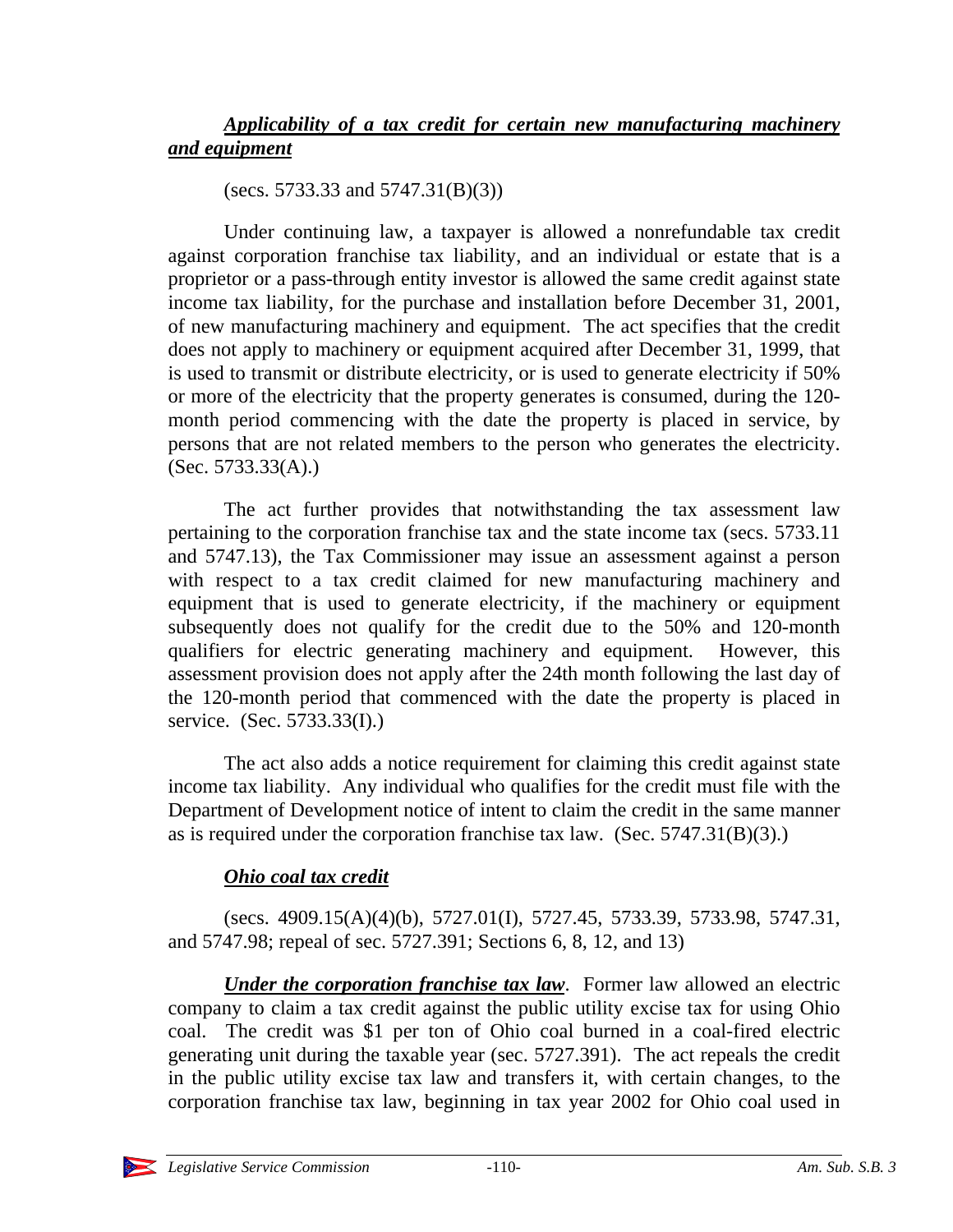coal-fired electric generating units after April 30, 2001 (sec. 5733.39). The Ohio coal tax credit that was granted under the public utility excise tax law only applies through the last excise tax assessment issued by the Tax Commissioner on or before the first Monday in November, 2001 (Section 13).

Under the public utility excise tax law, the credit could be carried forward. Under the act, it is a nonrefundable credit that must be claimed in a particular order under the corporation franchise tax law, after other tax credits are claimed (sec. 5733.98). If the credit exceeds the corporation franchise tax after all other nonrefundable credits for the tax year, the excess cannot be allowed as a credit either against the corporation franchise taxes due for any other year or against any other tax or fee. Additionally, the act provides that an electric company or a combined company entitled to carry forward the credit against its public utility excise tax liability before the repeal of the credit cannot carry forward any amount remaining after its last public utility excise tax payment and claim that amount as a credit against its corporation franchise tax liability. (Sec. 5733.39(B) and (C); Section 13.)

The act provides that nothing in the tax credit provision may be construed to provide for carryover or carryback of any unused credit provided by any other state law or for the application of any unused credit provided by any other state law against any other tax or fee, if such law does not expressly provide either for a carryover or carryback of any unused credit or for the application of an unused credit against any other tax or fee. Additionally, the law requiring inclusion of items of allocable income or loss from pass-through entities applies to calculation of the credit. (Sec. 5733.39(B) and (C).)

Under prior law, the credit was allowed if certain conditions were met, one of which was that the coal-fired electric generating unit was owned by the company claiming the credit or leased by that company under a sale and leaseback transaction. The act requires that the unit be owned and used by the company claiming the credit or leased and used by that company under a sale and leaseback transaction. Due to the act's change in the definition, the sale and leaseback transaction no longer has to occur within the same calendar year (see "*Taxable property*," above). (Sec. 5733.39(B).)

The sum of the Ohio coal tax credits allowed for all years the credit existed in the public utility excise tax law, and the sum of the credits allowed for all tax years under the credit created by the act in the corporation franchise tax law, cannot exceed 20% of the cost of the compliance facility attached to, incorporated in, or used in conjunction with the unit. If a compliance facility is used in conjunction with more than one generating unit, the Tax Commissioner must prorate its cost among the units. (Sec. 5733.39(D).)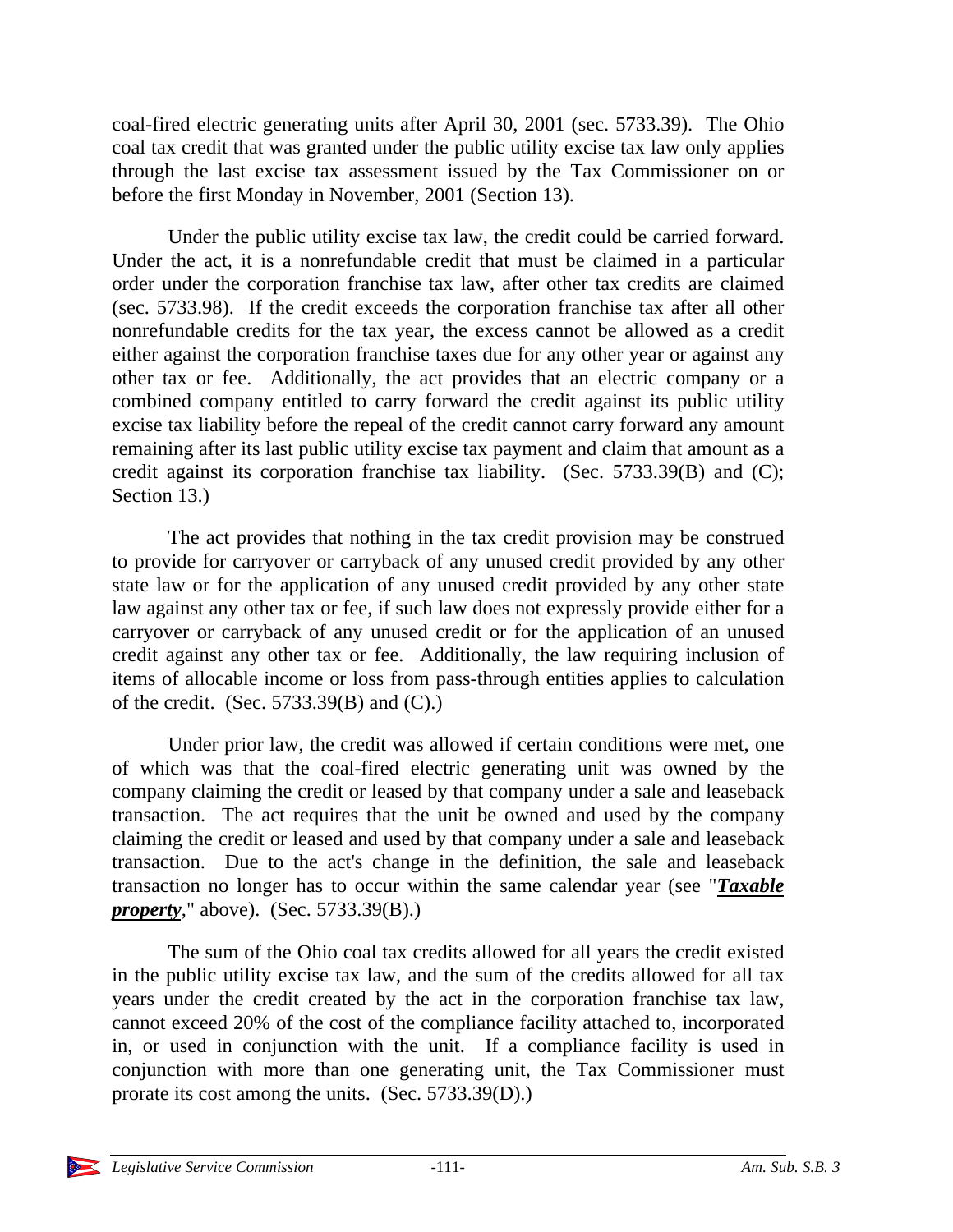Under prior public utility excise tax law, the Treasurer of State was required annually to credit from the GRF to the Local Government Fund and the Local Government Revenue Assistance Fund the amounts that would have been credited to those funds during the year if the Ohio coal tax credit did not exist. On January 1, 2002, the act eliminates this provision. (Sec. 5727.45; Section 6.)

Law applicable to the credit as it existed in the public utility excise tax law continues to limit the use of the credit under the corporation franchise tax law. The law provides that credits cannot be retained by the company, used to fund any dividend or distribution, or utilized for any purposes other than the defrayal of the expenses of the company in connection with the installation, acquisition, construction, and use of a compliance facility. (Sec.  $4909.15(A)(4)(b)$ .)

*Under the state income tax law*. The act also provides that an individual or estate that is a proprietor or a pass-through entity investor may claim the Ohio coal tax credit against state income tax liability. The credit is computed in the same manner as under the corporation franchise tax law and is subject to the same disallowance for the carryover or carryback of any unused credit, with adjustments to the state income tax law language to reflect the different taxpayers and terms used under that law. The credit must be claimed in a particular order under the state income tax law, after other tax credits are claimed. (Secs. 5747.31(C) and 5747.98.)

Notwithstanding law that requires the Commissioner to bear the burden of establishing by a preponderance of the evidence that the doctrines of economic reality, sham transaction, step doctrine, or substance over form apply in assessing additional taxes, penalties, or interest under the state income tax law, a taxpayer claiming the Ohio coal tax credit against state income tax liability has the burden of establishing by a preponderance of the evidence that those doctrines do not apply with respect to the credit. (Sec.  $5747.31(C)(2)$ .)

## *Municipal income tax*

(secs. 715.013 and 718.01(F)(6); Section 21)

Prior law authorized municipal corporations to levy an income tax on taxpayers and businesses within the corporation's boundaries, but no municipal corporation could levy a tax that is the same as or similar to certain other state taxes, including the public utility excise tax or the sales and use tax. Additionally, a municipal corporation could not tax the income of a public utility when the utility was subject to the public utility excise tax.

The act provides that this law does not prohibit a municipal corporation from levying a tax on the income of an electric company or combined company on

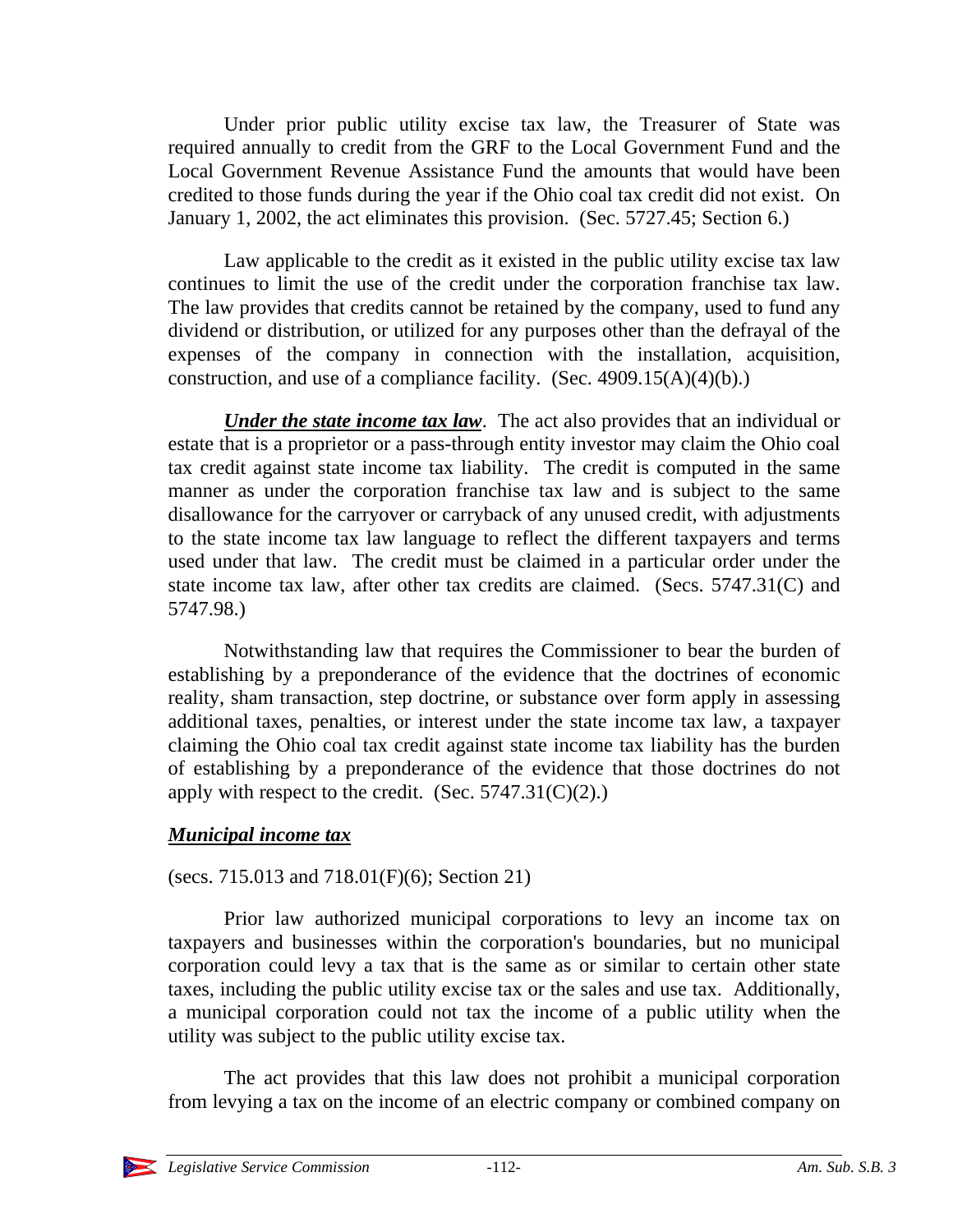and after January 1, 2002. Thus, if a municipal corporation has a municipal income tax, it is applicable to the income of electric companies and combined companies on and after that date. The income must be computed by taking into account the adjustments to net income provided under the corporation franchise tax law, discussed above in "*Adjustments to net income*." For a combined company, only the income attributed from the activity of an electric company is subject to taxation by a municipal corporation. (Secs. 715.013 and 718.01(F)(6).)

The act states that it is the intent of the General Assembly to enact laws prescribing a uniform set of procedures for the taxation of electric company income by municipal corporations and to have the laws in effect prior to the time those companies become subject to municipal income taxes. (Section 21.)

## *Sales of electricity continue to be exempt from the sales tax*

#### (secs. 5701.03(A), 5739.011(B)(8), and 5739.02(B)(43))

Under continuing law, sales in which the purpose of the consumer is to incorporate the "thing transferred" as a material or a part, into tangible personal property to be produced for sale by manufacturing, assembling, processing, or refining, or to use or consume the "thing transferred" directly in the rendition of a public utility service, are exempt from the state sales and use tax (sec. 5739.01(E)(2), not in the act). The definition of "thing transferred" includes electricity, and machinery, equipment, and other tangible personal property used to transport or transmit electricity used in the manufacturing operation from the point of generation, if produced by the manufacturer, or from the point where the substance enters the manufacturing facility, if purchased by the manufacturer, to the manufacturing operation. Ongoing law also mandates that the state sales tax does not apply to the sale of electricity by an electric company.

The act maintains these exemptions from the state sales and use tax, but changes the way the exemptions are reflected in the law due to the possible restructuring of electric companies and the services they will offer after deregulation is complete. The act excludes electricity from the definition of "personal property," except to the extent that the value of the electricity is included in the valuation of inventory produced for sale, for purposes of all of Ohio's tax laws (sec. 5701.03(A)), and adds to the definition of "thing transferred" machinery and equipment used to produce electricity for use in the manufacturing operation  $(sec. 5739.011(B)(8)).$ 

The act further specifies that the sales and use tax does not apply to sales of tangible personal property and services to a provider of electricity used or consumed directly and primarily in generating, transmitting, or distributing electricity for use by others, including property that is or is to be incorporated into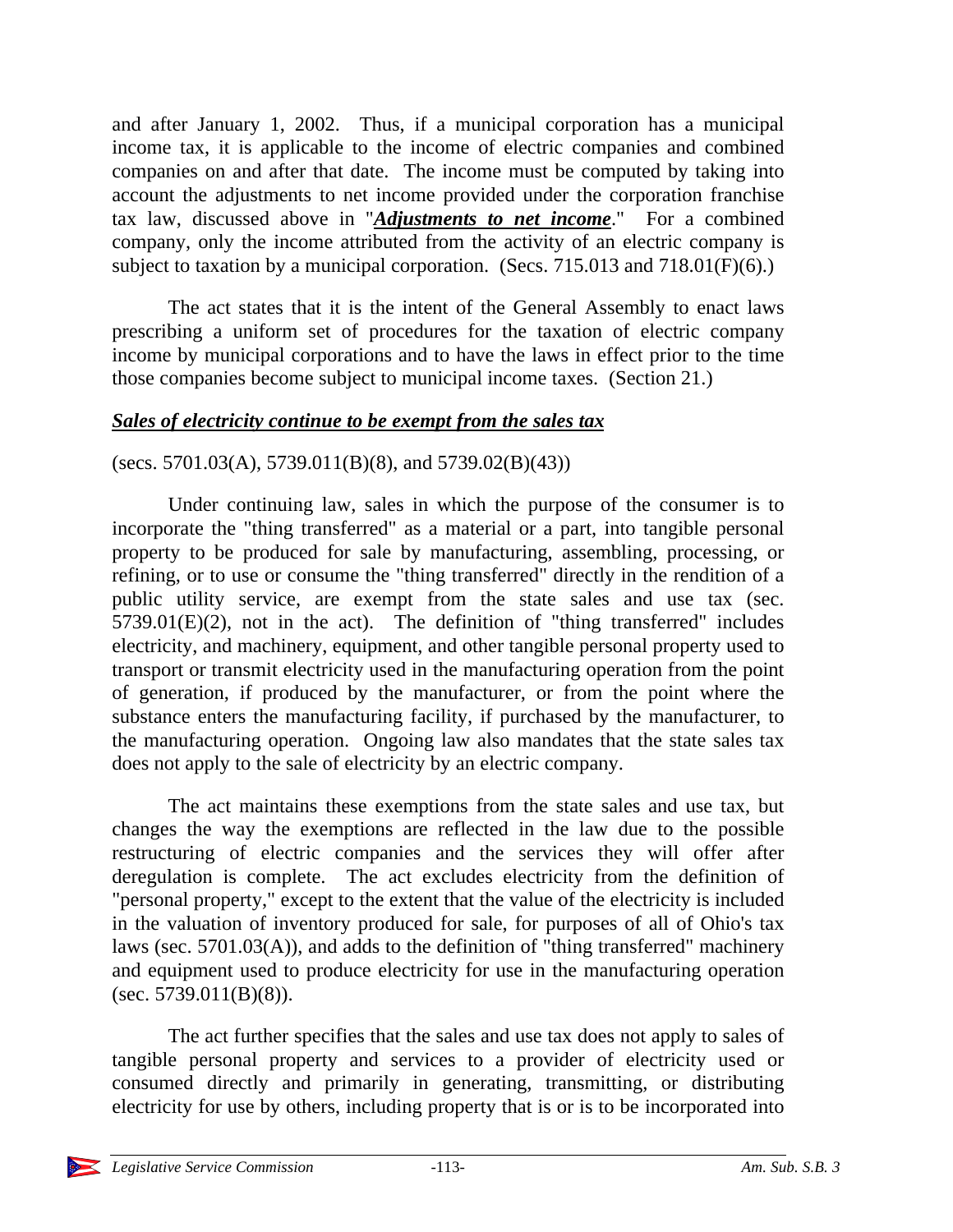and will become a part of the consumer's production, transmission, or distribution system and that retains its classification as tangible personal property after incorporation; fuel or power used in the production, transmission, or distribution of electricity; and tangible personal property and services used in the repair and maintenance of the production, transmission, or distribution system, including only those motor vehicles as are specially designed and equipped for such use. The exemption provided in this provision is in lieu of all other exceptions in R.C. § 5739.01(E)(2), discussed above, to which a provider of electricity may otherwise be entitled based on the use of the tangible personal property or service purchased in generating, transmitting, or distributing electricity. (Sec. 5739.02(B)(43).)

## *Generating equipment tax credit study*

## (Section 16)

The act requires the Director of Development to study and report to the General Assembly concerning the desirability of implementing a tax credit program for the creation of new jobs in Ohio to manufacture or assemble generating equipment and components for global use. The Director must determine and recommend how the tax credit should be structured to encourage investments in facilities, equipment, and services related to the manufacture, assembly, shipping preparation, and transportation of generation equipment or components for global use, and to create new jobs as a result of those investments. The Director must issue a report of its findings on or before December 31, 2000, to the Senate and House of Representatives in accordance with the law regarding the filing of reports with the General Assembly (sec. 101.68(B)).

## *Miscellaneous*

(secs. 5727.47, 5727.53, and 5727.60; repeal of secs. 5727.231 and 5727.73)

Continuing law (sec. 5727.53) requires that taxes, fees, and penalties under the public utility excise tax law may be recovered in a civil action brought by the Attorney General, and when recovered, must be paid into the state treasury to the credit of the General Revenue Fund. The act provides that only such taxes, fees, and penalties that are remitted to the Treasurer of State may be recovered in that manner and, when recovered, must be paid into the state treasury in the same manner as the tax.

Ongoing law (sec. 5727.60) penalizes public utilities for failure to file a report with the Tax Commissioner under the public utility property assessment and excise tax law. The penalty for not making the report is \$10 per day for each day's omission. The act provides that if a person fails to file a report of its taxable property and a statement of it gross receipts within the time prescribed under the